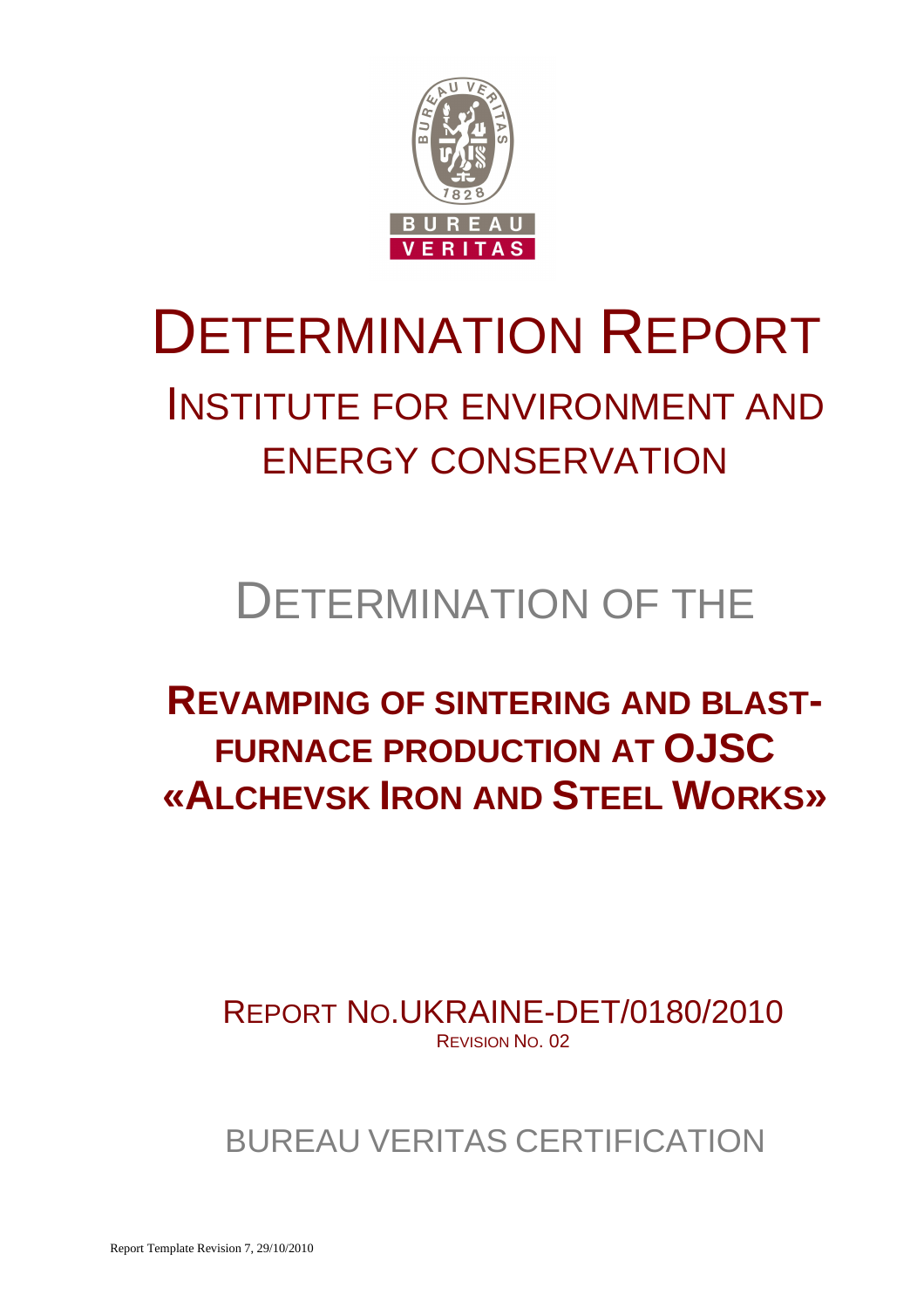

#### DETERMINATION REPORT

| Date of first issue:<br>01/02/2011                                                                                                                                                                                                                                                                                                                                                                                                                                                                                                                                                                                                              |            |                  | Organizational unit:<br><b>Bureau Veritas Certification</b><br><b>Holding SAS</b>                    |                    |  |
|-------------------------------------------------------------------------------------------------------------------------------------------------------------------------------------------------------------------------------------------------------------------------------------------------------------------------------------------------------------------------------------------------------------------------------------------------------------------------------------------------------------------------------------------------------------------------------------------------------------------------------------------------|------------|------------------|------------------------------------------------------------------------------------------------------|--------------------|--|
| Client:<br>Institute for Environment and Energy<br>Conservation<br>Summary:                                                                                                                                                                                                                                                                                                                                                                                                                                                                                                                                                                     |            |                  | Client ref.:<br>Vasyl Vovchak                                                                        |                    |  |
| Bureau Veritas Certification has made the determination of the "Revamping of sintering and blast-furnace<br>production at OJSC "Alchevsk Iron and Steel Works" project of Institute for Environment and Energy<br>Conservation located in the city of Alchevsk in Lugansk Oblast, Ukraine, on the basis of UNFCCC criteria for<br>the JI, as well as criteria given to provide for consistent project operations, monitoring and reporting. UNFCCC<br>criteria refer to Article 6 of the Kyoto Protocol, the JI rules and modalities and the subsequent decisions by the<br>JI Supervisory Committee, as well as the host country criteria.     |            |                  |                                                                                                      |                    |  |
| The determination scope is defined as an independent and objective review of the project design document,<br>the project's baseline study, monitoring plan and other relevant documents, and consisted of the following<br>three phases: i) desk review of the project design and the baseline and monitoring plan; ii) follow-up interviews<br>with project stakeholders; iii) resolution of outstanding issues and the issuance of the final determination report<br>and opinion. The overall determination, from Contract Review to Determination Report & Opinion, was<br>conducted using Bureau Veritas Certification internal procedures. |            |                  |                                                                                                      |                    |  |
| The first output of the determination process is a list of Clarification and Corrective Actions Requests (CL and<br>CAR), presented in Appendix A. Taking into account this output, the project proponent revised its project<br>design document.                                                                                                                                                                                                                                                                                                                                                                                               |            |                  |                                                                                                      |                    |  |
| In summary, it is Bureau Veritas Certification's opinion that the project correctly applies Guidance on criteria for<br>baseline setting and monitoring and meets the relevant UNFCCC requirements for the JI and the relevant host<br>country criteria.                                                                                                                                                                                                                                                                                                                                                                                        |            |                  |                                                                                                      |                    |  |
| Report No.:                                                                                                                                                                                                                                                                                                                                                                                                                                                                                                                                                                                                                                     |            | Subject Group:   |                                                                                                      |                    |  |
| UKRAINE-DET/0180/2010                                                                                                                                                                                                                                                                                                                                                                                                                                                                                                                                                                                                                           | JI         |                  | <b>Indexing terms</b>                                                                                |                    |  |
| Project title:                                                                                                                                                                                                                                                                                                                                                                                                                                                                                                                                                                                                                                  |            |                  |                                                                                                      |                    |  |
| "Revamping of sintering and blast-furnace production<br>at OJSC "Alchevsk Iron and Steel Works"                                                                                                                                                                                                                                                                                                                                                                                                                                                                                                                                                 |            |                  | Climate Change, Kyoto Protocol, JI, Emission<br>Reductions, Determination                            |                    |  |
| Work carried out by:                                                                                                                                                                                                                                                                                                                                                                                                                                                                                                                                                                                                                            |            |                  |                                                                                                      |                    |  |
| Team Leader, Lead Verifier:<br>Oleg Skoblyk<br>Team member, Verifier:<br>Iuliia Pylnova<br>Team Member, Lead Verifier:<br>Vera Skitina<br>Team Member, Financial Specialist: Denis<br>Pishchalov                                                                                                                                                                                                                                                                                                                                                                                                                                                |            |                  | $\times$<br>No distribution without permission from the<br>Client or responsible organizational unit |                    |  |
| Work verified by:                                                                                                                                                                                                                                                                                                                                                                                                                                                                                                                                                                                                                               |            |                  | Limited distribution                                                                                 |                    |  |
| Ivan Sokolov - Internal technical reviewer                                                                                                                                                                                                                                                                                                                                                                                                                                                                                                                                                                                                      |            |                  |                                                                                                      |                    |  |
| Work approved by:<br>eritas<br>700                                                                                                                                                                                                                                                                                                                                                                                                                                                                                                                                                                                                              |            |                  |                                                                                                      | a serbisco del del |  |
| Flavio Gomes - Operational Manager                                                                                                                                                                                                                                                                                                                                                                                                                                                                                                                                                                                                              |            |                  | Unrestricted distribution                                                                            |                    |  |
| Date of this revision:                                                                                                                                                                                                                                                                                                                                                                                                                                                                                                                                                                                                                          | Rev. No.:- | Number of pages: |                                                                                                      |                    |  |
| 22/04/2011                                                                                                                                                                                                                                                                                                                                                                                                                                                                                                                                                                                                                                      | 02         | 96               |                                                                                                      |                    |  |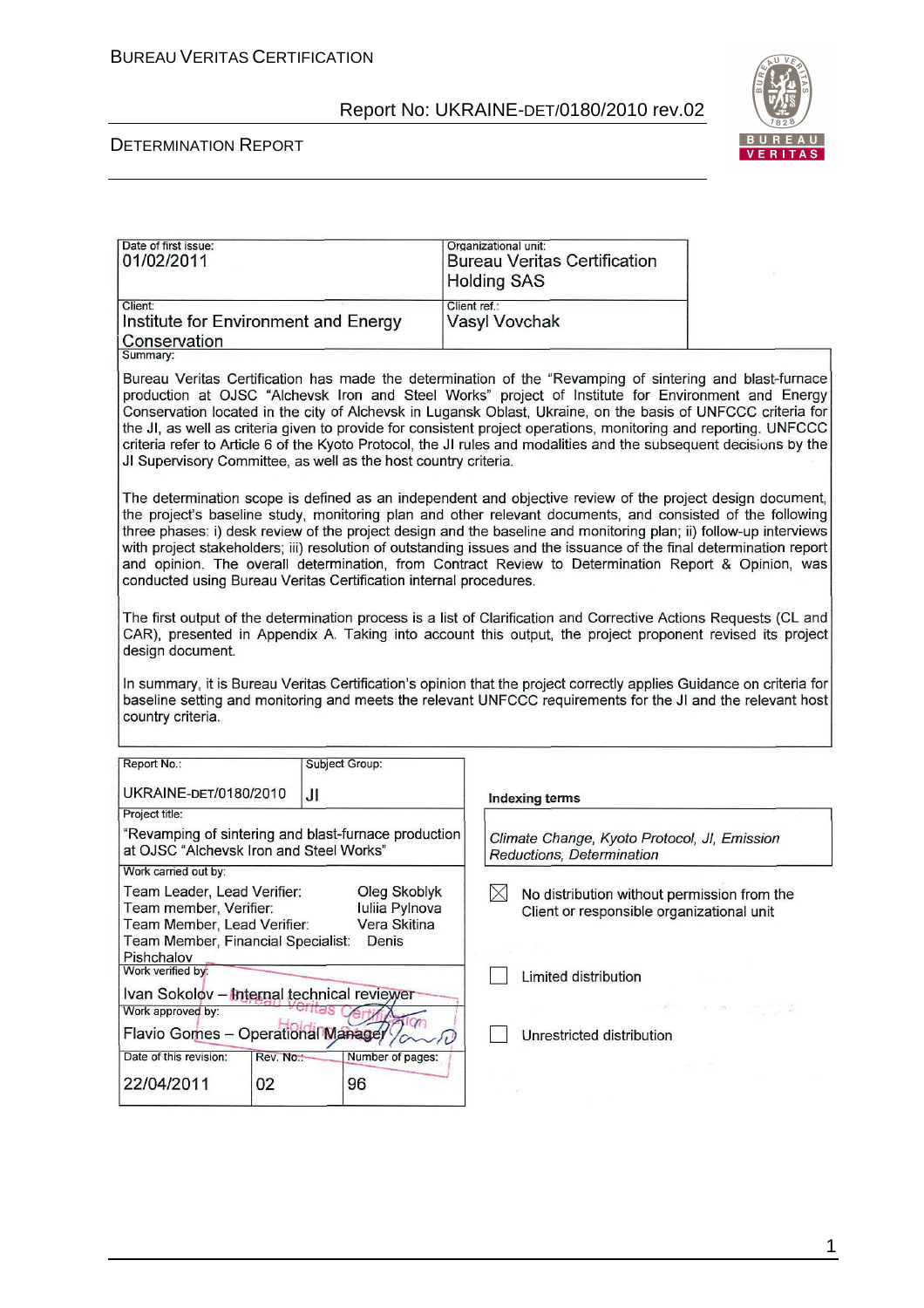#### DETERMINATION REPORT

#### **Table of Contents Page 2018**

| $\mathbf{1}$<br>1.1<br>1.2<br>1.3                                                | Objective<br>Scope<br>Determination team                                                                                                                                                                                                                                                                                                                                                                                 | $\overline{4}$<br>4<br>4                                      |
|----------------------------------------------------------------------------------|--------------------------------------------------------------------------------------------------------------------------------------------------------------------------------------------------------------------------------------------------------------------------------------------------------------------------------------------------------------------------------------------------------------------------|---------------------------------------------------------------|
| $\overline{2}$<br>2.1<br>2.2<br>2.3                                              | <b>Review of Documents</b><br>Follow-up Interviews<br>Resolution of Clarification, Corrective Action and Forward<br><b>Action Requests</b>                                                                                                                                                                                                                                                                               | 5<br>6<br>$\overline{7}$                                      |
| 3                                                                                |                                                                                                                                                                                                                                                                                                                                                                                                                          |                                                               |
| 4<br>4.1<br>4.2<br>4.3<br>4.4<br>4.5<br>4.6<br>4.7<br>4.8<br>4.9<br>4.10<br>4.11 | Project approvals by Parties involved (19-20)<br>Authorization of project participants by Parties involved (21)<br>Baseline setting (22-26)<br>Additionality (27-31)<br>Project boundary (32-33)<br>Crediting period (34)<br>Monitoring plan (35-39)<br>Leakage (40-41)<br>Estimation of emission reductions or enhancements of net<br>removals $(42-47)$<br>Environmental impacts (48)<br>Stakeholder consultation (49) | 9<br>10<br>10<br>14<br>15<br>16<br>17<br>28<br>28<br>30<br>31 |
| 5                                                                                | SUMMARY AND REPORT OF HOW DUE ACCOUNT WAS<br>OF COMMENTS RECEIVED<br><b>TAKEN</b><br><b>PURSUANT</b><br><b>TO</b>                                                                                                                                                                                                                                                                                                        |                                                               |
| 6                                                                                |                                                                                                                                                                                                                                                                                                                                                                                                                          |                                                               |
| 7                                                                                |                                                                                                                                                                                                                                                                                                                                                                                                                          |                                                               |
|                                                                                  | APPENDIX A: JI PROJECT DETERMINATION PROTOCOL 38                                                                                                                                                                                                                                                                                                                                                                         |                                                               |

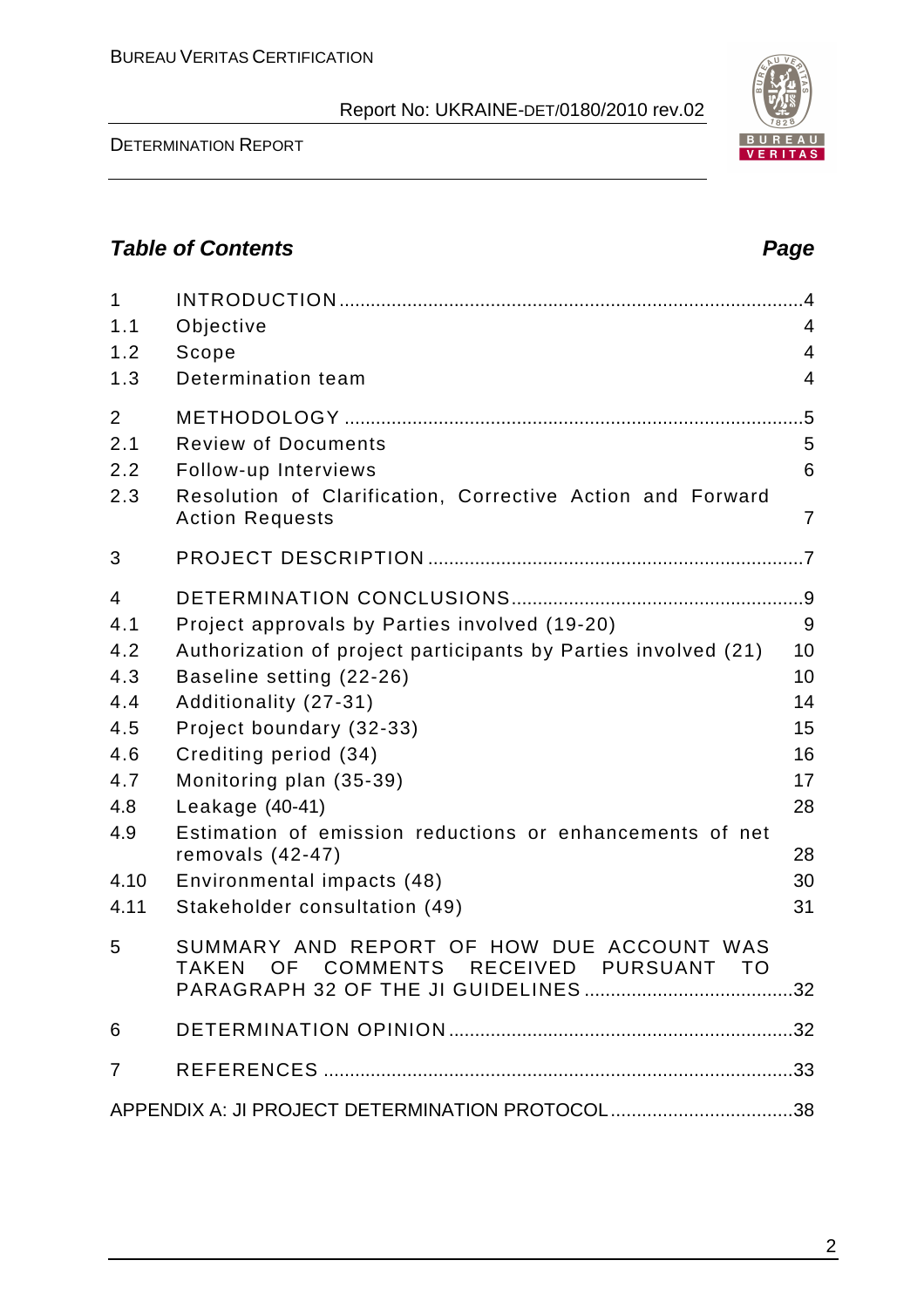#### DETERMINATION REPORT



#### **Abbreviations**

| AIE             | <b>Accredited Independent Entity</b>                   |
|-----------------|--------------------------------------------------------|
| BFG             | <b>Blast Furnace Gas</b>                               |
| CAR             | <b>Corrective Action Request</b>                       |
| CDM             | Clean Development Mechanism                            |
| CHP             | <b>Combined Heat and Power</b>                         |
| CL              | <b>Clarification Request</b>                           |
| CO <sub>2</sub> | <b>Carbon Dioxide</b>                                  |
| COG             | <b>Coke Oven Gas</b>                                   |
| AISW            | OJSC "Alchevsk Iron and Steel Works"                   |
| DFP             | <b>Designated Focal Point</b>                          |
| DVM             | Determination and Verification Manual                  |
| EIA             | <b>Environmental Impact Assessment</b>                 |
| ERU             | <b>Emission Reduction Unit</b>                         |
| GHG             | Green House Gas(es)                                    |
| GWP             | <b>Global Warming Potential</b>                        |
|                 | Interview                                              |
| <b>IPCC</b>     | Intergovernmental Panel on Climate Change              |
| JI              | Joint Implementation                                   |
| JISC            | Joint Implementation Supervisory Committee             |
| МP              | <b>Monitoring Plan</b>                                 |
| MoV             | <b>Means of Verification</b>                           |
| NGO             | Non Government Organization                            |
| PDD             | <b>Project Design Document</b>                         |
| <b>UNFCCC</b>   | United Nations Framework Convention for Climate Change |
|                 |                                                        |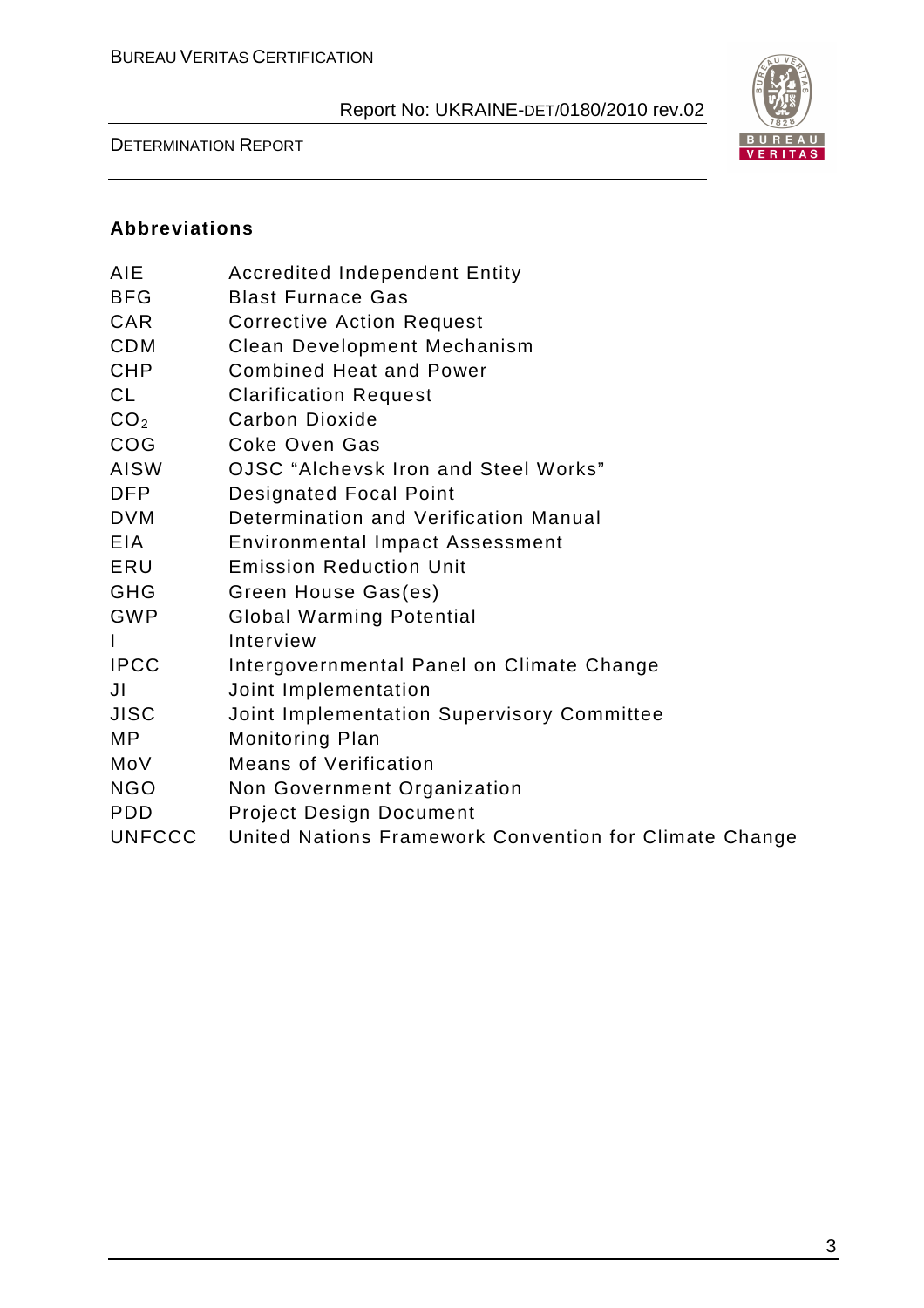



### **1 INTRODUCTION**

Institute for Environment and Energy Conservation has commissioned Bureau Veritas Certification to determine its JI project "Revamping of sintering and blast-furnace production at OJSC "Alchevsk Iron and Steel Works»" (hereafter called "the project") in the city of Alchevsk, Lugansk oblast, Ukraine.

This report summarizes the findings of the determination of the project, performed on the basis of UNFCCC criteria, as well as criteria given to provide for consistent project operations, monitoring and reporting.

#### **1.1 Objective**

The determination serves as project design verification and is a requirement of all projects. The determination is an independent third party assessment of the project design. In particular, the project's baseline, the monitoring plan (MP), and the project's compliance with relevant UNFCCC and host country criteria are validated in order to confirm that the project design, as documented, is sound and reasonable, and meets the stated requirements and identified criteria. Determination is a requirement for all JI projects and is seen as necessary to provide assurance to stakeholders of the quality of the project and its intended generation of emissions reductions units (ERUs).

UNFCCC criteria refer to Article 6 of the Kyoto Protocol, the JI rules and modalities and the subsequent decisions by the JI Supervisory Committee, as well as the host country criteria.

#### **1.2 Scope**

The determination scope is defined as an independent and objective review of the project design document, the project's baseline study and monitoring plan and other relevant documents. The information in these documents is reviewed against Kyoto Protocol requirements, UNFCCC rules and associated interpretations.

The determination is not meant to provide any consulting towards the Client. However, stated requests for clarifications and/or corrective actions may provide input for improvement of the project design.

#### **1.3 Determination team**

The determination team consists of the following personnel:

Oleg Skoblyk Team Leader, Bureau Veritas Certification Climate Change Lead Verifier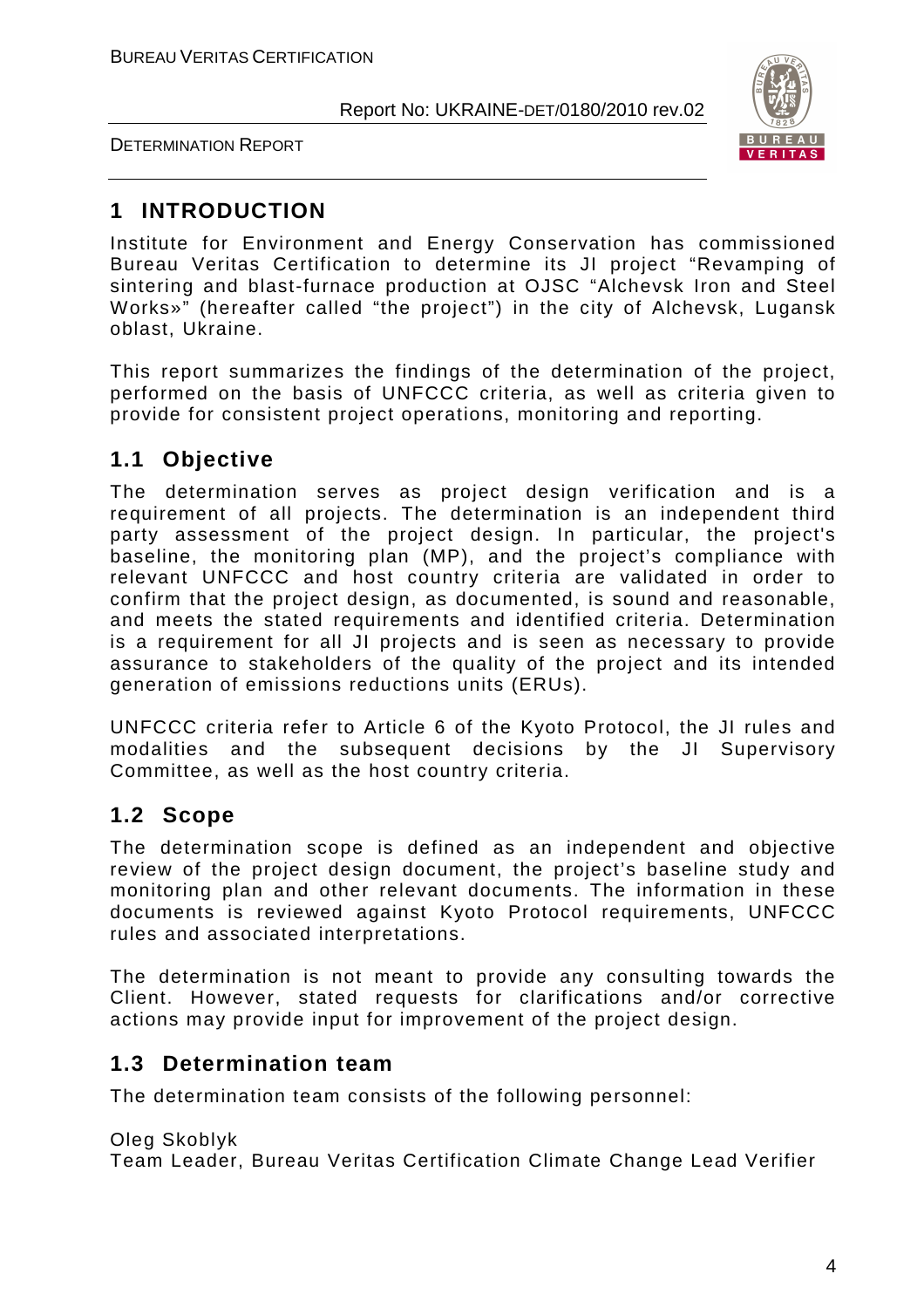DETERMINATION REPORT



Iuliia Pylnova,

Team member, Bureau Veritas Certification Climate Change Verifier

Vera Skitina

Team Member, Bureau Veritas Certification Climate Change Lead Verifier

Denis Pishchalov

Team Member, Bureau Veritas Certification Financial Specialist

This determination report was reviewed by:

Ivan Sokolov Bureau Veritas Certification Internal Technical Reviewer

#### **2 METHODOLOGY**

The overall determination, from Contract Review to Determination Report & Opinion, was conducted using Bureau Veritas Certification internal procedures.

In order to ensure transparency, a determination protocol was customized for the project, according to the version 01 of the Joint Implementation Determination and Verification Manual, issued by the Joint Implementation Supervisory Committee at its 19 meeting on 04/12/2009. The protocol shows, in a transparent manner, criteria (requirements), means of determination and the results from determining the identified criteria. The determination protocol serves the following purposes:

- It organizes, details and clarifies the requirements a JI project is expected to meet;
- It ensures a transparent determination process where the determiner will document how a particular requirement has been determined and the result of the determination.

The completed determination protocol is enclosed in Appendix A to this report.

#### **2.1 Review of Documents**

The Project Design Document (PDD) submitted by Institute for Environment and Energy Conservation and additional background documents related to the project design and baseline, i.e. country Law, Guidelines for users of the joint implementation project design document form, Approved CDM methodology and/or Guidance on criteria for baseline setting and monitoring, Kyoto Protocol, Clarifications on Determination Requirements to be checked by a Accredited Independent Entity were reviewed.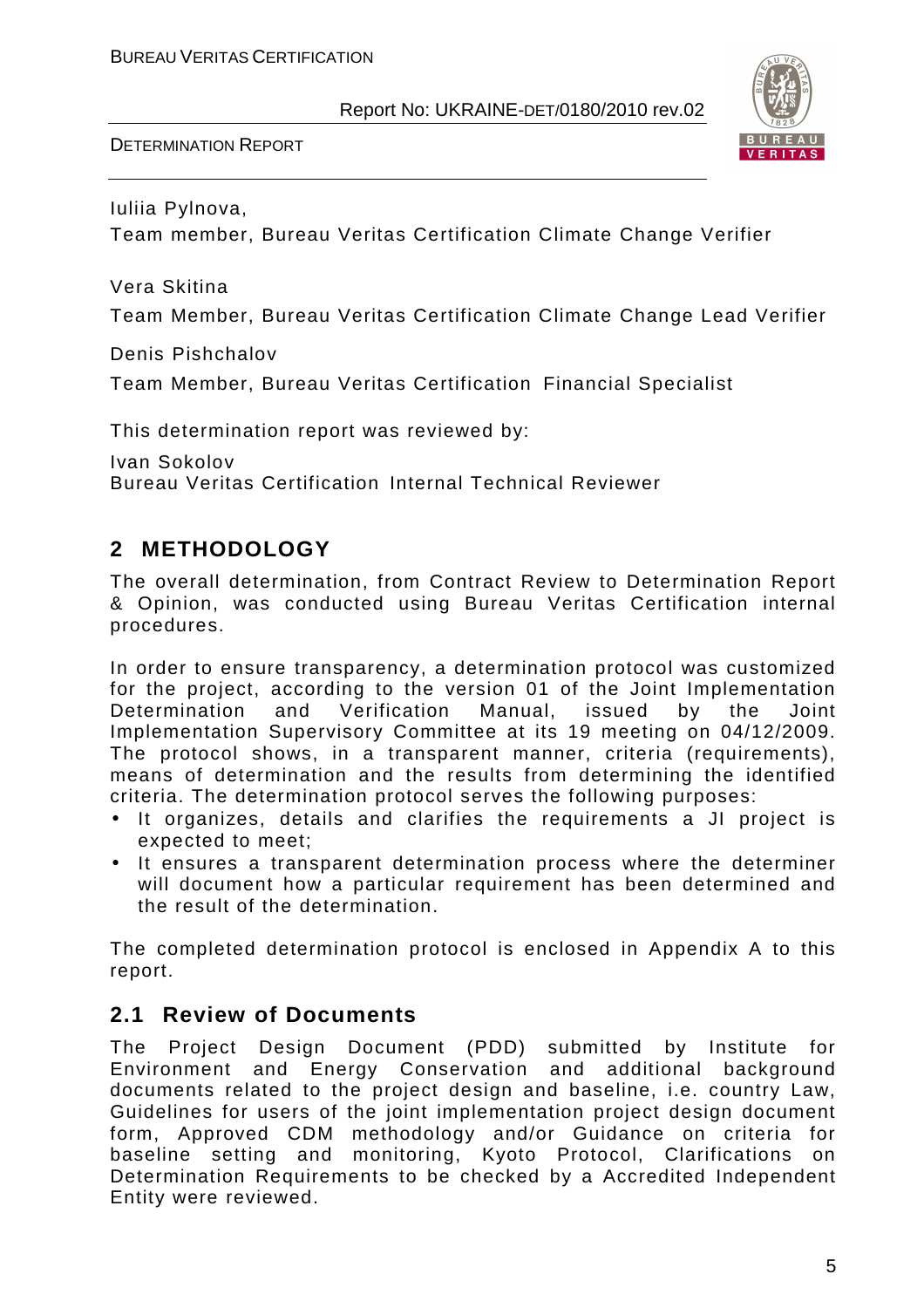DETERMINATION REPORT



To address Bureau Veritas Certification corrective action, forward action and clarification requests, Institute for Environment and Energy Conservation revised the PDD and resubmitted it as version 2 of 11/01/2011, version 3 of 18/01/2011, and version 4 of 14.04.2011 which is deemed final.

The determination findings presented in this report relate to the project as described in the PDD versions 1, 2, 3, and 4.

#### **2.2 Follow-up Interviews**

On 16/12/2010 Bureau Veritas Certification conducted a visit to the project site (OJSC "Alchevsk Iron and Steel Works") and performed interviews with project stakeholders to confirm selected information and to resolve issues identified in the document review. Representatives of Institute for Environment and Energy Conservation and OJSC "Alchevsk Iron and Steel Works" were interviewed (see References). The main topics of the interviews are summarized in Table 1.

| Interviewed                | <b>Interview topics</b>                                       |
|----------------------------|---------------------------------------------------------------|
| organization               |                                                               |
| OJSC "Alchevsk Iron        | $\triangleright$ Project history                              |
| and Steel Works"           | $\triangleright$ Project approach                             |
|                            | <b>Project boundary</b>                                       |
|                            | $\triangleright$ Implementation schedule                      |
|                            | $\triangleright$ Organizational structure                     |
|                            | $\triangleright$ Responsibilities and authorities             |
|                            | $\triangleright$ Training of personnel                        |
|                            | $\triangleright$ Quality management procedures and technology |
|                            | > Rehabilitation/Implementation of equipment<br>(records)     |
|                            | $\triangleright$ Metering equipment control                   |
|                            | $\triangleright$ Metering record keeping system, database     |
|                            | $\triangleright$ Technical documentation                      |
|                            | $\triangleright$ Monitoring plan and procedures               |
|                            | $\triangleright$ Permits and licenses                         |
|                            | $\triangleright$ Local stakeholder's response.                |
| <b>CONSULTANT:</b>         | $\triangleright$ Baseline methodology                         |
| Institute for              | $\triangleright$ Monitoring plan                              |
| Environment and            | $\triangleright$ Additionality proofs                         |
| <b>Energy Conservation</b> | $\triangleright$ Calculation of emission reduction.           |

#### **Table 1 Interview topics**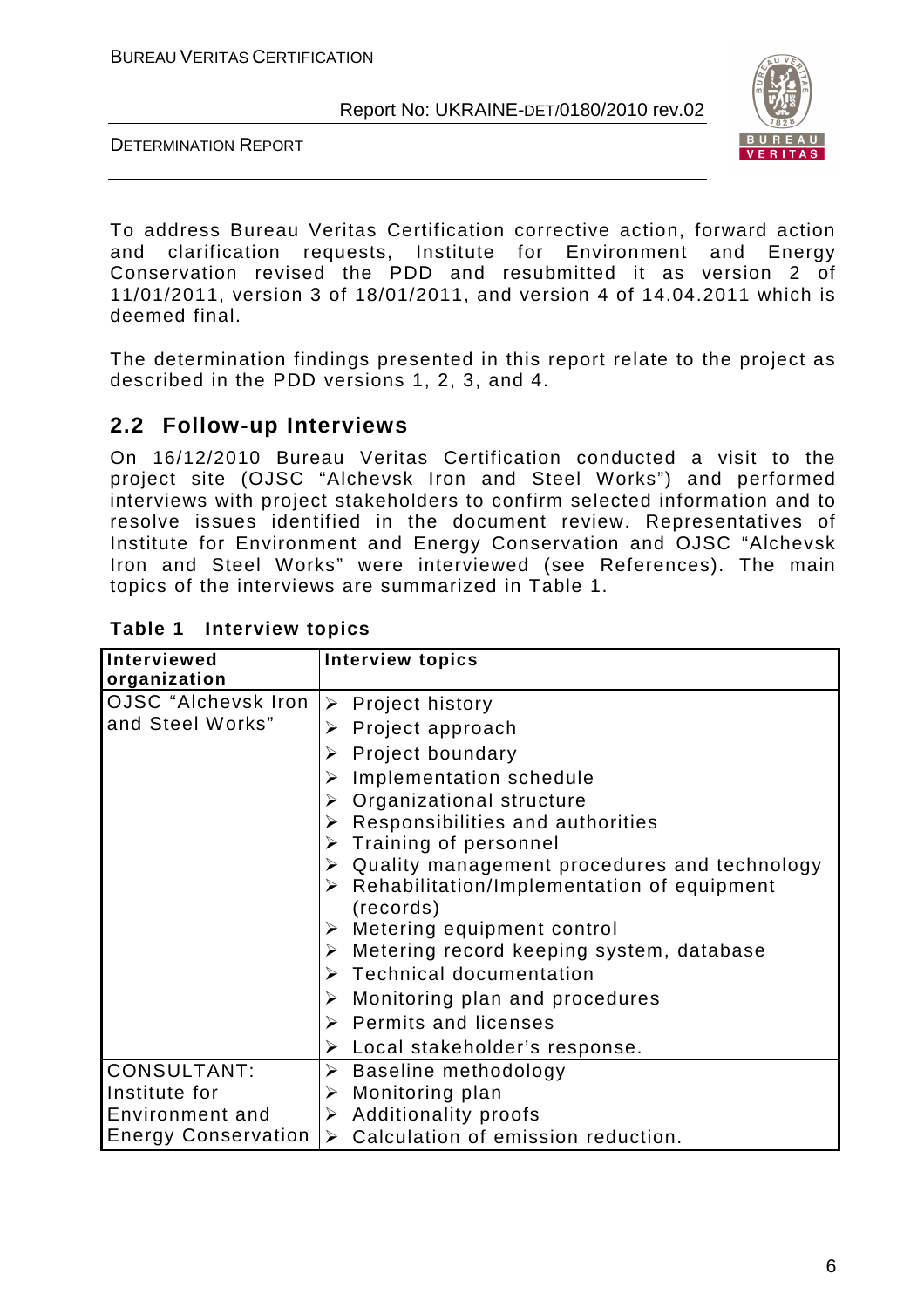



#### **2.3 Resolution of Clarification, Corrective Action and Forward Action Requests**

The objective of this phase of the determination is to raise the requests for corrective actions and clarification and any other outstanding issues that needed to be clarified for Bureau Veritas Certification positive conclusion on the project design.

Corrective Action Requests (CAR) is issued, where:

(a) The project participants have made mistakes that will influence the ability of the project activity to achieve real, measurable additional emission reductions;

(b) The JI requirements have not been met;

(c) There is a risk that emission reductions cannot be monitored or calculated.

The determination team may also use the term Clarification Request (CL), if information is insufficient or not clear enough to determine whether the applicable JI requirements have been met.

Forward action request (FAR) may be issued for informing the project participants of an issue, relating to project implementation but not project design that needs to be reviewed during the first verification of the project.

To guarantee the transparency of the determination process, the concerns raised are documented in more detail in the determination protocol in Appendix A.

#### **3 PROJECT DESCRIPTION**

OJSC "Alchevsk Iron and Steel Works" (AISW) is one of the largest integrated iron and steel plants in Ukraine. It is located in the city of Alchevsk in Lugansk Oblast, Eastern Ukraine. It is part of the Industrial Union of Donbass (IUD), an industrial group that is a major shareholder in a number of metallurgical enterprises in Ukraine as well as in Poland and Hungary.

AISW produces agglomerate, pig iron, steel, rolled products. Commodity part of the plants products includes plate steel, construction section bar, square and round billets and continuously cast slabs.

While one of the more modern integrated steel works in Ukraine, AISW was fairly typical of the Ukrainian iron and steel sector up to 2003 in terms of the vintage of technologies. The facilities of the plant were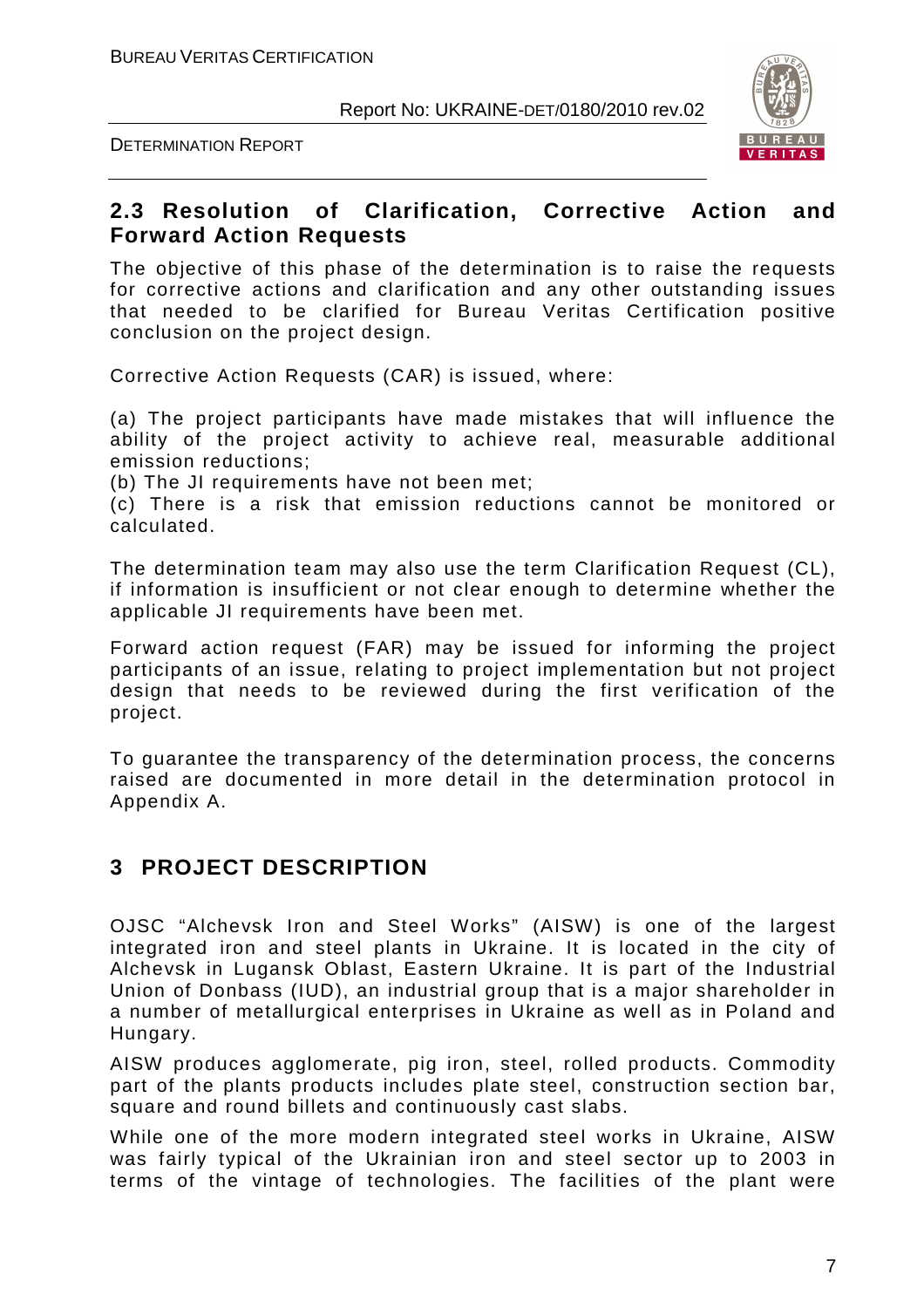



mainly built in the 1950s and 1960s. The plant has high energy intensity, causing significant emissions into atmosphere of greenhouse and harmful gases as well as dust.

AISW consists of the following main units: sintering shop, blast furnace (BF) shop, open-hearth furnace shop, converter shop, plate and rolling mill shops, slab-casting machines, blooming mill, power plant and auxiliary facilities. Before the project implementation the sintering and blast furnace production at AISW was based on old production facilities such as sinter plant, blast furnace shop and local power plant.

Blast furnaces and sintering machines are operated at the Steel Mill for a long time and have not been changed technologically since their operation start. There were not any legal requirements to replace or reconstruct less effective blast furnaces in the country leaving a decision on their replacement at project owner's discretion.

The greater presence at the market could be achieved by use of old production technologies, virtually without additional investment. However, in May 2003 both enterprise and IUD Corporation have decided to start development of the enterprise by technical revamping of sintering and blast-furnace production (The prior consideration of the project is stated by the Protocol of Technical Council of the plant dated 26th of May, 2003). The main goal was not only to improve performance of the enterprise, but also to solve environmental problems of production process (according to the plan of revamping the amount of harmful emissions had to be reduced by more than 2.2 times).

The proposed Joint Implementation project considers complex resourcesaving effect based on introduction of new sinter plant and blast furnace #2, radical reconstruction of blast furnace #1 and gradual reconstruction of the remaining blast furnaces #3, 4 and 5 as well as technological improvements in the process of sintering and pig iron production.

Several project measures and activities have been and would be implemented in AISW pig iron production to reduce consumption of coke and other fuel and materials. Some of these measures involved improvements in preparation of raw materials at Sinter Plant which mainly of technological character and also connected with introduction of the new Sinter Plant that would replace the existing one.

New Sinter Plant would be a state of art metallurgical equipment comprising engineering and design achievements with automatic solutions and would lead to lower fuel consumption and emission levels during sintering process. The same effect will be reached after introduction of new BF#2, which would replace less efficient existing BF production, and radical reconstruction of BF#1.

After implementation of these and other measures of technological character, this would lead to reduction of specific consumption of coke in the blast furnaces and better productivity of blast furnaces.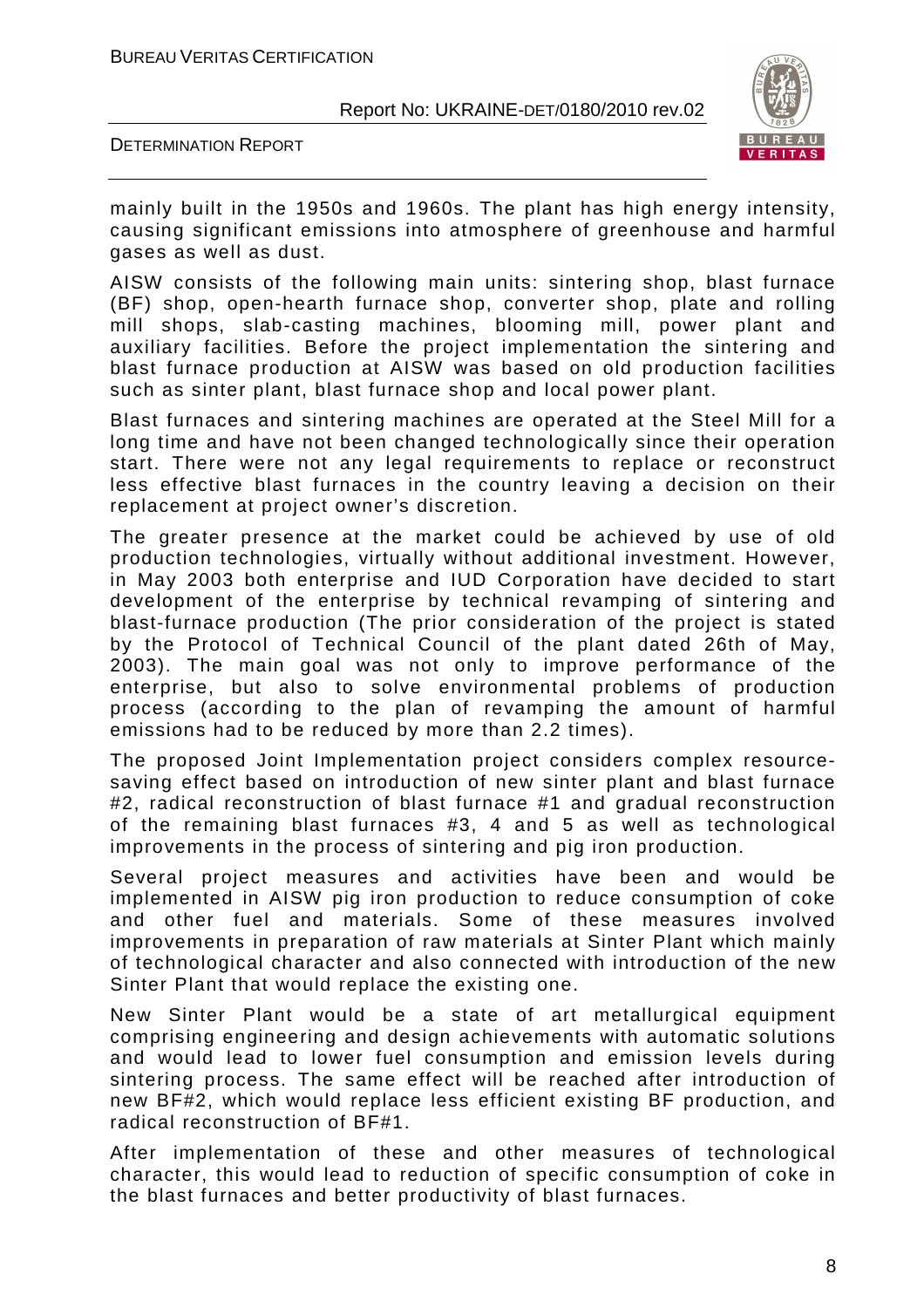



The sinter plant and blast furnace shop require production of so called secondary energy sources such as compressed air, steam, nitrogen, oxygen etc. These products are produced at the Steel Mill and a major part of them comes from the local power facilities. For a long time the modernization of the energy production has not been done because of absence of incentives into energy saving, uncertainty with market situation, difficulties with mobilizing the credit resources etc.

The implementation of JI project requires the total investment costs of US\$ 2,2 billion as described further in this PDD.

The possibility to use Kyoto mechanisms contributed to identification of ways to improve energy-efficiency and environment at the sintering and blast-furnace process. These mechanisms will allow AISW to receive additional financing needed to expand the JI project boundaries and reduce the period of credit payment and thus enhance the attractiveness of the project.

For a long time a realization of such projects was restrained by the absence of proper methodologies and practice on assessment of greenhouse gas emissions into atmosphere, caused by technological processes to be used in iron and steel sector. Only recently first examples of positive developments of similar JI projects have been demonstrated. It has opened the opportunity for the IUD and AISW to realize the similar JI project based on precedent experience.

#### **4 DETERMINATION CONCLUSIONS**

In the following sections, the conclusions of the determination are stated.

The findings from the desk review of the original project design documents and the findings from interviews during the follow up visit are described in the Determination Protocol in Appendix A.

The Clarification and Corrective Action Requests are stated, where applicable, in the following sections and are further documented in the Determination Protocol in Appendix A. The determination of the Project resulted in 21 Corrective Action Requests, 11 Clarification Requests and 1 Forward Action Request (to be addressed during the first verification).

The numbers between brackets at the end of each section correspond to the DVM paragraph.

#### **4.1 Project approvals by Parties involved (19-20)**

The project has already been supported by the Government of the host Party (Ukraine), namely by the National Environmental Investment Agency of Ukraine (09.12.2010 National Environmental Investment Agency of Ukraine was renamed by Order of the President of Ukraine; now, it is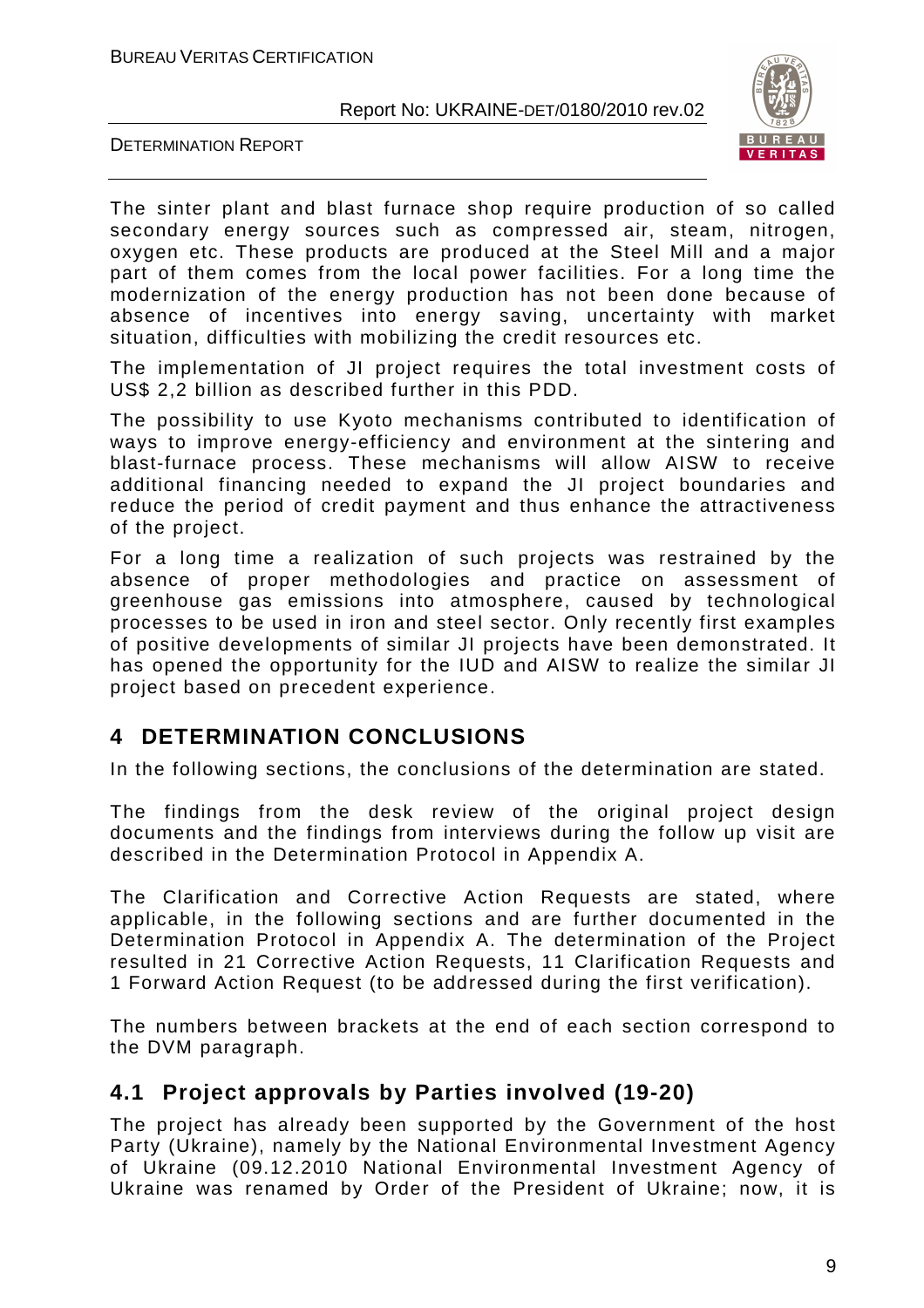

DETERMINATION REPORT

State Environmental Investment Agency of Ukraine), which has issued a Letter of Endorsement for the Project (Letter of Endorsement №1806/23/7 dated 09/11/2010). Bureau Veritas Certification received this letter from the project participants and does not doubt its authenticity.

As for the time being no written approvals of the project by Parties involved are available. After receiving Determination Report from the Accredited Independent Entity the project documentation will be submitted to the Ukrainian Designated Focal Point (DFP) which is State Environmental Investment Agency of Ukraine, for receiving a Letter of Approval. The written approval by another Parties involved will be obtained later on.

As the project has no approvals by the Parties involved, CAR 06 remains pending and will be closed after report finalizing (refer to the Appendix A).

#### **4.2 Authorization of project participants by Parties involved (21)**

The official authorization of each legal entity listed as project participant in the PDD by Parties involved will be provided in the written project approvals (refer to 4.1 above).

#### **4.3 Baseline setting (22-26)**

The PDD explicitly indicates that using a methodology for baseline setting and monitoring developed in accordance with appendix B of the JI guidelines (hereinafter referred to as JI specific approach) was the selected approach for identifying the baseline. No applicable approved CDM methodologies are available for this project type; however, JI Project "Energy Efficiency measures at the "Public Joint Stock Company Azovstal Iron and Steel Works" has been submitted to the accredited independent entity (AIE) in 2010 and already passed a positive determination and received a letter of approval from the Government of Ukraine. It is assuming implementation of technological measures to improve the energy efficiency of blast furnace production as well as its modernisation. This may be treated as similar to the project "Revamping of sintering and blast furnace production at OJSC "Alchevsk Iron and Steel Works"; therefore its approach can be fully applied to the project in question. Besides, in terms of methodological approach, the project is fully identical to the relevant part of the project registered at UNFCCC with reference number UA1000022, as it covers basically the same assets as in the proposed JI project. It refers to blast furnace shop and sintering machines as well as secondary energy production. It takes into account all emissions of GHGs related to the process of pig iron and sintering production. Therefore the approach is fully applicable for the project.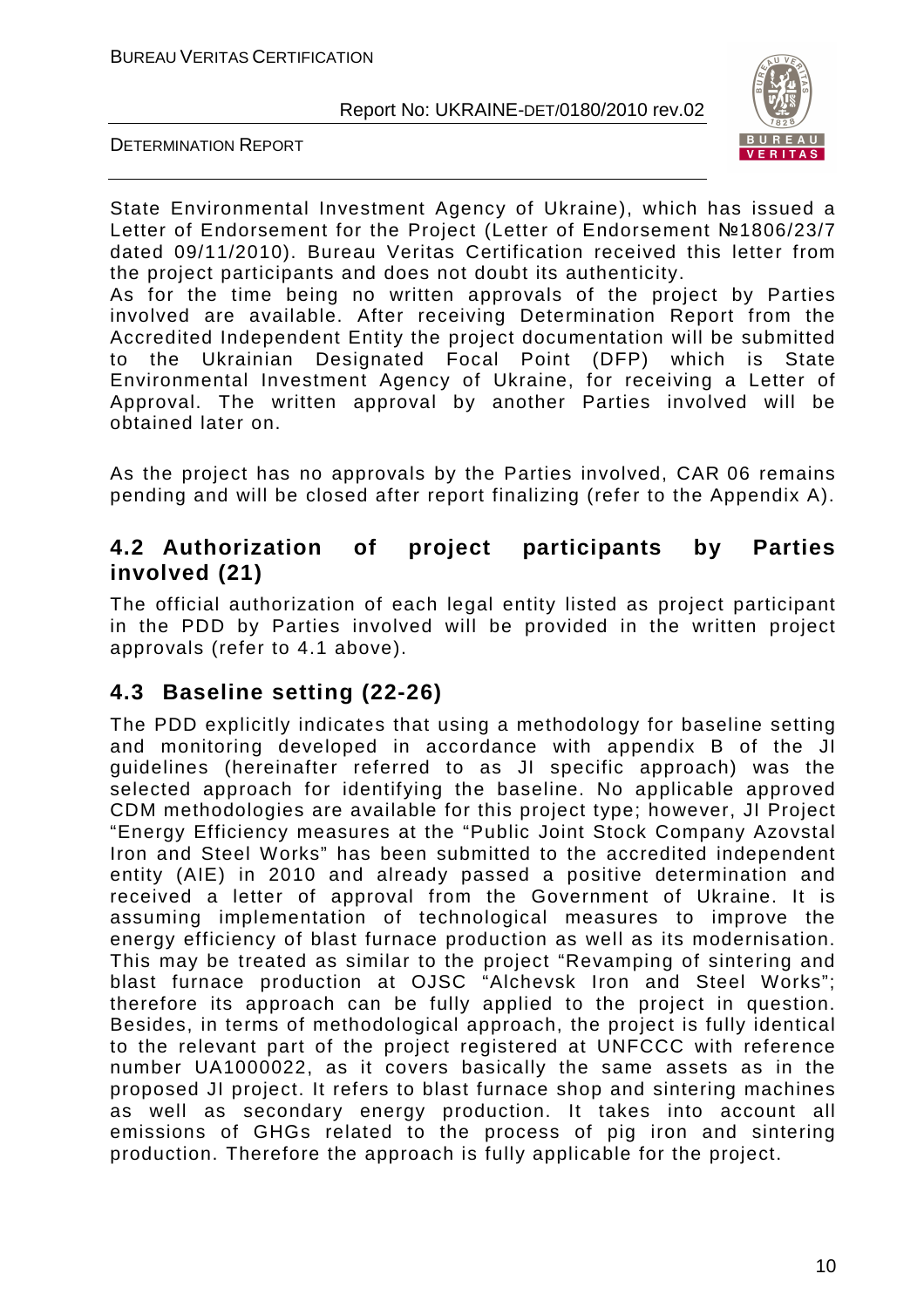DETERMINATION REPORT



The PDD provides a detailed theoretical description in a complete and transparent manner, as well as justification, that the baseline is established:

a) Identifying and listing alternatives to the project activity on the basis of conservative assumptions and taking into account uncertainties.

b) Identifying the most plausible alternatives considering relevant sectoral policies and circumstances, such as economic situation in the steel sector in Ukraine and other key factors that may affect the baseline. The baseline is identified by screening of the alternatives based on the technological and economic considerations for the project developer, as well as on the prevailing technologies and practices in Ukrainian steel industry at the time of the investment decision.

The alternatives have been identified based on national practice and reasonable assumptions with regard to the sectoral legislation and reform, economic situation in the country, availability of raw materials and fuel as well as technologies and logistics etc.

Alternative No. 1: Preservation of the situation existing prior to the project: continuation of sinter plant and BFs operation without reconstruction and introduction of new technology. Ukrainian iron and steel production facilities have inherited process equipment installed during the Soviet era. Iron and steel industry is today in need of a sector-wide reform. However innovative development of the nation's iron and steel industry is practically minimal. The reason is that such practical decisions made bumped against lack of reliable financial and institutional support. These reasons have also hampered AISW to initiate and realise modernisation of the Plant.

Therefore, production of pig iron and steel and expansion of market share based on existing process lines, without introduction of new facilities, which envisaged insignificant investment due to maintenance and equipment repair which is within usual practice of the plant, would be business-as usual (BAU) solution fully in line with international steelmaking practices at the time of investment decision, as well as with economy environment of IUD and Ukraine in general. The benefits for the project owner include (i) insignificant capital expenditures due to maintenance and equipment repair, (ii) profit in the short-term perspective amid crisis environment; (ііі) no need to secure access to significant financing, mostly required to make up operating capital, due to absent investment requirements and known technology, (iv) no need for capital construction, (v) low technical risk due to historical experience, familiarity and confirmed capacity to build, operate the facilities, and to manage related risks, (vі) availability of trained staff, etc.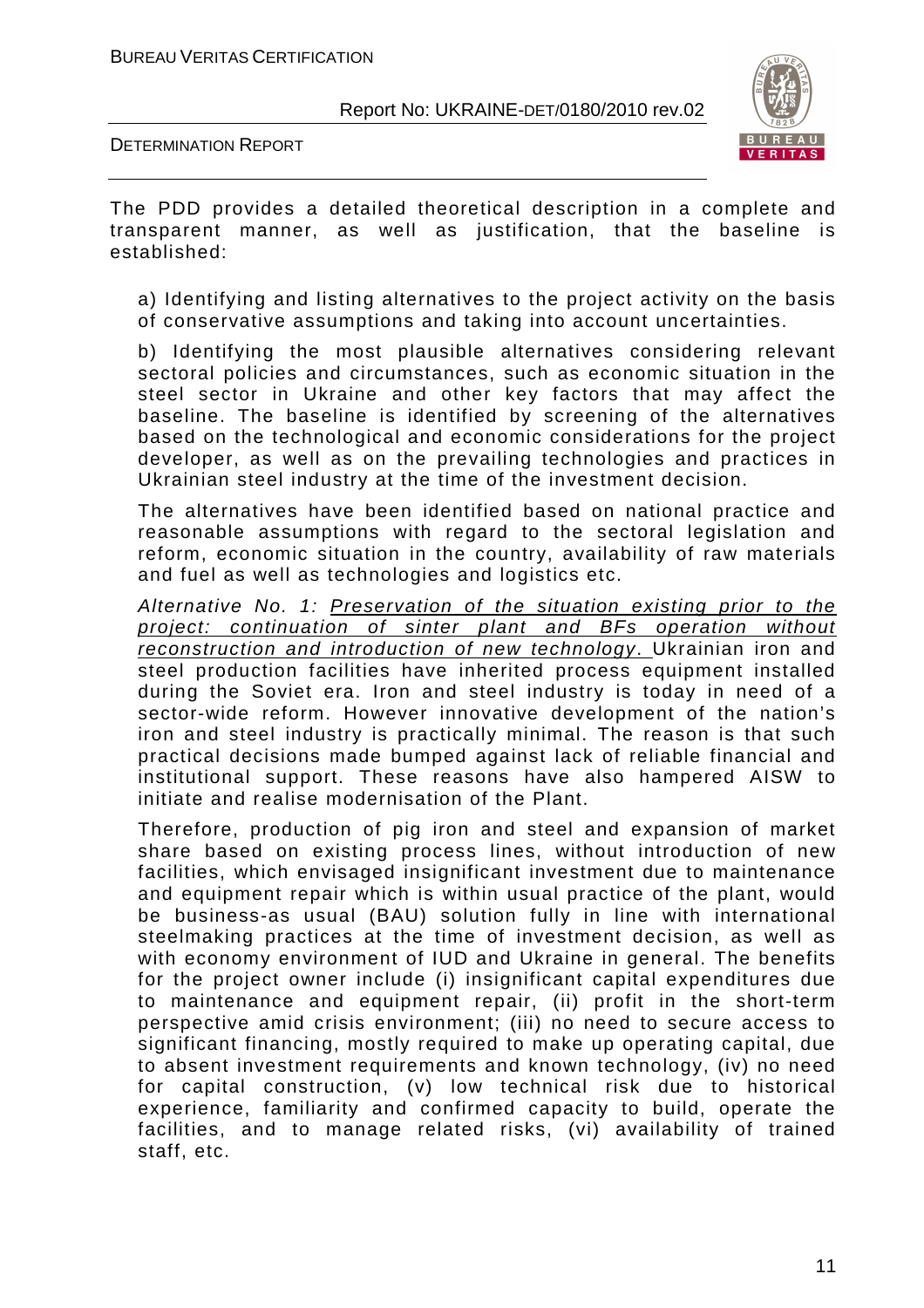



In fact, the planned pig iron output could have also been secured with existing older BFs, SP and secondary power generation facilities.

At the moment of the investment decision, as well as currently, there were no regulatory or technical limitations for the operation of the older BFs and other steel facilities. Such limitations will continue to be absent at least until 2012 and even in longer term till 2022 – if there persist current Ukrainian economy conditions and intentions for its reform encouraging to hold back administrative barriers before commercial production activity carried out by private entities. However, in order to ensure conservativeness of the assumptions used for the identification of the baseline alternatives, five previous consecutive years before reconstruction start were have been chosen for establishing the baseline. The average data for the 5-year period should be enough to equal the impact of regular maintenance and working renewal of the steel facilities. Therefore the considered alternative does not face any barriers.

Alternative No. 2: Revamping of sinter plant and all the blast furnaces without carbon financing. The project activity includes reconstruction of all the BFs, SP and secondary power generation facilities at the AISW as well as introduction of the new SP and BFs.

In 2003, when decision was made, there were, and there still are, no legal or regulatory requirements in Ukraine for the adoption of obligatory reconstruction or modernisation activities in steel making sector. The proposed project is in line with non-mandatory, general government policies, such as the Restructuring Program of the Iron and Steel Sector and with the long-term Energy Strategy for Ukraine (adopted in 2006).

The project activity is itself an integrated energy efficient programme aimed at reduction of energy consumption per tonne of pig iron produced. This can not be done without reconstruction and modernisation of equipment in the Blast Furnace Shop as well in the Sinter Plant and Power Plant that includes other secondary production facilities and therefore without a massive investment programme.

Against the backdrop of the poor economic situation of the AISW at the beginning of the project implementation and moreover the global crisis whose effects were particularly acute for the whole Ukrainian iron and steel sector, a project requiring the total investment of US\$ 2 billion would be hard to accomplish, given its current status.

Therefore, considering financial, technical and other barriers, project scenario without the JI component was not the most attractive one, which prevented its further implementation.

Alternative No. 3: Realisation of projects on the not blast-furnace ironmaking plants at AISW. In general there is an option to replace blast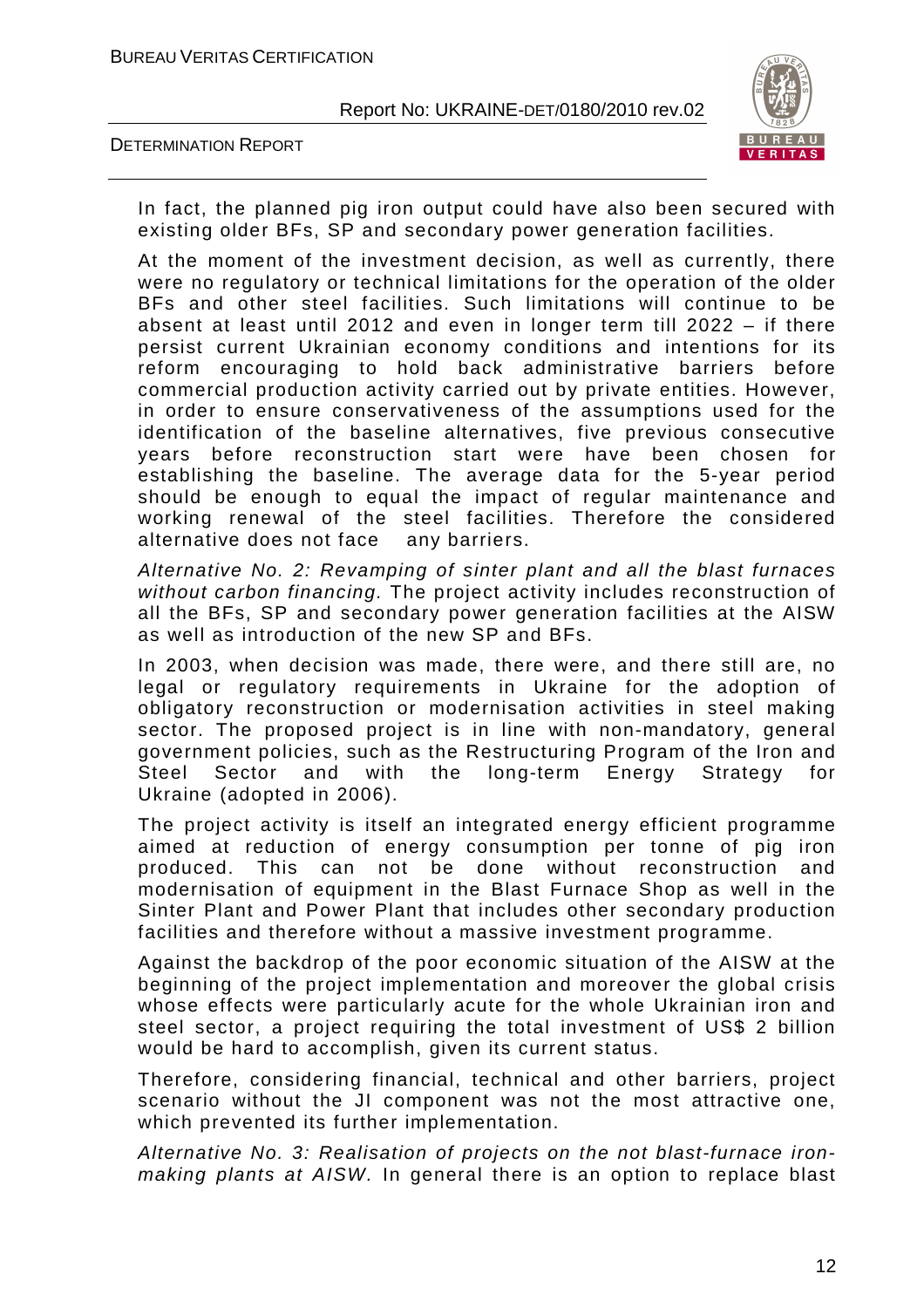



furnace production and therefore also influence on sintering production.

This option is related to the construction of industrial plants for production of reduced iron by Midrex or similar technology. However this option is not fully realistic for the AISW because the Steel Mill does not have its own access to iron ore resources and fully relies on market condition. The recent problems with iron ore supply have shown the extreme volatility of such a decision upon market conditions. Additionally such a decision could require a significant portion of investments estimated at around more than US\$3 billion. In Ukraine so far no company has been able to overcome such investment barriers. The declared project activity by OJSC "Vorskla Steel" in a construction of Midrex-based furnaces has been suspended for an indefinite time. Moreover new technological decisions like not blast-furnace iron making require a replacement of the established logistical scheme which is additional risk for AISW. Therefore the switch to the new steelmaking technology based on Midrex technology can not be considered as baseline scenario due to a number of mentioned obstacles.

The Alternative #1 is the most likely baseline scenario for a number of reasons, for instance the required quantity and quality of pig iron can be produced without costly and large-scale reconstruction as well as change of historical manufacturing practice and logistics. The above suggests that the Alternative No. 1 would be the most plausible and credible alternative and it represents the baseline scenario for the proposed project activity. For the baseline scenario, the full amount of  $CO<sub>2</sub>$  emissions related to this scenario is accounted for; its monitoring is performed as part of detailed monitoring of steelworks processes required for the AISW technical purposes.

#### Application of the approach chosen

The detailed analysis of the alternatives was given above. Alternative #3 was the least feasible among all 3 alternatives because it required huge investments and complete change of logistical scheme. Alternative #2 presents the project scenario and in comparison with Alternative #1 that is the baseline required significantly more investments. Therefore continuation of existing practice with gradual planned maintenance and repair does not require additional massive investments as well as change of used process technology and is the most plausible and realistic one.

#### Consistency with mandatory applicable laws and regulations

As it was also mentioned above the 2nd half of the year 2003 was selected as the year when the investment decision was made. All the listed alternatives in the year 2003 were considered to be feasible and did not face any legislative barriers. Moreover even at the date of PDD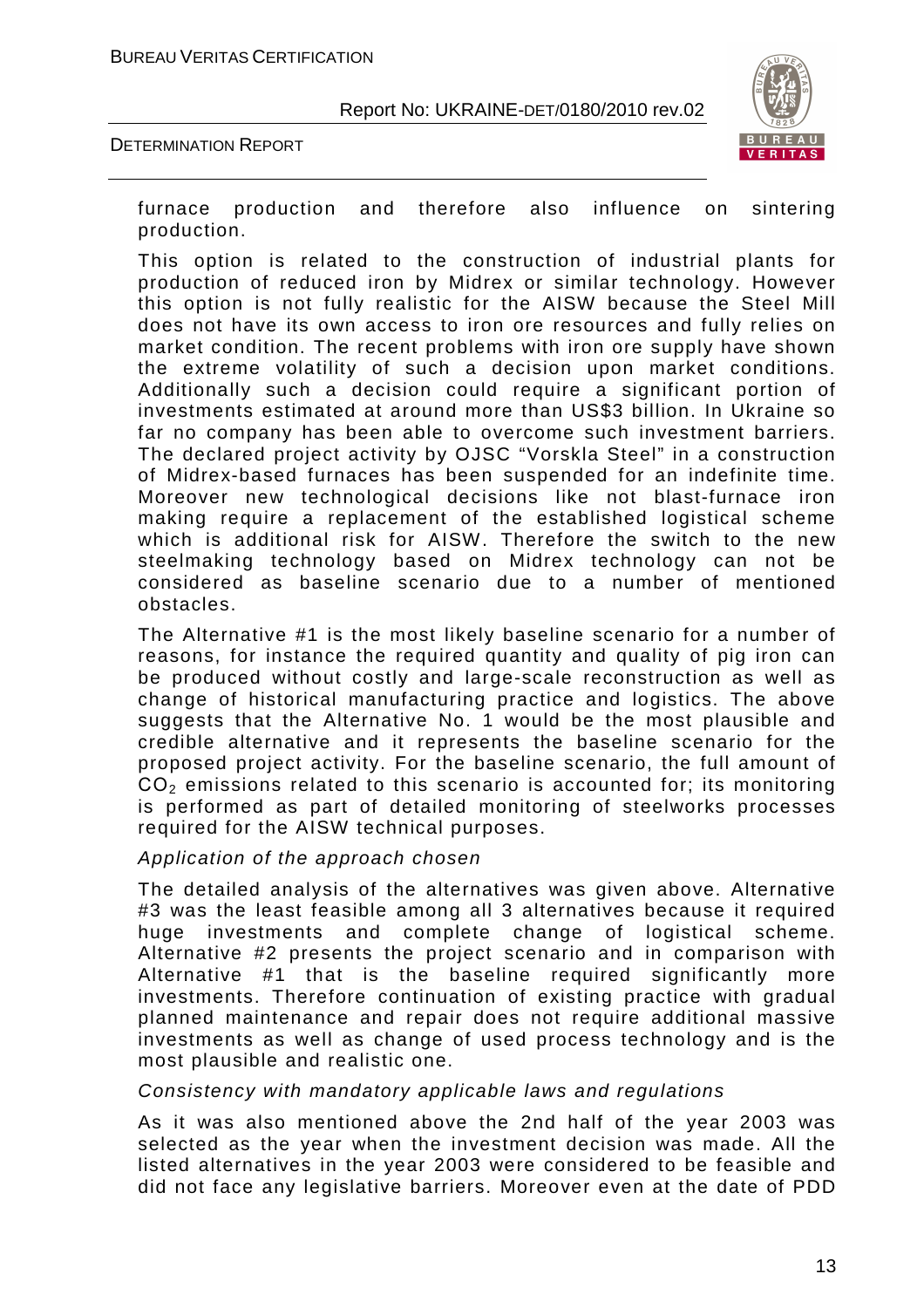DETERMINATION REPORT



preparation situation is still identical. Ukrainian legislation does not regulate  $CO<sub>2</sub>e$  emissions and does not demand reductions of such emissions. Therefore, the most plausible scenario for the baseline is the Altenative #1.

Conservative assumptions used for baseline emission calculations have been applied:

а) 5 year base period from 1998 to 2002 has been chosen in order to nullify the impact of annual or periodic repair and maintenance of the equipment;

b) timing of baseline period coincides with gradual improvements at the global steel market. At the same time project line faces negative impact of world financial and economic crisis that makes specific energy consumption rate per tonne of pig iron to be more intensive than under normal operation;

c) in the baseline period natural gas was historically cheaper than in the project line that could cause its replacement on coal and coke with higher emission factor during the project activity. This impact was ignored that makes approach a very conservative;

d) AISW faced no difficulties with supply of raw materials such as ore and coal (as is the project period, especially from 2008).

In order to calculate the project emission reduction units the total pig iron production is accepted as equal to the project production.

All explanations, descriptions and analyses pertaining to the baseline in the PDD were found adequate and the baseline is identified appropriately.

#### **4.4 Additionality (27-31)**

The most recent version of the "Tool for the demonstration and assessment of additionality" approved by the CDM Executive Board was used, in accordance with the JI specific approach, defined in paragraph 2 (c) of the annex I to the "Guidance on criteria for baseline setting and monitoring". All explanations, descriptions and analyses are made in accordance with the selected tool.

The PDD provides a justification of the applicability of the approach. Due to the fact that there is no approved CDM baseline and monitoring methodology which is applicable to the project type, the Additionality Tool is applied which is considered as a good practice for additionality justification.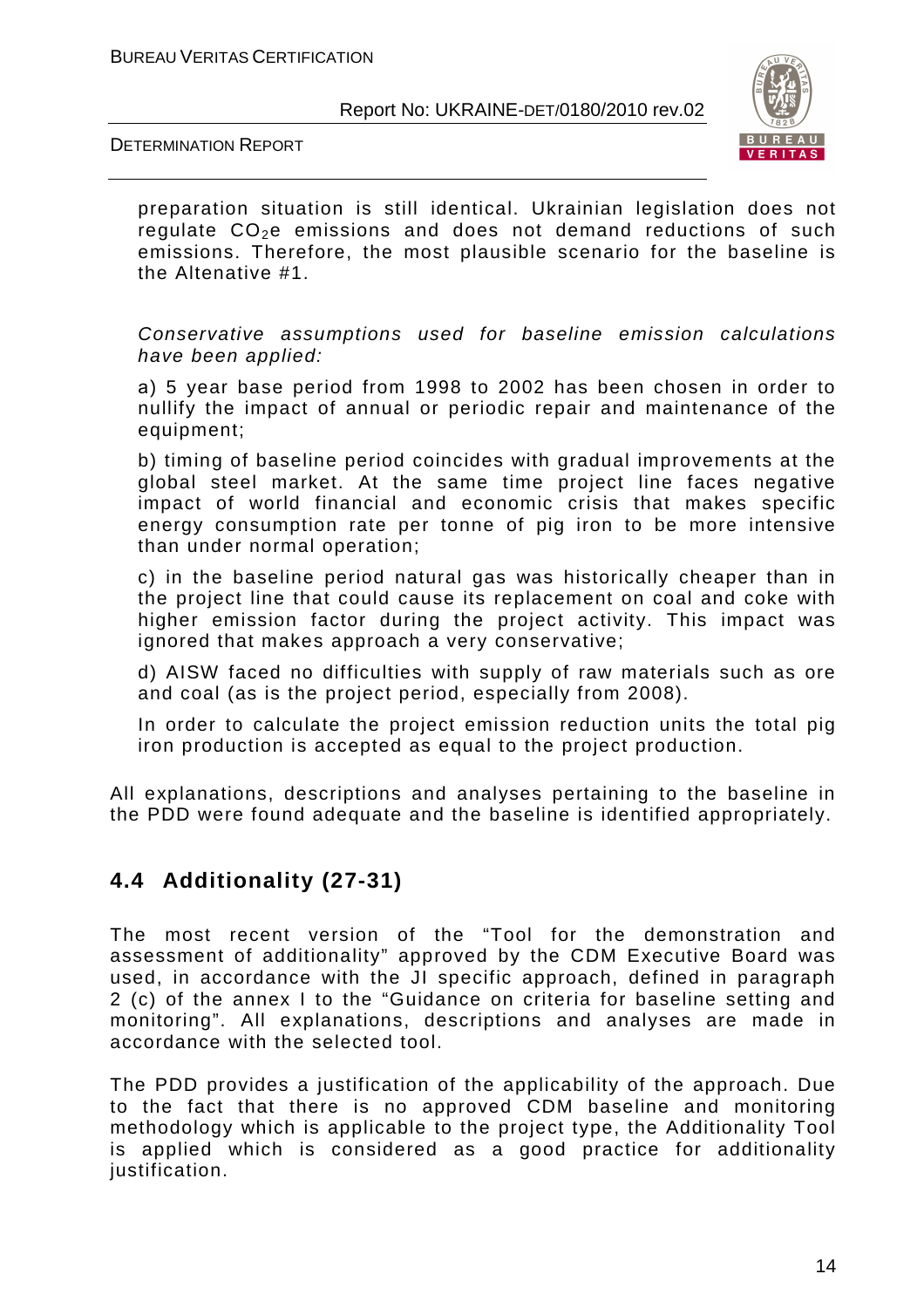



Additionality proofs are provided. Three alternative scenarios to the project activity were identified and proven to be in compliance with mandatory legislation and regulations taking into account the enforcement in the region and Ukraine. The credible barriers, such as investment (adverse financial situation of AISW, Backwardness of the Ukrainian Domestic Financial Market, IUD Low Credit Rating) and technological barriers, which would hinder project scenario implementation without additional revenue from Kyoto benefits. No barriers exist to the baseline alternative, the continuation of the situation prior to the implementation of the project activity.

The proposed joint implementation project is not common practice. Todate, a similar project but to incomparable lower scale has been implemented only at Azovstal (some measures related to technological improvements of BFs operation and reconstruction of BF shop components of the proposed JI project) within the framework of one of the mechanisms provided by the Kyoto protocol to UNFCCC. Pursuant to the Tool for the Demonstration and Assessment of Additionality, a project registered under Kyoto mechanism is excluded from common practice analysis, which makes the proposed project the only one of its kind for Ukraine.

So, the program of revamping of sintering and blast-furnace production planned to be implemented at AISW is an integrated program that has no predecessors in Ukraine and could not be considered as a common practice. Thus, the overall conclusion is that the project activity meets all additionality criteria, is not the baseline scenario and is additional.

Additionality is demonstrated appropriately as a result of the analysis using the approach chosen.

#### **4.5 Project boundary (32-33)**

The project boundary defined in the way to cover all emissions of GHGs related to the project. With respect to organizational structure of AISW, project boundary includes directly sinter plant and blast-furnace shop together with all auxiliary power facilities of the plant. Power grid, natural gas supply network and material supplies such as coke were not included in the project boundary directly; however Ukraine's typical greenhouse gas emission factors for production and/or supply of electricity and gas consumed under baseline and project scenarios have been factored in emission calculations. Thus all  $CO<sub>2</sub>$  emissions related to project and baseline cases have been taken into account.

N<sub>2</sub>O emissions from steelmaking process are unlikely to be significant IPCC does not provide a methodology to calculate  $N_2O$  emissions. They will not typically change from baseline to project case.  $CH<sub>4</sub>$  emissions are related to sinter and coke production in this type of project and are very minor in comparison with  $CO<sub>2</sub>e$  emissions. Both types of emissions are excluded from the quantification of baseline and project emissions. The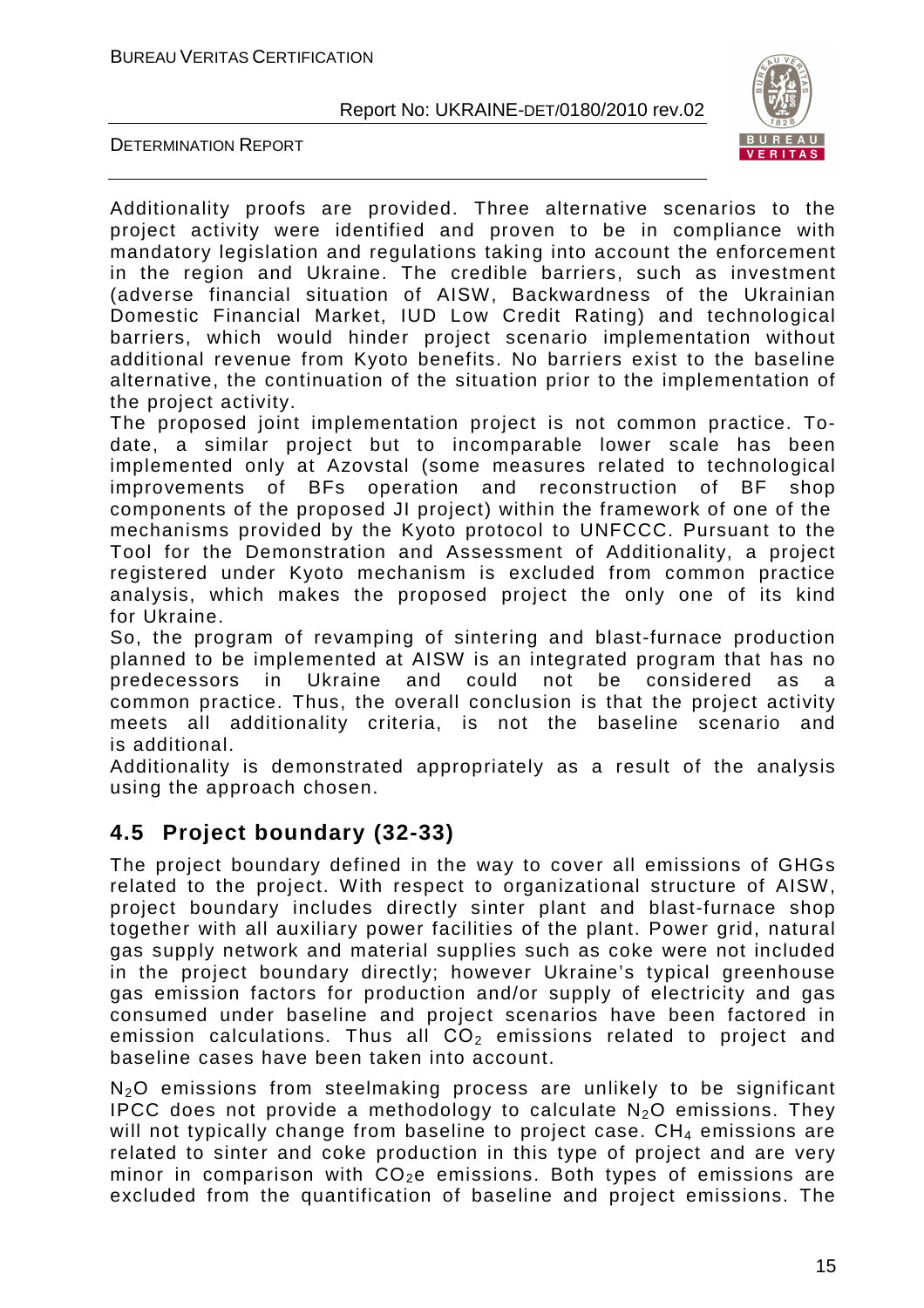



exclusion of CH<sub>4</sub> represents a conservative approach as more sinter and coke is consumed in absolute terms in the baseline in comparison with the project.

Therefore, the project boundary defined in the PDD encompasses all anthropogenic emissions by sources of greenhouse gases (GHGs) that are:

- (i) Under the control of the project participants, such as fuels used in the project and baseline, material flow as part of production process;
- (ii) Reasonably attributable to the project such as electricity used under the project and baseline scenarios; and

(iii) Significant, i.e., as a rule of thumb, would by each source account on average per year over the crediting period for more than 1 per cent of the annual average anthropogenic emissions by sources of GHGs, or exceed an amount of 2,000 tonnes of  $CO<sub>2</sub>$ equivalent, whichever is lower.

The delineation of the project boundary and the gases and sources included are appropriately described and justified in the PDD. Based on the above assessment, the AIE hereby confirms that the identified boundary and the selected sources and gases are justified for the project activity.

#### **4.6 Crediting period (34)**

The PDD states the starting date of the project as the date on which the implementation or construction or real action of the project will begin or began, and the starting date is 01/07/2003, which is after the beginning of 2000.

The PDD states the expected operational lifetime of the project in years and months, which is 20 years and 240 months.

The PDD states the length of the crediting period in years and months, which is 16 years and 9 months (3 years and 9 months for the period before the first commitment period, 5 years for the first commitment period and 8 years for the period following the first commitment period), and its starting date as 01/04/2004, which is on the date the first emission reductions are generated by the project.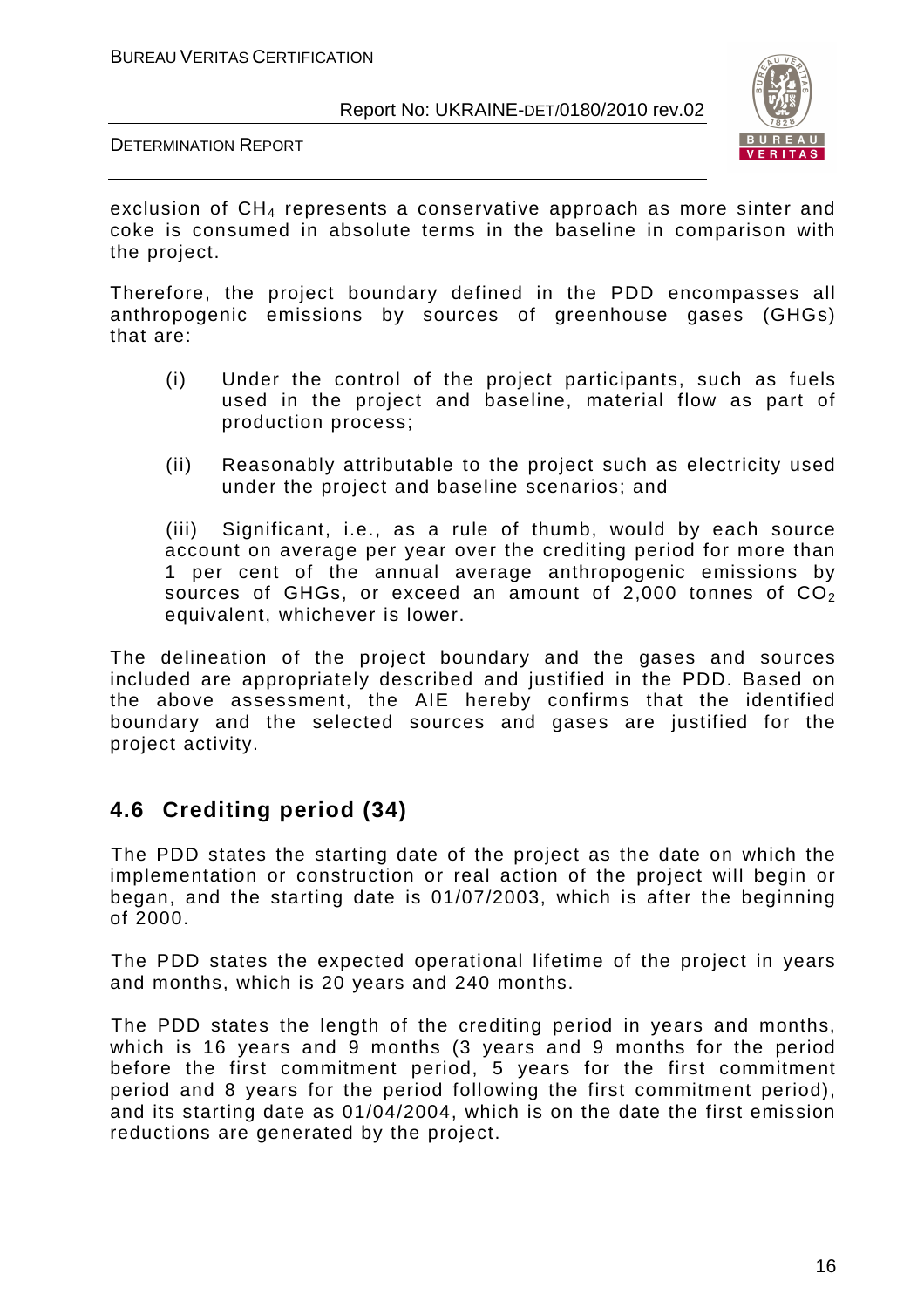DETERMINATION REPORT



The PDD states that the crediting period for the issuance of ERUs starts only after the beginning of 2008 and does not extend beyond the operational lifetime of the project.

The PDD states that the extension of its crediting period beyond 2012 is subject to the host Party approval, and the estimates of emission reductions are presented separately for those until 2012 and those after 2012 in all relevant sections of the PDD.

#### **4.7 Monitoring plan (35-39)**

The PDD, in its monitoring plan section, explicitly indicates that JI specific approach was the selected.

The monitoring plan describes all relevant factors and key characteristics that will be monitored, and the period in which they will be monitored, in particular also all decisive factors for the control and reporting of project performance, such as statistics reporting forms; quality control (QC) and quality assurance (QA) procedures; the operational and management structure that will be applied in implementing the monitoring plan.

The monitoring plan specifies the indicators, constants and variables that are reliable (i.e. provide consistent and accurate values), valid (i.e. be clearly connected with the effect to be measured), and that provide a transparent picture of the emission reductions to be monitored such as total pig iron output, quantity of each fuel used in making pig iron, emission factor for fuel consumption, electricity consumed in producing pig iron, emission factor for electricity consumption, quantity of fuel used in sintering process, electricity consumed in sintering process, quantity of reducing agents, emission factor of each reducing agent, quantity of each other input in pig iron production, emission factor of each other inpur, quantity of fuel used for balance of process needs, and electricity consumed for balance of process needs.

The monitoring plan explicitly and clearly distinguishes:

- (i) Data and parameters that are not monitored throughout the crediting period, but are determined only once (and thus remain fixed throughout the crediting period), and that are available already at the stage of determination, such as emission factor for fuel consumption, emission factor for electricity consumption, emission factor of each reducing agent, and emission factor of each other input.
- (ii) Data and parameters that are not monitored throughout the crediting period, but are determined only once (and thus remain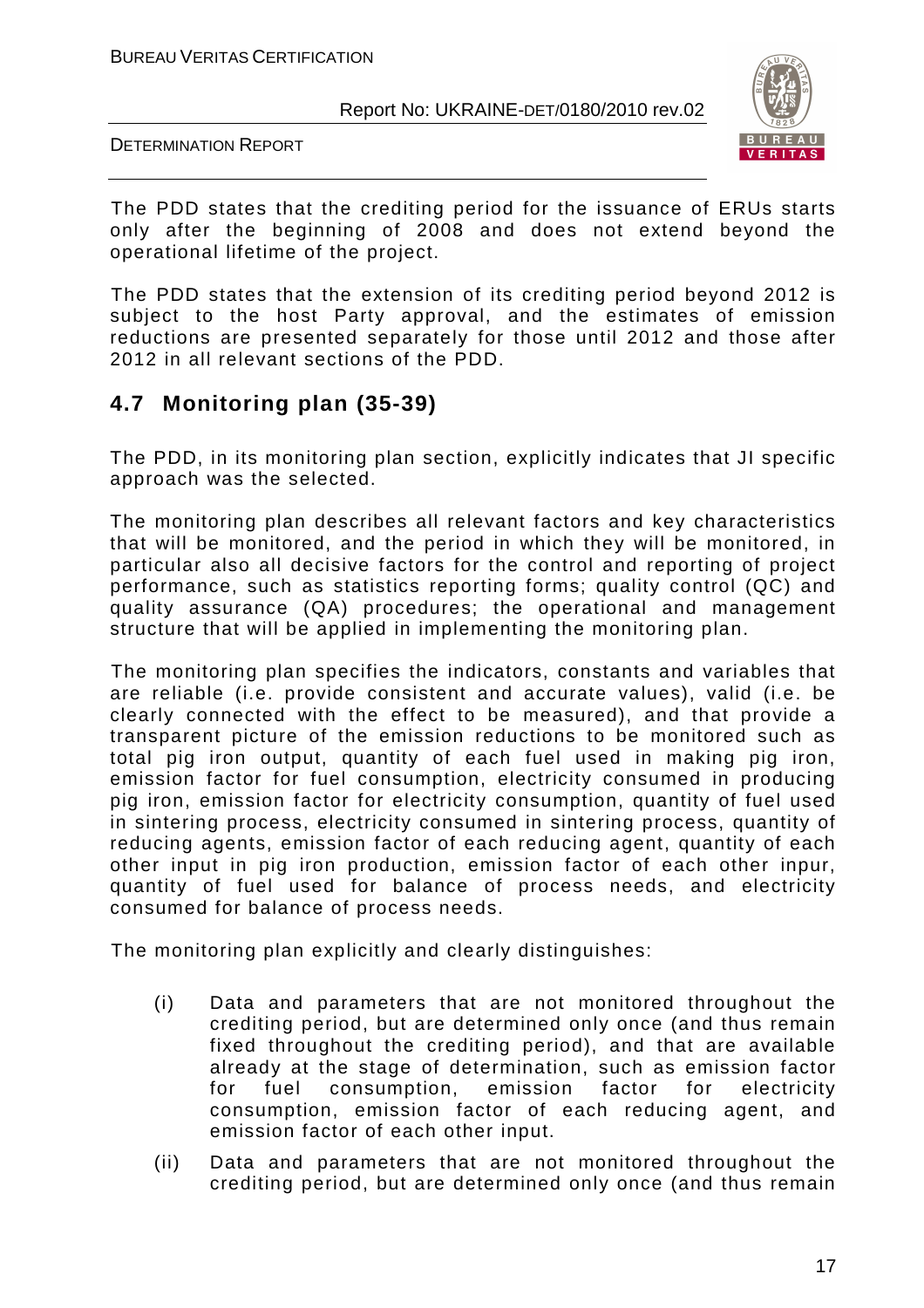DETERMINATION REPORT



fixed throughout the crediting period), but that are not already available at the stage of determination, which are absent.

(iii) Data and parameters that are monitored throughout the crediting period, such as quantity of fuel used in making pig iron, electricity consumed in producing pig iron, quantity of fuel used in sintering process, electricity consumed in sintering process, quantity of each reducing agent in pig iron production, electricity consumed for balance of process needs.

The monitoring plan describes the methods employed for data monitoring (including its frequency) and recording, such as direct measurement with scales; gas, water, steam and electricity meters; calculations with different recording frequency such as continuously or monthly, quarterly, yearly and electronic or paper recording method. The respective information for each monitoring parameter is sufficiently described in the section D of the PDD.

The monitoring plan elaborates all algorithms and formulae used for the estimation/calculation of baseline emissions/removals and project emissions/removals or direct monitoring of emission reductions from the project, leakage, as appropriate.

#### **Baseline emissions:**

 $BE = TCPTPIPb \times TPIIp_{,i}$ ,

where: TCPTPIP<sub>b</sub> – total CO<sub>2</sub>e emissions per 1 tonne of pig iron produced, t  $CO<sub>2</sub>e$ TPIIp,i – total pig iron production during the particular project period, tonnes  $i =$  regular data registration interval  $p =$  project case  $b =$  baseline

TCPTPIP<sub>b</sub> – total CO<sub>2</sub>e emissions per 1 tonne of pig iron produced in the baseline scenario (historical data of AISW operation regarding pig iron production during the period of 1998 – 2002) – includes total embodied  $CO<sub>2</sub>e$  from Pig Iron production and total  $CO<sub>2</sub>e$  in the balance of production processes, which are divided by total volume of pig iron production in the baseline scenario (historical pig iron production at AISW during the period of 1998 – 2002).

 $TCPTPIP_b = (TCPI_b + TCPIN_b) / TPII_b$ ,

where: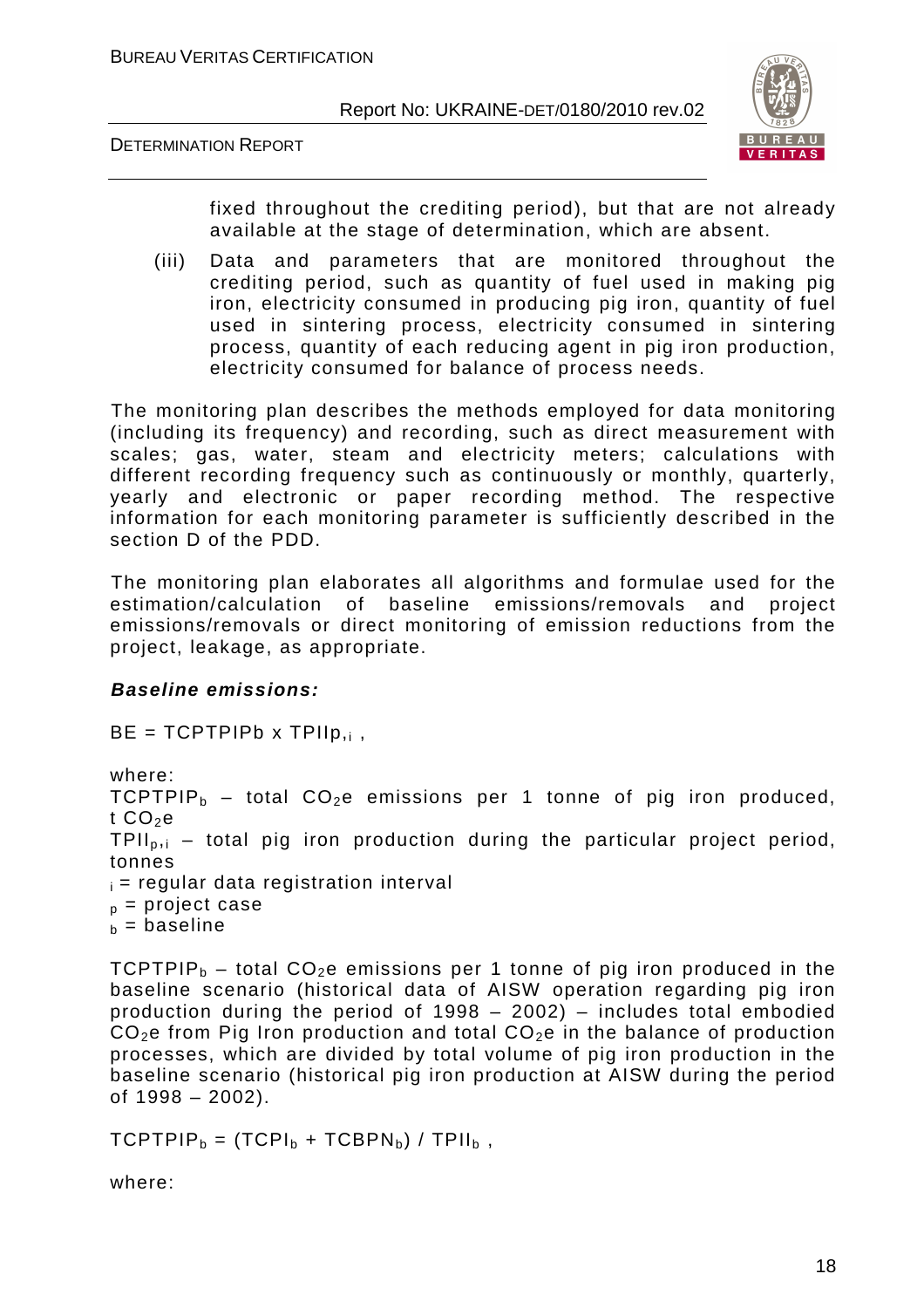



 $TCPI<sub>b</sub>$  = total embodied  $CO<sub>2</sub>e$  from Pig Iron production, t  $CO<sub>2</sub>e$ TCBPN<sub>b</sub> = total CO<sub>2</sub>e in the balance of production processes, t CO<sub>2</sub>e  $TPII<sub>b</sub>$  = total pig iron production during the baseline period, tonnes The approach includes 2 clear steps determining the  $CO<sub>2</sub>e$  emissions from Pig Iron production (Step 1) and emissions from balance of process needs (Step 2) required estimate total  $CO<sub>2</sub>e$  emissions per 1 tonne of pig iron produced in the baseline scenario.

The equations capture the entire  $CO<sub>2</sub>e$  impacts of all material and energy flows into the baseline. Therefore the approach is both transparent and justifiable. All the changes, e.g. the potential energy efficiency measures will be directly reflected in the baseline emissions further supporting the conservativeness of the baseline approach.

#### Step 1.Pig Iron Production

 $CO<sub>2</sub>e$  due to the production of Pig Iron (TCPI<sub>b</sub>) comes from three sources: fuel (natural gas), electricity, and material inputs, such as coke, anthracite, coal, limestone, dolomite, pellets, etc.

$$
TCPI_b = (TCFCPI_b + TCEPI_b + TCIPI_b),
$$

where:

TCFCPI<sub>b</sub> - total CO<sub>2</sub>e from fuel consumption in producing Pig Iron, t CO<sub>2</sub>e TCEPI<sub>b</sub> - total CO<sub>2</sub>e from electricity consumption in producing Pig Iron, t  $CO<sub>2</sub>e$ 

TCIPI<sub>b</sub> - total CO<sub>2</sub>e from Inputs into Pig Iron, t CO<sub>2</sub>e

Total  $CO<sub>2</sub>e$  from fuel consumption in producing Pig Iron (TCFCPI<sub>b</sub>) is the quantity of fuel multiplied by the emission factor of the fuel:

$$
TCFCPI_{b} = \sum_{1}^{fpi} \Big(Q_{fpi,b} \times EF_{fpi,b}\Big)_{i}
$$

where:

 $fpi<sub>b</sub>$  - number of fuels used in making pig iron  $Q_b$  - quantity of fuel fpi used (1000 m<sup>3</sup>)  $EF_b$  - tonnes of  $CO_2e$  per 1000 m<sup>3</sup> of fuel fpi

Emission factor for fuel in this case is based on fixed net calorific value. During the monitoring report development emission factor will be modified by taking into account actual net calorific value of fuel.

Total  $CO<sub>2</sub>e$  from electricity consumption in producing Pig Iron (TCEPI<sub>b</sub>) is the quantity of electricity multiplied by the emission factor of electricity:

 $TCEPI_{b,i} = ECPI_{b,i} \times EF_{e,b,i}$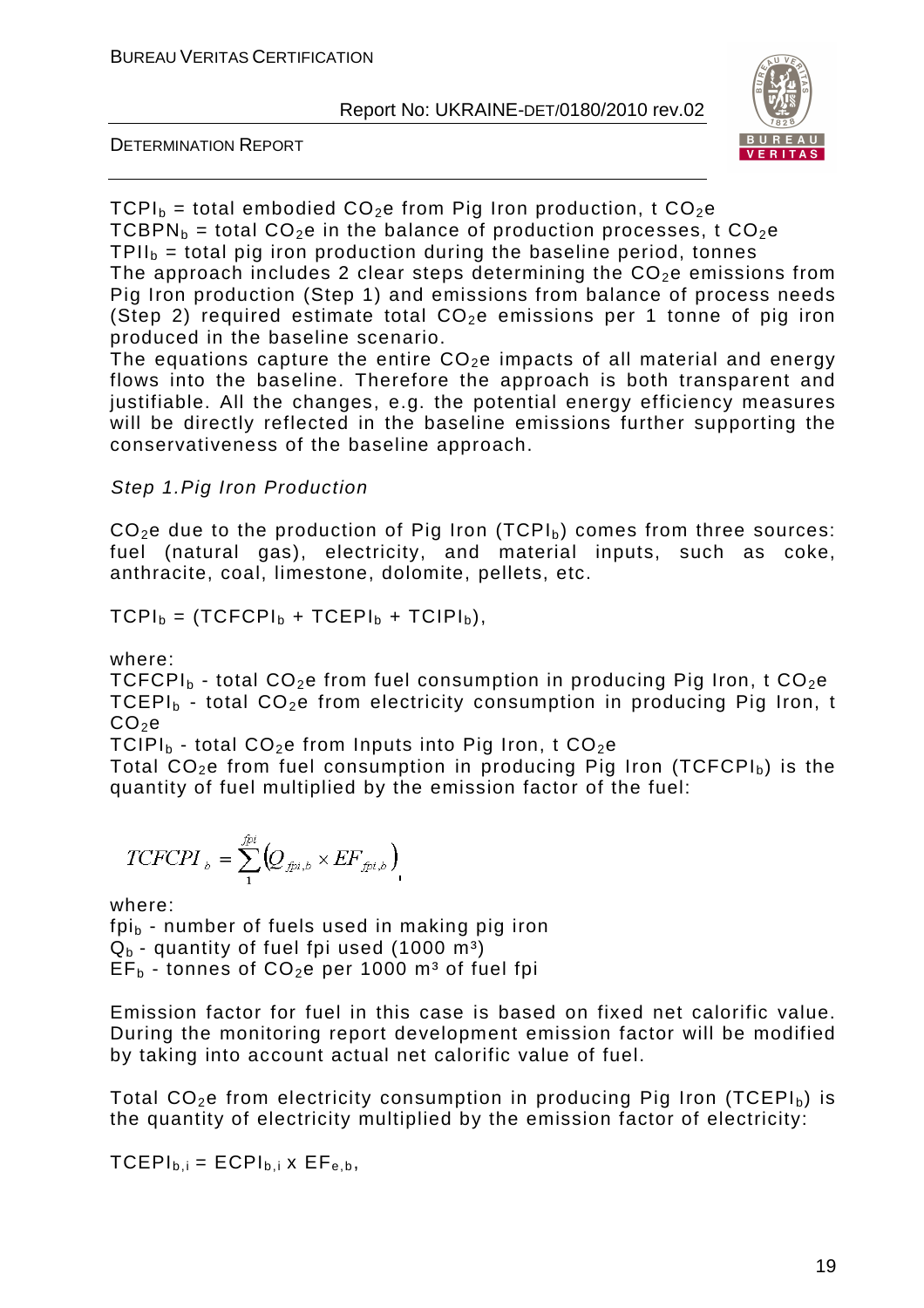DETERMINATION REPORT



#### where:

 $ECPI_{\text{b}} =$  electricity consumed in producing pig iron, MWh  $EF_{e,b}$  = emission factor for electricity, t  $CO<sub>2</sub>e/MWh$  in the relevant period

TCIPI<sub>b</sub> – the total CO<sub>2</sub>e emissions from the material inputs into pig iron – include the  $CO<sub>2</sub>e$  from fuel and electricity used to prepare iron ore, the total  $CO<sub>2</sub>e$  from the reducing agents (coke, coal etc.) and the total  $CO<sub>2</sub>e$ from limestone, dolomite, pellets etc.

 $TCIPI_{b,i} = TCFIO_{b,i} + TCEIO_{b,i} + TCRAPI_{b,i} + TCOIPI_{b,i}$ 

where:

TCFIO<sub>b,i</sub> = total CO<sub>2</sub>e from fuel used for Sinter production, t CO<sub>2</sub>e TCEIO<sub>b,i</sub> = total CO<sub>2</sub>e from electricity consumption for Sinter production, t  $CO<sub>2</sub>e$ TCRAPI<sub>bi</sub> = total CO<sub>2</sub>e from reducing agents, t CO<sub>2</sub>e TCOIPI<sub>b,i</sub> = total CO<sub>2</sub>e from the other consumed inputs, t CO<sub>2</sub>e

Total  $CO_2e$  from fuel used for Sinter production (TCFIO $_{b,i}$ ) is the quantity of fuel multiplied by the emission factor of this fuel:

$$
TCFIO_{b,i} = \sum_1^{fio} \left(Q_{fio,b,i} \times EF_{f,b}\right)
$$

where:  $f_{\text{fob},i}$  = fuel used for Sinter production  $Q_{b,i}$  = quantity of fuel  $_{\text{fio}}$  used (1000 m<sup>3</sup>)  $EF_{f,b}$  = tonnes of  $CO_2e$  per 1000 m<sup>3</sup> of fuel

Emission factor for fuel in this case is based on fixed net calorific value. During the monitoring report development emission factor will be modified by taking into account actual net calorific value of fuel.

Total  $CO<sub>2</sub>e$  from electricity consumption for Sinter production (TCEIO<sub>b,i</sub>) is the quantity of electricity multiplied by the emission factor of electricity:

 $TCEIO_{b,i} = ECIO_{b,i} * EF_{e,b}$ 

where: ECIO  $_{\text{b,i}}$  = electricity consumed for Sinter production, MWh  $EFe_{,b}$  = emission factor for electricity, t  $CO<sub>2</sub>e/MWh$  in the relevant period

Total  $CO<sub>2</sub>e$  from reducing agents in pig iron production TCRAPI<sub>bi</sub> is the quantity of each reducing agent multiplied by the emission factor for the reducing agent: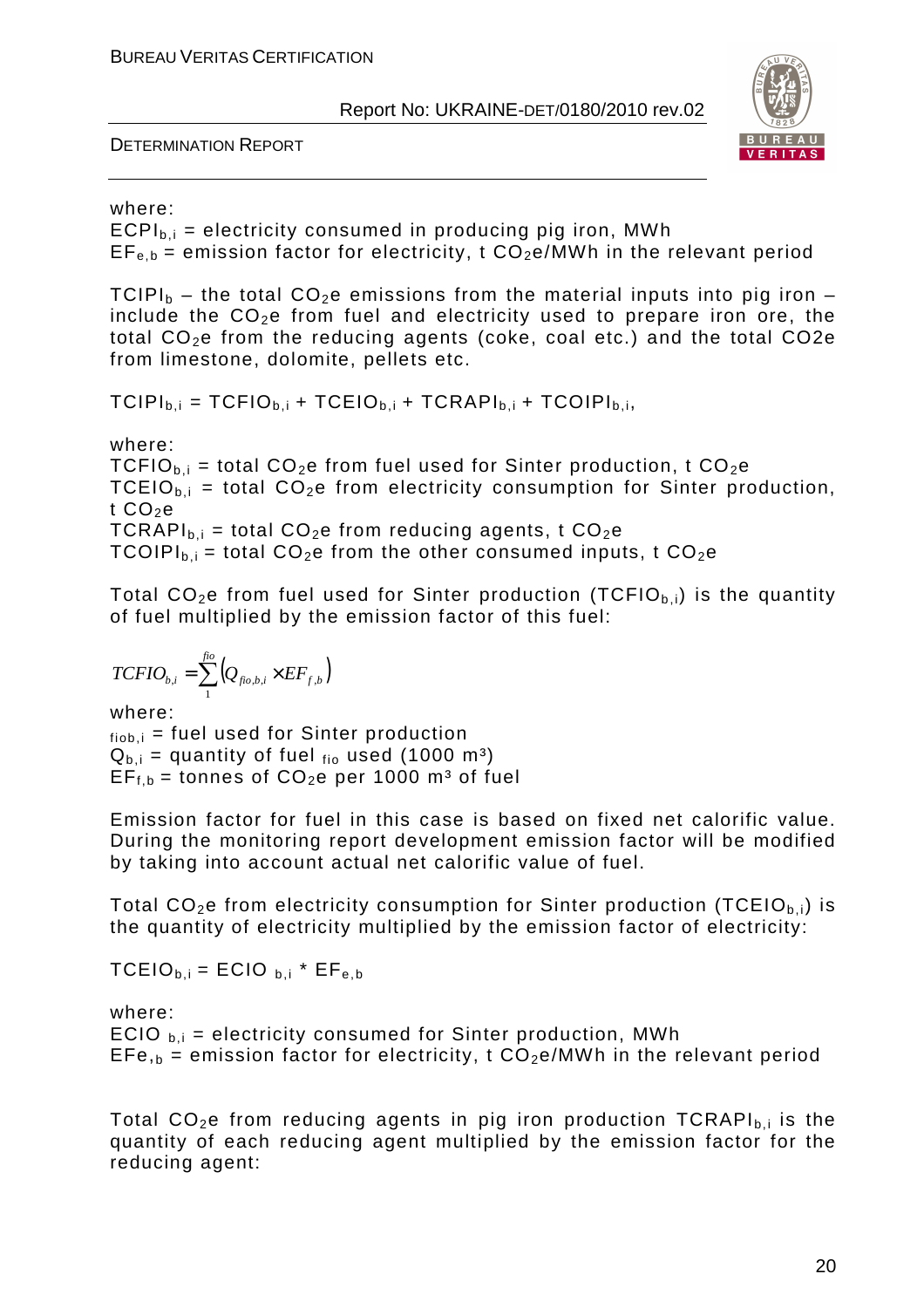

DETERMINATION REPORT

$$
TCRAPI_{b,i} = \sum_{1}^{rapi} (Q_{rapi,b,i} \times EF_{ra,b})
$$

where:

 $_{\text{ranti}}$  = number of reducing agents in pig iron production  $Q_{\text{rabi}, b,i}$  = quantity of each reducing agent  $_{\text{rapi}}$  used (tonnes)  $EF_{\text{rad}}$  = emission factor for reducing agent, t  $CO<sub>2</sub>e/tonne$  in the relevant period

The PDD is using default factors for coke (emission factor 3.66 t  $CO<sub>2</sub>e/tonne$ , which includes the default factor for coke burning (3.1 t  $CO<sub>2</sub>e/tonne$  and the default factor for coke production (0.56 t  $CO<sub>2</sub>e/tonne$ ), coal (default emission factor 2.5 t  $CO<sub>2</sub>e/tonne$ ). If other reducing agents are to be used, their default emission factors will be applied. In case if actual data on carbon content and the net calorific value of coke and coal are available, the emission factor for these parameters will be recalculated and these data would prevail over PDD estimations.

Total  $CO<sub>2</sub>e$  from the other inputs such as limestone, dolomite, pellets etc. in pig iron production  $TCOIPI_{b,i}$  is the quantity of each other input multiplied by the emission factor for that input:

$$
TCOIPI_{b,i} = \sum_{1}^{obj} (Q_{obji,b,i} \times EF_{oi,b})
$$

where:

 $\phi$ <sub>pipib,i</sub> = number of the other inputs in pig iron production  $Q_{\text{oipi}, b,i}$  = quantity of each other input  $_{\text{oipi}}$  used (tonnes)  $EF_{\text{o}i,b}$  = emission factor for the other inputs, t  $CO_2e/t$ onne in the relevant period

#### Step 2. Balance of process needs

Total tonnes of  $CO<sub>2</sub>$  related to the balance of process needs of the project, namely production of secondary energy at the CHP (that produces blast-furnace blowing, chemically treated water and heat), as well as processes to produce compressed air, steam, oxygen, nitrogen, argon , water, air-free water and treated gas together with its transportation. The relevant parameters are calculated based on the amounts of fuel and electricity consumed by the said processes:

TCBPN<sub>bi</sub> = total tonnes of CO<sub>2</sub> related to the balance of process needs, which is the sum of  $CO<sub>2</sub>$  emissions from fuel and electricity consumed:

 $TCBPN<sub>b,i</sub> = TCFCBPN<sub>b,i</sub> + TCEBPN<sub>b,i</sub>$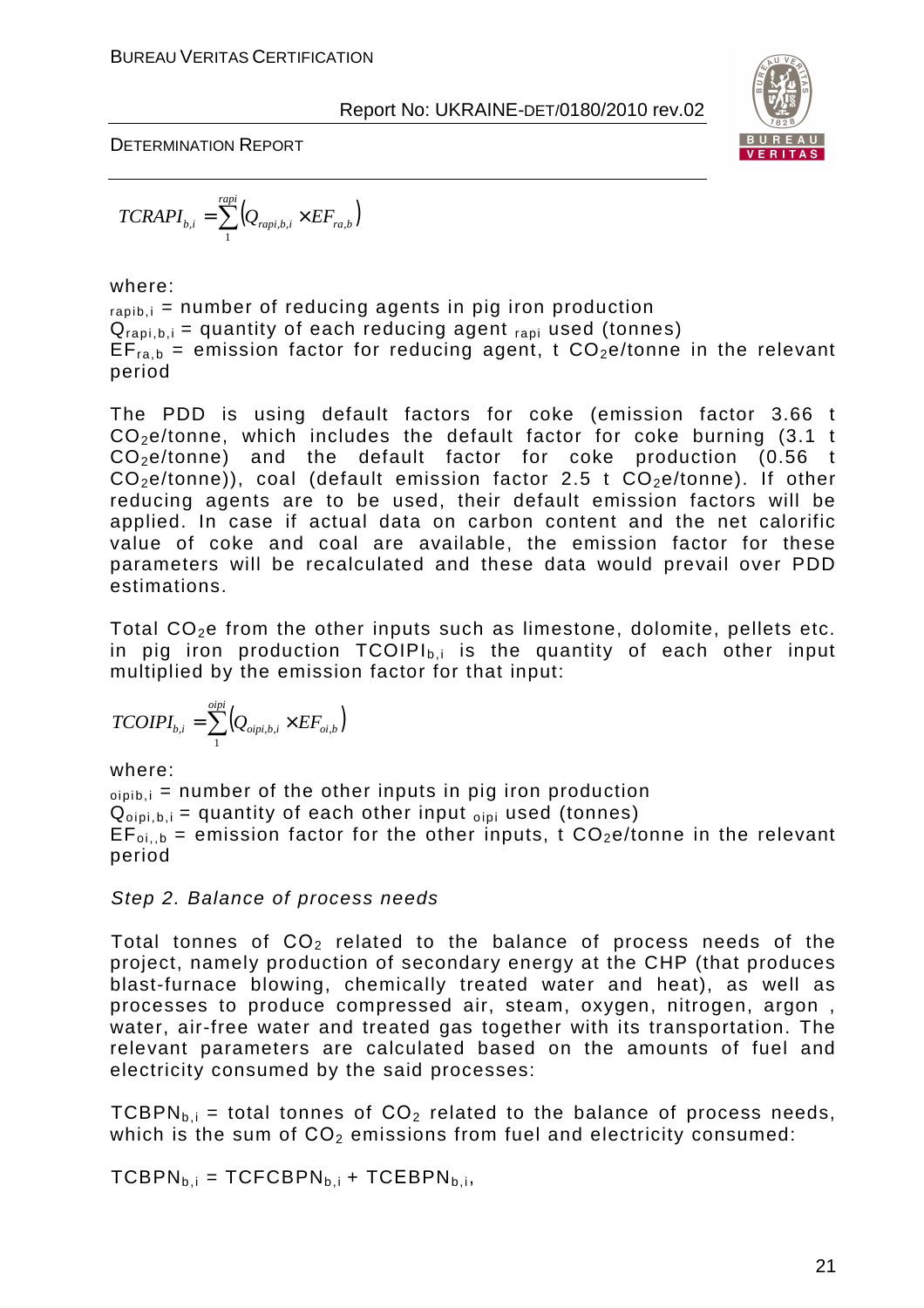DETERMINATION REPORT



#### where:

TCFCBPN<sub>b,i</sub> = total CO<sub>2</sub>e from fuel consumption for balance of process needs,  $t$  CO<sub>2</sub>e:

$$
TCFCBPN_{b,i} = \sum_{1}^{fppn} Q_{fppn,b,i} \times EF_{f,b}
$$

where:

 $f_{\text{bonb},i}$  = fuel used in producing secondary energy used for balance of process needs

 $Q_{b,i}$  = quantity of fuel  $_{\text{fbon}}$  used (1000 m<sup>3</sup>)  $EF_{f,b}$  = tonnes of  $CO_2e$  per 1000 m<sup>3</sup> of fuel

Emission factor for fuel in this case is based on fixed net calorific value. During the monitoring report development emission factor will be modified by taking into account actual net calorific value of fuel.

TCEBPN<sub>b,i</sub> = total CO<sub>2</sub>e from electricity consumption for balance of process needs,  $t$  CO<sub>2</sub>e:

 $TCEBPN_{b,i} = ECBPN_{b,i} * EF_{e.p.}$ 

where:

 $ECBPN<sub>b,i</sub>$  = electricity used for production of secondary energy used for the balance of process needs (MWh)

 $EF_{e,p}$  = emission factor for electricity, t  $CO_2e/MWh$  in the relevant period

#### **Project emissions:**

Project emissions will equal the total tonnes of  $CO<sub>2</sub>e$  from the Pig Iron Process and Sintering (Sinter production) added to the total tonnes of CO2e from the energy consumed for the balance of process needs. The data will be measured regularly. Equations capture the entire  $CO<sub>2</sub>e$  impact from all material and energy flows into the project. Therefore the approach is both transparent and justifiable. Monitoring approach captures also potential changes in project design.

 $PE_i = TCPI_{p,i} + TCBPN_{p,i}$ 

where:

 $TCPI<sub>p,i</sub>$  = total embodied  $CO<sub>2</sub>e$  from Pig Iron production, t  $CO<sub>2</sub>e$  (project case)

TCBPN<sub>p,i</sub> = total CO<sub>2</sub>e in the balance of production processes, t CO<sub>2</sub>e (project case)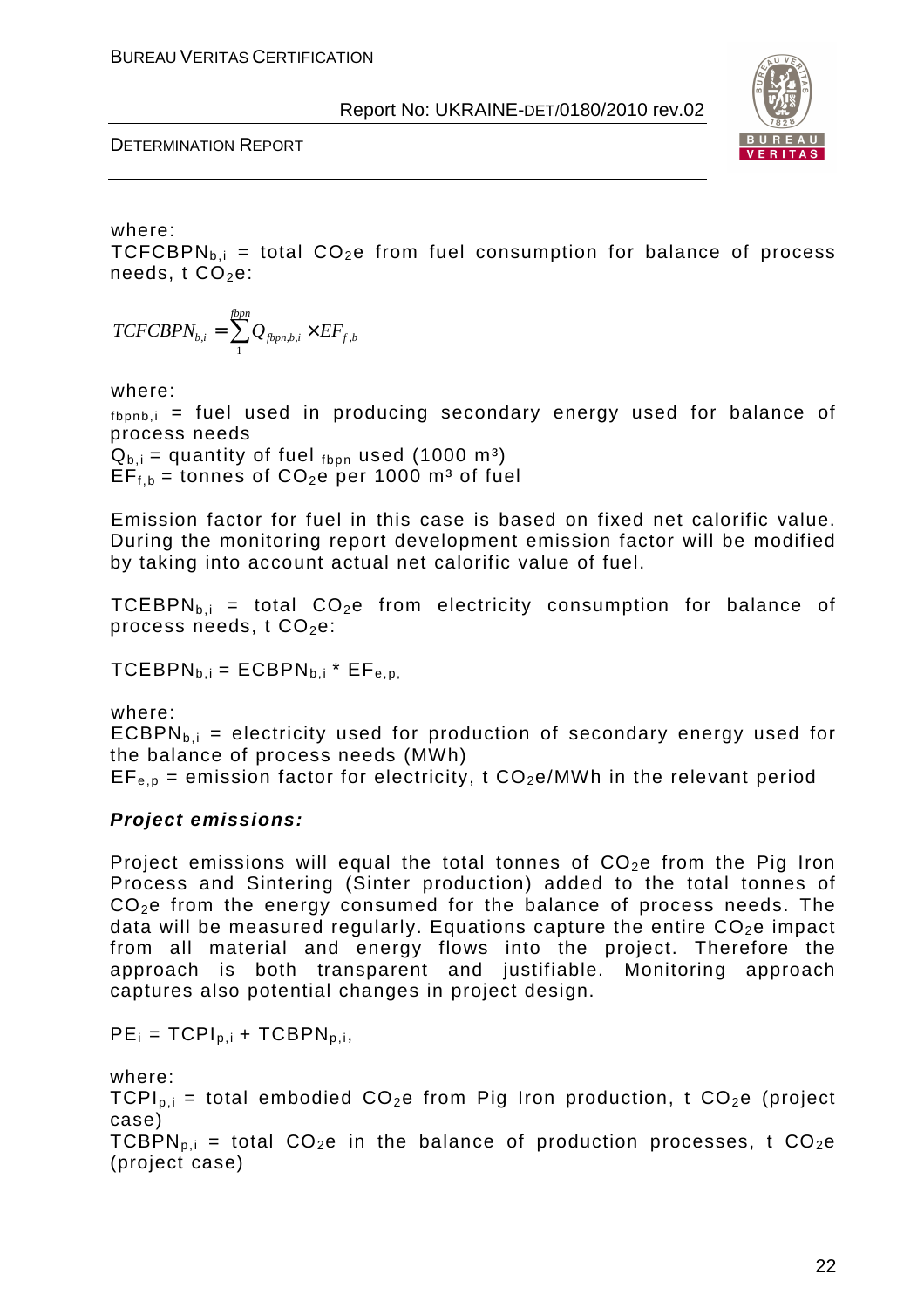DETERMINATION REPORT



#### $i =$  regular data registration interval

To calculate project emissions, equations 1-12 are applied.

The approach includes 2 clear steps determining the  $CO<sub>2</sub>e$  emissions from Pig Iron production (Step 1) and emissions from balance of process needs (Step 2) required estimate total  $CO<sub>2</sub>e$  emissions in the projectline scenario.

The equations capture the entire  $CO<sub>2</sub>e$  impacts of all material and energy flows into the projectline. Therefore the approach is both transparent and justifiable. All the changes, e.g. the potential energy efficiency measures will be directly reflected in the projectline emissions further supporting the conservativeness of the projectline approach.

#### Step 1. Pig iron production

 $CO<sub>2</sub>e$  due to the production of Pig Iron (TCPIp,i) comes from three sources: fuel (natural gas), electricity, and material inputs, such as coke, coal, limestone, dolomite, pellets, etc.

 $TCPI_{p,i} = (TCFCPI_{p,i} + TCEPI_{p,i} + TCIPI_{p,i}),$ 

where:

TCFCPI<sub>p,i</sub> = total CO<sub>2</sub>e from fuel consumption in producing Pig Iron, t  $CO<sub>2</sub>e$ TCEPI<sub>p.i</sub> = total  $CO<sub>2</sub>e$  from electricity consumption in producing Pig Iron, t  $CO<sub>2</sub>e$ TCIPI<sub>p,i</sub> = total CO<sub>2</sub>e from Inputs into Pig Iron, t CO<sub>2</sub>e

Total  $CO<sub>2</sub>e$  from fuel consumption in producing Pig Iron (TCFCPI<sub>p,i</sub>) is the quantity of fuel multiplied by the emission factor of the fuel:

 $=\sum_{p_i}^{fpi} \left(Q_{p_i,p,i} \times EF_{f,p}\right)$  $TCFCPI$   $_{p,i} = \sum (Q_{\textit{fpi},\textit{p,i}} \times EF_{\textit{f,p}})$  $\sum_{i,j}$   $\sum_{j}$   $\left\langle Q_{fpi,p,i} \times EF_{f,p} \right\rangle$ ,

where:  $f_{\text{pip},i}$  = fuel used in making pig iron  $Q_{p,i}$  = quantity of fuel  $_{foi}$  used (1000 m<sup>3</sup>)  $EF_{f,p}$  = tonnes of  $CO_2e$  per 1000 m<sup>3</sup> of fuel

Emission factor for fuel in this case is based on fixed net calorific value. During the monitoring report development emission factor will be modified by taking into account actual net calorific value of fuel.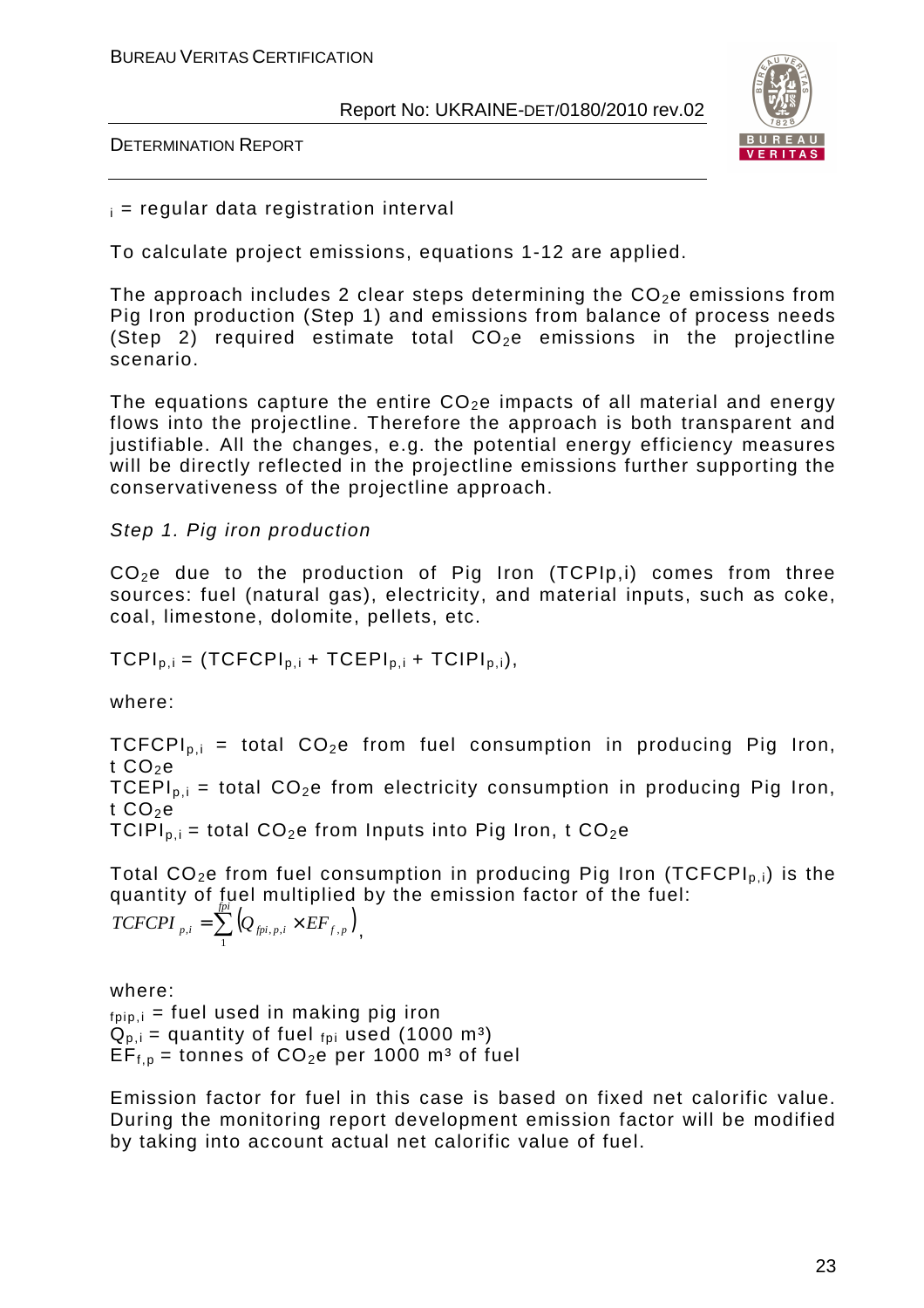DETERMINATION REPORT



Total  $CO<sub>2</sub>e$  from electricity consumption in producing Pig Iron (TCEPI<sub>p,i</sub>) is the quantity of electricity multiplied by the emission factor of electricity:

 $TCEPI<sub>p,i</sub> = ECPI<sub>p,i</sub> × EF<sub>e,p</sub>$ 

where:

 $ECPI<sub>p,i</sub>$  = electricity consumed in producing pig iron, MWh  $EF_{e,p}$  = emission factor for electricity, t  $CO_2e/MWh$  in the relevant period

TCIPI<sub>p.i</sub> – the total CO<sub>2</sub>e emissions from the material inputs into pig iron – include the  $CO<sub>2</sub>e$  from fuel and electricity used to prepare iron ore, the total  $CO_2e$  from the reducing agents (coke, coal etc.) and the total  $CO_2e$ from limestone, dolomite, pellets etc.

 $TCIPI_{p,i} = TCFIO_{p,i} + TCEIO_{p,i} + TCRAPI_{p,i} + TCOIPI_{p,i}$ 

where: TCFIO<sub>pi</sub> = total CO<sub>2</sub>e from fuel used to prepare iron ore, t CO<sub>2</sub>e TCEIO<sub>p.i</sub> = total CO<sub>2</sub>e from electricity consumption in preparing iron ore, t  $CO<sub>2</sub>e$  $TCRAPI<sub>p,i</sub> = total CO<sub>2</sub>e from reducing agents, t CO<sub>2</sub>e$ TCOIPI<sub>p,i</sub> = total CO2e from the other consumed inputs, t CO<sub>2</sub>e

Total  $CO<sub>2</sub>e$  from fuel used for Sinter production (TCFIO<sub>p,i</sub>) is the quantity of fuel multiplied by the emission factor of this fuel:

$$
TCFIO_{p,i} = \sum_{1}^{fio} \left(Q_{fio,p,i} \times EF_{f,p}\right)
$$

where:  $f<sub>tion,i</sub>$  = fuel used for Sinter production  $Q_{p,i}$  = quantity of fuel  $_{fio}$  used (1000 m<sup>3</sup>)  $EF_{f,p}$  = tonnes of CO2e per 1000 m<sup>3</sup> of fuel

Emission factor for fuel in this case is based on fixed net calorific value. During the monitoring report development emission factor will be modified by taking into account actual net calorific value of fuel.

Total  $CO<sub>2</sub>e$  from electricity consumption for Sinter production (TCEIO<sub>p,i</sub>) is the quantity of electricity multiplied by the emission factor of electricity:

 $TCEIO_{p,i} = ECIO_{p,i} * EF_{e,p}$ 

where: ECIO  $_{\text{p},i}$  = electricity consumed for Sinter production, MWh

 $EF_{en}$  = emission factor for electricity, t CO2e/MWh in the relevant period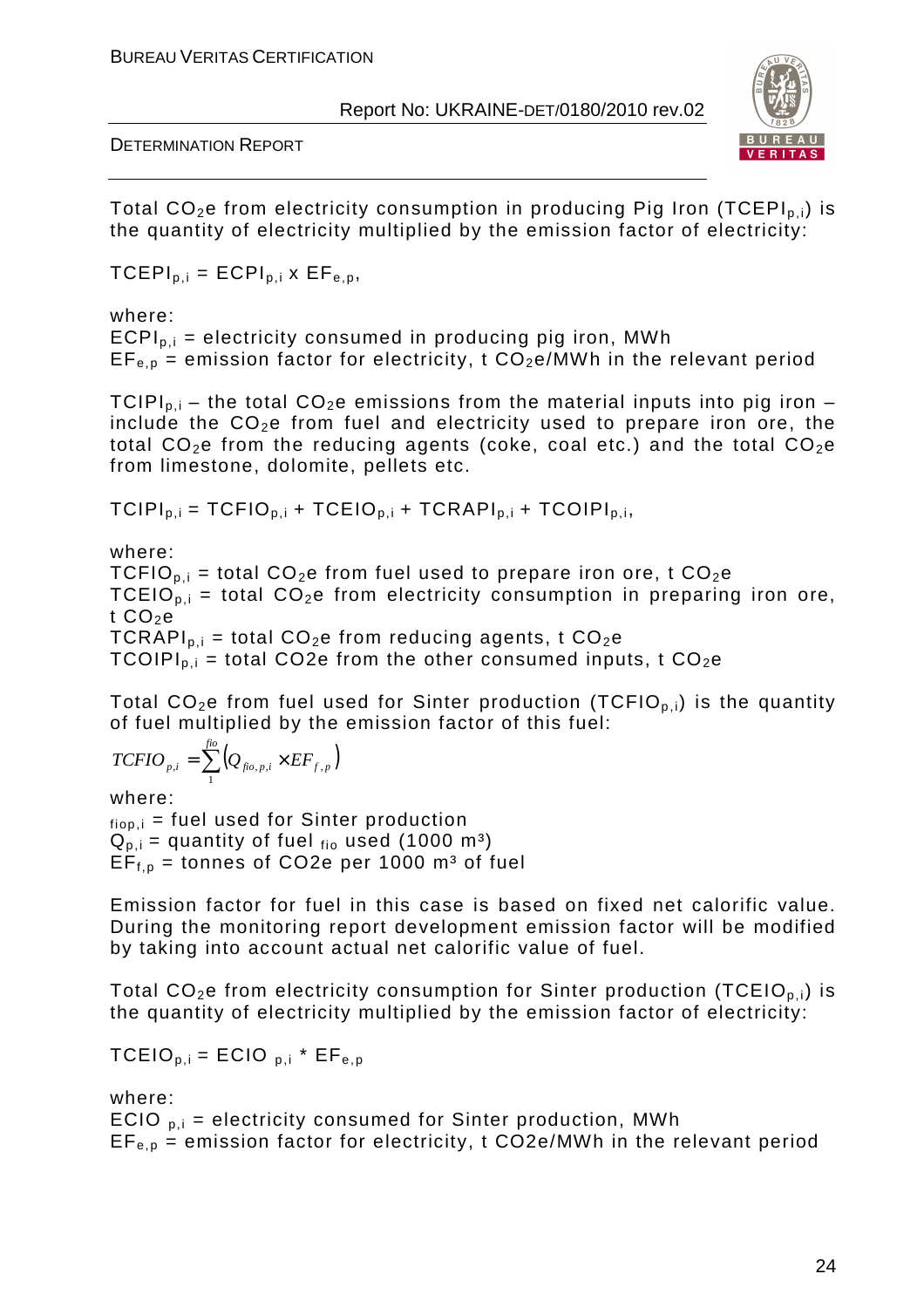



Total  $CO<sub>2</sub>e$  from reducing agents in pig iron production TCRAPI<sub>p,i</sub> is the quantity of each reducing agent multiplied by the emission factor for the reducing agent:

$$
TCRAPI_{p,i} = \sum_{1}^{rapi} (Q_{rapi,p,i} \times EF_{ra,p})
$$

#### where:

 $_{rapip,i}$  = number of reducing agents in pig iron production  $Q_{rapi,p,i}$  = quantity of each reducing agent rapi used (tonnes)  $EF_{\text{ran}}$  = emission factor for reducing agent, t  $CO<sub>2</sub>e/tonne$  in the relevant period

The PDD is using default factors for coke (emission factor 3.66 t CO2e/tonne, which includes the default factor for coke burning (3.1 t  $CO<sub>2</sub>e/tonne$  and the default factor for coke production (0.56 t  $CO<sub>2</sub>e/tonne$ ), coal (default emission factor 2.5 t  $CO<sub>2</sub>e/tonne$ ). If other reducing agents are to be used, their default emission factors will be applied. In case if actual data on carbon content and the net calorific value of coke and coal are available, the emission factor for these parameters will be recalculated and these data would prevail over PDD estimations.

Total  $CO<sub>2</sub>e$  from the other inputs such as limestone, dolomite, pellets etc. in pig iron production  $TCOIPI_{p,i}$  is the quantity of each other input multiplied by the emission factor for that input:

$$
TCOIPI_{p,i} = \sum_{1}^{obj} (Q_{obj,i,p,i} \times EF_{oi,p}),
$$

#### where:

 $_{\text{oipip},i}$  = number of the other inputs in pig iron production  $Q_{\text{oipi}, p,i}$  = quantity of each other input  $_{\text{oipi}}$  used (tonnes)  $EF_{\text{o}i,p}$  = emission factor for the other inputs, t  $CO_2e/t$ onne in the relevant period

#### Step 2. Balance of process needs

Total tonnes of  $CO<sub>2</sub>$  related to the balance of process needs of the project, namely production of secondary energy at the CHP (that produces blast-furnace blowing, chemically treated water and heat), as well as processes to produce compressed air, steam, oxygen, nitrogen, argon , water, air-free water and treated gas together with its transportation. The relevant parameters are calculated based on the amounts of fuel and electricity consumed by the said processes: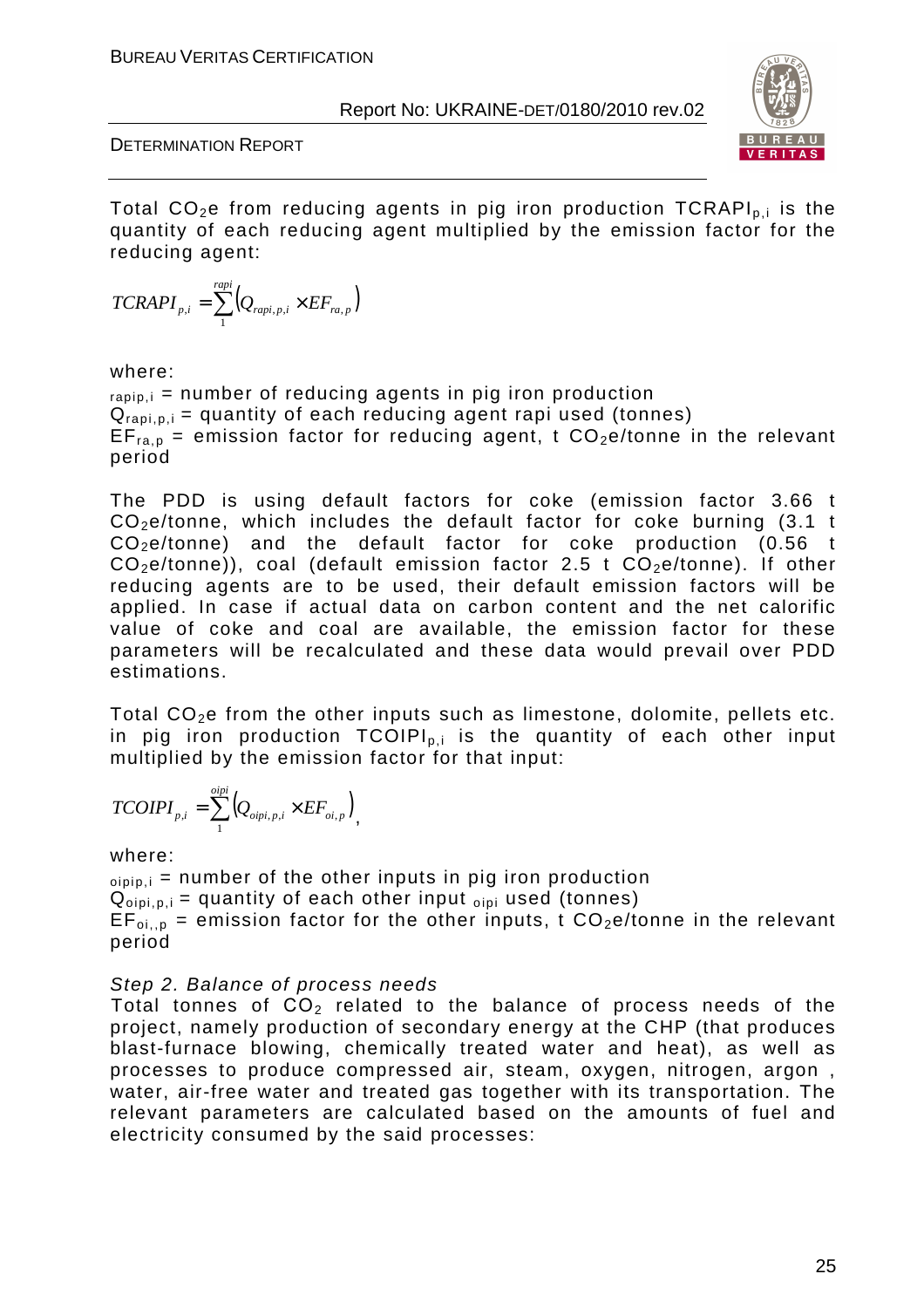#### DETERMINATION REPORT



TCBPN<sub>p,i</sub> = total tonnes of CO<sub>2</sub> related to the balance of process needs, which is the sum of  $CO<sub>2</sub>$  emissions from fuel and electricity consumed:

 $TCBPN<sub>p,i</sub> = TCFCBPN<sub>p,i</sub> + TCEBPN<sub>p,i</sub>$ 

where:

TCFCBPN<sub>p,i</sub> = total CO<sub>2</sub>e from fuel consumption for balance of process needs,  $t$  CO<sub>2</sub>e:

$$
TCFCBPN_{p,i} = \sum_{1}^{fbpn} Q_{fbpn,p,i} \times EF_{f,p}
$$

where:

 $f_{\text{bonp},i}$  = fuel used in producing secondary energy used for balance of process needs

 $Q_{p,i}$  = quantity of fuel fbpn used (1000 m<sup>3</sup>)  $EF_{f,p}$  = tonnes of CO<sub>2</sub>e per 1000 m<sup>3</sup> of fuel

Emission factor for fuel in this case is based on fixed net calorific value. During the monitoring report development emission factor will be modified by taking into account actual net calorific value of fuel.

TCEBPN<sub>p.i</sub> = total CO<sub>2</sub>e from electricity consumption for balance of process needs,  $t CO<sub>2</sub>e$ :

 $TCEBPN<sub>p,i</sub> = ECBPN<sub>p,i</sub> * EF<sub>e,p</sub>$ 

 $ER_i = BE_i - (PE_i + LE_i)$ 

where:  $ECBPN<sub>p,i</sub>$  = electricity used for production of secondary energy used for the balance of process needs (MWh)  $EF_{e,p}$  = emission factor for electricity, t  $CO<sub>2</sub>e/MWh$  in the relevant period

**Emission reductions** are calculated using the equation:

where:  $ER_i$  = Emission Reductions  $BE_i = Baseline$  Emissions  $PE_i$  = Project Emissions  $LE_i = Leakages$  of GHG's  $i =$  regular data registration interval

The monitoring plan presents the quality assurance and control procedures for the monitoring process which are described in the section D.2 of the PDD. This includes, as appropriate, information on calibration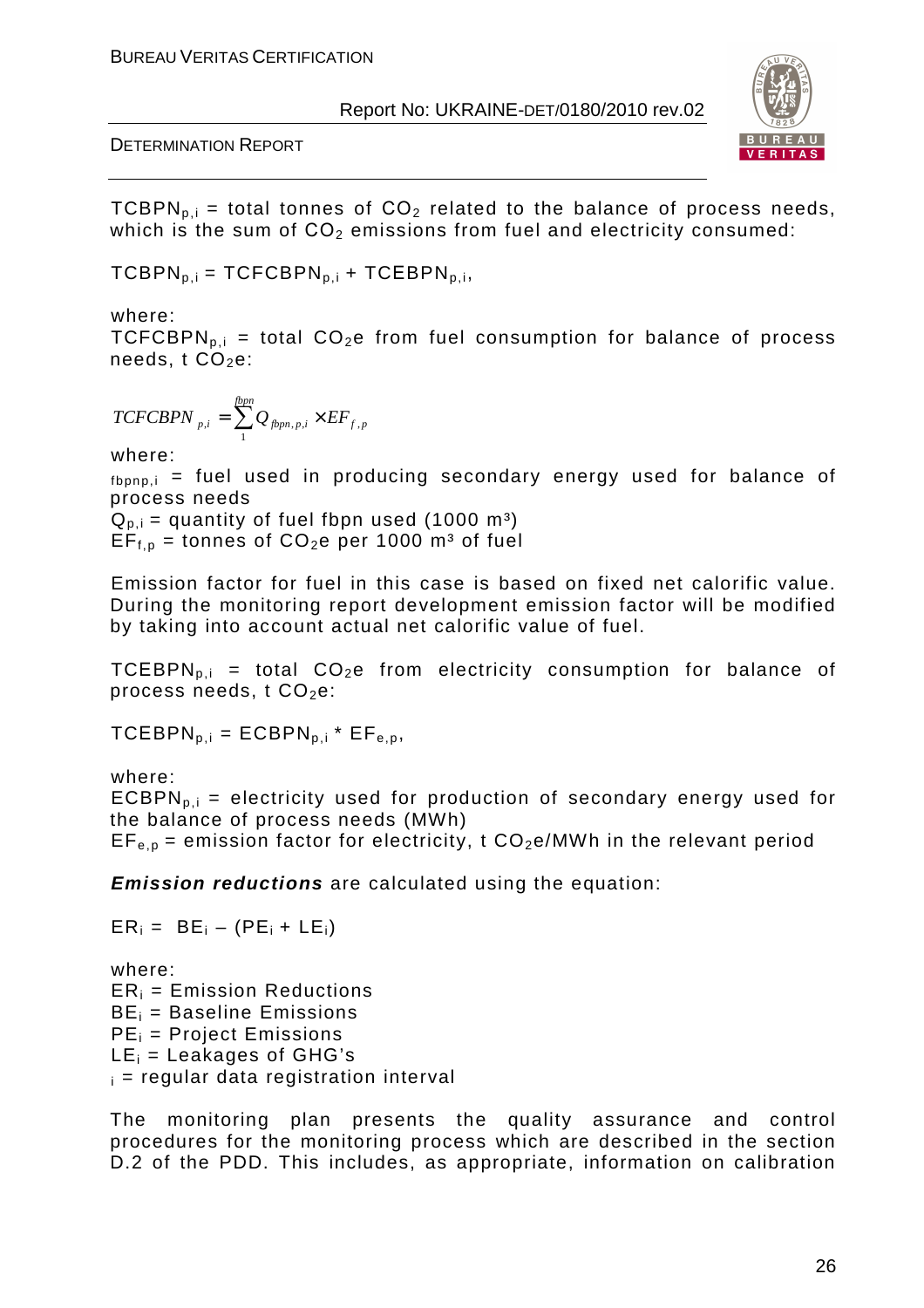



and on how records on data and/or method validity and accuracy are kept and made available on request.

The monitoring plan clearly identifies the responsibilities and the authority regarding the monitoring activities.

The Chief Metrological Specialist of the OJSC "AISW" is in charge for maintenance of the facilities and monitoring equipment as well as for their accuracy required by Regulation PP 229-Э-056-863/02-2005 of "Metrological services of the metallurgical mills" and by "Guiding Metrological Instructions". In case of defect, discovered in the monitoring equipment, the actions of the staff are determined in Guiding Metrological Instructions. The measurements are conducted constantly in automatic regime.

Data are collected in the electronic database of OJSC "AISW" and in printed documents. Also data are systematized in the documents of the daily, monthly and annually registration. All those documents are saved in the planning-economic department.

The measurement results are being used by the Chief power-engineering specialist department, by the following services and technical staff of the Steel Mill. They are reflected in the technological instructions of production processes regime and also in the "Guiding Metrological Instructions" revised versions. The monitoring data reports and calculations are under the competence of the Chief power-engineering specialist assistant in accordance to the interior orders of the Steel Mill.

#### Specialists Responsible for Monitoring:

Chief Engineer is responsible for the overall project performance,

Chief Energy Specialist is responsible for the overall Monitoring report preparation,

Deputy Chief Engineer for blast-furnace production and staff is responsible for monitoring of data for blast furnaces,

Deputy Head of Sinter Shop and staff is responsible for monitoring of data for sinter plant.

Chief of CHP, Deputy Chief Energy Specialist and staff is responsible for monitoring of data for balance of process needs.

On the whole, the monitoring plan reflects good monitoring practices appropriate to the project type.

The monitoring plan provides, in tabular form, a complete compilation of the data that need to be collected for its application, including data that are measured or sampled and data that are collected from other sources (e.g. official statistics, expert judgment, proprietary data, IPCC, commercial and scientific literature).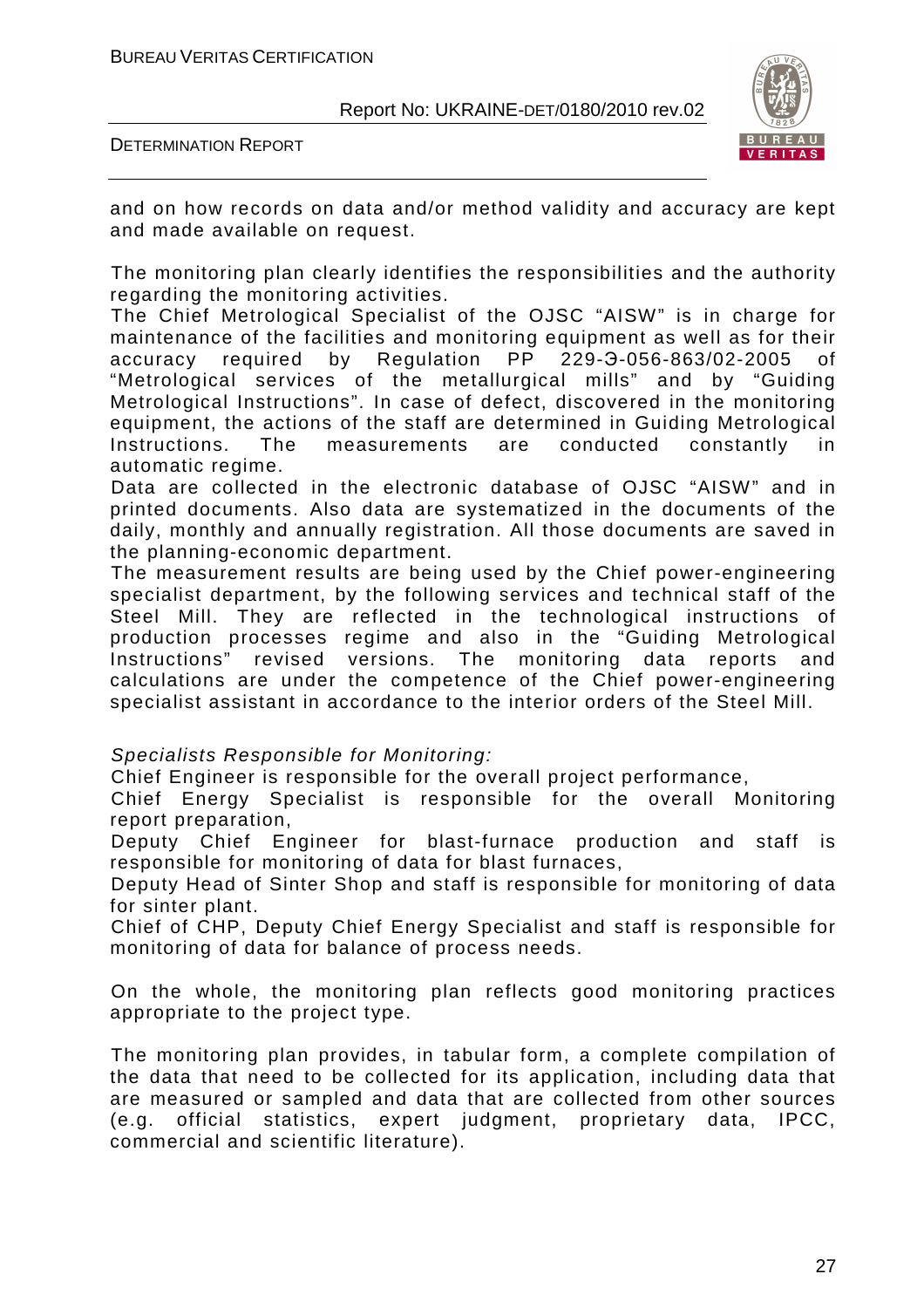

DETERMINATION REPORT

The monitoring plan (see section D.1 of the PDD) indicates that the data monitored and required for verification are to be kept for two years after the last transfer of ERUs for the project.

#### **4.8 Leakage (40-41)**

The PDD appropriately describes an assessment of the potential leakage of the project and appropriately explains which sources of leakage are to be calculated, and which can be neglected.

Taking into account that the project boundary of the JI project "Installation of a new waste heat recovery system at Alchevsk Coke Plant, Ukraine" (UA1000130 - registered under Track 1) includes blast-furnaces of AISW with respect to particular volumes of consumed dry blast-furnace coke, the  $CO<sub>2</sub>e$  emission reductions that are generated due to component three (3) of mentioned above JI project will be attributed to the leakages of GHG's and which will be subtracted from the total volume of emission reductions associated with this project during the specific monitoring period.

Leakages are generated starting from the 1st of October 2007 when the CDQ facility was launched and the first volumes of dry blast-furnace coke were consumed at the blast-furnaces of AISW. Leakages during the period of 2007 – 2009 are equal to emission reductions (generated by the component 3), which where already verified by IAE. All leakages generated starting from the 1st of January 2010 are equal to emission reductions estimations which are provided in the PDD for a mentioned above JI project. During the monitoring process leakages will always be equal to the actual volume of generated emission reductions (by the component 3) during the specific monitoring period.

There should be no other leakages except the mentioned ones. The emissions from installing the new equipment will not be significant. The emissions from transport of materials will not be significantly higher for the baseline; however this will not be taken into account to secure conservativeness of the analysis.

#### **4.9 Estimation of emission reductions or enhancements of net removals (42-47)**

The PDD indicates assessment of emissions in the baseline scenario and in the project scenario as the approach chosen to estimate the emission reductions generated by the project.

The PDD provides the ex ante estimates of:

(a) Emissions for the project scenario (within the project boundary), which are 29 691 466 tons of  $CO_2$ eq for 01.04.2004 - 31.12.2007.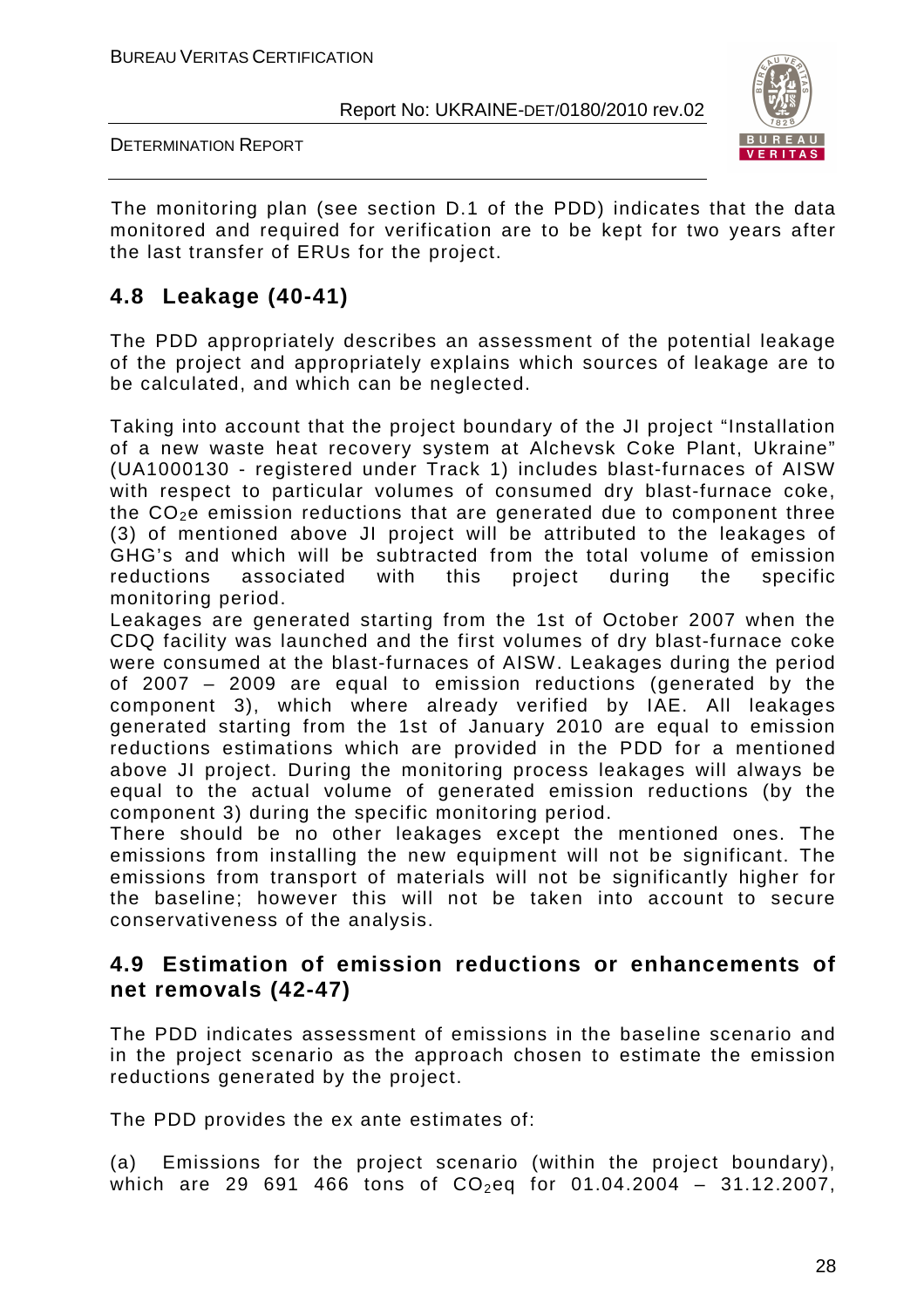



47 055 167 tons of  $CO_2$ eq for 2008-2012, and 87 252 764 tons of  $CO_2$ eq for 2013-2020;

(b) Estimated leakage for the baseline scenario, which is considered equal zero tons of  $CO<sub>2</sub>$ eq. Estimated leakage for the project scenario which is 27 814 tons of  $CO_2$ eq for 01.04.2004 - 31.12.2007 (more precisely, for the year 2007), 597 100 tons of  $CO<sub>2</sub>$ eq for 2008-2012, and 123 104 tons of  $CO_2$ eq for 2013-2020.

(c) Emissions for the baseline scenario (within the project boundary), which are 36 202 454 tons of  $CO_2$ eq for 01.04.2004 - 31.12.2007, 55 334 624 tons of  $CO_2$ eq for 2008-2012, and 101 434 061 tons of  $CO_2$ eq for 2013-2020.

(d) Emission reductions adjusted by leakage, which are 6 483 194 tons of  $CO_2$ eq for 01.04.2004 – 31.12.2007, 7 682 357 tons of  $CO_2$ eq for 2008-2012, and 12 196 464 tons of  $CO_2$ eq for 2013-2020.

The estimates referred to above are given:

- (a) On an annual basis;
- (b) From 01/04/2004 to 31/12/2020, covering the whole crediting period;
- (c) On a source-by-source basis;
- (d) For each GHG gas, which is, in this case,  $CO<sub>2</sub>$ ;

(e) In tonnes of  $CO<sub>2</sub>$  equivalent, using global warming potentials defined by decision 2/CP.3 or as subsequently revised in accordance with Article 5 of the Kyoto Protocol;

The formulas used for calculating the estimates referred above are the same as those used for project monitoring and described in the section 4.7 above. All formulas are consistent throughout the PDD.

For calculating the estimates referred to above, key factors, e.g. fuel prices and availability, expected market development, etc., influencing the baseline emissions and the activity level of the project and the emissions as well as risks associated with the project were taken into account, as appropriate.

Data sources used for calculating the estimates referred to above, such as feasibility studies, production forecasts, actual historical monitored data, IPCC etc. are clearly identified, reliable and transparent.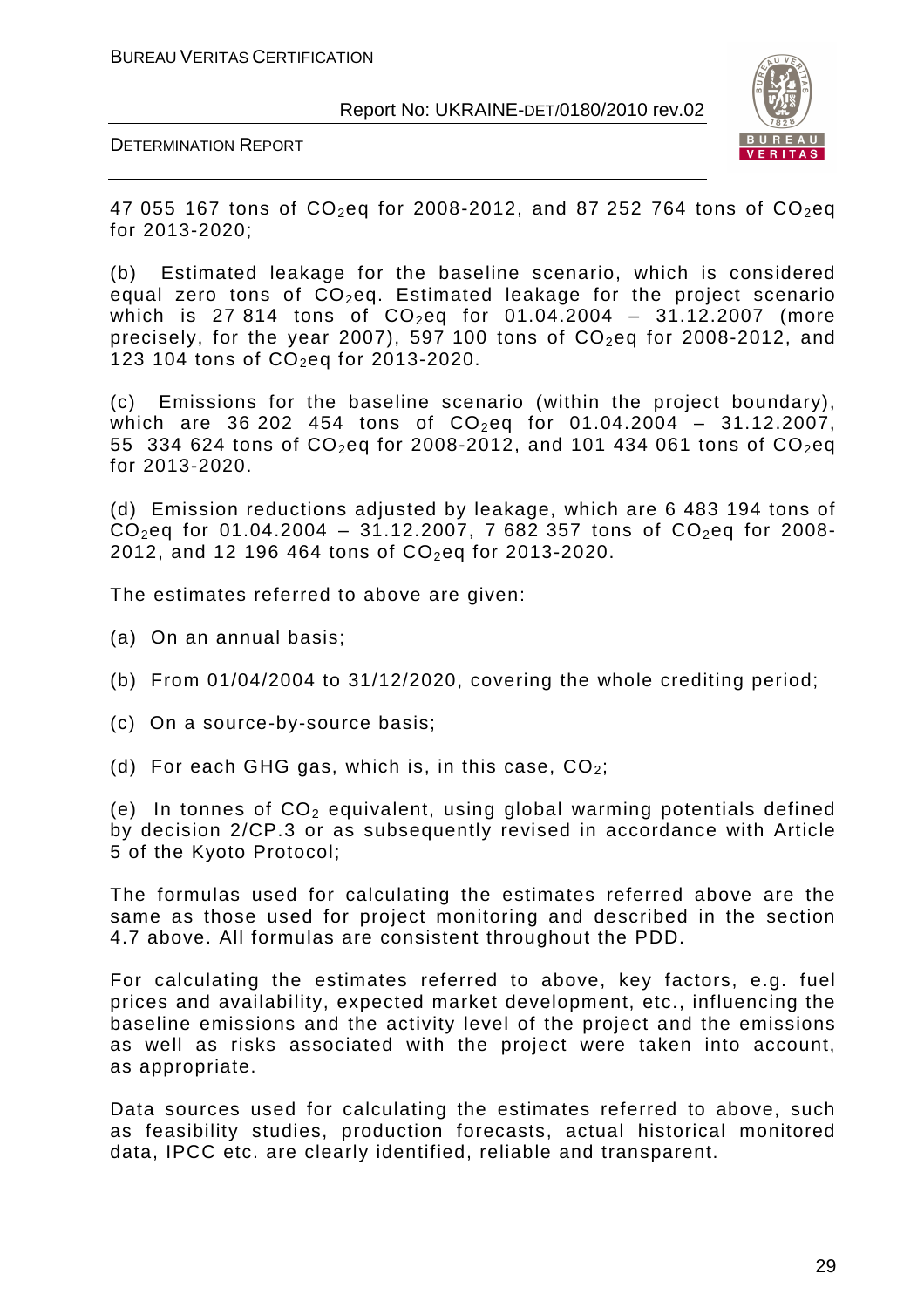DETERMINATION REPORT



Emission factors (such as emission factor for each fuel consumption, emission factor for electricity consumption, emission factor for each reducing agents, and emission factor of each other input) were selected by carefully balancing accuracy and reasonableness, and appropriately justified of the choice.

Concerning data sources of emission factors, the carbon emission factor for electricity consumption before year 2010 is based on Annex 2 of Ukraine – Assessment of new calculation of CEF, assessed by TÜV SÜD, 2007 starting from year 2010 the carbon emission factor for electricity consumption is based on the Decree of the National Environmental Investment Agency of Ukraine #43 dated 28th of March 2011.

Decree #43 of NEIA from March 28, 2011 sets specific carbon dioxide emissions values for 2010 which was calculated and approved in accordance with the Methodology for specific carbon dioxide emissions calculation from electricity generation by thermal power plants and its consumption.

Starting from year 2010 the  $CO<sub>2</sub>$  emission factor for electricity consumption from the grid is in accordance with mentioned above decree issued by NEIA for the  $1<sup>st</sup>$  – class electricity consumers and is equal to 1,093 kgCO<sub>2</sub>/kWh. The use of the emission factor for the 1<sup>st</sup>-class electricity consumers is justified by the resolution of National Electricity Regulatory Commission of Ukraine № 1052 of 13 August 1998 , according to the resolution the  $1^{st}$  – class electricity consumers are the consumers, who:

1) receive electricity from electricity supplier at the point of sale of electricity with the degree of voltage 27.5 kV and above;

2) connected to the power rails of power plants (except hydroelectric, which produce electricity periodically), as well as to power rails of substations of the electricity grid with voltage of 220 kV and above, regardless voltage level at the point of sale of electricity by the power supplier to consumer;

3) is the industrial enterprise with average monthly rate of electricity consumption - 150 million kWh and above for the technological needs of production, regardless of the voltage level at the point of sale of electricity by the power supplier to consumer.

The annual average of estimated emission reductions over the crediting period is calculated by dividing the total estimated emission reductions over the crediting period by the total months of the crediting period, and multiplying by twelve.

#### **4.10 Environmental impacts (48)**

The PDD lists and attaches documentation on the analysis of the environmental impacts of the project, including transboundary impacts, in accordance with procedures as determined by the host Party (in line with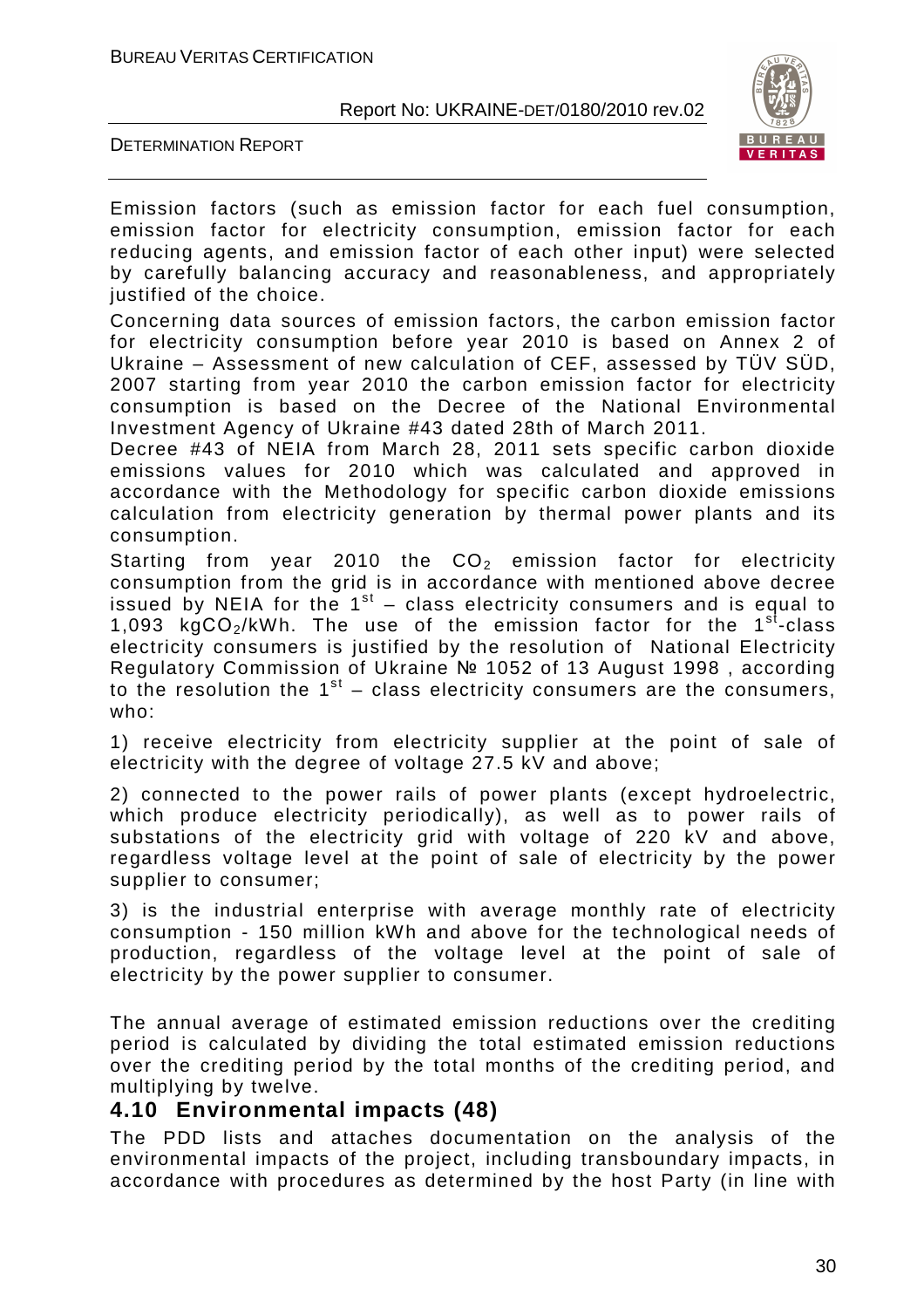



the Laws of Ukraine "On Protection of Environment", "On Environmental Due Diligence", "On Protection of Atmospheric Air", "On Wastes", "On Ensuring Sanitary and Epidemic Welfare of the Population", "On Local Councils of People's Deputies" and "On Local Governance in Ukraine", as well as in line with effective versions of Water Code, Land Code, Forest Code, and Ukraine's State Code of Civil Practice DBN А.2.2-1-2003 etc.), such as EIAs (Environmental Impact Assessments) for such activities as: introduction of BF # 2; installation of the oxygen units # 7 and # 8; installation of PCI facilities at BFs # 1, 2, 3, 4, 5 and reconstruction of BF # 1. EIAs were developed by Ukrainian State Steelworks Design Institute (Ukrdipromez). The documents provide assessment of impact of the project activity on various components of natural, social, and manmade environment.

The modernization of project measures will have a positive environmental impact. The general environmental impact opinion via the procedure endorsed by the Ukrainian government is that the project will have a positive environmental impact and its foreseeable emergency negative impacts will be insignificant and easily repaired.

It may generally be stated that the project activity is in line with the EU best available technology principle. Project activity will cause no harmful transboundary impacts.

The PDD provides conclusion and all references to supporting documentation of an environmental impact assessment undertaken in accordance with the procedures as required by the host Party.

#### **4.11 Stakeholder consultation (49)**

Law of Ukraine on environmental expertise defines the procedure of participation of citizens and public organizations in the public environmental expertise.

Public has been informed about the planned economic activities with the goal to identify public attitudes and take opinion in account during environmental impact assessment process.

Public was informed about the project, especially about the following information:

· project name, goals and site;

· legal name and address of project owner and its representative;

· approximate dates of EIAs procedures;

· deadline and formats of submission of public comments;

· when and where EIA documents can be retrieved.

No negative comments from the public were received within the deadlines indicated in these publications. Public hearings have not been organized, because the project site lies within the AISW territory and public did not express any interest in the planned activities.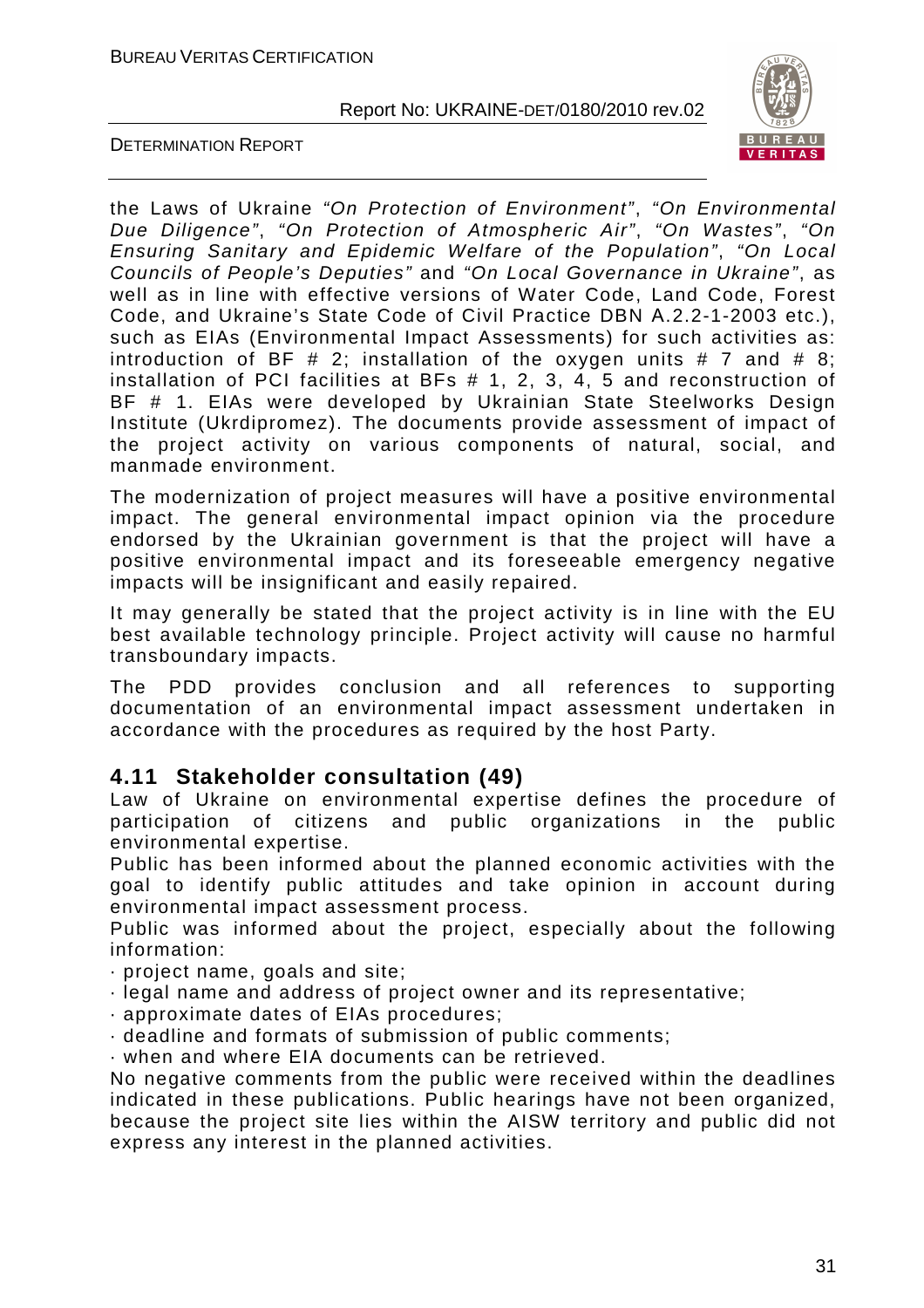DETERMINATION REPORT



All information on stakeholders' comments is included in the EIAs as a part of FSs completed in accordance with Ukrainian statutory requirements.

#### **5 SUMMARY AND REPORT OF HOW DUE ACCOUNT WAS TAKEN OF COMMENTS RECEIVED PURSUANT TO PARAGRAPH 32 OF THE JI GUIDELINES**

No comments, pursuant to paragraph 32 of the JI Guidelines, were received.

#### **6 DETERMINATION OPINION**

Bureau Veritas Certification has performed a determination of the "Revamping of sintering and blast-furnace production at OJSC "Alchevsk Iron and Steel Works" Project in Ukraine. The determination was performed on the basis of UNFCCC criteria and host country criteria and also on the criteria given to provide for consistent project operations, monitoring and reporting.

The determination consisted of the following three phases: i) a desk review of the project design and the baseline and monitoring plan; ii) follow-up interviews with project stakeholders; iii) the resolution of outstanding issues and the issuance of the final determination report and opinion.

Project participant/s used the latest tool for demonstration of the additionality. In line with this tool, the PDD provides barrier and common practice analysis to determine that the project activity itself is not the baseline scenario.

Emission reductions attributable to the project are hence additional to any that would occur in the absence of the project activity. Given that the project is implemented and maintained as designed, the project is likely to achieve the estimated amount of emission reductions.

The determination revealed pending issue related to the current determination stage of the project: the issue of the written approval of the project and of the authorization of the project participant by the host Party. If the written approval and the authorization by the host Party are awarded, it is our opinion that the project as described in the Project Design Document, Version 4 meets all the relevant UNFCCC requirements for the determination stage and the relevant host Party criteria.

The review of the project design documentation (version 4) and the subsequent follow-up interviews have provided Bureau Veritas Certification with sufficient evidence to determine the fulfillment of stated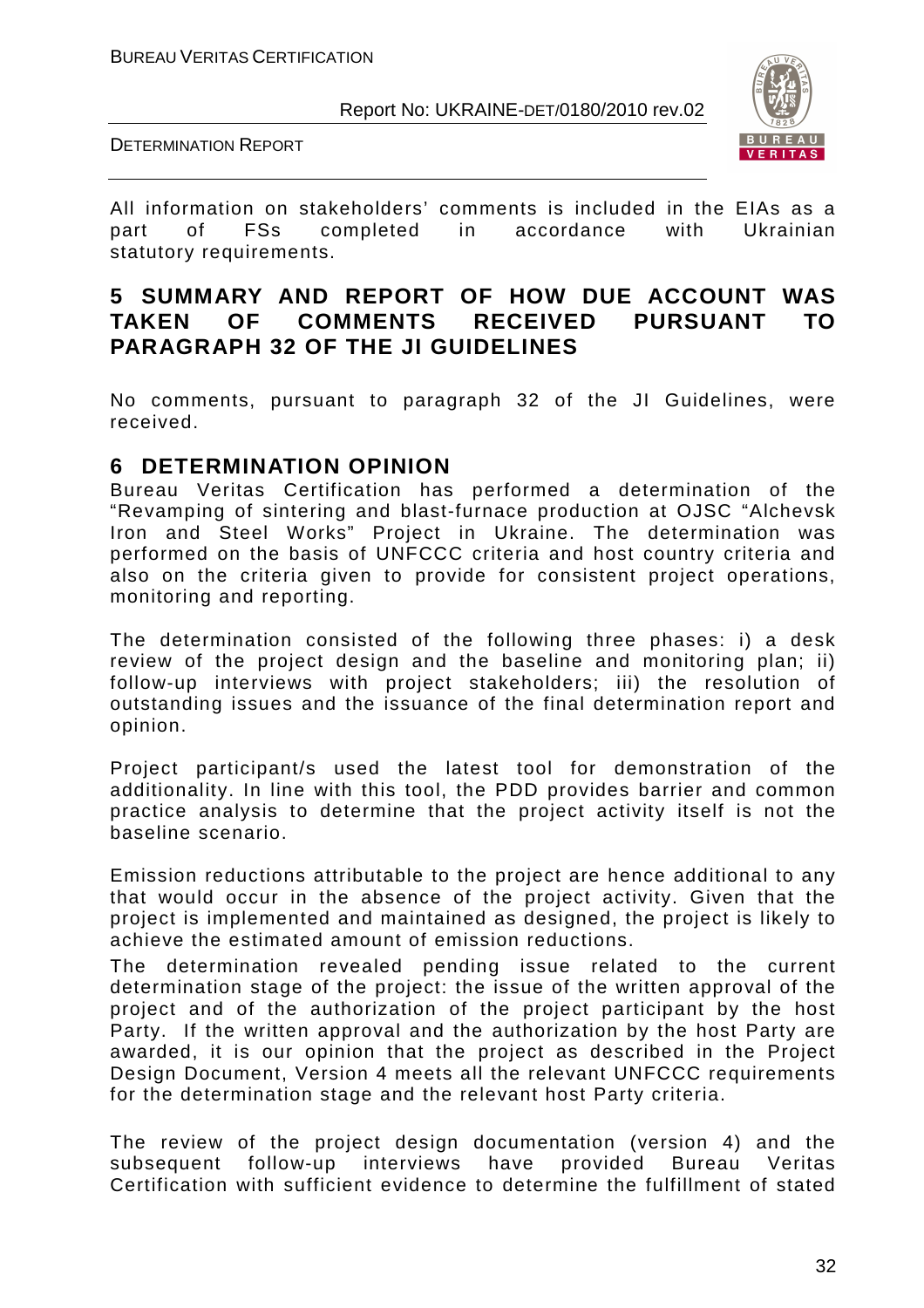DETERMINATION REPORT



criteria. In our opinion, the project correctly applies and meets the relevant UNFCCC requirements for the JI and the relevant host country criteria.

The determination is based on the information made available to us and the engagement conditions detailed in this report.

#### **7 REFERENCES**

#### **Category 1 Documents:**

Documents provided by Institute for Environment and Energy Conservation that relate directly to the GHG components of the project.

- /1/ PDD "Revamping of sintering and blast-furnace production at OJSC "Alchevsk Iron and Steel Works", version 1 dated 03/11/2010
- /2/ PDD "Revamping of sintering and blast-furnace production at OJSC "Alchevsk Iron and Steel Works", version 2 dated 11/01/2011
- /3/ PDD "Revamping of sintering and blast-furnace production at OJSC "Alchevsk Iron and Steel Works", version 3 dated 18/01/2011
- /4/ PDD "Revamping of sintering and blast-furnace production at OJSC "Alchevsk Iron and Steel Works", version 4 dated 14/04/2011
- /5/ Decree of Cabinet of Ministers of Ukraine #206, dated 22/02/2006
- /6/ Guidelines for Users of the Join Implementation Project Design Document Form, version 04, JISC
- /7/ Joint Implementation Project Design Document Form, version 01
- /8/ Glossary of JI terms, version 03, JISC.
- /9/ Guidance on Criteria for Baseline Setting and Monitoring, version 02, JISC.
- /10/ Tool for the demonstration and assessment of additionality, Version 05.2
- /11/ JISC "Clarification regarding the public availability of documents under the verification procedure under the Joint Implementation Supervisory Committee." Version 03
- /12/ Letter of Endorsement № 1806/23/7 on the JI project "Revamping of sintering and blast-furnace production at OJSC "Alchevsk Iron and Steel Works" dated November, 09, 2011 issued by National Environmental Investment Agency of Ukraine.
- /13/ Order #43 on approval of indexes of specific carbon dioxide emissions in the year 2010 issued by NEIA dated 28.03.2011.
- /14/ Resolution of National Electricity Regulatory Commission of Ukraine № 1052 of 13 August 1998.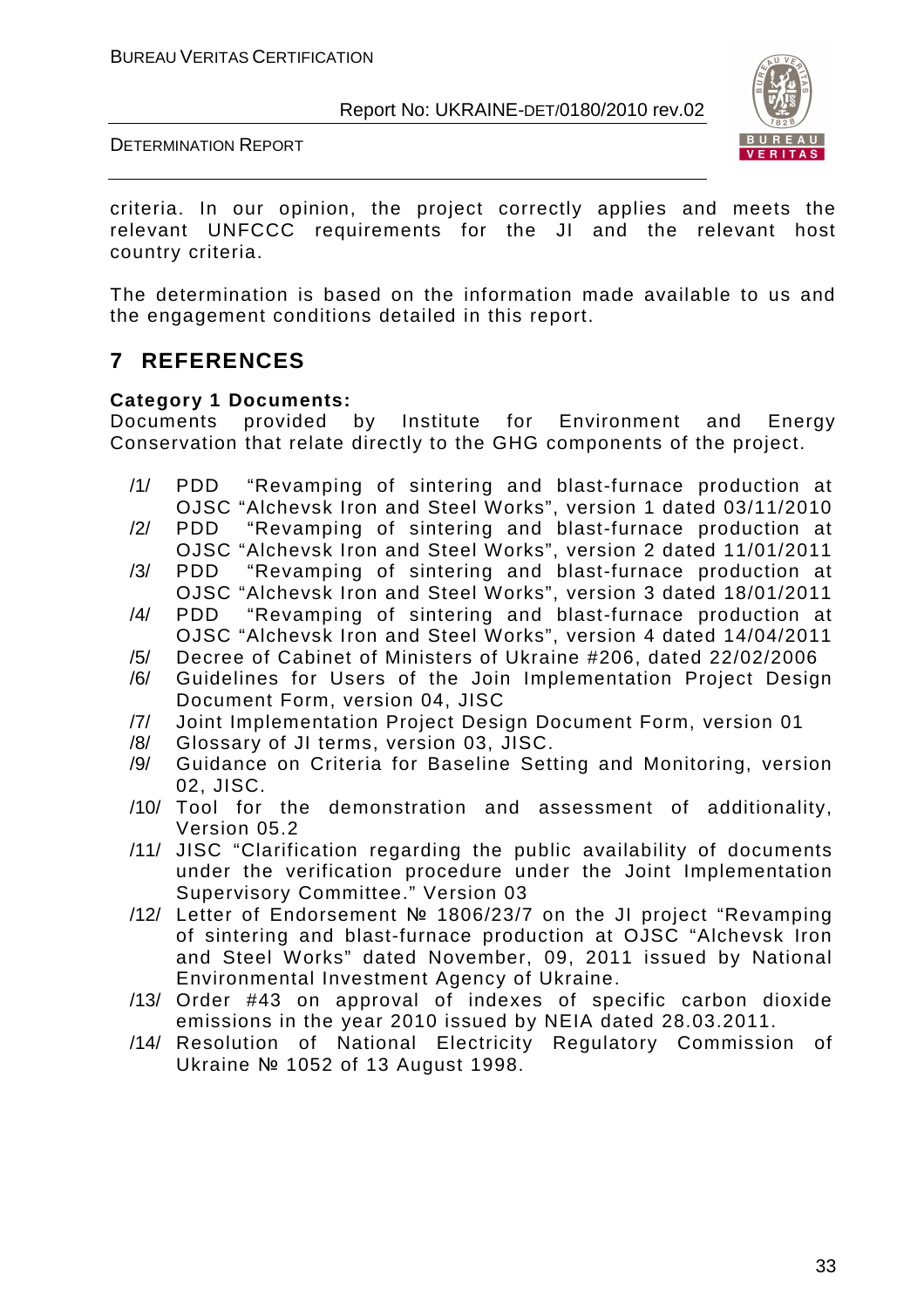DETERMINATION REPORT



#### **Category 2 Documents:**

Background documents related to the design and/or methodologies employed in the design or other reference documents.

- /1/ Passport. Car mechanical scales. Reg.No0084(0202). Verification dated 25.03.2010
- /2/ Passport. Car electronic tensometric scales. Reg.No215(0228). Verification dated 25.03.2010
- /3/ Passport No 081. Conveyor tensometric scales/ Reg No67. Calibration dated 08.07.2010
- /4/ Passport No 034. Car scales. Reg No1. Calibration dated 13.12.2010
- /5/ Passport. No 037. Car scales. Calibration dated 15.12.2010
- /6/ Passport. Car scales. Reg No 18. Dated 5.06.2000
- /7/ Passport. Car scales. Reg No 12
- /8/ Passport No 184. Technological scales. Reg No 07050. Calibration dated 29.01.2010
- /9/ Passport No 185. Technological scales. Reg No 07053. Calibration dated 29.01.2010
- /10/ Passport No 186. Technological scales. Reg No 07054. Calibration dated 29.01.2010
- /11/ Passport. Car tensometric scales. Reg.No 08001(0233). Verification dated 26.03.2010
- /12/ Passport. Car tensometric scales. Reg.No 08002(0232). Verification dated 26.03.2010
- /13/ Passport. Car tensometric scales. Reg.No 61(0231). Verification dated 24.09.2010
- /14/ Passport. Car tensometric scales. Reg.No 15(0227). Verification dated 24.09.2010
- /15/ Passport. Car tensometric scales. Reg.No 213(0226). Verification dated 09.12.2010
- /16/ Passport. Car electronic tensometric scales. Reg.No 16. Verification dated 09.07.2010
- /17/ Provision No 229-056-3186/02-2008 about metrological service of the plant dated 06.06.2008
- /18/ Certificate of approval No 06544-5-2-26-ГОМС dated 21.04.2008. Reg. No 06544-2-4-12-КЛ
- /19/ Conclusion No 15/1 -05.02.09 of state ecological assessment dated 01.07.2009
- /20/ Conclusion No 382 of state ecological assessment dated 07.08.06
- /21/ Statement of committee about bringing basic funds dated 30.12.2009
- /22/ Certificate for the successful start-up of coal grinding and drying plant for BF1 with Oxy Coal Injection dated 09/06/2009
- /23/ Certificate of completion of erection of coal grinding and drying plant for BF1 with Oxy Coal Injection dated 09/06/2009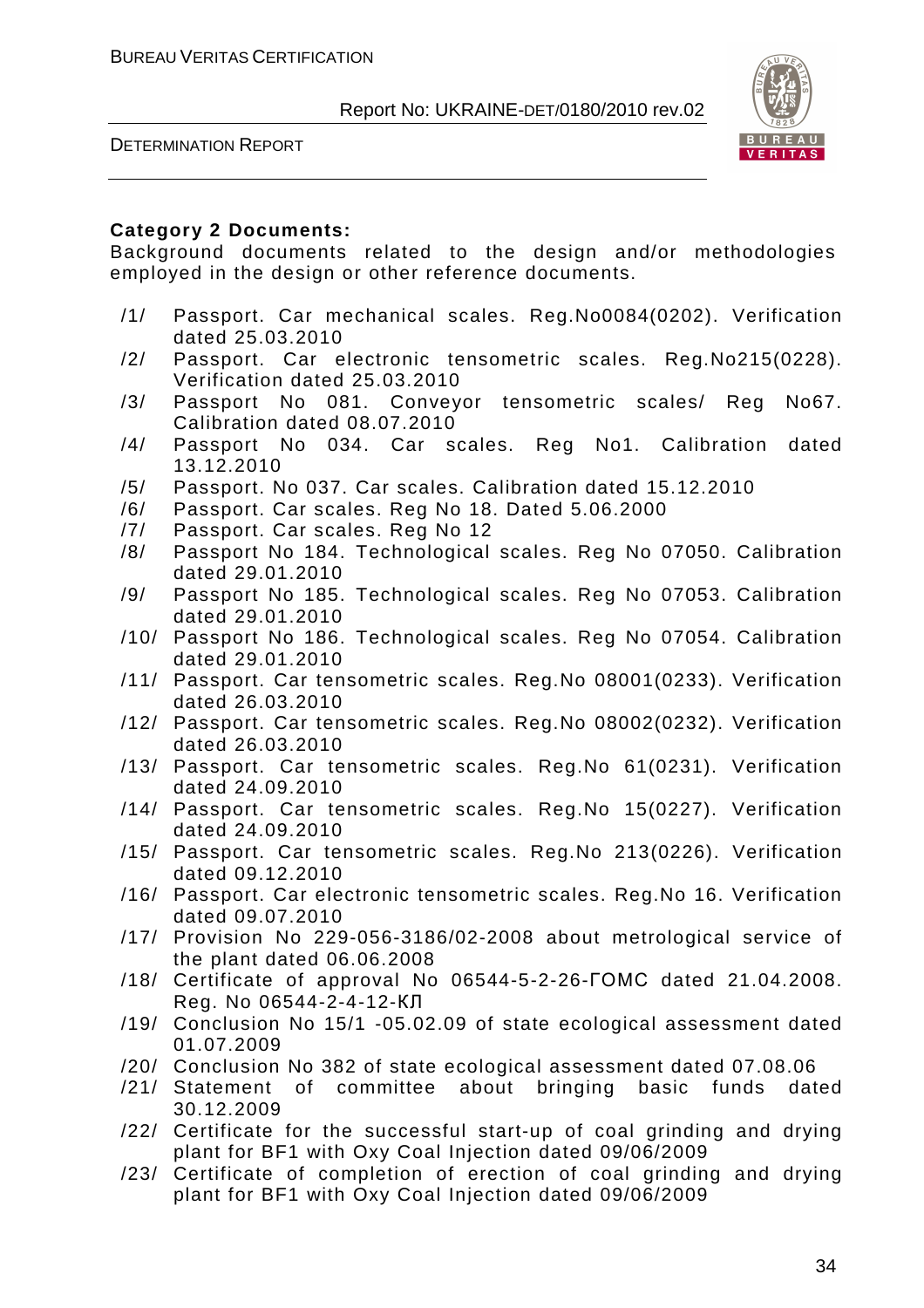DETERMINATION REPORT



- /24/ Statement about ecological consequences of projecting activity in technical retooling of oxygen production of OJSC "Alchevsk Iron and Steel Works".
- /25/ Statement about ecological consequences of projecting activity of converter plant of OJSC "Alchevsk Iron and Steel Works"
- /26/ Protocol No 128 of skilled committee session dated 05.02.2008
- /27/ Protocol No 88 of skilled committee session dated 24.01.2008
- /28/ Protocol No 1309 of skilled committee session dated 26.12.2007
- /29/ Protocol No 1121 of skilled committee session dated 29.09.2008
- /30/ Protocol No 736 of skilled committee session dated 14.10.2010
- /31/ Protocol No 170 of skilled committee session dated 25.03.2010
- /32/ Protocol No 427 of skilled committee session dated 17.12.2009
- /33/ Collection of working educational designs for speciality "gasman" dated 17.12.2009
- /34/ Collection of working educational designs for speciality "maintance man" dated 22.08.2009
- /35/ Order No 955 about training of personnel in 2010 dated 31.12.2009
- /36/ Parameters of production, consumption of oxygen, nitrogen and argon dated 15.12.2010
- /37/ Parameters of production, consumption of oxygen, nitrogen and argon dated 15.11.2010
- /38/ Protocol No 5 of plant technical council session dated 26.05.2003
- /39/ Report on atmosphere air protection in II quarter 2010
- /40/ Report on atmosphere air protection in III quarter 2010
- /41/ Measurement instrumentation data dated 15.12.2010
- /42/ Certificate ISO 9001:2008 Reg.No 75 100 60044 dated 20.06.2010
- /43/ Certificate of management systems acceptance ISO 14001:2004 Reg No ТІС 15 104 10706
- /44/ Technical specification Red.6 for delivery for OJSC "Alchevsk Iron and Steel Works"
- /45/ Passport. Measuring channel that measures natural gas flow. Reg.№18869 (378300) dated 08.08.2003. Verification dated 02.08.2010
- /46/ Passport. Boiler 2. Reg.№378300 dated 01.2009. Verification dated 02.08.2010
- /47/ Passport. Measuring-converting instrument of differential pressure. Reg.№159056 (93029). Calibration dated 18.05.2010
- /48/ Passport. Measuring channel that measures furnace gas flow. Reg.№93029 (159056). Verification dated 12.05.2010
- /49/ Passport. Measuring channel that measures natural gas flow. Reg.№09942204 (52206). Calibration dated 16.09.2010
- /50/ Passport. Measuring channel that measures gas flow. Reg.№52206 (09942204). Verification dated 16.09.10
- /51/ Passport. Measuring channel that measures gas flow. Reg.№266668 (2039). Verification dated 11.03.10
- /52/ Passport. Measuring channel that measures gas flow. Reg.№18360 (84998) dated 04.2009. Verification dated 20.04.10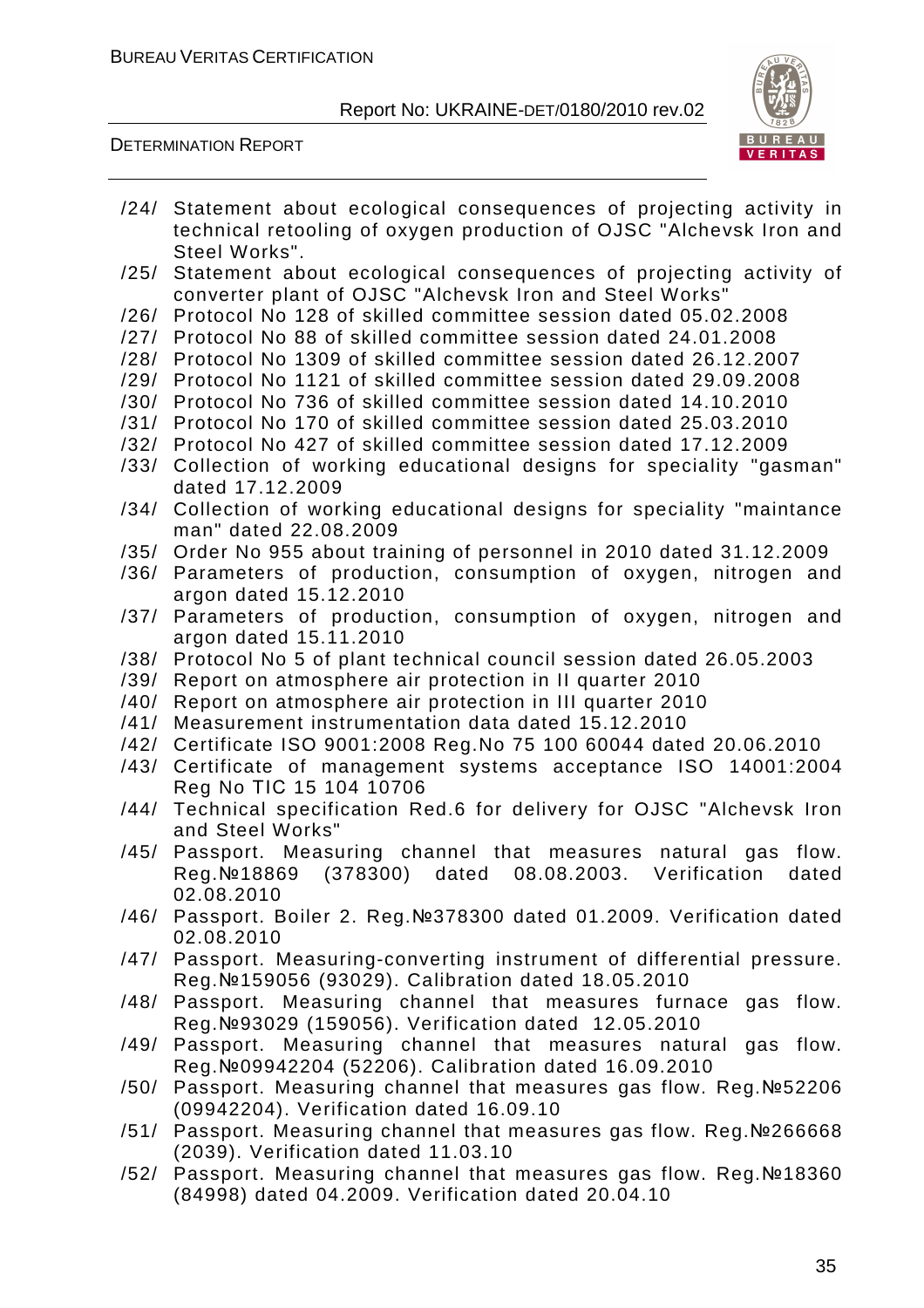

|      | /53/ Passport. Measuring channel that measures gas flow. Reg. Nº84998<br>(161520)(18360) dated 03.2005. Verification dated 12.03.05 |
|------|-------------------------------------------------------------------------------------------------------------------------------------|
|      | /54/ Passport. Measuring channel that measures gas flow. Reg. Nº18347                                                               |
|      | (85016) dated 04.2009. Verification dated 20.04.10                                                                                  |
| /55/ | Passport. Measuring channel that measures gas flow. Reg. №85016<br>(161519)(18347) dated 03.2005. Verification dated 12.03.05       |
| /56/ | Passport. Measuring channel that measures gas flow. Reg. No                                                                         |
|      | 916627701 dated 11.01.08. Verification dated 09.02.10                                                                               |
| /57/ | Passport. Measuring channel that measures natural gas flow.                                                                         |
|      | Reg. Nº 1104, 916627701, 916627690, 11-1154 Verification dated                                                                      |
|      | 21.01.10                                                                                                                            |
| /58/ | Passport. Measuring channel that measures natural gas flow.                                                                         |
|      | Reg. №1059 (3K), 91FC04555, 222932 dated 28.01.2010. Verification<br>dated 28.01.10                                                 |
| /59/ | Passport. Flow meter. Reg.Nº91FC04555. Verification<br>dated                                                                        |
|      | 22.01.10                                                                                                                            |
|      | /60/ Passport. Natural gas flow meter. Reg. Nº463065 dated 11.2008.                                                                 |
|      | Verification dated 13.05.10                                                                                                         |
| /61/ | Passport. Measuring channel that measures natural gas flow.                                                                         |
| /62/ | Reg. №463065, 304879 dated 03.2009. Verification dated 30.07.10                                                                     |
|      | Passport. Measuring channel that measures natural gas flow.<br>Reg. №10334, 000225. dated 09.2008. Verification dated 23.08.10      |
| /63/ | Passport. Measuring channel that measures natural gas flow.                                                                         |
|      | Reg. Nº 000225, 10334 dated 09.2008. Verification dated 23.08.10                                                                    |
| /64/ | Passport. Measuring channel that<br>mixture flow.<br>measures                                                                       |
|      | Reg. №18874. dated 12.2008. Verification dated 11.06.10                                                                             |
| /65/ | Passport. Flow meter. Reg. Nº105217, 18874 dated 23.08.2001.                                                                        |
|      | Verification dated 11.06.2010                                                                                                       |
|      | /66/ Passport. Flow meter. Reg.№308530, 51236<br>dated<br>12.2008.                                                                  |
|      | Verification dated 11.03.2010                                                                                                       |
|      | /67/ Passport. Flow meter. Reg. No 51236, 308530. dated 08.02.2006.                                                                 |
| /68/ | Verification dated 06.01.2010                                                                                                       |
| /69/ | Data on measuring of flow and level of substances.                                                                                  |
|      | Statement of devices transfer for a long-time keeping dated<br>14.04.2009                                                           |
|      | /70/ List of measuring instruments that are in operation and should be                                                              |
|      | verified in 2010                                                                                                                    |
|      | /71/ Logbook "Monthly balance of gases". Furnace gas. Coke gas.                                                                     |
|      | Natural gas.                                                                                                                        |
|      | /72/ Logbook "Balance of heat-power energy and compressed air"                                                                      |
|      | Compressed air. Heat-power energy.                                                                                                  |
|      | /73/ Logbook "Statistic reporting of 11-MTN". Il quarter. III quarter.                                                              |
|      | /74/ Protocol of technical Council of the plant dated 26th of May, 2003                                                             |
|      | /75/ Contract #018/163 on electric energy supply dated 30.12.2002.                                                                  |
|      |                                                                                                                                     |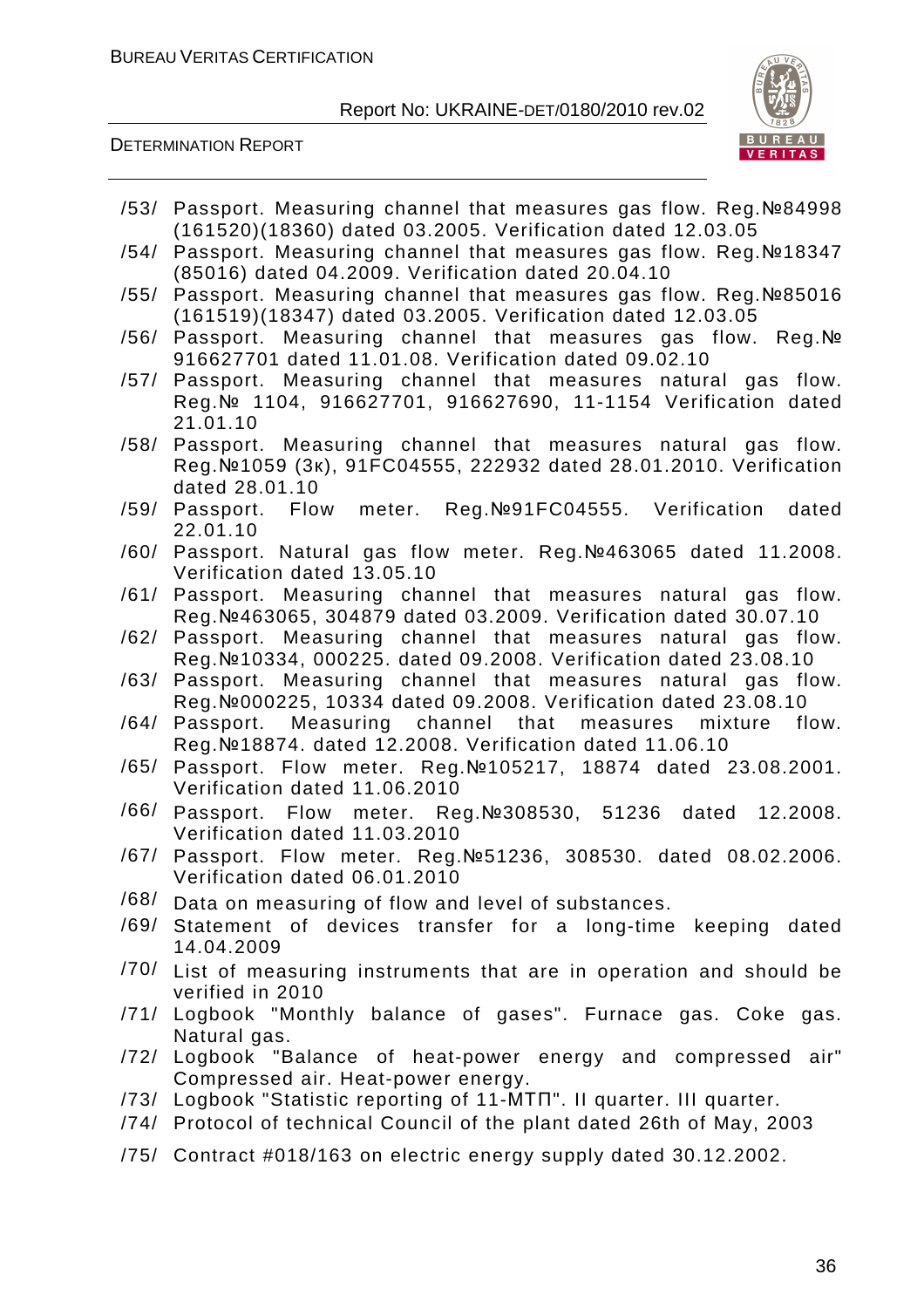



#### **Persons interviewed:**

List persons interviewed during the validation or persons that contributed with other information that are not included in the documents listed above.

- /1/ V.I. Mosolov deputy Director General
- /2/ P.N. Sydorov chief metrologist of AISW
- /3/ I.A. Nikolaev chief of sintering and blast-furnace laboratory of CRL
- /4/ A.V. Skliar. deputy chief of sintering and blast-furnace laboratory of CRL
- /5/ V.V. Pavlonikov head of technical department of CCD
- /6/ A.N. Besshtankin deputy chief of SBFS on technology
- /7/ A.I. Lomakin senior foreman of converter shop
- /8/ T.V. Goncharenko lead economist PED of AISW management
- /9/ V.I. Ageeva chief of the laboratory analytical control of DEP
- /10/ N.N. Medkova chief of training department
- /11/ V.V. Vovchak director of Institute for Environment and Energy conservation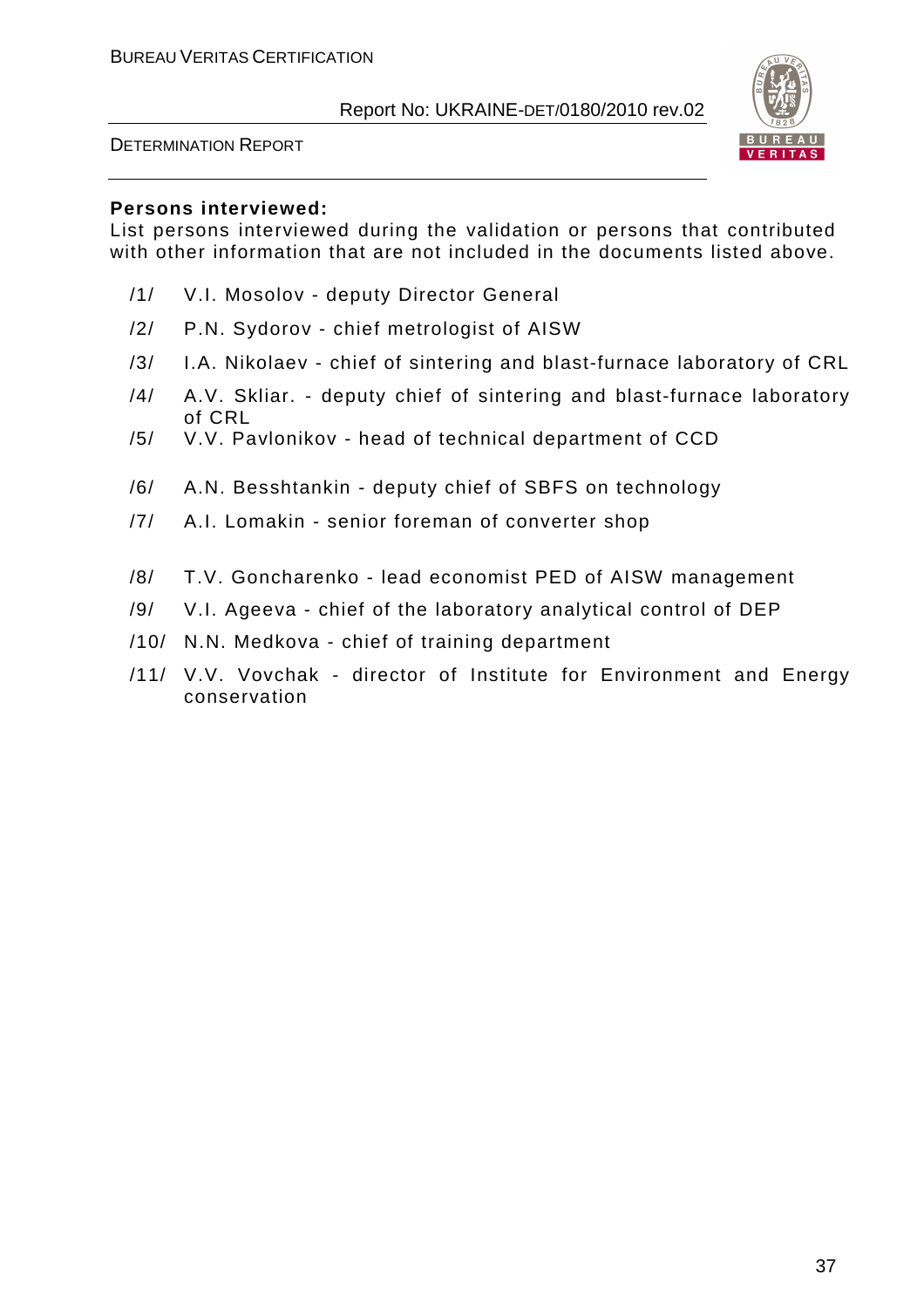

#### DETERMINATION REPORT

# **APPENDIX А: JI PROJECT DETERMINATION PROTOCOL**

| <b>Guidelines</b><br>for JI PDD<br><b>Form Users</b><br><b>or</b> | <b>Check Item</b>                                                  | CHECK IISLIOI QELEHIIINALION, ACCORUNG JOINT IMPLEMENTATION DETEKMINATION AND VEKIFICATION MANOAL (VERSION VT)<br><b>Initial finding</b>                   | <b>Draft Conclusion</b>                                         | <b>Final Conclusion</b> |
|-------------------------------------------------------------------|--------------------------------------------------------------------|------------------------------------------------------------------------------------------------------------------------------------------------------------|-----------------------------------------------------------------|-------------------------|
| <b>DVM</b><br><b>Paragraph</b>                                    |                                                                    |                                                                                                                                                            |                                                                 |                         |
| A.1                                                               | project  <br>the<br>title<br>of<br>the<br>Is.<br>presented?        | Title of the project: Revamping of sintering<br>and blast-furnace production at OJSC<br>«Alchevsk Iron and Steel Works».                                   | OK                                                              | <b>OK</b>               |
|                                                                   | Is the sectoral scope to which<br>project pertains presented?      | Corrective Action Request (CAR) 18<br>The project pertains only to the sectoral<br>scope 9 (metallurgy). Please, indicate the<br>sectoral scope correctly. | Due to the corrections made in the<br>PDD, the issue is closed. | OK                      |
|                                                                   | Is the current version number of<br>the document presented?        | The current version of the project is<br>presented. See section A.1.                                                                                       | OK                                                              | <b>OK</b>               |
|                                                                   | Is the date when the document<br>was completed presented?          | The date of completeness of the current<br>version of the project design document is<br>indicated in the PDD section A.1.                                  | OK.                                                             | OK                      |
| A.2                                                               | Is the purpose of the project<br>included<br>with<br>concise,<br>a | In May 2003 OJSC "Alchevsk Iron and<br>Steel Works" (AISW) and IUD Corporation                                                                             |                                                                 |                         |

**Check list for determination, according JOINT IMPLEMENTATION DETERMINATION AND VERIFICATION MANUAL (Version 01)**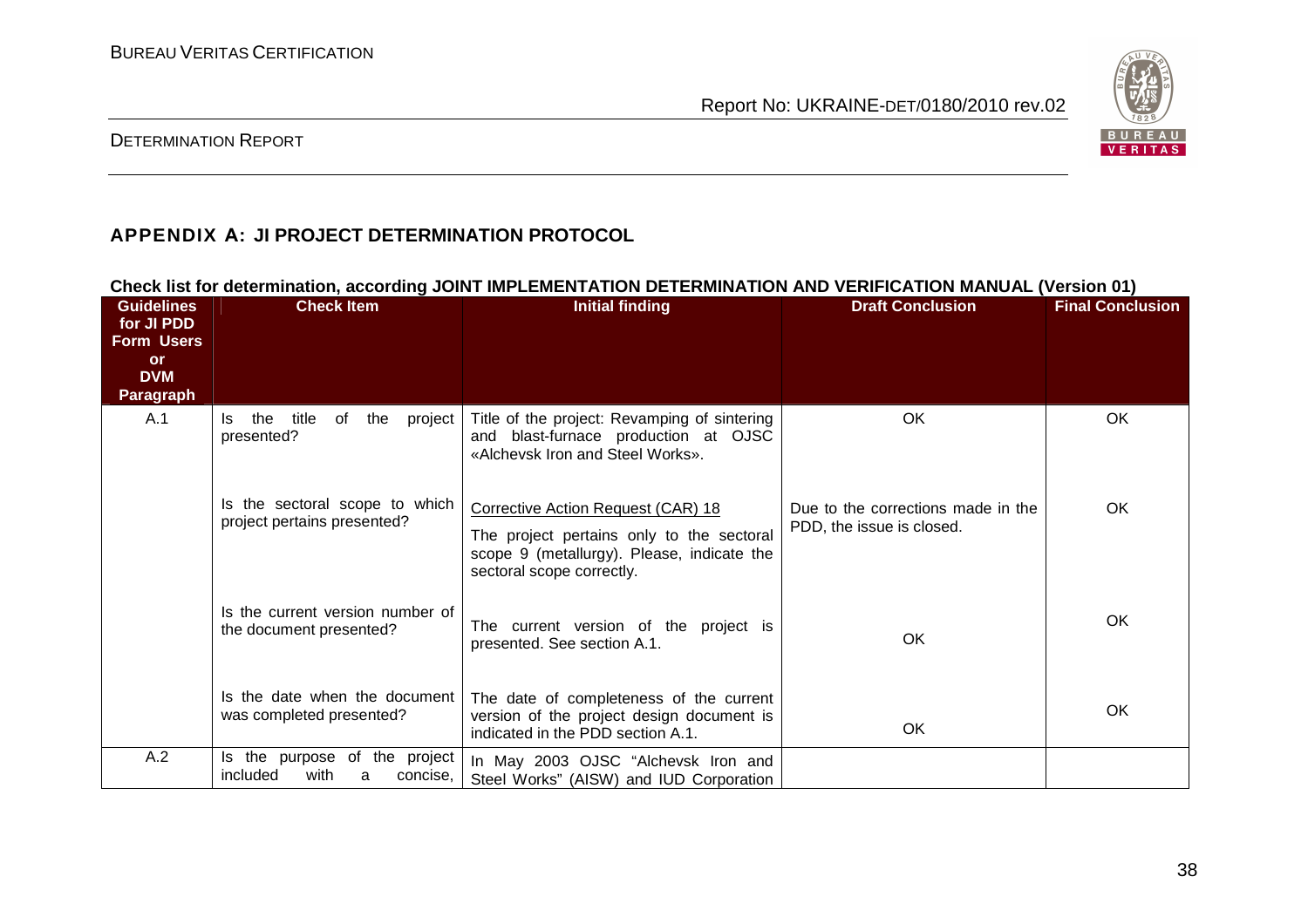

| <b>Guidelines</b>               | <b>Check Item</b>                                                                                                                                                                                                                                                                                                                     | <b>Initial finding</b>                                                                                                                                                                                                                                                                                                                                                                                                  | <b>Draft Conclusion</b>                                       | <b>Final Conclusion</b> |
|---------------------------------|---------------------------------------------------------------------------------------------------------------------------------------------------------------------------------------------------------------------------------------------------------------------------------------------------------------------------------------|-------------------------------------------------------------------------------------------------------------------------------------------------------------------------------------------------------------------------------------------------------------------------------------------------------------------------------------------------------------------------------------------------------------------------|---------------------------------------------------------------|-------------------------|
| for JI PDD<br><b>Form Users</b> |                                                                                                                                                                                                                                                                                                                                       |                                                                                                                                                                                                                                                                                                                                                                                                                         |                                                               |                         |
| or                              |                                                                                                                                                                                                                                                                                                                                       |                                                                                                                                                                                                                                                                                                                                                                                                                         |                                                               |                         |
| <b>DVM</b><br>Paragraph         |                                                                                                                                                                                                                                                                                                                                       |                                                                                                                                                                                                                                                                                                                                                                                                                         |                                                               |                         |
|                                 | summarizing explanation<br>(max. 1-2 pages) of the:<br>a) Situation existing prior to the<br>starting date of the project;<br>b) Baseline scenario; and<br>c) Project scenario (expected<br>outcome, including a technical<br>description).<br>Is the history of the project (incl.<br>JI component)<br>briefly<br>its<br>summarized? | have decided to start development of AISW<br>by technical revamping of sintering and<br>blast-furnace production. The main goal<br>was not only to improve performance of the<br>enterprise, but also to solve environmental<br>problems of production process (according<br>to the plan of revamping the amount of<br>harmful emissions had to be reduced by<br>more than 2.2 times).<br>Clarification Request (CL) 10 | Based on the information added to                             | <b>OK</b>               |
|                                 |                                                                                                                                                                                                                                                                                                                                       | Please, while describing prior consideration<br>of the project, confirm this information by<br>documentary evidence.                                                                                                                                                                                                                                                                                                    | the PDD, CL 10 is closed.                                     |                         |
| A.3                             | Are project<br>participants<br>and<br>Party(ies) involved in the project<br>listed?                                                                                                                                                                                                                                                   | Project participants and parties involved are<br>listed in the Table in section A.3, of the<br>PDD.                                                                                                                                                                                                                                                                                                                     |                                                               |                         |
|                                 |                                                                                                                                                                                                                                                                                                                                       | Parties involved: Ukraine (host Party),<br>Japan, the United Kingdom of Great Britain<br>and Northern Ireland, Spain, and the<br>Netherlands.                                                                                                                                                                                                                                                                           |                                                               |                         |
|                                 |                                                                                                                                                                                                                                                                                                                                       | Corrective Action Request (CAR) 01<br>Please, preserve the format of the table in<br>the PDD section A.3 (combine the cells with<br>the names of the project participants of                                                                                                                                                                                                                                            | Necessary corrections have been<br>made. The issue is closed. | OK                      |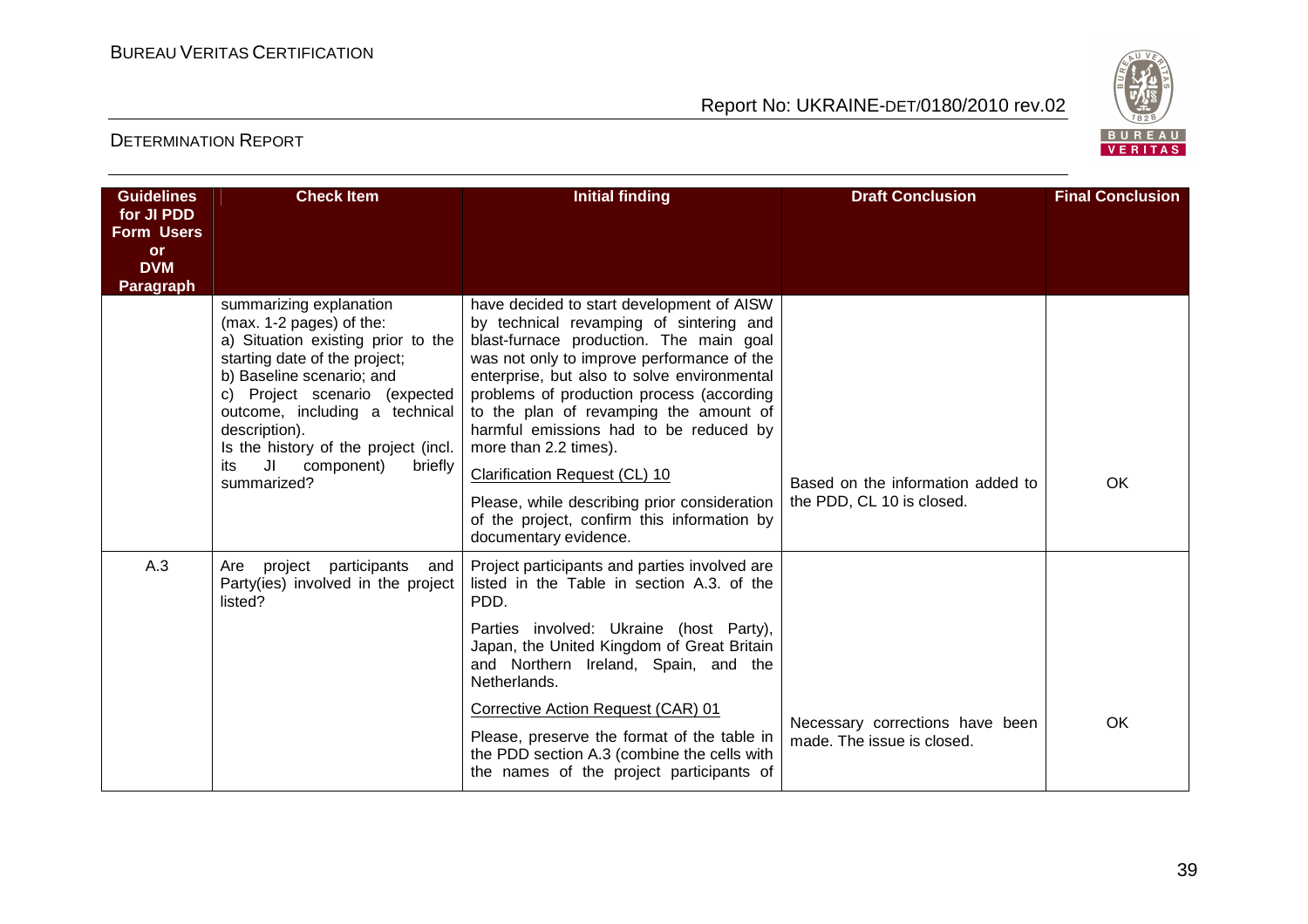

| <b>Guidelines</b>               | <b>Check Item</b>                                                                                                                                                     | <b>Initial finding</b>                                                                                                                                                                                                                                                                                                          | <b>Draft Conclusion</b>       | <b>Final Conclusion</b> |
|---------------------------------|-----------------------------------------------------------------------------------------------------------------------------------------------------------------------|---------------------------------------------------------------------------------------------------------------------------------------------------------------------------------------------------------------------------------------------------------------------------------------------------------------------------------|-------------------------------|-------------------------|
| for JI PDD<br><b>Form Users</b> |                                                                                                                                                                       |                                                                                                                                                                                                                                                                                                                                 |                               |                         |
| <b>or</b>                       |                                                                                                                                                                       |                                                                                                                                                                                                                                                                                                                                 |                               |                         |
| <b>DVM</b><br><b>Paragraph</b>  |                                                                                                                                                                       |                                                                                                                                                                                                                                                                                                                                 |                               |                         |
|                                 | Is contact information provided in<br>Annex 1 of the PDD?                                                                                                             | Ukraine (host Party) as per Guidelines for<br>users of the JI PDD form (ver. 04).                                                                                                                                                                                                                                               |                               |                         |
|                                 |                                                                                                                                                                       | information on the<br>project<br>Contact<br>participants is provided in Annex 1 of the<br>PDD.                                                                                                                                                                                                                                  |                               |                         |
|                                 |                                                                                                                                                                       | Corrective Action Request (CAR) 19                                                                                                                                                                                                                                                                                              | CAR 19 is closed based on the | OK                      |
|                                 |                                                                                                                                                                       | Please, make the information on the project<br>participants consistent throughout the<br>whole PDD (in the section A.3 and<br>Annex 1).                                                                                                                                                                                         | amendments made in the PDD.   |                         |
| A.4.1                           | Location of the project                                                                                                                                               | The project is located in the town Alchevsk<br>Ukraine, 48'28'0"N<br>latitude<br>and<br>in<br>38°48'0"E longitude.                                                                                                                                                                                                              | OK                            | OK                      |
| A.4.1.1                         | Host Party(ies)                                                                                                                                                       | Ukraine is a host Party.                                                                                                                                                                                                                                                                                                        | OK                            | OK                      |
| A.4.1.2                         | Region/State/Province etc.                                                                                                                                            | Lugansk Region.                                                                                                                                                                                                                                                                                                                 | OK                            | OK                      |
| A.4.1.3                         | City/Town/Community etc.                                                                                                                                              | Alchevsk.                                                                                                                                                                                                                                                                                                                       | OK                            | OK                      |
| A.4.1.4                         | Detail of the physical location,<br>including information allowing the<br>identification<br>unique<br>of the<br>project. (This section should not<br>exceed one page) | Alchevsk is a town in Lugansk region<br>subordinate and one of the biggest<br>industrial centers of the Lugansk and<br>Donbas regions. It is situated in the<br>northwest of the Lugansk region, 45 km<br>from the city of Lugansk itself.<br>Alchevsk was founded in 1896. It has a<br>territory of 50 square kilometers and a | OK                            | OK                      |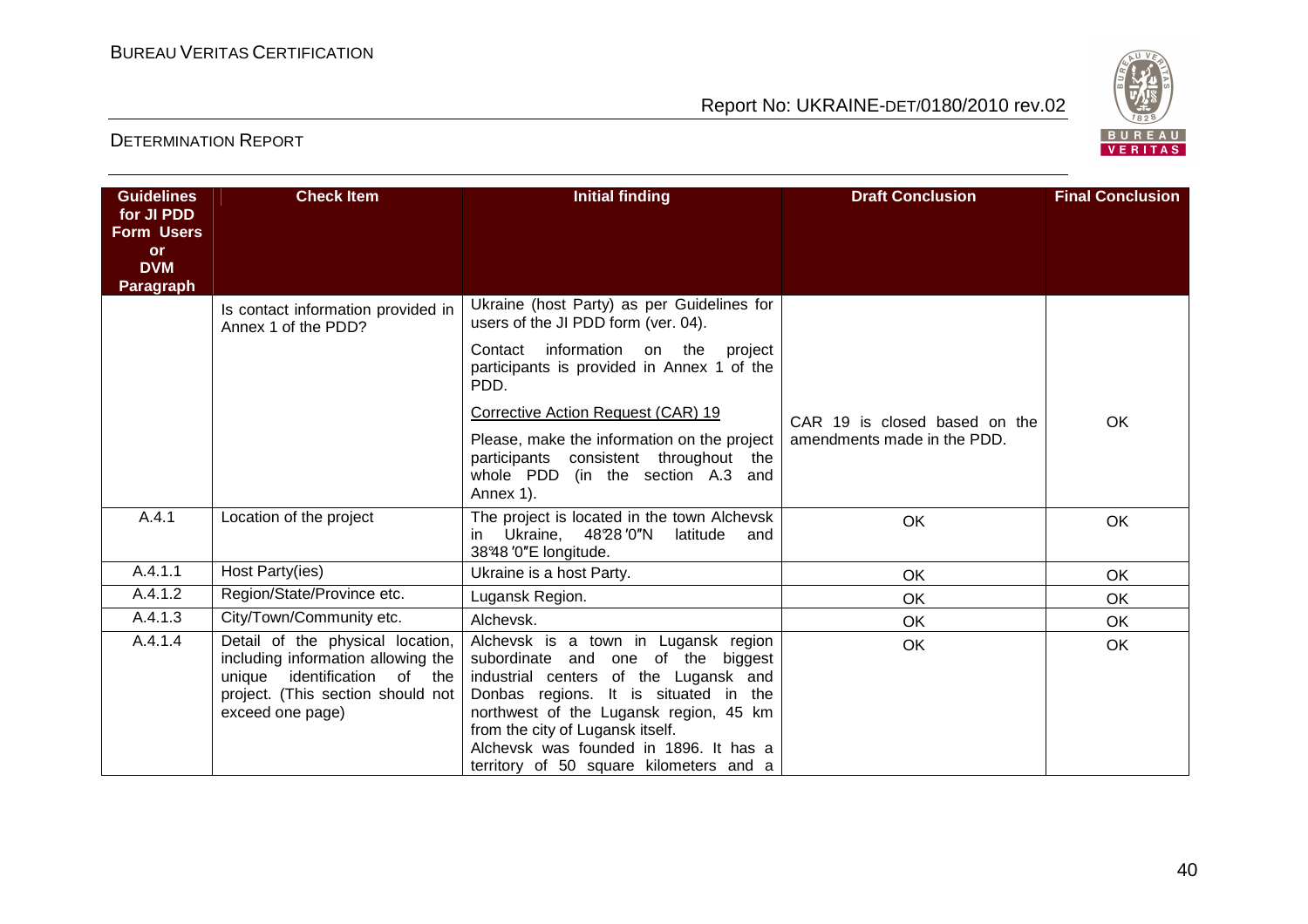

| <b>Guidelines</b>                                                       | <b>Check Item</b>                                                                                                                                                                                                           | <b>Initial finding</b>                                                                                                                                                                                                                                                                                                                                                                         | <b>Draft Conclusion</b>                                     | <b>Final Conclusion</b> |
|-------------------------------------------------------------------------|-----------------------------------------------------------------------------------------------------------------------------------------------------------------------------------------------------------------------------|------------------------------------------------------------------------------------------------------------------------------------------------------------------------------------------------------------------------------------------------------------------------------------------------------------------------------------------------------------------------------------------------|-------------------------------------------------------------|-------------------------|
| for JI PDD<br><b>Form Users</b><br>or<br><b>DVM</b><br><b>Paragraph</b> |                                                                                                                                                                                                                             |                                                                                                                                                                                                                                                                                                                                                                                                |                                                             |                         |
|                                                                         |                                                                                                                                                                                                                             | population of 118 ths. people.<br>See section A.4.1.4 of the PDD.                                                                                                                                                                                                                                                                                                                              |                                                             |                         |
| A.4.2                                                                   | Are the technology(ies) to be<br>employed,<br>or<br>measures,<br>operations or actions<br>to be<br>implemented by the<br>project,<br>including all relevant technical<br>data and the implementation<br>schedule described? | Corrective Action Request (CAR) 02<br>Time constraints for some measures in the<br>implementation schedule are incorrectly<br>indicated. Also reconstruction of the oxygen<br>unit #4 is not included in the schedule.<br>JI<br>Please.<br>correct<br>the<br>project<br>implementation schedule, and make the<br>information on the scheduled measures<br>consistent throughout the whole PDD. | Due to the amendments made in<br>the PDD, CAR 02 is closed. | <b>OK</b>               |
| A.4.3                                                                   | it explained<br>briefly<br>how<br>ls.<br>anthropogenic GHG emission<br>reductions are to be achieved?<br>(This section should not exceed<br>one page.)                                                                      | The objective of the proposed project is to<br>reduce energy and materials, mainly coke,<br>consumption during pig iron production.<br>Coke consumption is associated with two<br>sources of emissions of GHGs:                                                                                                                                                                                | OK                                                          | OK                      |
|                                                                         |                                                                                                                                                                                                                             | 1. During coke production. IPCC set the<br>value of the emission factor for the coke<br>production at the level 0.56 t $CO2e/t$ of<br>coke, and                                                                                                                                                                                                                                                |                                                             |                         |
|                                                                         |                                                                                                                                                                                                                             | 2. Coke processing in the BF. The emission<br>factor for coke processing is 3.1 t $CO2e/t$ ,<br>assuming that default IPCC factor is used.                                                                                                                                                                                                                                                     |                                                             |                         |
|                                                                         |                                                                                                                                                                                                                             | PDD section A.4.3 shows the<br>The .<br>measures by which the reduction in coke                                                                                                                                                                                                                                                                                                                |                                                             |                         |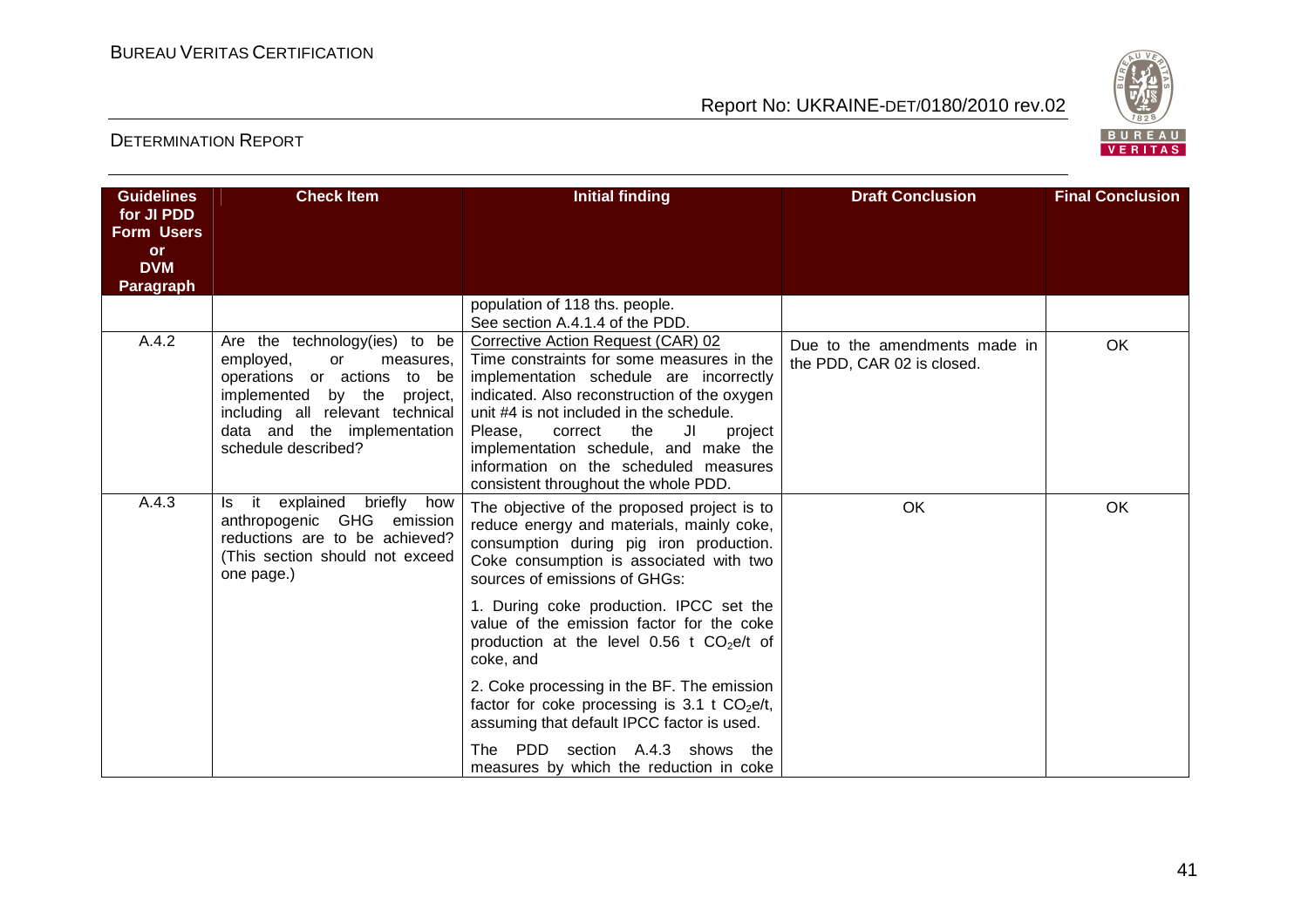

| <b>Guidelines</b>               | <b>Check Item</b>                                                                                                                   | <b>Initial finding</b>                                                                                                                                                                                                                                                                                                                                                              | <b>Draft Conclusion</b>                                                                                                                                                                                                                                                                                                                                                                                                                                                                                                                                 | <b>Final Conclusion</b> |
|---------------------------------|-------------------------------------------------------------------------------------------------------------------------------------|-------------------------------------------------------------------------------------------------------------------------------------------------------------------------------------------------------------------------------------------------------------------------------------------------------------------------------------------------------------------------------------|---------------------------------------------------------------------------------------------------------------------------------------------------------------------------------------------------------------------------------------------------------------------------------------------------------------------------------------------------------------------------------------------------------------------------------------------------------------------------------------------------------------------------------------------------------|-------------------------|
| for JI PDD<br><b>Form Users</b> |                                                                                                                                     |                                                                                                                                                                                                                                                                                                                                                                                     |                                                                                                                                                                                                                                                                                                                                                                                                                                                                                                                                                         |                         |
| <b>or</b>                       |                                                                                                                                     |                                                                                                                                                                                                                                                                                                                                                                                     |                                                                                                                                                                                                                                                                                                                                                                                                                                                                                                                                                         |                         |
| <b>DVM</b>                      |                                                                                                                                     |                                                                                                                                                                                                                                                                                                                                                                                     |                                                                                                                                                                                                                                                                                                                                                                                                                                                                                                                                                         |                         |
| <b>Paragraph</b>                |                                                                                                                                     |                                                                                                                                                                                                                                                                                                                                                                                     |                                                                                                                                                                                                                                                                                                                                                                                                                                                                                                                                                         |                         |
|                                 |                                                                                                                                     | consumption can be achieved.                                                                                                                                                                                                                                                                                                                                                        |                                                                                                                                                                                                                                                                                                                                                                                                                                                                                                                                                         |                         |
| A.4.3.1                         | Is the length of the crediting<br>period indicated?                                                                                 | The length of crediting period is indicated in<br>the PDD section A.4.3.1.                                                                                                                                                                                                                                                                                                          |                                                                                                                                                                                                                                                                                                                                                                                                                                                                                                                                                         |                         |
|                                 | Are estimates of total as well as<br>and average annual<br>annual<br>emission reductions in tonnes of<br>$CO2$ equivalent provided? | Corrective Action Request (CAR) 03<br>The annual average of estimated emission<br>reductions for the period 2004-2007 is<br>incorrectly calculated.<br>The annual average emission reductions<br>should be calculated by dividing the total<br>estimated emission reductions over the<br>crediting period by the total months of the<br>crediting period and multiplying by twelve. | Conclusion on response #1 to CAR<br>03<br>The annual average emission<br>reductions have been recalculated<br>by dividing the total estimated<br>emission reductions<br>over the<br>crediting period by total months of<br>the crediting period and multiplying<br>by twelve. But the total estimated<br>emission reductions over the<br>crediting period (2004-2007) are<br>inaccurately calculated.<br>Conclusion on response #2 to CAR<br>03<br>The issue is closed based on the<br>corrections made in the PDD.<br>Conclusion on response #1 to CAR | OK                      |
|                                 |                                                                                                                                     | Corrective Action Request (CAR) 04<br>Estimated emission reductions shall be                                                                                                                                                                                                                                                                                                        | 04<br>The estimated emission reductions                                                                                                                                                                                                                                                                                                                                                                                                                                                                                                                 |                         |
|                                 |                                                                                                                                     | indicated separately for commitment period                                                                                                                                                                                                                                                                                                                                          | have been indicated separately for                                                                                                                                                                                                                                                                                                                                                                                                                                                                                                                      |                         |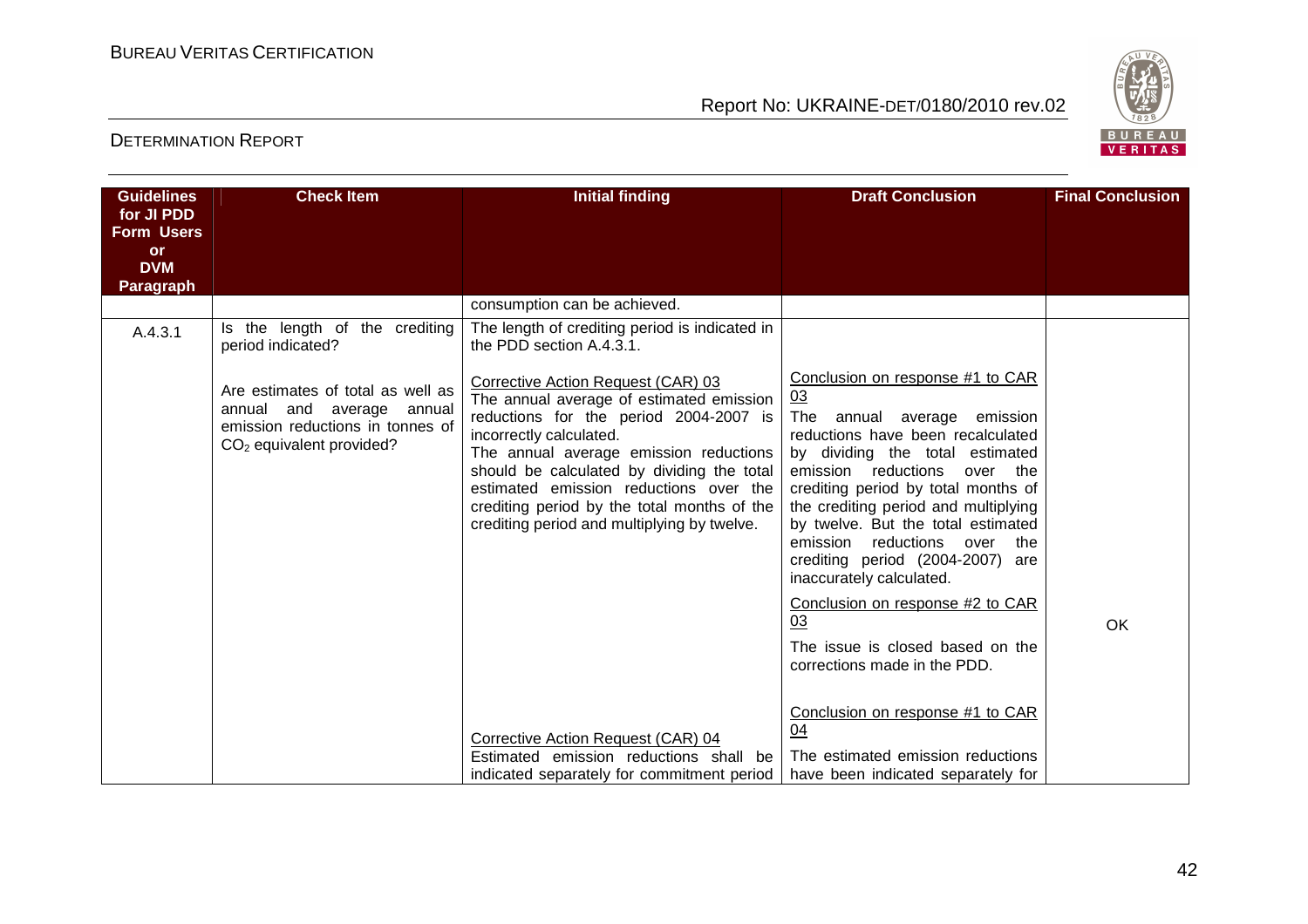

| <b>Guidelines</b>                                                              | <b>Check Item</b> | <b>Initial finding</b>                                                                                                                                                                                                                       | <b>Draft Conclusion</b>                                                                                                                                                                                                                                                                                                                                                                                                                                                                                                                                                                                                                                                                                                                             | <b>Final Conclusion</b> |
|--------------------------------------------------------------------------------|-------------------|----------------------------------------------------------------------------------------------------------------------------------------------------------------------------------------------------------------------------------------------|-----------------------------------------------------------------------------------------------------------------------------------------------------------------------------------------------------------------------------------------------------------------------------------------------------------------------------------------------------------------------------------------------------------------------------------------------------------------------------------------------------------------------------------------------------------------------------------------------------------------------------------------------------------------------------------------------------------------------------------------------------|-------------------------|
| for JI PDD<br><b>Form Users</b><br><b>or</b><br><b>DVM</b><br><b>Paragraph</b> |                   |                                                                                                                                                                                                                                              |                                                                                                                                                                                                                                                                                                                                                                                                                                                                                                                                                                                                                                                                                                                                                     |                         |
|                                                                                |                   | and post-Kyoto period.<br>Corrective Action Request (CAR) 05<br>Estimated emission reductions indicated in<br>the PDD differs from the same estimations<br>in the Excel files with ER calculations.<br>Please, make appropriate corrections. | the first commitment and the post-<br>Kyoto period. However, the total<br>estimated emission reductions over<br>the first commitment period (2008-<br>2012) are inaccurately calculated.<br>Conclusion on response #2 to CAR<br>04<br>The issue is closed due to the<br>corrections made.<br>Conclusion #1 on response #1 to<br><b>CAR 05</b><br>Estimated emission reductions over<br>the post-Kyoto period in the PDD<br>differ from<br>still<br>the<br>same<br>estimations in the Excel files (in the<br>Excel-file for the post-Kyoto period<br>the year 2012 appears). CAR 05<br>remains open. Also total and the<br>average of estimated<br>annual<br>emission reductions over the post-<br>Kyoto period is still inaccurately<br>calculated. | <b>OK</b>               |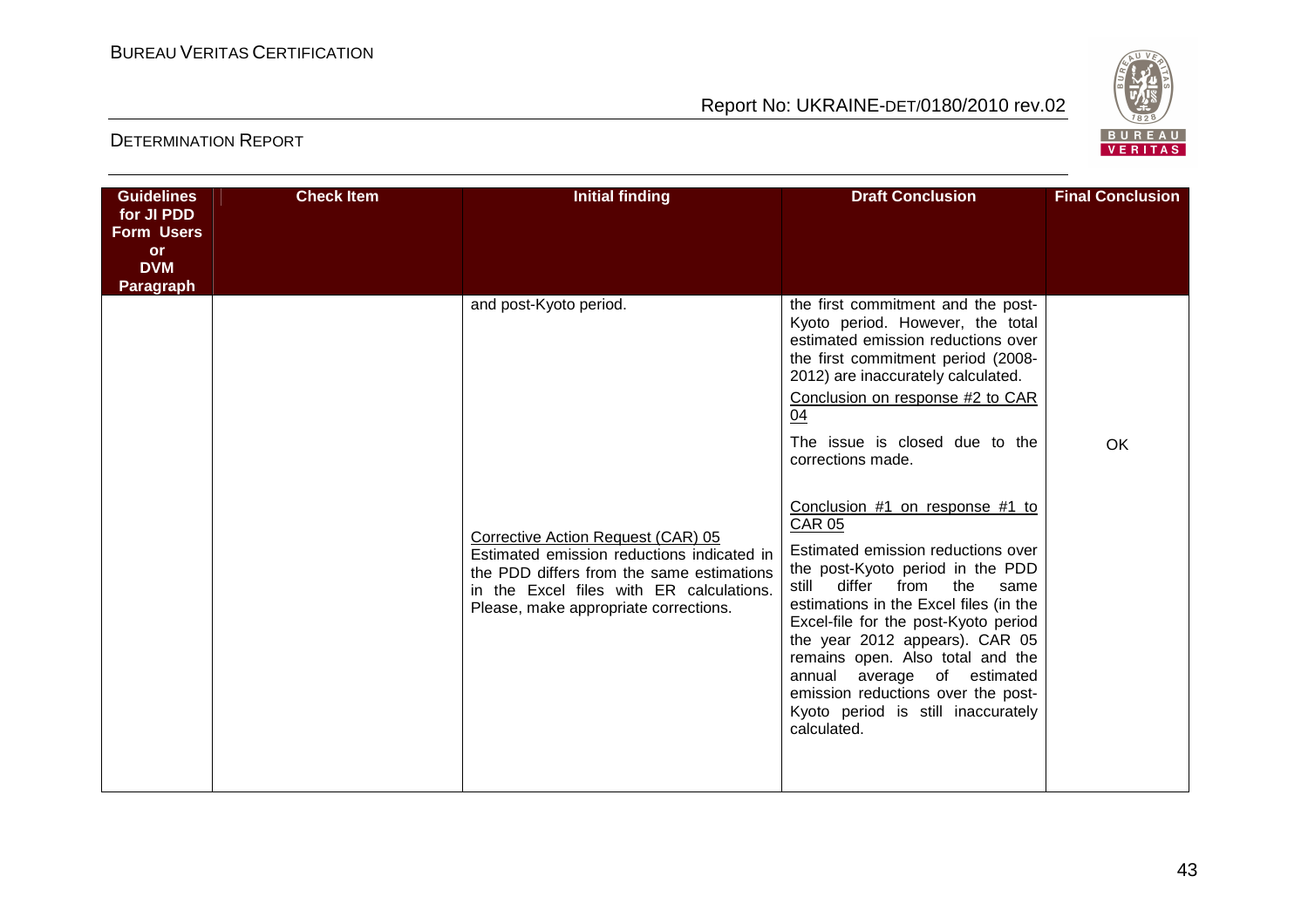

| <b>Guidelines</b>               | <b>Check Item</b>                   | <b>Initial finding</b>                                                                   | <b>Draft Conclusion</b>                                          | <b>Final Conclusion</b> |
|---------------------------------|-------------------------------------|------------------------------------------------------------------------------------------|------------------------------------------------------------------|-------------------------|
| for JI PDD<br><b>Form Users</b> |                                     |                                                                                          |                                                                  |                         |
| <b>or</b>                       |                                     |                                                                                          |                                                                  |                         |
| <b>DVM</b>                      |                                     |                                                                                          |                                                                  |                         |
| <b>Paragraph</b>                |                                     |                                                                                          |                                                                  |                         |
|                                 |                                     |                                                                                          | Conclusion on response #2 to CAR<br>05                           | <b>OK</b>               |
|                                 |                                     |                                                                                          | Due to the corrections made and                                  |                         |
|                                 |                                     |                                                                                          | necessary information provided, the<br>issue is closed           |                         |
|                                 |                                     |                                                                                          |                                                                  |                         |
|                                 |                                     | <b>Clarification Request (CL) 11</b>                                                     | The issue is closed due to the                                   | <b>OK</b>               |
|                                 |                                     | Please, entitle Excel files with emission<br>reductions calculations, and correct the    | amendments made in Excel files<br>with<br>emission<br>reductions |                         |
|                                 |                                     | name of the Excel sheets in the files.                                                   | calculations.                                                    |                         |
|                                 |                                     | Corrective Action Request (CAR) 21                                                       |                                                                  |                         |
|                                 |                                     | Please, number the tables with information                                               | Based on the modifications made,<br>CAR 21 is closed.            | <b>OK</b>               |
|                                 |                                     | on estimations for post-Kyoto period; also,<br>please, do not divide the tables into two |                                                                  |                         |
|                                 |                                     | different parts.                                                                         |                                                                  |                         |
| A.5                             | Is written project approvals by the | Corrective Action Request (CAR) 06                                                       | Pending                                                          | Pending                 |
|                                 | Parties involved attached?          | The project has no letters of approval of the<br>Parties involved.                       |                                                                  |                         |
|                                 |                                     | Clarification Request (CL) 01                                                            | is closed due to the<br>CL.<br>01                                | <b>OK</b>               |
|                                 |                                     | Please, in the PDD section A.5 specify the                                               | amendments made in the PDD.                                      |                         |
|                                 |                                     | name of the DFPs (of Parties involved)<br>which will issue written approvals.            |                                                                  |                         |
| 19                              | Have the DFPs of all Parties        | See CAR 06.                                                                              | Pending (see the previous section                                | Pending                 |
|                                 | listed as "Parties involved" in the |                                                                                          | of this table).                                                  |                         |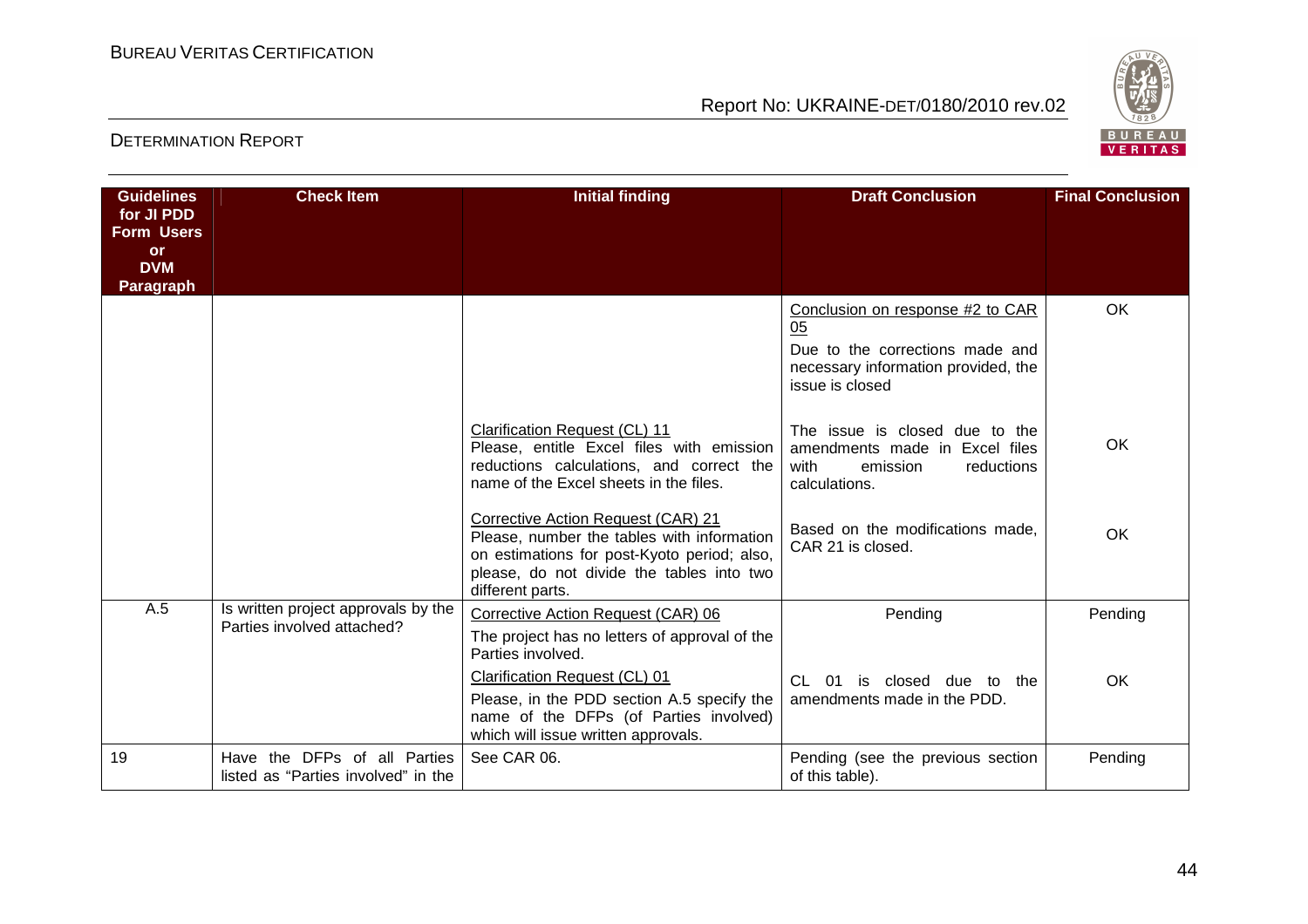

| <b>Guidelines</b>                                                       | <b>Check Item</b>                                                                                                                                                                                  | <b>Initial finding</b>                                                                                                                                                                                                                                    | <b>Draft Conclusion</b>                                                                                                                                                                                                                                                                                                                   | <b>Final Conclusion</b> |
|-------------------------------------------------------------------------|----------------------------------------------------------------------------------------------------------------------------------------------------------------------------------------------------|-----------------------------------------------------------------------------------------------------------------------------------------------------------------------------------------------------------------------------------------------------------|-------------------------------------------------------------------------------------------------------------------------------------------------------------------------------------------------------------------------------------------------------------------------------------------------------------------------------------------|-------------------------|
| for JI PDD<br><b>Form Users</b><br><b>or</b><br><b>DVM</b><br>Paragraph |                                                                                                                                                                                                    |                                                                                                                                                                                                                                                           |                                                                                                                                                                                                                                                                                                                                           |                         |
|                                                                         | PDD provided<br>written<br>project<br>approvals?                                                                                                                                                   | Clarification Request (CL) 08<br>Please, indicate (in the PDD) the number of<br>LoE (Letter of Endorsement) issued by the<br>Government of Ukraine for this project.                                                                                      | Conclusion on the response #1 to<br>CL08<br>Information on LoE (Letter of<br>Endorsement) has been added to<br>the PDD; but, please, interpret just<br>the abbreviation "LoE" in the PDD<br>section A.5.<br>Conclusion on the response #1 to<br><b>CL 08</b><br>is<br>closed due to<br><b>Issue</b><br>the<br>amendments made in the PDD. | OK                      |
| 19                                                                      | Does the PDD identify at least<br>the host Party as a "Party<br>involved"?                                                                                                                         | Party involved Ukraine is a host Party.                                                                                                                                                                                                                   | OK.                                                                                                                                                                                                                                                                                                                                       | OK                      |
| 19                                                                      | Has the DFP of the host Party<br>issued a written project approval?                                                                                                                                | The host Party (Ukraine) has not issued a<br>written project approval. See CAR 06.                                                                                                                                                                        | Pending (see section A.5 of this<br>table).                                                                                                                                                                                                                                                                                               | Pending                 |
| 20                                                                      | all the written project<br>Are<br>approvals by Parties involved<br>unconditional?                                                                                                                  | All the written project approvals by Parties<br>involved will be unconditional.                                                                                                                                                                           | OK                                                                                                                                                                                                                                                                                                                                        | OK                      |
| 21                                                                      | Is each of the legal entities listed<br>as project participants in the PDD<br>authorized by a Party involved,<br>which is also listed in the PDD.<br>through:<br>- A written project approval by a | Party involved 1: Ukraine (host Party), legal<br>entities are OJSC "Alchevsk Iron and Steel<br>Works"<br>("AISW")<br>for<br>Institute<br>and<br>Environment and Energy Conservation.<br>Party involved 2: Japan, legal entity is<br>Sumitomo Corporation. | OK                                                                                                                                                                                                                                                                                                                                        | OK                      |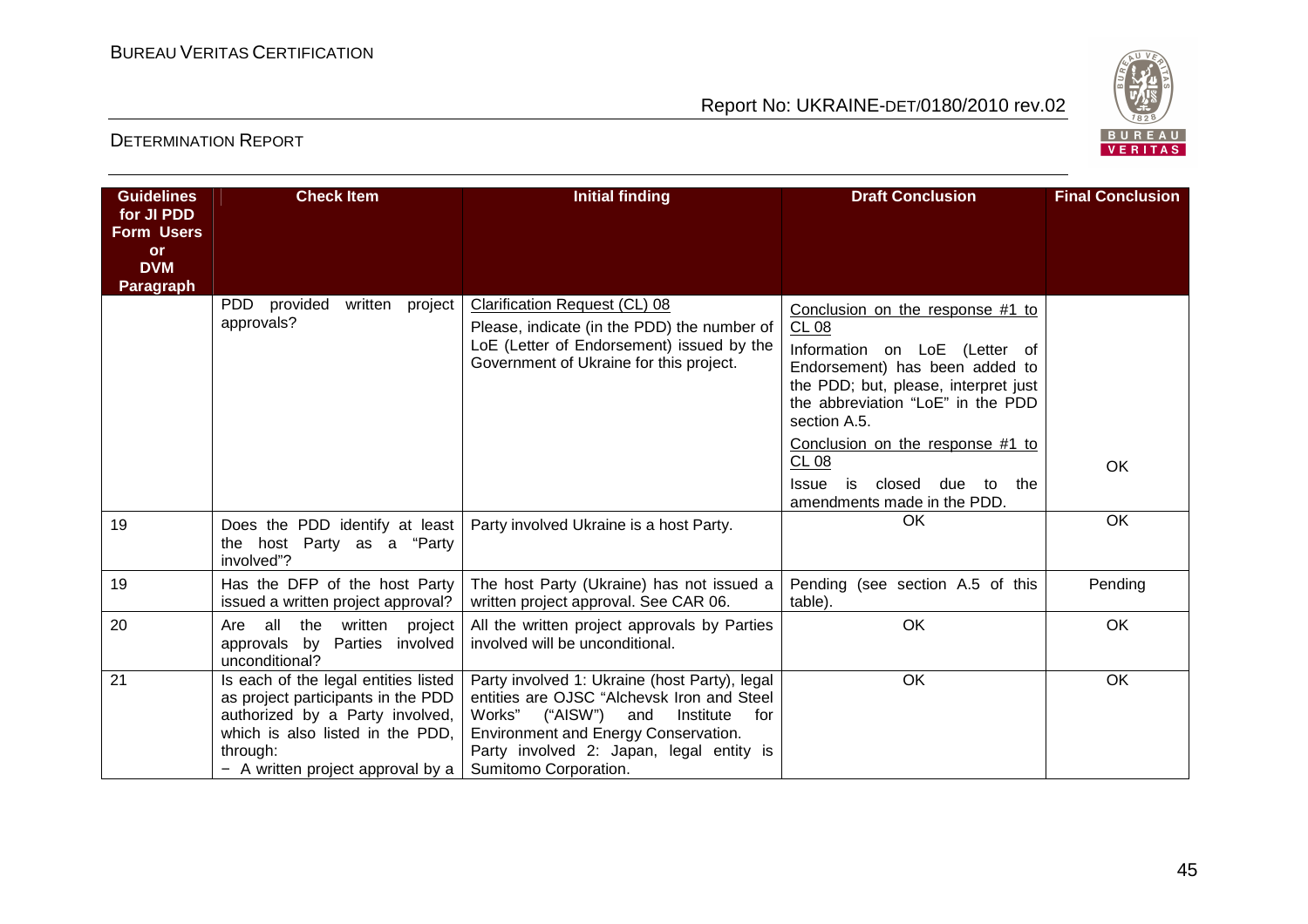

| <b>Guidelines</b><br>for JI PDD<br><b>Form Users</b> | <b>Check Item</b>                                                                                                                                                                                                                | <b>Initial finding</b>                                                                                                                                                                                                                                                                                                                                                                                                                                                                                                                       | <b>Draft Conclusion</b>                                                                                                                                                                                                                                                       | <b>Final Conclusion</b> |
|------------------------------------------------------|----------------------------------------------------------------------------------------------------------------------------------------------------------------------------------------------------------------------------------|----------------------------------------------------------------------------------------------------------------------------------------------------------------------------------------------------------------------------------------------------------------------------------------------------------------------------------------------------------------------------------------------------------------------------------------------------------------------------------------------------------------------------------------------|-------------------------------------------------------------------------------------------------------------------------------------------------------------------------------------------------------------------------------------------------------------------------------|-------------------------|
| <b>or</b><br><b>DVM</b><br><b>Paragraph</b>          |                                                                                                                                                                                                                                  |                                                                                                                                                                                                                                                                                                                                                                                                                                                                                                                                              |                                                                                                                                                                                                                                                                               |                         |
|                                                      | Party<br>involved,<br>explicitly<br>indicating the name of the legal<br>entity? or<br>- Any other form of project<br>authorization<br>participant<br>in.<br>writing, explicitly indicating<br>the I<br>name of the legal entity? | Party involved 3: the United Kingdom of<br>Great Britain and Northern Ireland, legal<br>entity is CF Carbon Fund II.<br>Party involved 3: Spain, legal entities<br>Endesa Carbono, S.L. and Stichting Carbon<br>Finance (on behalf of the Spain).<br>Party involved 4: the Netherlands, legal<br>entity Stichting Carbon Finance (on behalf<br>of the Netherlands).                                                                                                                                                                          |                                                                                                                                                                                                                                                                               |                         |
| 22                                                   | Does the PDD explicitly indicate<br>which<br>$\Omega$<br>the<br>following<br>approaches is used for identifying<br>the baseline?<br>- JI specific approach<br>- Approved CDM methodology<br>approach                             | The PDD indicates the approach used for<br>establishing the baseline, additionality and<br>monitoring plan (JI specific approach which<br>is fully identical to approach applied to the<br>project registered at UNFCCC<br>with<br>reference number UA1000022).<br>Clarification Request (CL) 02<br>Please, explain in detail why the approach<br>used for the project UA1000022 also can<br>be applicable in the case of the project<br>"Revamping of sintering and blast-furnace<br>production at OJSC "Alchevsk Iron and<br>Steel Works". | Conclusion on response #1 to CL<br>02<br>Add the information given in<br>response #1 (presented in the next<br>table of this protocol) to the PDD.<br>Conclusion on response #2 to CL<br>02<br>The issue is closed due to the<br>information added to the PDD<br>section B.1. | <b>OK</b>               |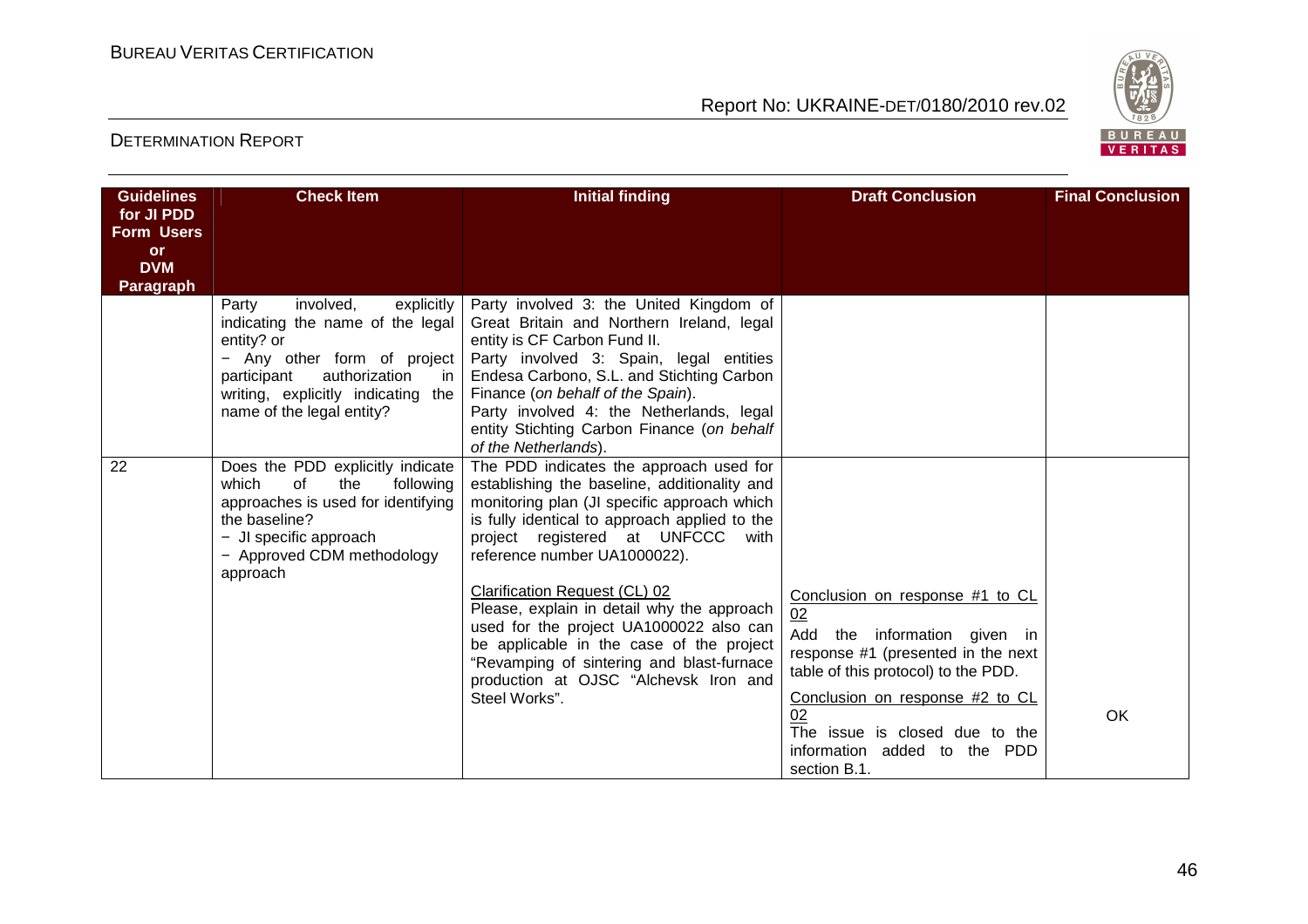

| <b>Guidelines</b>                                                              | <b>Check Item</b>                                                                                                                                                                                                                                                                                                                                                                                                                                                                                                                                                                                                           | <b>Initial finding</b>                                                                                                                                                                                                                                                                                                                                                                                                                                                                                           | <b>Draft Conclusion</b>                                      | <b>Final Conclusion</b> |
|--------------------------------------------------------------------------------|-----------------------------------------------------------------------------------------------------------------------------------------------------------------------------------------------------------------------------------------------------------------------------------------------------------------------------------------------------------------------------------------------------------------------------------------------------------------------------------------------------------------------------------------------------------------------------------------------------------------------------|------------------------------------------------------------------------------------------------------------------------------------------------------------------------------------------------------------------------------------------------------------------------------------------------------------------------------------------------------------------------------------------------------------------------------------------------------------------------------------------------------------------|--------------------------------------------------------------|-------------------------|
| for JI PDD<br><b>Form Users</b><br><b>or</b><br><b>DVM</b><br><b>Paragraph</b> |                                                                                                                                                                                                                                                                                                                                                                                                                                                                                                                                                                                                                             |                                                                                                                                                                                                                                                                                                                                                                                                                                                                                                                  |                                                              |                         |
|                                                                                |                                                                                                                                                                                                                                                                                                                                                                                                                                                                                                                                                                                                                             | Corrective Action Request (CAR) 07<br>Please, in the PDD section B.4 provide date<br>of baseline setting in the following format:<br>DD/MM/YYYY.                                                                                                                                                                                                                                                                                                                                                                 | The PDD section B.4 has been<br>corrected. CAR 07 is closed. | OK                      |
| 23                                                                             | Does the PDD provide a detailed<br>description in a<br>theoretical<br>complete<br>and<br>transparent<br>manner?                                                                                                                                                                                                                                                                                                                                                                                                                                                                                                             | The theoretical description is provided in<br>the PDD.                                                                                                                                                                                                                                                                                                                                                                                                                                                           | OK                                                           | OK                      |
| 23                                                                             | <b>PDD</b><br>the<br><b>Does</b><br>provide<br>justification that the baseline is<br>established:<br>(a) By listing and describing<br>plausible future scenarios on the<br>basis<br>of<br>conservative<br>assumptions and selecting the<br>most plausible one?<br>(b) Taking into account relevant<br>national and/or sectoral policies<br>and circumstance?<br>Are key factors that affect a<br>baseline taken into account?<br>(c) In a transparent manner with<br>regard to the choice<br>of<br>approaches,<br>assumptions,<br>methodologies, parameters, date<br>sources and key factors?<br>(d) Taking into account of | The PDD provides justification that the<br>baseline is established by listing and<br>describing plausible future scenarios on the<br>basis of conservative assumption and<br>selecting the most plausible one.<br>Corrective Action Request (CAR) 08<br>The PDD section B.1 states that the year<br>2003 is the base year. But on the site-visit it<br>was found that averaged data through the<br>period 1998-2002 had been selected as the<br>baseline data. Please, make necessary<br>corrections in the PDD. | CAR 08 is closed based on the<br>amendments made in the PDD. | OK                      |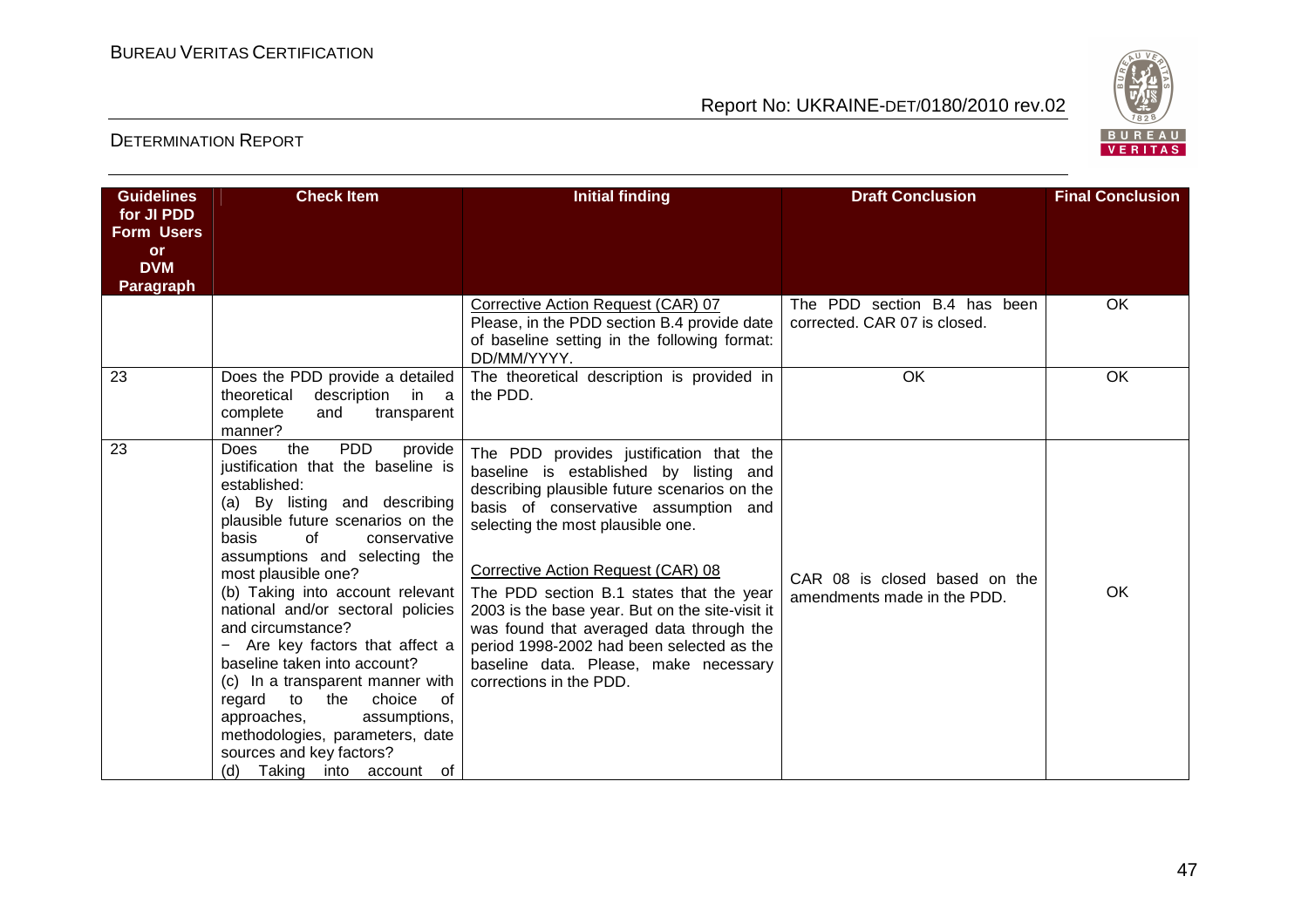

| <b>Guidelines</b>               | <b>Check Item</b>                                                | <b>Initial finding</b>                      | <b>Draft Conclusion</b>          | <b>Final Conclusion</b> |
|---------------------------------|------------------------------------------------------------------|---------------------------------------------|----------------------------------|-------------------------|
| for JI PDD<br><b>Form Users</b> |                                                                  |                                             |                                  |                         |
| <b>or</b>                       |                                                                  |                                             |                                  |                         |
| <b>DVM</b>                      |                                                                  |                                             |                                  |                         |
| <b>Paragraph</b>                |                                                                  |                                             |                                  |                         |
|                                 | uncertainties<br>using<br>and                                    |                                             |                                  |                         |
|                                 | conservative assumptions?<br>(e) In such a way that ERUs         |                                             |                                  |                         |
|                                 | cannot be earned for decreases                                   |                                             |                                  |                         |
|                                 | in activity levels outside the                                   |                                             |                                  |                         |
|                                 | project or due to force majeure?                                 |                                             |                                  |                         |
|                                 | By drawing on the list of<br>(f)                                 |                                             |                                  |                         |
|                                 | standard variables contained in                                  |                                             |                                  |                         |
|                                 | appendix B to "Guidance on                                       |                                             |                                  |                         |
|                                 | criteria for baseline setting and                                |                                             |                                  |                         |
|                                 | monitoring", as appropriate?                                     |                                             |                                  |                         |
| 24                              | lf<br>selected<br>elements<br>or<br>combinations of approved CDM | See section 22 of this table.               |                                  |                         |
|                                 | methodologies or methodological                                  | Corrective Action Request (CAR) 09          |                                  |                         |
|                                 | tools for baseline setting are                                   | Please, give references (in the PDD) to the | The response to CAR 09 was found | OK                      |
|                                 | used, are the selected elements                                  | 1996 IPCC Guidelines for National           | satisfactory. CAR 09 is closed.  |                         |
|                                 | or combinations together with the                                | Greenhouse Gas Inventories not to the       |                                  |                         |
|                                 | elements<br>supplementary                                        | 2006 IPCC Guidelines for National           |                                  |                         |
|                                 | by the project<br>developed                                      | Greenhouse Gas Inventories. For the         |                                  |                         |
|                                 | in line with 23<br>participants                                  | present, 1996 IPCC Guidelines is the only   |                                  |                         |
|                                 | above?                                                           | one approved.                               |                                  |                         |
| 25                              | If a multi-project emission factor                               | See the PDD section B.1.                    | OK                               | OK                      |
|                                 | is used, does the PDD provide<br>appropriate justification?      |                                             |                                  |                         |
| 26(a)                           | Does the PDD provide the title,                                  | N/A                                         | N/A                              | N/A                     |
|                                 | reference number and version of                                  |                                             |                                  |                         |
|                                 | the approved CDM methodology                                     |                                             |                                  |                         |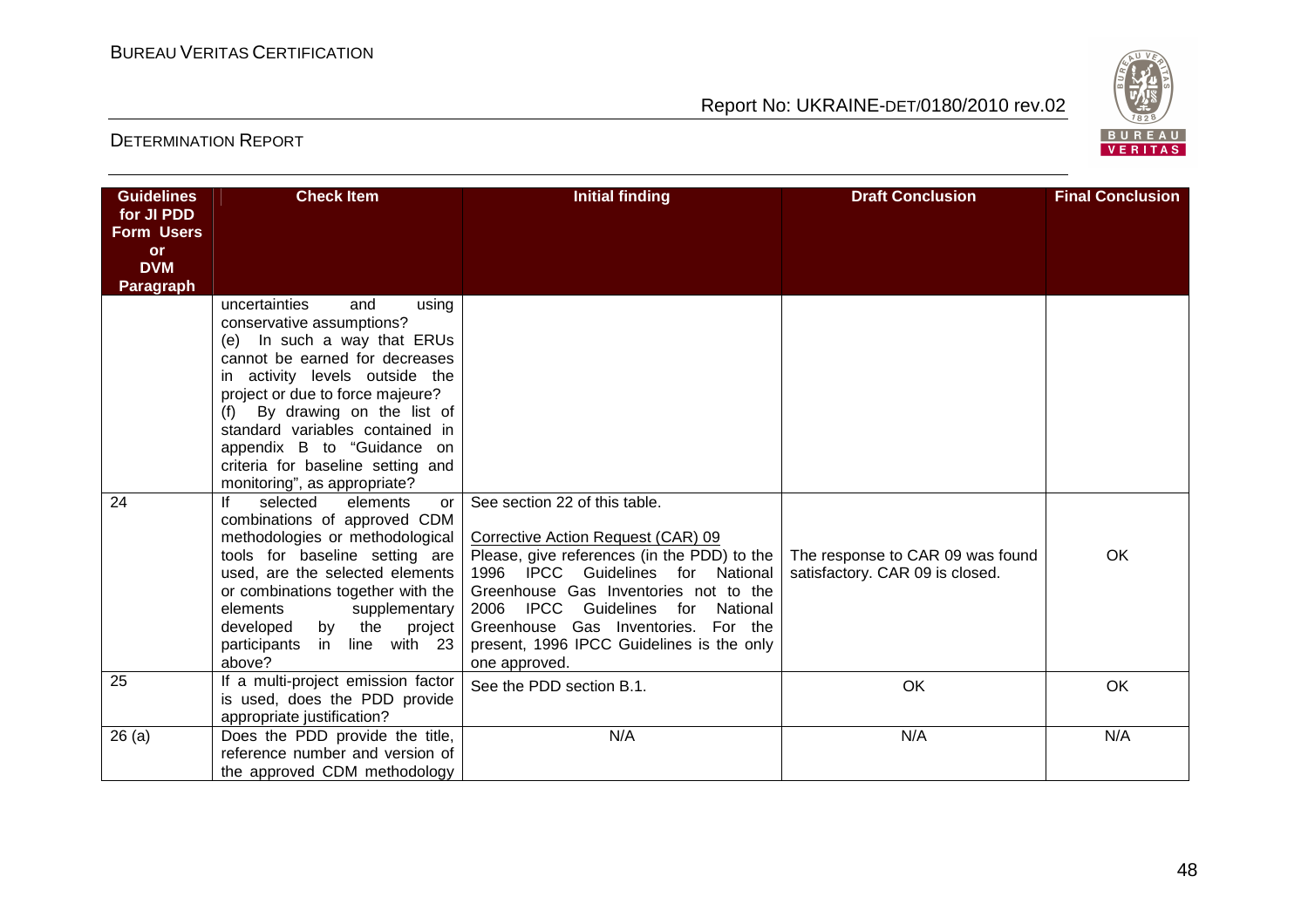

| <b>Guidelines</b> | <b>Check Item</b>                                                    | <b>Initial finding</b>                       | <b>Draft Conclusion</b> | <b>Final Conclusion</b> |
|-------------------|----------------------------------------------------------------------|----------------------------------------------|-------------------------|-------------------------|
| for JI PDD        |                                                                      |                                              |                         |                         |
| <b>Form Users</b> |                                                                      |                                              |                         |                         |
| <b>or</b>         |                                                                      |                                              |                         |                         |
| <b>DVM</b>        |                                                                      |                                              |                         |                         |
| <b>Paragraph</b>  |                                                                      |                                              |                         |                         |
|                   | used?<br><b>CDM</b>                                                  | N/A                                          | N/A                     | N/A                     |
| 26(a)             | the<br>approved<br>ls.<br>methodology the most recent                |                                              |                         |                         |
|                   | valid version when the PDD is                                        |                                              |                         |                         |
|                   | submitted for publication? If not,                                   |                                              |                         |                         |
|                   | is the methodology still within the                                  |                                              |                         |                         |
|                   | period<br>(was<br>the<br>grace                                       |                                              |                         |                         |
|                   | methodology revised to a newer                                       |                                              |                         |                         |
|                   | version in the past two months)?                                     |                                              |                         |                         |
| 26(b)             | Does the PDD provide a                                               | N/A                                          | N/A                     | N/A                     |
|                   | description of why the approved                                      |                                              |                         |                         |
|                   | CDM methodology is applicable                                        |                                              |                         |                         |
|                   | to the project?                                                      |                                              | N/A                     | N/A                     |
| 26 <sub>(c)</sub> | Are all explanations, descriptions<br>and analyses pertaining to the | N/A                                          |                         |                         |
|                   | baseline in the PDD made in                                          |                                              |                         |                         |
|                   | accordance with the referenced                                       |                                              |                         |                         |
|                   | approved CDM methodology?                                            |                                              |                         |                         |
| 26(d)             | baseline<br>identified<br>the<br>ls.                                 | N/A                                          | N/A                     | N/A                     |
|                   | appropriately as a result?                                           |                                              |                         |                         |
| 28                | Does the PDD indicate which of                                       | The PDD section B.2 includes analysis of     | OK                      | OK                      |
|                   | the following approaches<br>for                                      | project additionality and is intended to     |                         |                         |
|                   | demonstrating<br>additionality<br>is                                 | demonstrate that the project scenario is not |                         |                         |
|                   | used?                                                                | part of the identified baseline scenario and |                         |                         |
|                   | Provision of traceable and<br>(a)<br>transparent information showing | that the project will lead to reductions of  |                         |                         |
|                   | the baseline was identified on the                                   | GHG emissions in comparison to the           |                         |                         |
|                   |                                                                      | baseline. The analysis is performed based    |                         |                         |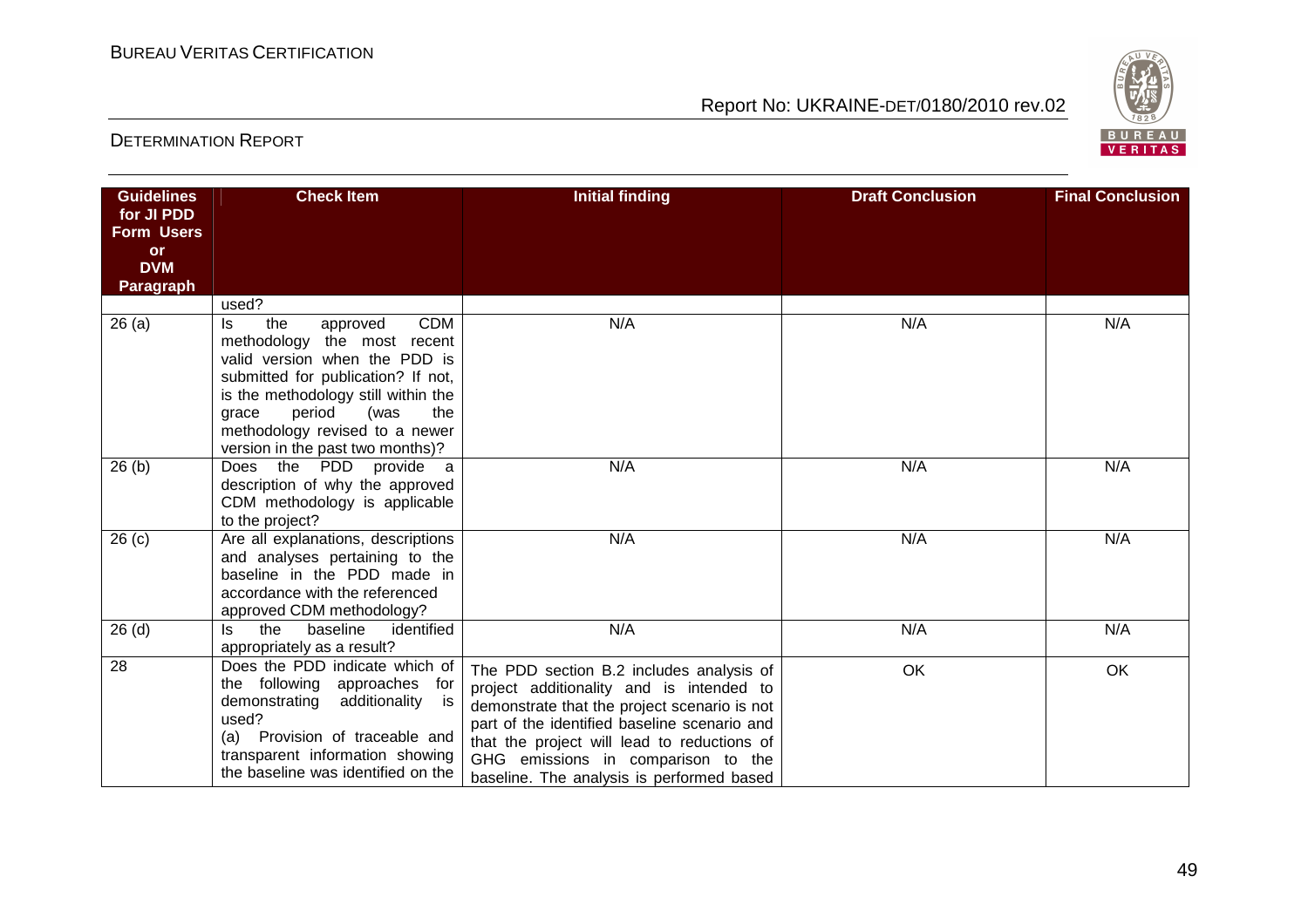

| <b>Guidelines</b>               | <b>Check Item</b>                                                                                                                                                                                                                                                                                                                                                                                                                                                                                                                                                                                                                                                                                                 | <b>Initial finding</b>                                                                                                                                                                                                                                                 | <b>Draft Conclusion</b>       | <b>Final Conclusion</b> |
|---------------------------------|-------------------------------------------------------------------------------------------------------------------------------------------------------------------------------------------------------------------------------------------------------------------------------------------------------------------------------------------------------------------------------------------------------------------------------------------------------------------------------------------------------------------------------------------------------------------------------------------------------------------------------------------------------------------------------------------------------------------|------------------------------------------------------------------------------------------------------------------------------------------------------------------------------------------------------------------------------------------------------------------------|-------------------------------|-------------------------|
| for JI PDD<br><b>Form Users</b> |                                                                                                                                                                                                                                                                                                                                                                                                                                                                                                                                                                                                                                                                                                                   |                                                                                                                                                                                                                                                                        |                               |                         |
| <b>or</b>                       |                                                                                                                                                                                                                                                                                                                                                                                                                                                                                                                                                                                                                                                                                                                   |                                                                                                                                                                                                                                                                        |                               |                         |
| <b>DVM</b><br><b>Paragraph</b>  |                                                                                                                                                                                                                                                                                                                                                                                                                                                                                                                                                                                                                                                                                                                   |                                                                                                                                                                                                                                                                        |                               |                         |
|                                 | basis<br>of<br>conservative<br>assumptions, that the project<br>identified baseline scenario and<br>that the project will lead to<br>emission<br>reductions<br>or<br>enhancements of removals;<br>(b) Provision of traceable and<br>transparent information that an<br>AIE has<br>already positively<br>determined that a comparable<br>project (to be) implemented<br>under comparable circumstances<br>has additionality;<br>(c) Application of the most recent<br>version of the "Tool for the<br>demonstration and assessment<br>of additionality. (allowing for a<br>two-month grace period) or any<br>method<br>other<br>for<br>proving<br>additionality approved<br>by the<br><b>CDM Executive Board".</b> | on the latest version (version 05.2) of the<br>for<br>the<br>Demonstration<br>Tool<br>and<br>scenario is not part of the Assessment of Additionality approved by<br>CDM Executive Council and accordingly<br>may be fully applied to Joint Implementation<br>Projects. |                               |                         |
| 29(a)                           | Does the PDD provide a<br>justification of the applicability of<br>the approach with a clear and<br>transparent description?                                                                                                                                                                                                                                                                                                                                                                                                                                                                                                                                                                                      | See section 22 of this table.                                                                                                                                                                                                                                          | See section 22 of this table. | <b>OK</b>               |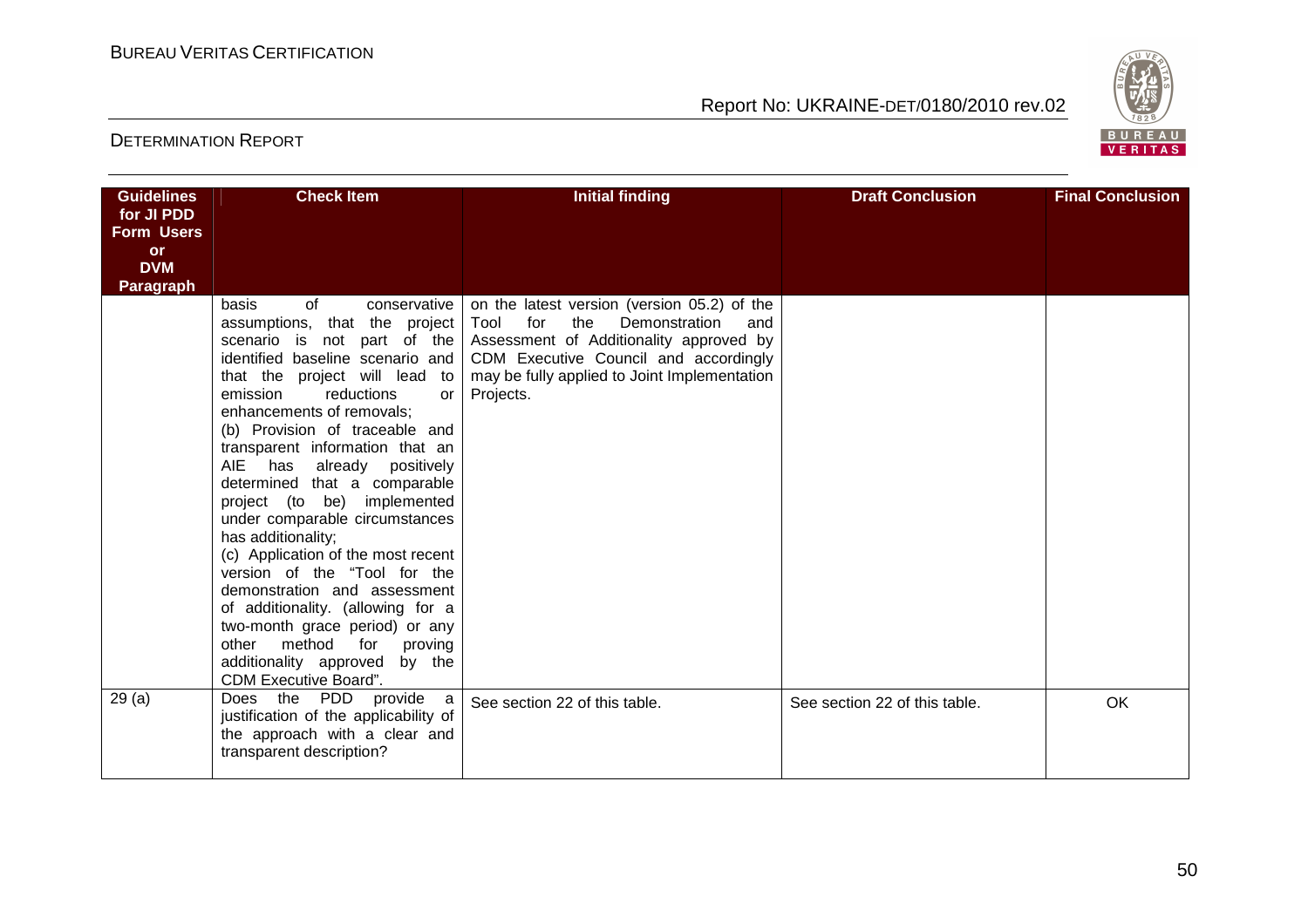

| <b>Guidelines</b>                                                       | <b>Check Item</b>                                                                                                                                                | <b>Initial finding</b>                                                                                                                                                                                                                                                                                                                      | <b>Draft Conclusion</b>                                        | <b>Final Conclusion</b> |
|-------------------------------------------------------------------------|------------------------------------------------------------------------------------------------------------------------------------------------------------------|---------------------------------------------------------------------------------------------------------------------------------------------------------------------------------------------------------------------------------------------------------------------------------------------------------------------------------------------|----------------------------------------------------------------|-------------------------|
| for JI PDD<br><b>Form Users</b><br><b>or</b><br><b>DVM</b><br>Paragraph |                                                                                                                                                                  |                                                                                                                                                                                                                                                                                                                                             |                                                                |                         |
| 29(b)                                                                   | Are additionality proofs provided?                                                                                                                               | Corrective Action Request (CAR) 10<br>developer in general<br>provides<br>The<br>extensive information regarding<br>inferior<br>investment background in Ukraine. At the<br>same time the PDD section B.2 lacks data<br>regarding the barriers facing this particular<br>Please,<br>make<br>project.<br>necessary<br>amendments in the PDD. | CAR 10 is closed based on the<br>information added to the PDD. | OK                      |
| 29 <sub>(c)</sub>                                                       | Is the additionality demonstrated<br>appropriately as a result?                                                                                                  | See section 29 (b) of this table.                                                                                                                                                                                                                                                                                                           | See section 29 (b) of this table.                              | <b>OK</b>               |
| 30                                                                      | If the approach 28 (c) is chosen,<br>are all explanations, descriptions<br>made<br>analyses<br>and<br>in<br>accordance with the selected tool<br>or method?      | Yes. See section B.2 of the PDD.                                                                                                                                                                                                                                                                                                            | <b>OK</b>                                                      | OK                      |
| 31(a)                                                                   | Does the PDD provide the title,<br>reference number and version of<br>the approved CDM methodology<br>used?                                                      | N/A                                                                                                                                                                                                                                                                                                                                         | N/A                                                            | N/A                     |
| 31 <sub>(b)</sub>                                                       | the<br>PDD<br>provide a<br><b>Does</b><br>description of why and how the<br>referenced<br>approved<br><b>CDM</b><br>methodology is applicable to the<br>project? | N/A                                                                                                                                                                                                                                                                                                                                         | N/A                                                            | N/A                     |
| 31 <sub>(c)</sub>                                                       | Are all explanations, descriptions<br>and analyses with regard to<br>additionality made in accordance                                                            | N/A                                                                                                                                                                                                                                                                                                                                         | N/A                                                            | N/A                     |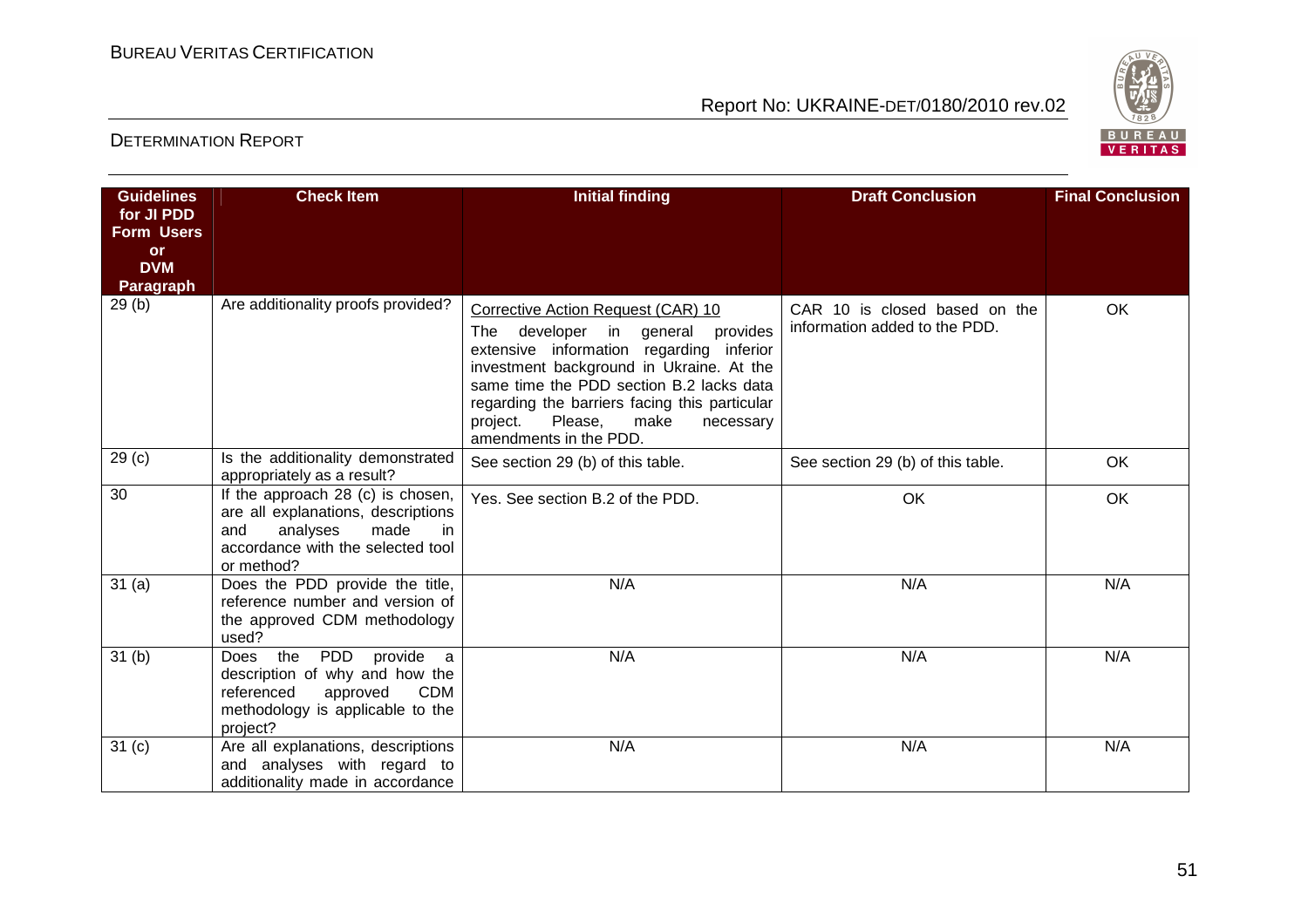

| <b>Guidelines</b> | <b>Check Item</b>                                                 | <b>Initial finding</b>                       | <b>Draft Conclusion</b>       | <b>Final Conclusion</b> |
|-------------------|-------------------------------------------------------------------|----------------------------------------------|-------------------------------|-------------------------|
| for JI PDD        |                                                                   |                                              |                               |                         |
| <b>Form Users</b> |                                                                   |                                              |                               |                         |
| <b>or</b>         |                                                                   |                                              |                               |                         |
| <b>DVM</b>        |                                                                   |                                              |                               |                         |
| <b>Paragraph</b>  |                                                                   |                                              |                               |                         |
|                   | with the selected methodology?                                    | N/A                                          | N/A                           | N/A                     |
| 31 <sub>(d)</sub> | Are additionality proofs provided?                                | N/A                                          | N/A                           | N/A                     |
| 31(e)             | Is the additionality demonstrated<br>appropriately as a result?   |                                              |                               |                         |
| 32(a)             | Does<br>the<br>boundary<br>project                                | The project's spatial boundaries are defined | OK                            | OK                      |
|                   | defined in the PDD encompass                                      | in the PDD.                                  |                               |                         |
|                   | all anthropogenic emissions                                       | See section B.3.                             |                               |                         |
|                   | by sources of GHGs that are:                                      |                                              |                               |                         |
|                   | Under the control of the                                          |                                              |                               |                         |
|                   | project participants?                                             |                                              |                               |                         |
|                   | (ii) Reasonably attributable to the                               |                                              |                               |                         |
|                   | project?                                                          |                                              |                               |                         |
|                   | (iii) Significant?                                                |                                              |                               |                         |
| 32(b)             | Is the project boundary defined<br>on the basis of a case-by-case | See section 32 (a) of this table.            | OK                            | OK                      |
|                   | assessment with regard to the                                     |                                              |                               |                         |
|                   | criteria referred to in 32 (a)                                    |                                              |                               |                         |
|                   | above?                                                            |                                              |                               |                         |
| 32(c)             | Are the delineation of the project                                | The delineation of the project boundary and  | OK                            | OK                      |
|                   | boundary and the gases and                                        | the gases and sources included described     |                               |                         |
|                   | sources included appropriately                                    | in the PDD by using flow chart.              |                               |                         |
|                   | described and justified in the                                    |                                              |                               |                         |
|                   | PDD by using a figure or flow                                     |                                              |                               |                         |
|                   | chart as appropriate?                                             |                                              |                               |                         |
| 32 <sub>(d)</sub> | Are all gases and sources                                         | Clarification Request (CL) 03                | Based on the amendments made, | OK                      |
|                   | included explicitly stated, and the                               | Please, revise the name of the fourth        | CL 03 is closed.              |                         |
|                   | exclusions of any sources related                                 | column of the table 4 (the PDD section       |                               |                         |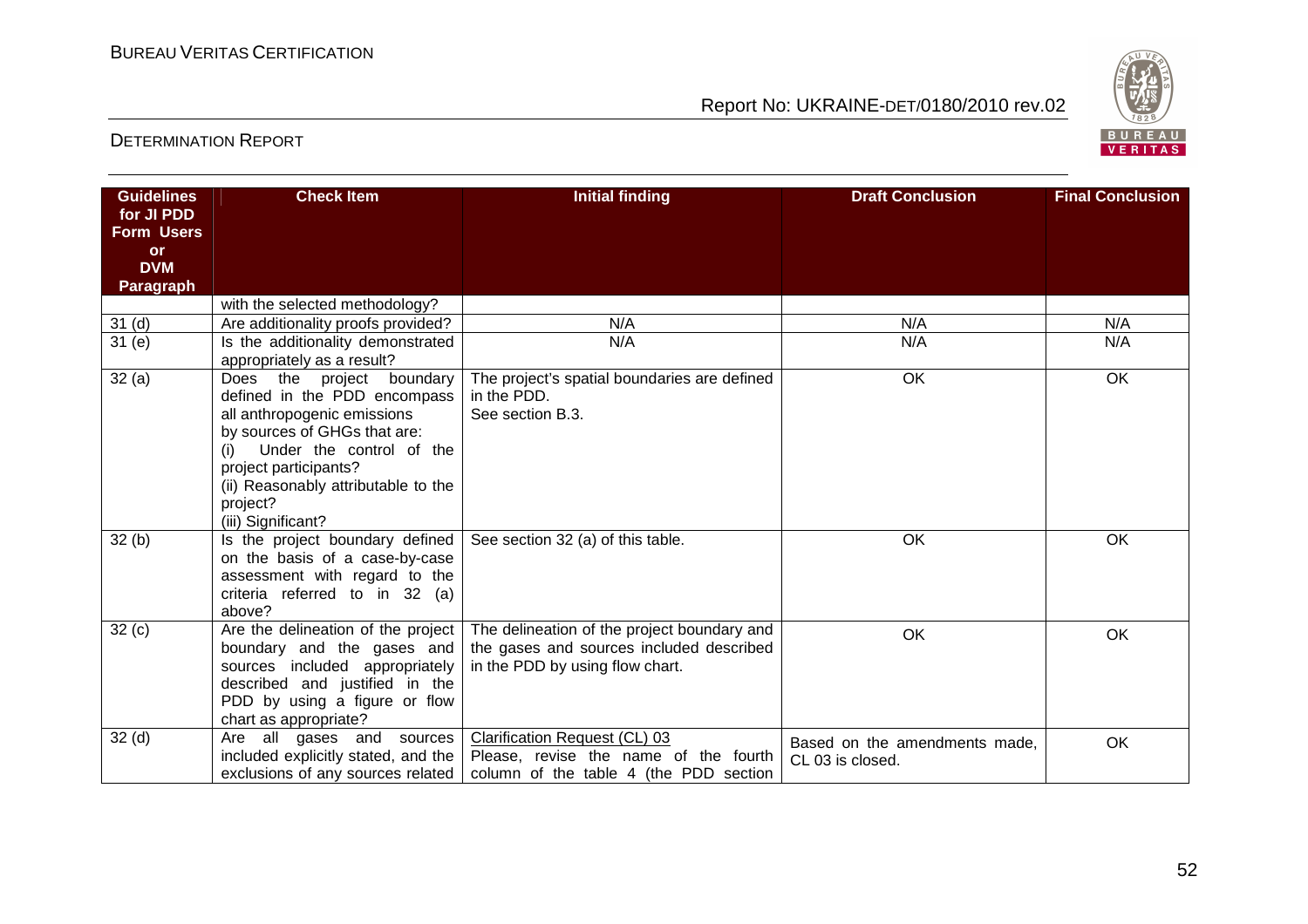

| <b>Guidelines</b>               | <b>Check Item</b>                                                      | <b>Initial finding</b>                                                                      | <b>Draft Conclusion</b>           | <b>Final Conclusion</b> |
|---------------------------------|------------------------------------------------------------------------|---------------------------------------------------------------------------------------------|-----------------------------------|-------------------------|
| for JI PDD<br><b>Form Users</b> |                                                                        |                                                                                             |                                   |                         |
| <b>or</b>                       |                                                                        |                                                                                             |                                   |                         |
| <b>DVM</b>                      |                                                                        |                                                                                             |                                   |                         |
| <b>Paragraph</b>                |                                                                        |                                                                                             |                                   |                         |
|                                 | to the baseline or the project are                                     | B.3). It is better to replace the name                                                      |                                   |                         |
|                                 | appropriately justified?                                               | "Included?"<br>by<br>appropriate<br>more<br>"Inclusion/Exclusion".                          |                                   |                         |
| 33                              | Is the project boundary defined in                                     | N/A                                                                                         | N/A                               | N/A                     |
|                                 | accordance with the approved                                           |                                                                                             |                                   |                         |
|                                 | CDM methodology?                                                       |                                                                                             |                                   |                         |
| 34(a)                           | Does the PDD state the starting<br>date of the project as the date on  | According to the Guidelines for Users of the<br>JI PDD form (ver. 04), the starting date of |                                   |                         |
|                                 | which the implementation or                                            | the JI project is the date on which the                                                     |                                   |                         |
|                                 | construction or real action of the                                     | implementation or construction or real                                                      |                                   |                         |
|                                 | project will begin or began?                                           | action of the project begins.                                                               |                                   |                         |
|                                 |                                                                        | Corrective Action Request (CAR) 11                                                          | CAR 11 is closed based on the     | <b>OK</b>               |
|                                 |                                                                        | In the PDD section C.1, please, give                                                        | information added to the PDD.     |                         |
|                                 |                                                                        | evidence proving the starting date of the<br>project.                                       |                                   |                         |
| 34(a)                           | Is the starting date after the                                         | The starting date after the beginning of                                                    | <b>OK</b>                         | OK                      |
|                                 | beginning of 2000?                                                     | 2000 (according to the Meeting Minutes of                                                   |                                   |                         |
|                                 |                                                                        | the Technical Board of OJSC "Alchevsk                                                       |                                   |                         |
|                                 |                                                                        | Iron and Steel Works", the starting date of                                                 |                                   |                         |
|                                 |                                                                        | the project is 26/05/2003).                                                                 |                                   |                         |
| 34 <sub>(b)</sub>               | Does the PDD state the expected<br>operational lifetime of the project | The operational lifetime of the project is at<br>least 20 years.                            | OK                                | OK                      |
|                                 | in years and months?                                                   |                                                                                             |                                   |                         |
| 34(c)                           | Does the PDD state the length of                                       | See section C.3 of the PDD.                                                                 |                                   |                         |
|                                 | the crediting period in years and                                      |                                                                                             |                                   |                         |
|                                 | months?                                                                | Corrective Action Request (CAR) 12                                                          |                                   |                         |
|                                 |                                                                        | Please, state the length of crediting period                                                | All the corrections required have |                         |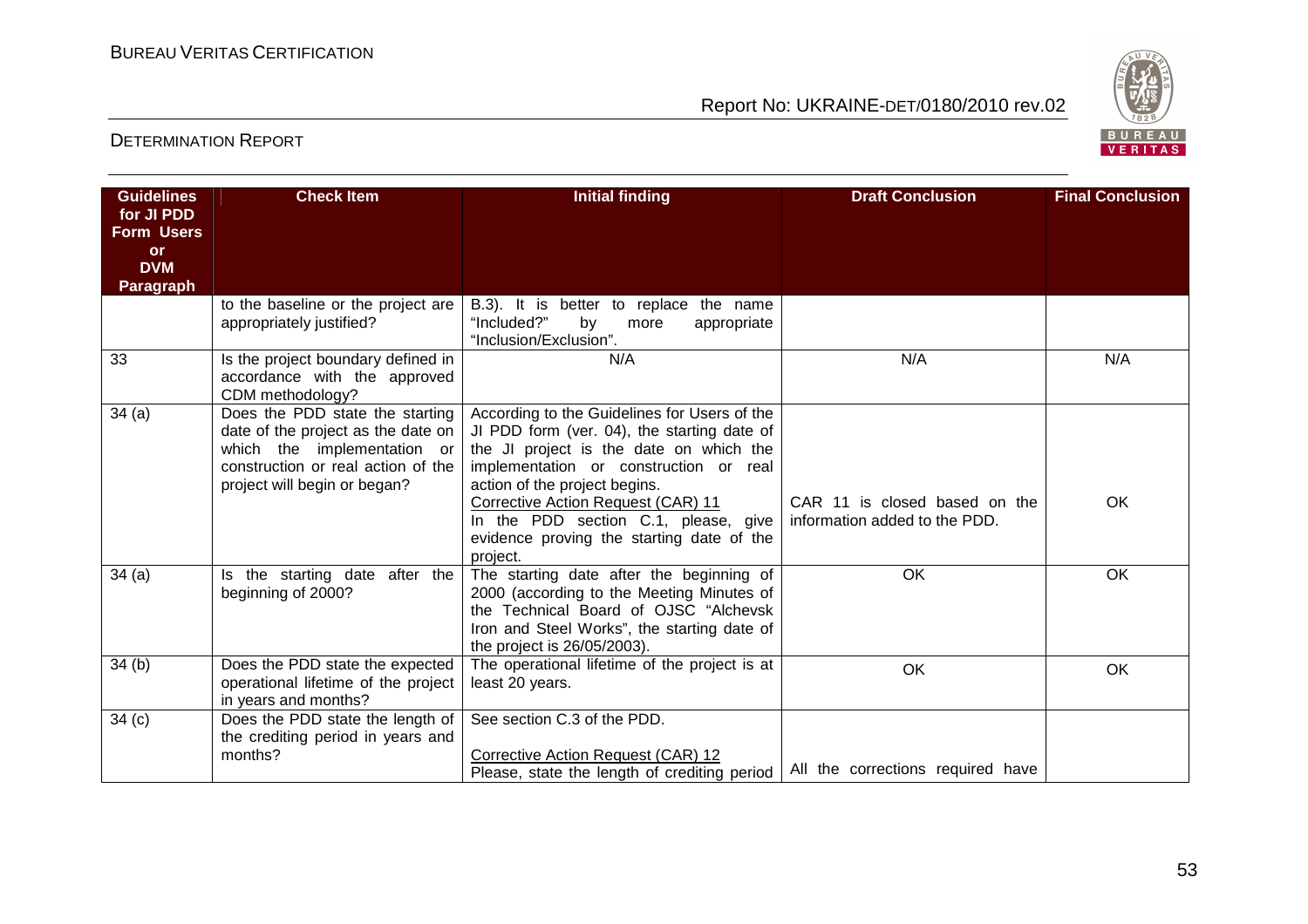

| <b>Guidelines</b>                                                       | <b>Check Item</b>                                                                                                                                                                                    | <b>Initial finding</b>                                                                                                                                                                                                                                                                                                                                                                      | <b>Draft Conclusion</b>                                        | <b>Final Conclusion</b> |
|-------------------------------------------------------------------------|------------------------------------------------------------------------------------------------------------------------------------------------------------------------------------------------------|---------------------------------------------------------------------------------------------------------------------------------------------------------------------------------------------------------------------------------------------------------------------------------------------------------------------------------------------------------------------------------------------|----------------------------------------------------------------|-------------------------|
| for JI PDD<br><b>Form Users</b><br><b>or</b><br><b>DVM</b><br>Paragraph |                                                                                                                                                                                                      |                                                                                                                                                                                                                                                                                                                                                                                             |                                                                |                         |
|                                                                         |                                                                                                                                                                                                      | not only in years, but also in months (as per<br>Guidelines for Users of JI PDD form); and<br>clearly indicate the time constraints of the<br>post-Kyoto period.<br>Also please, take into account that<br>1 January 2008 $-$ 31 December 2012 is the<br>length of the first commitment period (it is<br>only the part of the crediting period), but not<br>the length of the whole period. | been made. The issue is closed.                                | OK                      |
| 34(c)                                                                   | the starting date of the<br>ls.<br>crediting period on or after the<br>of<br>the<br>first<br>emission<br>date<br>reductions or enhancements of<br>net removals generated by the<br>project?          | Yes. The starting date of the crediting<br>period is after the date of the first emission<br>reductions.                                                                                                                                                                                                                                                                                    | OK                                                             | OK                      |
| 34 <sub>(d)</sub>                                                       | Does the PDD state that the<br>crediting period for issuance of<br>ERUs starts only after the<br>beginning of 2008 and does not<br>extend beyond the operational<br>lifetime of the project?         | Yes. According to the PDD the crediting<br>period for issuance of ERUs does not<br>extend beyond operational lifetime of the<br>project.                                                                                                                                                                                                                                                    | OK                                                             | <b>OK</b>               |
| 34(d)                                                                   | If the crediting period extends<br>beyond 2012, does the PDD<br>state that the extension is subject<br>to the host Party approval?<br>Are the estimates of emission<br>reductions or enhancements of | For the period from 01.04.2004<br>31.12.2007 Early Credits will be claimed to<br>be transferred through Article 17 of the<br>Kyoto Protocol.<br>$01/01/2008 - 31/12/2012$ is the crediting<br>period, prolongation: January 2013                                                                                                                                                            | See the conclusions on<br>the<br>responses to CARs 03, 04, 05. | OK                      |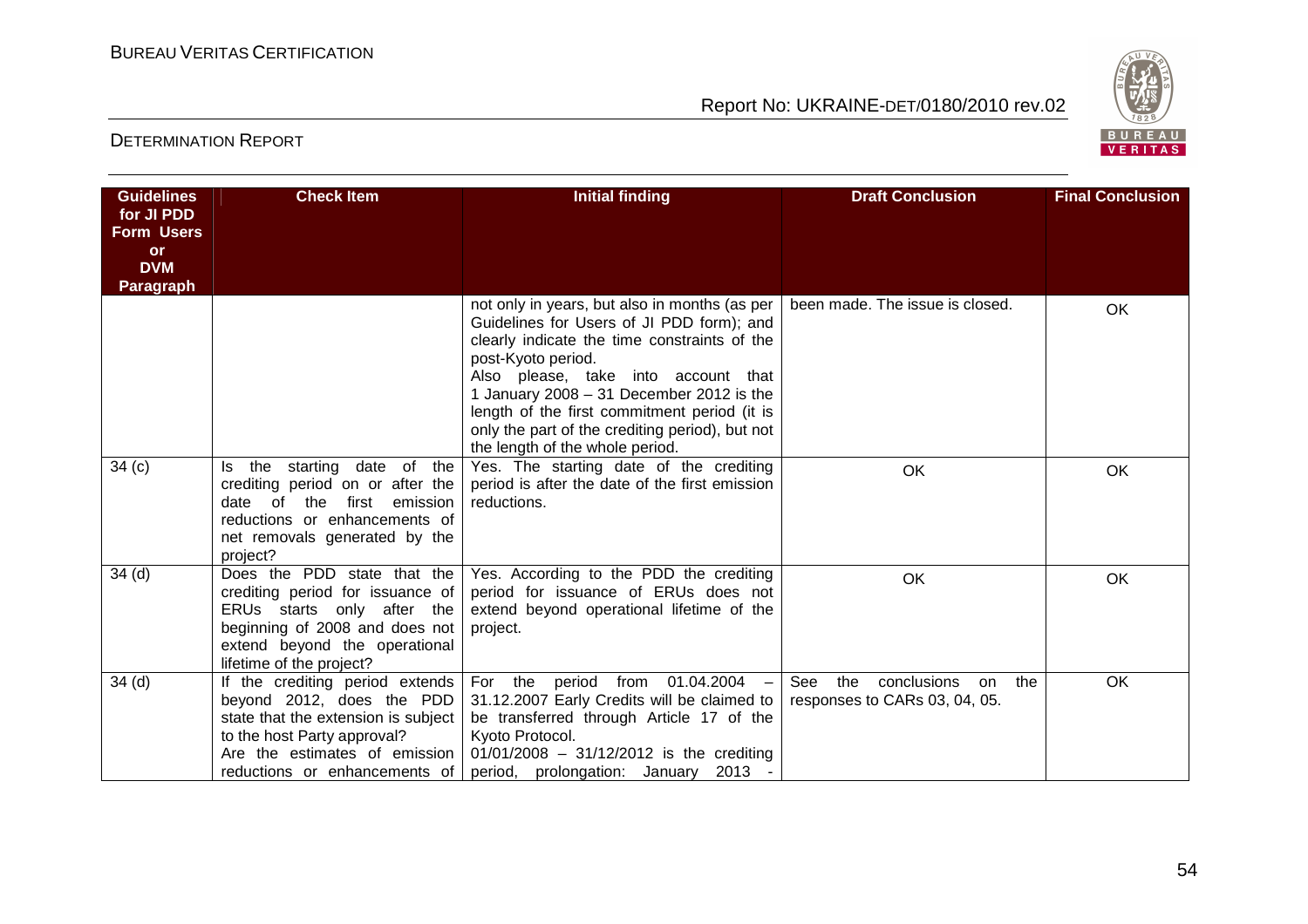

| <b>Guidelines</b>                                                              | <b>Check Item</b>                                                                                                                                                                                                                                                            | <b>Initial finding</b>                                                                                                                                                                                                                                                                                                                                                                                                                                                                                                                                                                                                                                                                                            | <b>Draft Conclusion</b>                         | <b>Final Conclusion</b> |
|--------------------------------------------------------------------------------|------------------------------------------------------------------------------------------------------------------------------------------------------------------------------------------------------------------------------------------------------------------------------|-------------------------------------------------------------------------------------------------------------------------------------------------------------------------------------------------------------------------------------------------------------------------------------------------------------------------------------------------------------------------------------------------------------------------------------------------------------------------------------------------------------------------------------------------------------------------------------------------------------------------------------------------------------------------------------------------------------------|-------------------------------------------------|-------------------------|
| for JI PDD<br><b>Form Users</b><br><b>or</b><br><b>DVM</b><br><b>Paragraph</b> |                                                                                                                                                                                                                                                                              |                                                                                                                                                                                                                                                                                                                                                                                                                                                                                                                                                                                                                                                                                                                   |                                                 |                         |
|                                                                                | removals<br>presented<br>net<br>separately for those until 2012<br>and those after 2012?                                                                                                                                                                                     | December 2020.<br>The estimated emission reductions are<br>provided in the table of the PDD section<br>A.4.3.1.<br>See CARs 03, 04, 05.                                                                                                                                                                                                                                                                                                                                                                                                                                                                                                                                                                           |                                                 |                         |
| 35                                                                             | Does the PDD explicitly indicate<br>which<br>of<br>following<br>the<br>approaches is used?<br>- JI specific approach<br>- Approved CDM methodology<br>approach                                                                                                               | JI specific approach is used for baseline<br>setting, additionality justification, monitoring<br>plan; but it is not clearly explained in the<br>PDD (see CL 02).                                                                                                                                                                                                                                                                                                                                                                                                                                                                                                                                                 | See the conclusion on the response<br>to CL 02. | OK                      |
| 36(a)                                                                          | Does the<br>monitoring<br>plan<br>describe:<br>- All relevant factors and key<br>will<br>characteristics<br>that<br>be<br>monitored?<br>- The period in which they will be<br>monitored?<br>All decisive factors for the<br>control and reporting of project<br>performance? | This Monitoring Plan is identical to the<br>relevant part of Monitoring Plan used for the<br>"Revamping and Modernisation of the<br>Alchevsk Steel Mill" Joint Implementation<br>Project, Project Registration Number UA<br>100002254. This means the complete<br>correlation between project and baseline<br>scenarios of the proposed project and the<br>said JI Project in Alchevsk.<br>The monitoring approach developed for this<br>specific project is consistent with the<br>assumptions and procedures adopted in the<br>baseline<br><b>This</b><br>monitoring<br>approach.<br>monitoring<br>approach<br>requires<br>and<br>measurement of variables and parameters<br>necessary to quantify the baseline |                                                 |                         |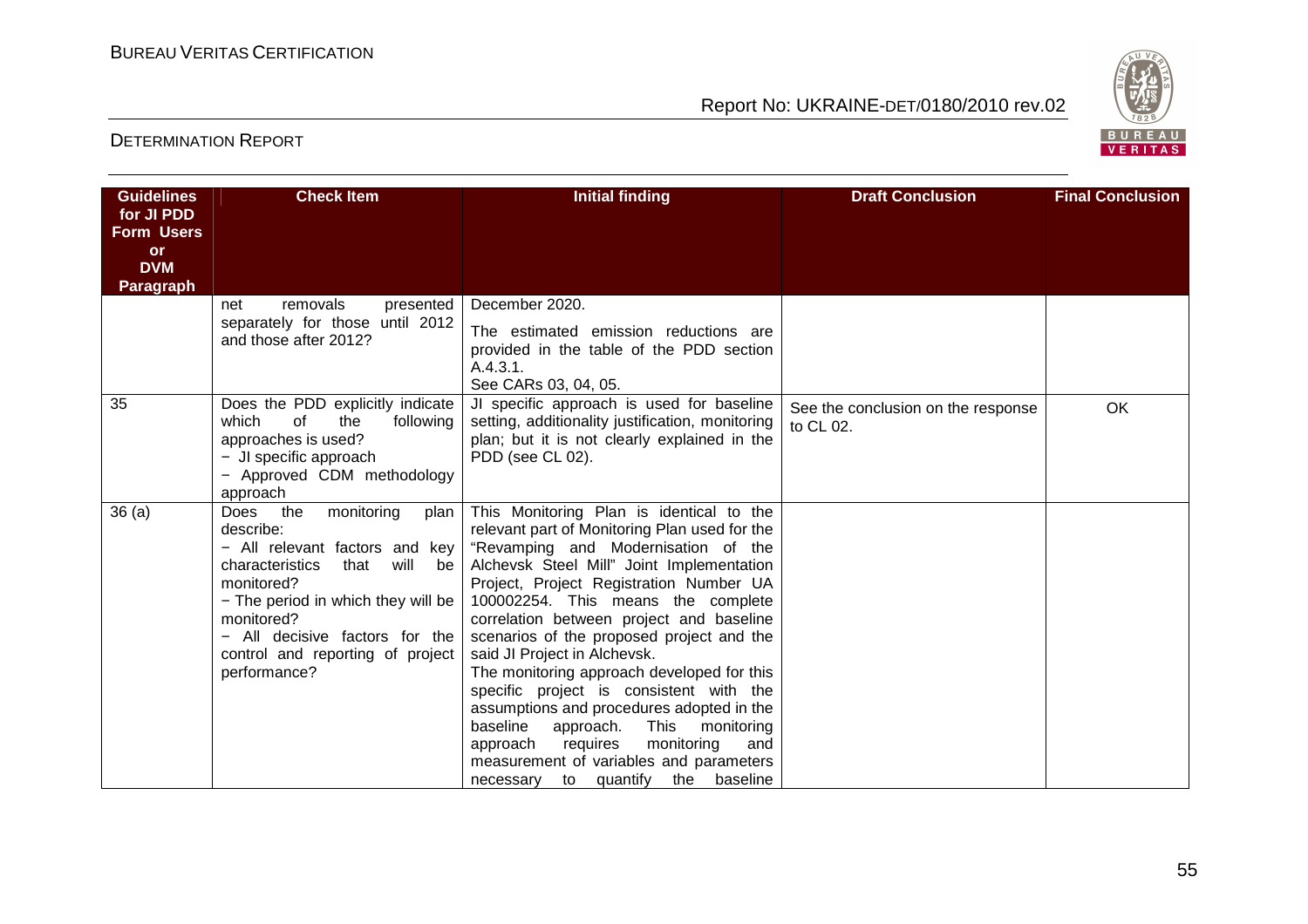

| <b>Guidelines</b>               | <b>Check Item</b>                                                                                                                                                                                                                                                                                                                                                                       | <b>Initial finding</b>                                                                                                                                                                                                                                                                                                              | <b>Draft Conclusion</b>                          | <b>Final Conclusion</b> |
|---------------------------------|-----------------------------------------------------------------------------------------------------------------------------------------------------------------------------------------------------------------------------------------------------------------------------------------------------------------------------------------------------------------------------------------|-------------------------------------------------------------------------------------------------------------------------------------------------------------------------------------------------------------------------------------------------------------------------------------------------------------------------------------|--------------------------------------------------|-------------------------|
| for JI PDD<br><b>Form Users</b> |                                                                                                                                                                                                                                                                                                                                                                                         |                                                                                                                                                                                                                                                                                                                                     |                                                  |                         |
| <b>or</b>                       |                                                                                                                                                                                                                                                                                                                                                                                         |                                                                                                                                                                                                                                                                                                                                     |                                                  |                         |
| <b>DVM</b>                      |                                                                                                                                                                                                                                                                                                                                                                                         |                                                                                                                                                                                                                                                                                                                                     |                                                  |                         |
| <b>Paragraph</b>                |                                                                                                                                                                                                                                                                                                                                                                                         |                                                                                                                                                                                                                                                                                                                                     |                                                  |                         |
|                                 |                                                                                                                                                                                                                                                                                                                                                                                         | emissions and project emissions in a<br>conservative and transparent way.                                                                                                                                                                                                                                                           |                                                  |                         |
|                                 |                                                                                                                                                                                                                                                                                                                                                                                         | Clarification Request (CL) 06<br>indicate<br>the<br>Please.<br>justification<br>of l<br>parameter choice for all the parameters                                                                                                                                                                                                     | Based on the information added to                | OK                      |
|                                 |                                                                                                                                                                                                                                                                                                                                                                                         | used.                                                                                                                                                                                                                                                                                                                               | the PDD, CL 06 is closed.                        |                         |
| 36(b)                           | Does the monitoring plan specify<br>the indicators, constants and<br>variables used that are reliable,<br>valid and provide transparent<br>picture of the emission reductions<br>or enhancements of net removals<br>to be monitored?                                                                                                                                                    | The monitoring plan specifies variables<br>used. It provides transparent picture of the<br>emission reductions.                                                                                                                                                                                                                     | OK                                               | OK                      |
| 36(b)                           | If default values are used:<br>Are<br>and<br>accuracy<br>reasonableness<br>carefully<br>balanced in their selection?<br>- Do the default values originate<br>from recognized sources?<br>Are the default<br>values<br>supported by statistical analyses<br>providing reasonable confidence<br>levels?<br>Are<br>default values<br>the<br>presented<br>in<br>transparent<br>a<br>manner? | Please, give references (in the PDD) to the<br>1996 IPCC<br>Guidelines for National<br>Greenhouse Gas Inventories not to the<br>2006 IPCC<br>Guidelines<br>for<br>National<br>Greenhouse Gas Inventories. For the<br>present, 1996 IPCC Guidelines is the only<br>one approved.<br>See CAR 09.<br>See section 36 (b) of this table. | See the conclusion on the response<br>to CAR 09. | OK                      |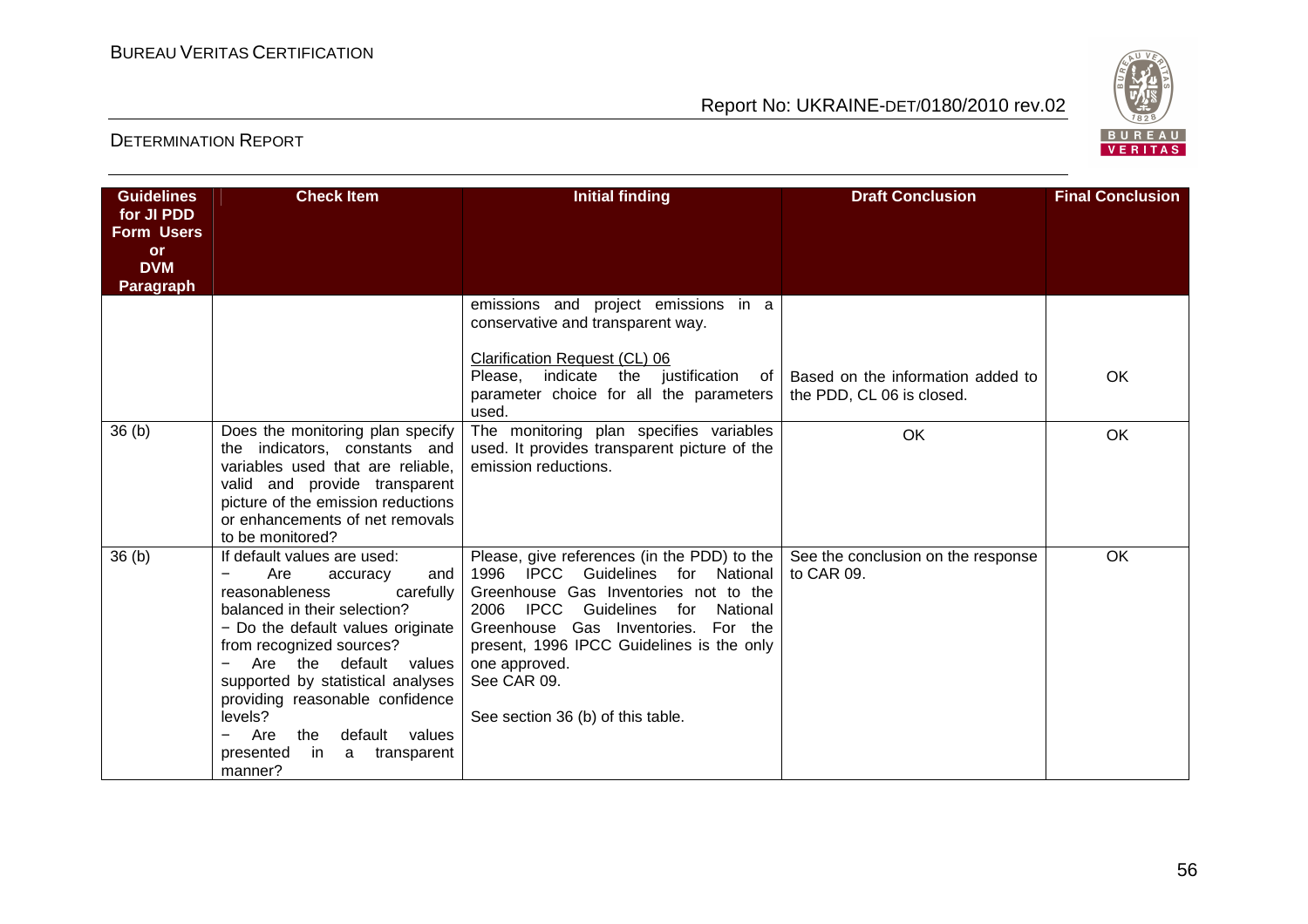

| <b>Guidelines</b>       | <b>Check Item</b>                                                                                                                                                                                         | <b>Initial finding</b>                                                                                                                                                                                                                                 | <b>Draft Conclusion</b>                                                                                                                                                                                                                                                                                                                                                                                 | <b>Final Conclusion</b>                                    |
|-------------------------|-----------------------------------------------------------------------------------------------------------------------------------------------------------------------------------------------------------|--------------------------------------------------------------------------------------------------------------------------------------------------------------------------------------------------------------------------------------------------------|---------------------------------------------------------------------------------------------------------------------------------------------------------------------------------------------------------------------------------------------------------------------------------------------------------------------------------------------------------------------------------------------------------|------------------------------------------------------------|
| for JI PDD              |                                                                                                                                                                                                           |                                                                                                                                                                                                                                                        |                                                                                                                                                                                                                                                                                                                                                                                                         |                                                            |
| <b>Form Users</b>       |                                                                                                                                                                                                           |                                                                                                                                                                                                                                                        |                                                                                                                                                                                                                                                                                                                                                                                                         |                                                            |
| <b>or</b><br><b>DVM</b> |                                                                                                                                                                                                           |                                                                                                                                                                                                                                                        |                                                                                                                                                                                                                                                                                                                                                                                                         |                                                            |
| Paragraph               |                                                                                                                                                                                                           |                                                                                                                                                                                                                                                        |                                                                                                                                                                                                                                                                                                                                                                                                         |                                                            |
| 36 (b) (i)              | For those values that are to be<br>provided<br>by<br>the<br>project<br>participants, does the monitoring<br>plan clearly indicate how the<br>values are to be selected and<br>justified?                  | The monitoring plan indicates how the<br>values are to be selected and justified.                                                                                                                                                                      | OK                                                                                                                                                                                                                                                                                                                                                                                                      | OK                                                         |
| 36 (b) (ii)             | For other values,<br>Does the monitoring plan<br>clearly indicate<br>the precise<br>references from<br>which these<br>values are taken?<br>- Is the conservativeness of the<br>values provided justified? | See CAR 09.<br>conservativeness of the values<br>The<br>provided is justified.                                                                                                                                                                         | See the conclusion on the response<br>to CAR 09.                                                                                                                                                                                                                                                                                                                                                        | OK                                                         |
| 36 (b) (iii)            | For all data sources, does the<br>plan specify<br>monitoring<br>the<br>procedures to be followed if<br>expected data are unavailable?                                                                     | See section D of the PDD.<br>Clarification Request (CL) 04<br>Please, note (in the PDD) that data to be<br>monitored and required for determination<br>are to be kept for two years after the last<br>transfer of ERUs for the project.<br>See FAR 01. | Conclusion on response #1 to CL<br>04<br>In the case of this project 5 years is<br>not enough for keeping all the data<br>to be monitored and required for<br>determination. Please, indicate it in<br>the PDD.<br>Forward Action Request (FAR) 01<br><b>The</b><br>order<br>concerning<br>the<br>procedure for keeping monitoring<br>data should be issued by OJSC<br>"Alchevsk Iron and Steel Works". | The issue will be<br>checked on the<br>first verification. |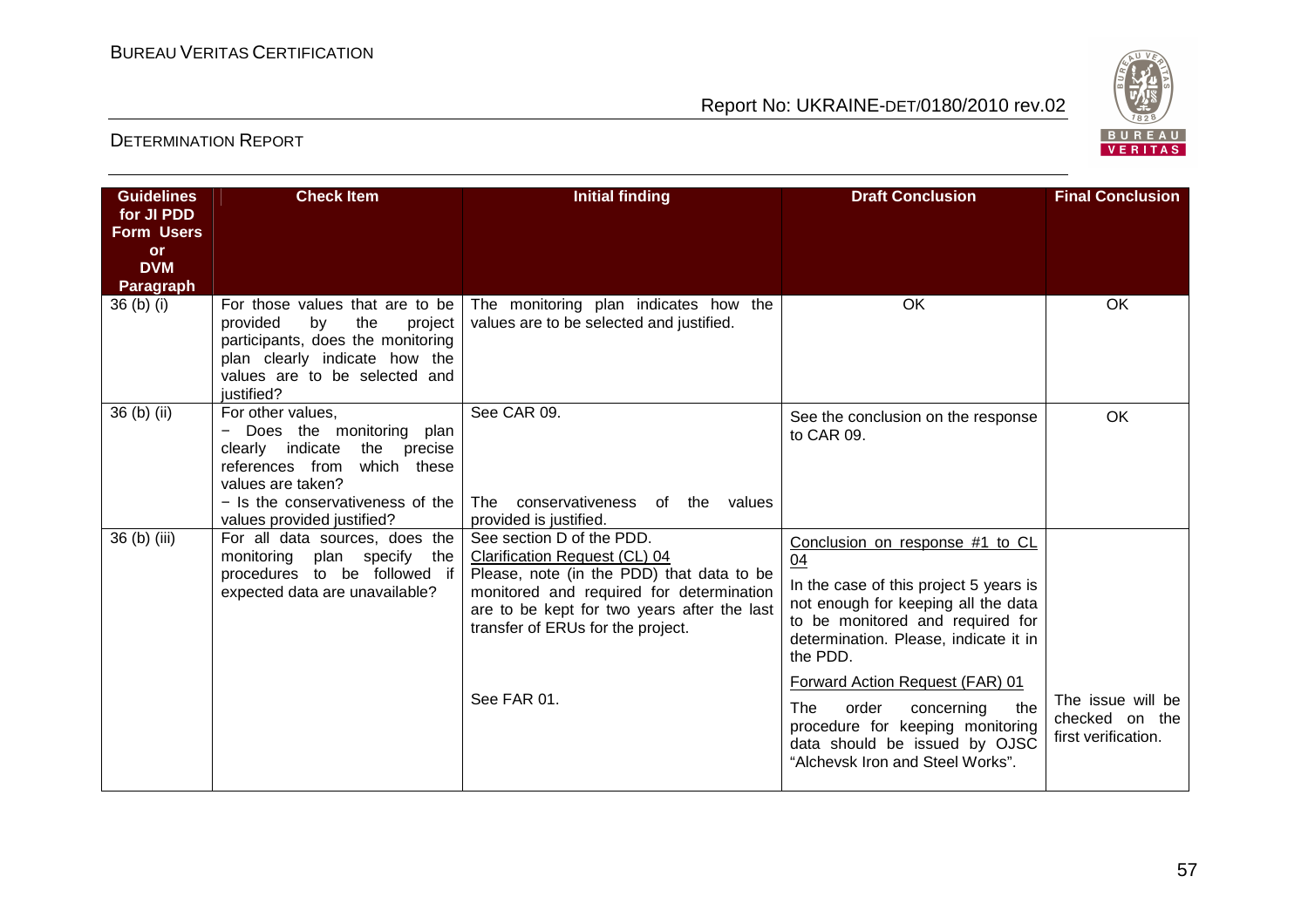

| <b>Guidelines</b>       | <b>Check Item</b>                                                                                                                                                                                   | <b>Initial finding</b>                                                                                                                                                                                                                                                                                                       | <b>Draft Conclusion</b>                                                         | <b>Final Conclusion</b> |
|-------------------------|-----------------------------------------------------------------------------------------------------------------------------------------------------------------------------------------------------|------------------------------------------------------------------------------------------------------------------------------------------------------------------------------------------------------------------------------------------------------------------------------------------------------------------------------|---------------------------------------------------------------------------------|-------------------------|
| for JI PDD              |                                                                                                                                                                                                     |                                                                                                                                                                                                                                                                                                                              |                                                                                 |                         |
| <b>Form Users</b>       |                                                                                                                                                                                                     |                                                                                                                                                                                                                                                                                                                              |                                                                                 |                         |
| <b>or</b><br><b>DVM</b> |                                                                                                                                                                                                     |                                                                                                                                                                                                                                                                                                                              |                                                                                 |                         |
| <b>Paragraph</b>        |                                                                                                                                                                                                     |                                                                                                                                                                                                                                                                                                                              |                                                                                 |                         |
|                         |                                                                                                                                                                                                     |                                                                                                                                                                                                                                                                                                                              | Conclusion on response #2 to CL                                                 |                         |
|                         |                                                                                                                                                                                                     |                                                                                                                                                                                                                                                                                                                              | 04                                                                              | OK                      |
|                         |                                                                                                                                                                                                     |                                                                                                                                                                                                                                                                                                                              | Based on the amendments made in<br>the PDD section D.1, the issue is<br>closed. |                         |
| 36 (b) (iv)             | Are International System Unit (SI<br>units) used?                                                                                                                                                   | SI units are used. Also there are data units<br>used in accordance with the applied JI<br>specific approach.                                                                                                                                                                                                                 | OK                                                                              | OK                      |
| 36(b)(v)                | Does the monitoring plan note<br>coefficients,<br>parameters,<br>anv<br>variables, etc. that are used to<br>calculate baseline emissions or<br>net removals but are obtained<br>through monitoring? | See section B.1 of the PDD.                                                                                                                                                                                                                                                                                                  | OK                                                                              | OK                      |
| 36(b)(v)                | the<br>of<br>use<br>parameters,<br>ls.<br>coefficients.<br>variables,<br>etc.<br>consistent between the baseline<br>and monitoring plan?                                                            | The use of parameters, coefficients and<br>variables are consistent between the<br>baseline and monitoring plan.<br>Establishing of baseline and the monitoring<br>plan is based on the approach which is fully<br>identical to the relevant part of the project<br>registered at UNFCCC with reference<br>number UA1000022. | OK                                                                              | OK                      |
| 36(c)                   | Does the monitoring plan draw on<br>the list of standard variables<br>contained in appendix B of<br>"Guidance on criteria for baseline<br>setting and monitoring"?                                  | The monitoring plan is established taking<br>into account "Guidance on criteria for<br>baseline setting and monitoring".                                                                                                                                                                                                     | OK                                                                              | OK                      |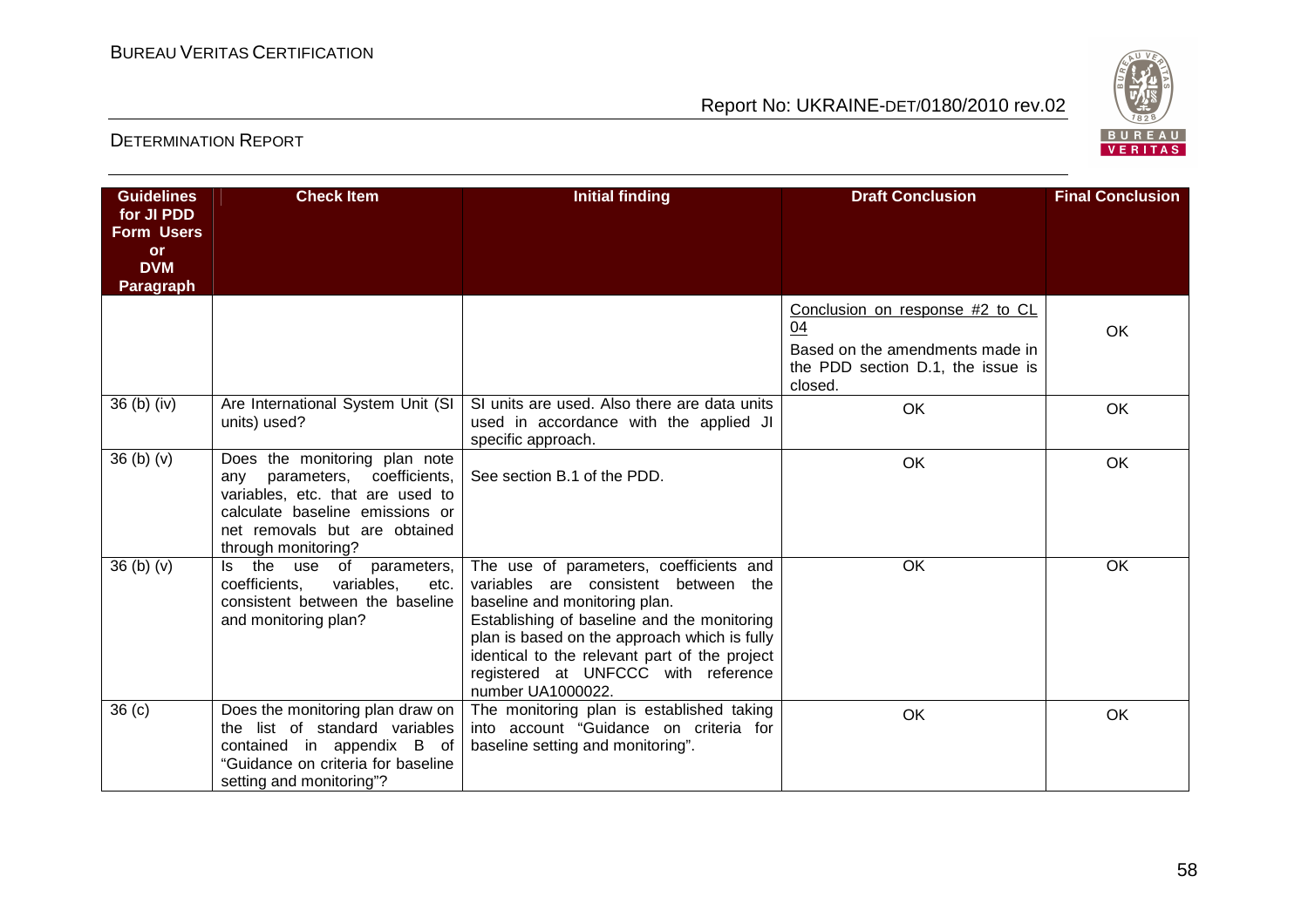

| <b>Guidelines</b>              | <b>Check Item</b>                                                                                                                                                                                                                                                                                                                                                                                                                                                                                                                                                                                                                                                                                                   | <b>Initial finding</b>                                                                                                                                                       | <b>Draft Conclusion</b> | <b>Final Conclusion</b> |
|--------------------------------|---------------------------------------------------------------------------------------------------------------------------------------------------------------------------------------------------------------------------------------------------------------------------------------------------------------------------------------------------------------------------------------------------------------------------------------------------------------------------------------------------------------------------------------------------------------------------------------------------------------------------------------------------------------------------------------------------------------------|------------------------------------------------------------------------------------------------------------------------------------------------------------------------------|-------------------------|-------------------------|
| for JI PDD                     |                                                                                                                                                                                                                                                                                                                                                                                                                                                                                                                                                                                                                                                                                                                     |                                                                                                                                                                              |                         |                         |
| <b>Form Users</b><br><b>or</b> |                                                                                                                                                                                                                                                                                                                                                                                                                                                                                                                                                                                                                                                                                                                     |                                                                                                                                                                              |                         |                         |
| <b>DVM</b>                     |                                                                                                                                                                                                                                                                                                                                                                                                                                                                                                                                                                                                                                                                                                                     |                                                                                                                                                                              |                         |                         |
| Paragraph                      |                                                                                                                                                                                                                                                                                                                                                                                                                                                                                                                                                                                                                                                                                                                     |                                                                                                                                                                              |                         |                         |
| 36 <sub>(d)</sub>              | monitoring<br>the<br>Does<br>plan  <br>explicitly and clearly distinguish:<br>(i) Data and parameters that are<br>not monitored throughout the<br>crediting period, but<br>are<br>determined only once (and thus<br>remain fixed throughout the<br>crediting period), and that are<br>available already at the stage of<br>determination?<br>(ii) Data and parameters that are<br>not monitored throughout the<br>crediting<br>period,<br>but<br>are<br>determined only once (and thus<br>remain fixed throughout<br>the<br>crediting period), but that are not<br>already available at the stage of<br>determination?<br>(iii) Data and parameters that are<br>monitored<br>throughout<br>the<br>crediting period? | See the PDD section D.1.<br>The data and parameters that are<br>monitored throughout the crediting period<br>are clearly indicated in the PDD (section<br>D.1. and Annex 3). | <b>OK</b>               | OK                      |
| 36(e)                          | monitoring<br>the<br>Does<br>plan<br>describe the methods employed<br>for data monitoring (including its<br>frequency) and recording?                                                                                                                                                                                                                                                                                                                                                                                                                                                                                                                                                                               | In the table of the PDD section D.1.1 the<br>time of monitoring (frequency) and the<br>source of data to be used are indicated for<br>all the monitored parameters and data. | OK                      | OK                      |
| 36(f)                          | monitoring<br><b>Does</b><br>the<br>plan I                                                                                                                                                                                                                                                                                                                                                                                                                                                                                                                                                                                                                                                                          | All algorithms and formulae used for the                                                                                                                                     |                         |                         |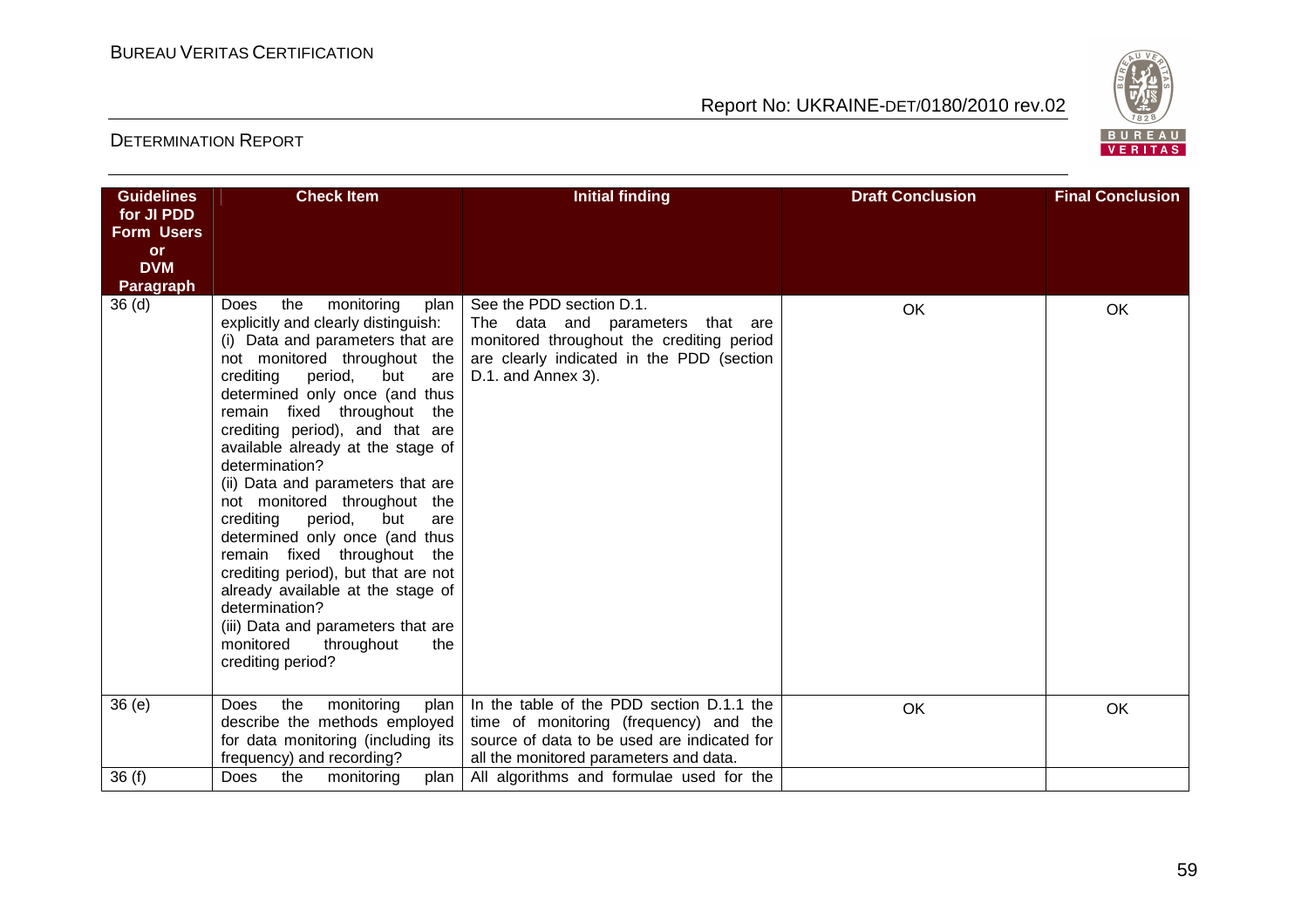

| <b>Guidelines</b>                                                       | <b>Check Item</b>                                                                                                                                                                                                                                                   | <b>Initial finding</b>                                                                                                                                                                                                                                                  | <b>Draft Conclusion</b>                                                                                                                                                                                                                                                                                                                                                                                                                                                                                                                                                                                                                                                                                                           | <b>Final Conclusion</b> |
|-------------------------------------------------------------------------|---------------------------------------------------------------------------------------------------------------------------------------------------------------------------------------------------------------------------------------------------------------------|-------------------------------------------------------------------------------------------------------------------------------------------------------------------------------------------------------------------------------------------------------------------------|-----------------------------------------------------------------------------------------------------------------------------------------------------------------------------------------------------------------------------------------------------------------------------------------------------------------------------------------------------------------------------------------------------------------------------------------------------------------------------------------------------------------------------------------------------------------------------------------------------------------------------------------------------------------------------------------------------------------------------------|-------------------------|
| for JI PDD<br><b>Form Users</b><br>or<br><b>DVM</b><br><b>Paragraph</b> |                                                                                                                                                                                                                                                                     |                                                                                                                                                                                                                                                                         |                                                                                                                                                                                                                                                                                                                                                                                                                                                                                                                                                                                                                                                                                                                                   |                         |
|                                                                         | all algorithms<br>elaborate<br>and<br>formulae<br>used<br>for<br>the<br>estimation/calculation of baseline<br>emissions/removals and project<br>emissions/ removals or direct<br>monitoring of emission reductions<br>from the project, leakage, as<br>appropriate? | of baseline<br>estimation<br>project<br>and<br>emissions are indicated and explained in<br>the PDD.<br>Corrective Action Request (CAR) 17<br>Please, fill the PDD section D.1.1 with the<br>tables of key information and data used for<br>project case identification. | Conclusion on response #1 to CAR<br>17<br>It is stated (in the section D.1.1.3)<br>that table "Relevant data necessary<br>for determining the baseline of<br>anthropogenic<br>emissions<br>0f<br>greenhouse gases by sources<br>within the project boundary, and<br>how such data will be achieved" is<br>not applicable in the case of this<br>project. But it is not true. Please,<br>make necessary amendments in<br>the PDD taking into account the<br>aforesaid information.<br>Also, please, provide in the section<br>D.1.1.2 formulas<br>to<br>calculate<br>project emissions.<br>Conclusion on response #2 to CAR<br>17<br>Based on the amendments made in<br>the PDD and the information<br>added, the issue is closed. | <b>OK</b>               |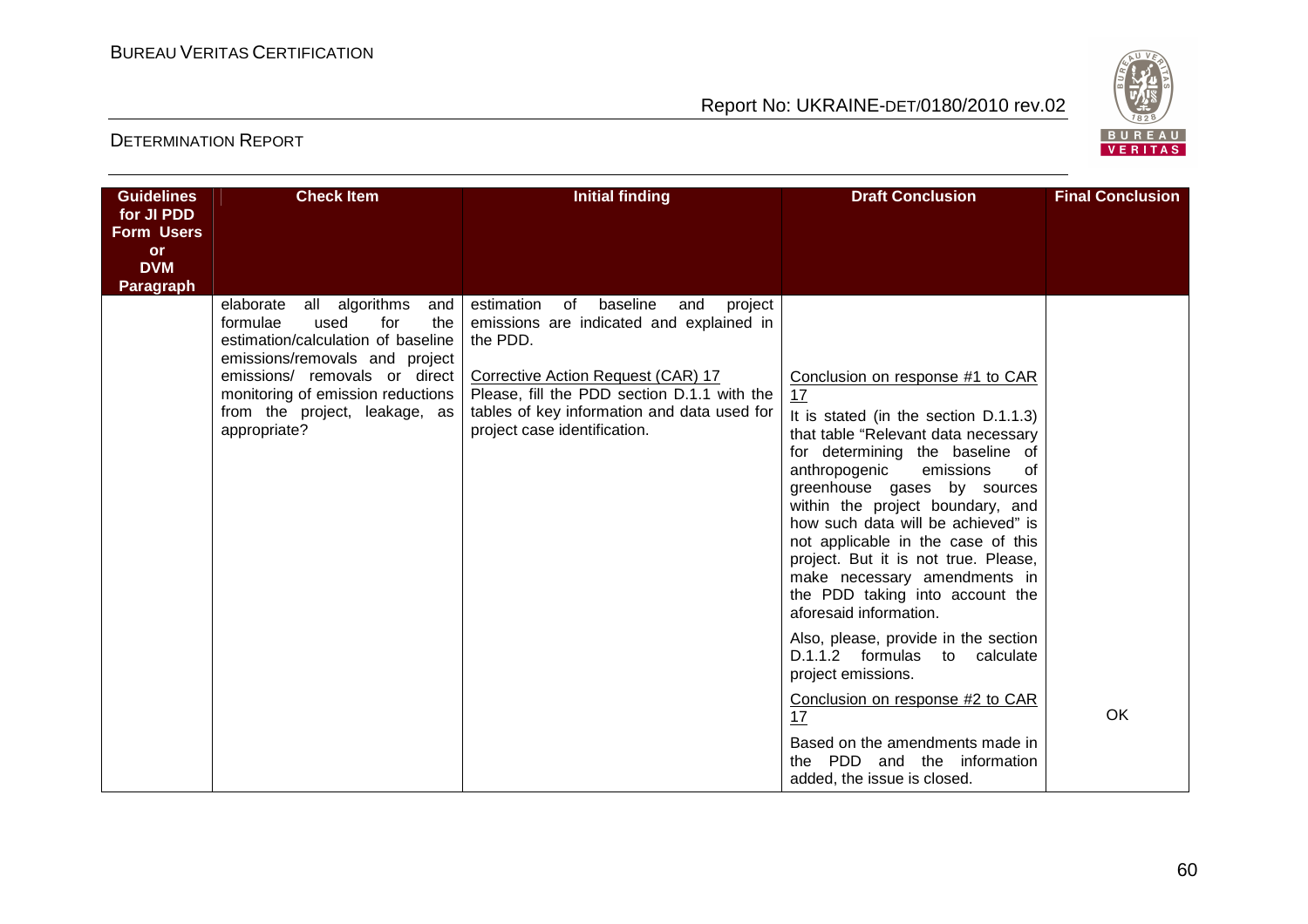

| <b>Guidelines</b>               | <b>Check Item</b>                                                             | <b>Initial finding</b>                                                                                                                                                                                                                                                                                                                                                             | <b>Draft Conclusion</b>                                                                                                                                                                                                                                                                                                                                                                                                                       | <b>Final Conclusion</b> |
|---------------------------------|-------------------------------------------------------------------------------|------------------------------------------------------------------------------------------------------------------------------------------------------------------------------------------------------------------------------------------------------------------------------------------------------------------------------------------------------------------------------------|-----------------------------------------------------------------------------------------------------------------------------------------------------------------------------------------------------------------------------------------------------------------------------------------------------------------------------------------------------------------------------------------------------------------------------------------------|-------------------------|
| for JI PDD<br><b>Form Users</b> |                                                                               |                                                                                                                                                                                                                                                                                                                                                                                    |                                                                                                                                                                                                                                                                                                                                                                                                                                               |                         |
| <b>or</b>                       |                                                                               |                                                                                                                                                                                                                                                                                                                                                                                    |                                                                                                                                                                                                                                                                                                                                                                                                                                               |                         |
| <b>DVM</b><br><b>Paragraph</b>  |                                                                               |                                                                                                                                                                                                                                                                                                                                                                                    |                                                                                                                                                                                                                                                                                                                                                                                                                                               |                         |
|                                 |                                                                               | Clarification Request (CL) 07<br>Please, describe balance of process needs<br>(step 2 in the PDD section D.1.1.4)<br>specifically for the case of this project; and<br>exactly indicate (in the PDD section D) the<br>parameters used for monitoring of CO <sub>2</sub><br>emissions related to the balance of process<br>needs.                                                   | CL 07 is closed based on the<br>explanation received.                                                                                                                                                                                                                                                                                                                                                                                         | OK                      |
| 36 (f) (i)                      | Is the underlying rationale for the<br>algorithms/formulae explained?         | See section 36 (f) of this table.                                                                                                                                                                                                                                                                                                                                                  | See<br>conclusions<br>the<br>on the<br>responses to CAR 17 and CL 07.                                                                                                                                                                                                                                                                                                                                                                         | OK                      |
| 36 (f) (ii)                     | Are<br>consistent<br>variables,<br>equation formats, subscripts etc.<br>used? | Corrective Action Request (CAR) 13<br>In the calculations presented in the PDD<br>developers use the emission factor for<br>electricity consumption which has never<br>been used for calculations in any approved<br>JI project.<br>Please, provide justification of application of<br>factor<br>for<br>emission<br>electricity<br>the<br>consumption in the case of this project. | Conclusion on response #1<br>The explanation was received and<br>examined. Nevertheless, 28th of<br>March 2011, new carbon emission<br>factor for electricity consumption<br>was approved by the Order of<br>National Environmental Investment<br>Agency of Ukraine #43 dated.<br>Please, revise the usage of carbon<br>emission factor<br>for<br>electricity<br>consumption.<br>Conclusion on response #2<br>The corrections made in the PDD | OK                      |
|                                 |                                                                               |                                                                                                                                                                                                                                                                                                                                                                                    | were found appropriate. However,                                                                                                                                                                                                                                                                                                                                                                                                              |                         |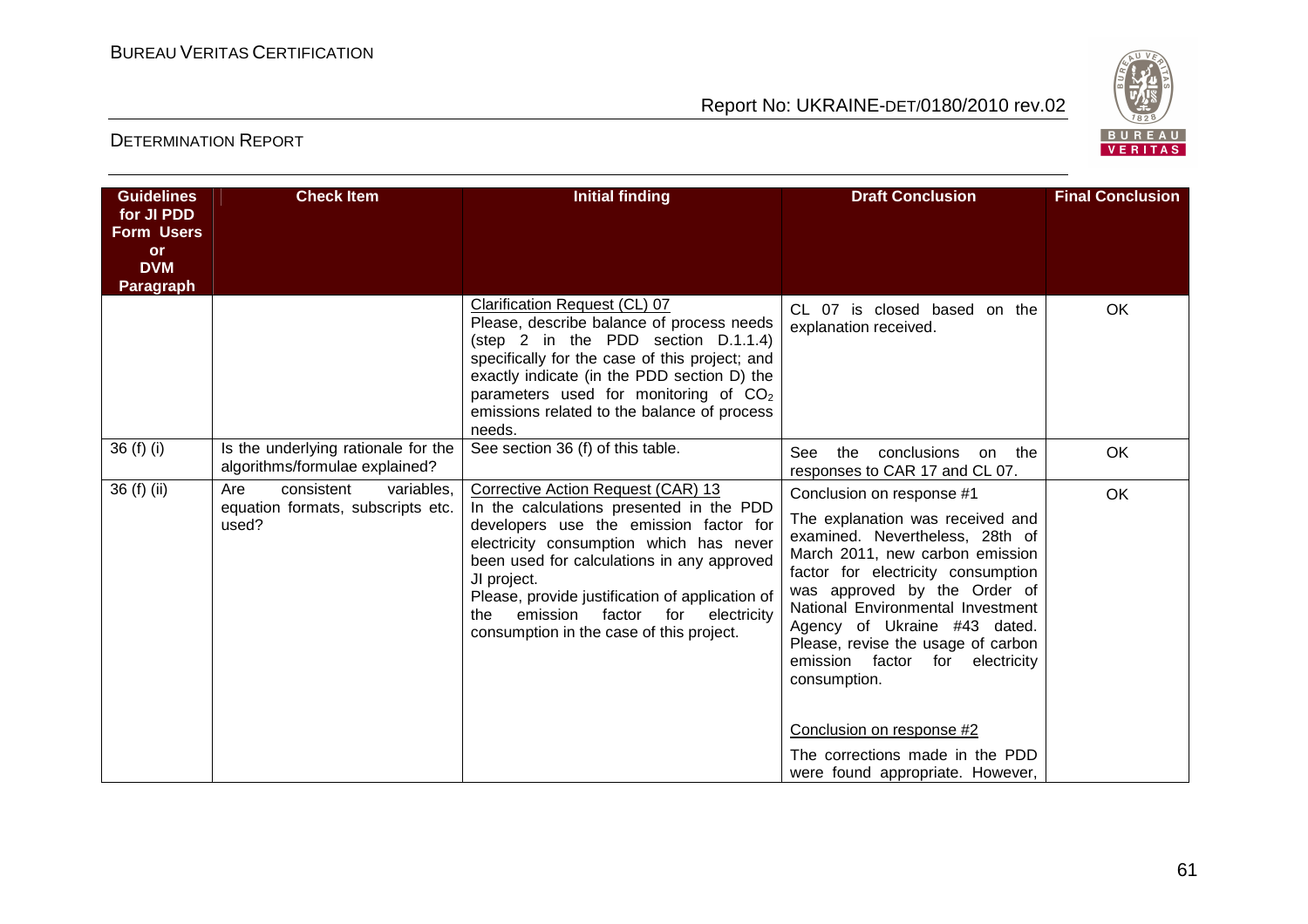

| <b>Guidelines</b><br>for JI PDD<br><b>Form Users</b><br><b>or</b><br><b>DVM</b><br>Paragraph | <b>Check Item</b>                                                  | <b>Initial finding</b>                                                                                                                               | <b>Draft Conclusion</b>                                                                                                                                                                       | <b>Final Conclusion</b> |
|----------------------------------------------------------------------------------------------|--------------------------------------------------------------------|------------------------------------------------------------------------------------------------------------------------------------------------------|-----------------------------------------------------------------------------------------------------------------------------------------------------------------------------------------------|-------------------------|
|                                                                                              |                                                                    |                                                                                                                                                      | please, justify that OJSC "AISW" is<br>an electricity consumer of the 1 <sup>st</sup><br>type).<br>Conclusion on response #3<br>The issue is closed due to the<br>amendments made in the PDD. |                         |
| 36 (f) (iii)                                                                                 | Are all equations numbered?                                        | All equations are numbered.<br>Corrective Action Request (CAR) 20<br>Please, make the numeration of equations<br>consistent throughout the whole PDD | Necessary<br>amendments<br>were<br>made.<br>The issue is closed.                                                                                                                              | OK                      |
| 36(f)(iv)                                                                                    | with<br>variables,<br>Are<br>all<br>units<br>indicated defined?    | Yes. See section D of the PDD.                                                                                                                       | <b>OK</b>                                                                                                                                                                                     | OK                      |
| 36(f)(v)                                                                                     | Is the conservativeness of the<br>algorithms/procedures justified? | The<br>the<br>of<br>conservativeness<br>algorithms/procedure is indicated in<br>the<br>PDD.                                                          | OK                                                                                                                                                                                            | <b>OK</b>               |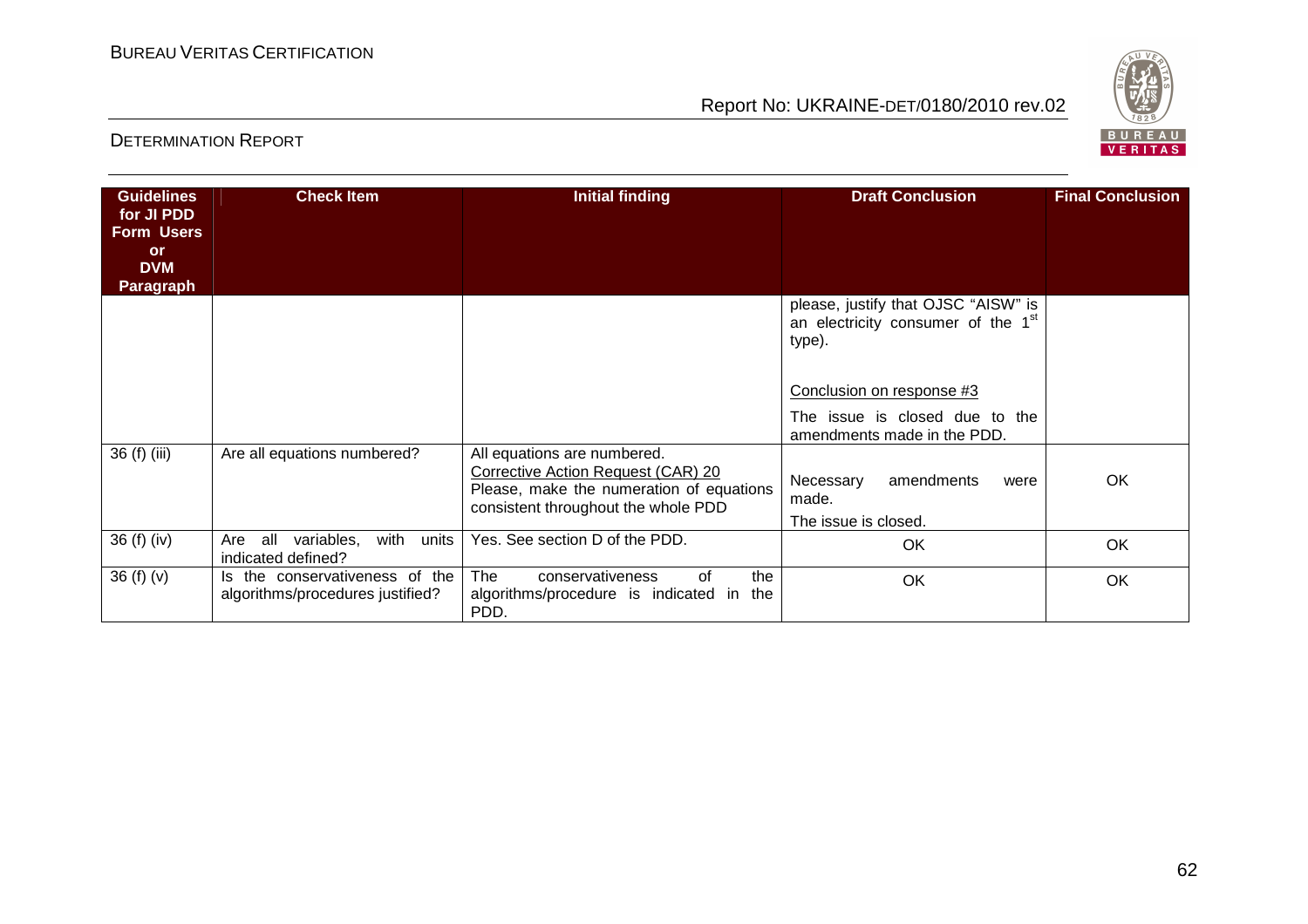

| <b>Guidelines</b>               | <b>Check Item</b>                                                                                                                                                                                | <b>Initial finding</b>                                                                                                                                                                                                                                                                                    | <b>Draft Conclusion</b>                                                                                                                                                                                                                                                                                                                                               | <b>Final Conclusion</b> |
|---------------------------------|--------------------------------------------------------------------------------------------------------------------------------------------------------------------------------------------------|-----------------------------------------------------------------------------------------------------------------------------------------------------------------------------------------------------------------------------------------------------------------------------------------------------------|-----------------------------------------------------------------------------------------------------------------------------------------------------------------------------------------------------------------------------------------------------------------------------------------------------------------------------------------------------------------------|-------------------------|
| for JI PDD<br><b>Form Users</b> |                                                                                                                                                                                                  |                                                                                                                                                                                                                                                                                                           |                                                                                                                                                                                                                                                                                                                                                                       |                         |
| <b>or</b><br><b>DVM</b>         |                                                                                                                                                                                                  |                                                                                                                                                                                                                                                                                                           |                                                                                                                                                                                                                                                                                                                                                                       |                         |
| <b>Paragraph</b>                |                                                                                                                                                                                                  |                                                                                                                                                                                                                                                                                                           |                                                                                                                                                                                                                                                                                                                                                                       |                         |
| 36 (f) (v)                      | the extent possible, are<br>To<br>methods to quantitatively account<br>for uncertainty in key parameters<br>included?                                                                            | Uncertainty level of data is indicated in the<br>table of Quality control and quality<br>assurance (QA) procedures undertaken for<br>the data monitored (see section D.2 of the<br>PDD).<br>Corrective Action Request (CAR) 14<br>Please, indicate the uncertainty level of the<br>monitoring parameters. | Conclusion on response #1 to CAR<br>14<br>The level of uncertainty for some<br>parameters has been indicated.<br>Nevertheless, for the parameters<br>P-22, P-25; B-22, B-25 uncertainty<br>level is not stated. Please, make<br>necessary amendments.<br>Conclusion on response #2 to CAR<br>14<br>Based on the information added to<br>the PDD, the issue is closed. | <b>OK</b>               |
| 36 (f) (vi)                     | consistency<br>the<br>between<br>ls.<br>elaboration of<br>the<br>baseline<br>scenario and the procedure for<br>calculating the emissions or net<br>removals<br>of<br>the<br>baseline<br>ensured? | See section B of the PDD.                                                                                                                                                                                                                                                                                 | OK                                                                                                                                                                                                                                                                                                                                                                    | OK                      |
| 36 (f) (vii)                    | Are any parts of the algorithms or<br>formulae that are not self-evident                                                                                                                         | The formulae used in the PDD<br>are<br>sufficiently described.                                                                                                                                                                                                                                            | OK                                                                                                                                                                                                                                                                                                                                                                    | <b>OK</b>               |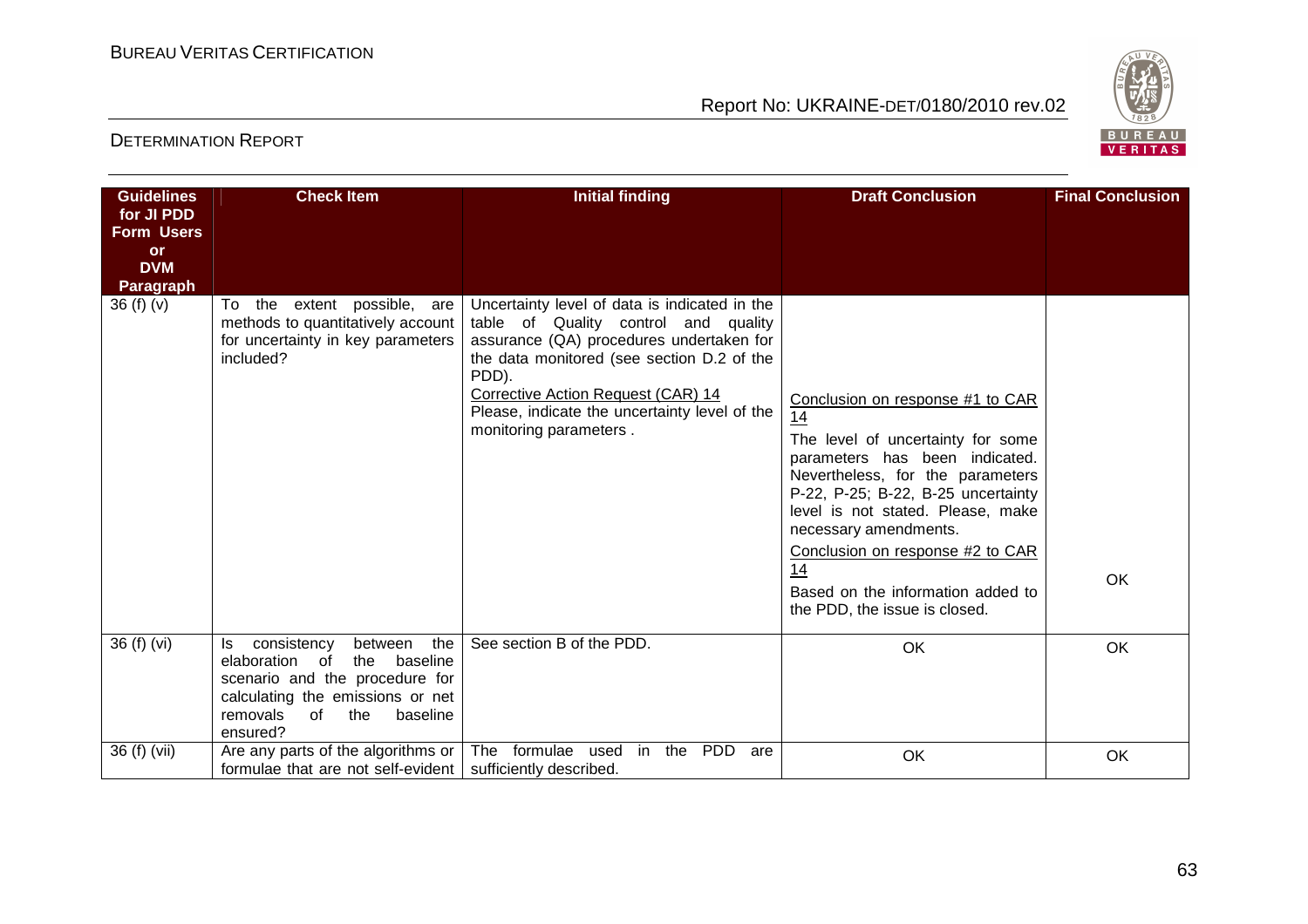

| <b>Guidelines</b>               | <b>Check Item</b>                                                                                                                                                                          | <b>Initial finding</b>                                                                                                    | <b>Draft Conclusion</b>                              | <b>Final Conclusion</b> |
|---------------------------------|--------------------------------------------------------------------------------------------------------------------------------------------------------------------------------------------|---------------------------------------------------------------------------------------------------------------------------|------------------------------------------------------|-------------------------|
| for JI PDD<br><b>Form Users</b> |                                                                                                                                                                                            |                                                                                                                           |                                                      |                         |
| <b>or</b>                       |                                                                                                                                                                                            |                                                                                                                           |                                                      |                         |
| <b>DVM</b>                      |                                                                                                                                                                                            |                                                                                                                           |                                                      |                         |
| <b>Paragraph</b>                |                                                                                                                                                                                            |                                                                                                                           |                                                      |                         |
|                                 | explained?                                                                                                                                                                                 |                                                                                                                           |                                                      |                         |
| 36 (f) (vii)                    | Is it justified that the procedure is<br>consistent with standard technical                                                                                                                | Relevant national and/or sectoral policies<br>and circumstances are taken into account                                    | OK                                                   | OK                      |
|                                 | in the<br>procedures<br>relevant<br>sector?                                                                                                                                                | in the project.                                                                                                           |                                                      |                         |
| 36 (f) (vii)                    | provided<br>Are references<br>as<br>necessary?                                                                                                                                             | Please, give references (in the PDD) to the<br>1996 IPCC Guidelines for National<br>Greenhouse Gas Inventories not to the | See the conclusion on the response<br>to CAR 09.     | OK                      |
|                                 |                                                                                                                                                                                            | <b>IPCC</b><br>Guidelines<br>2006<br>for<br>National<br>Greenhouse Gas Inventories. For the                               |                                                      |                         |
|                                 |                                                                                                                                                                                            | present, 1996 IPCC Guidelines is the only                                                                                 |                                                      |                         |
|                                 |                                                                                                                                                                                            | one approved.<br>See CAR 09.                                                                                              |                                                      |                         |
| 36 (f) (vii)                    | implicit and explicit<br>Are<br>key<br>explained<br>assumptions<br>in a<br>transparent manner?                                                                                             | Key assumptions are indicated in the PDD.                                                                                 | OK                                                   | <b>OK</b>               |
| 36 (f) (vii)                    | which<br>stated<br>it clearly<br>ls.<br>assumptions and<br>procedures<br>significant<br>uncertainty<br>have<br>associated with them, and how<br>such uncertainty is to<br>be<br>addressed? | See section 36 (f) (v) of this table.                                                                                     | See the conclusion on the response<br>to CAR $#14$ . | OK                      |
| 36 (f) (vii)                    | the<br>uncertainty of key<br>ls.<br>parameters described and, where<br>possible, is an uncertainty range<br>at 95% confidence level for key<br>parameters for the calculation of           | See section 36 (f) (v) of this table.                                                                                     | See the conclusion on the response<br>to CAR #14.    | <b>OK</b>               |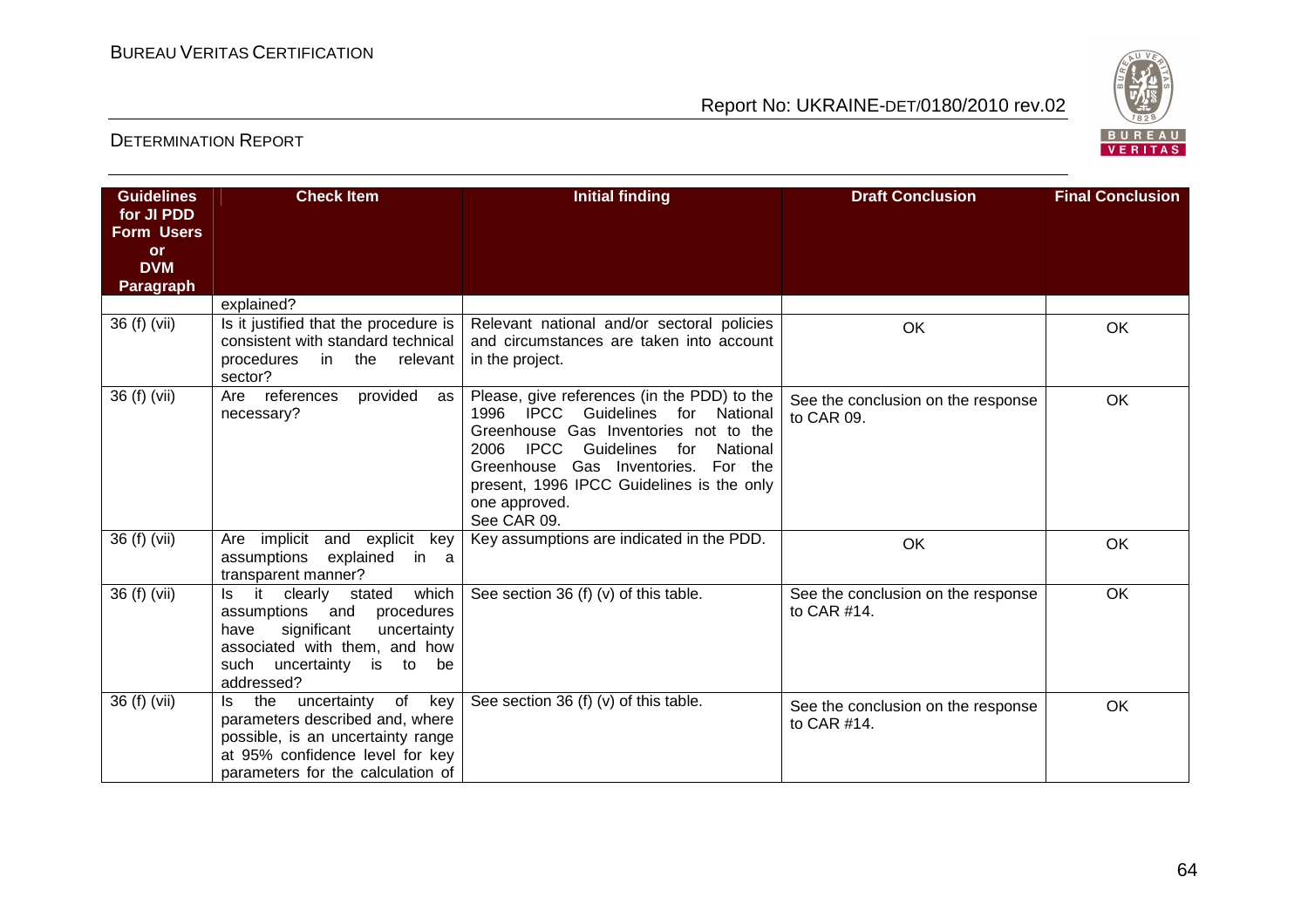

| <b>Guidelines</b><br>for JI PDD<br><b>Form Users</b> | <b>Check Item</b>                                                                                                                                                                                                                                                                                                         | <b>Initial finding</b>                                                                                                                                                                                                                                                                                                                    | <b>Draft Conclusion</b> | <b>Final Conclusion</b> |
|------------------------------------------------------|---------------------------------------------------------------------------------------------------------------------------------------------------------------------------------------------------------------------------------------------------------------------------------------------------------------------------|-------------------------------------------------------------------------------------------------------------------------------------------------------------------------------------------------------------------------------------------------------------------------------------------------------------------------------------------|-------------------------|-------------------------|
| or<br><b>DVM</b><br><b>Paragraph</b>                 |                                                                                                                                                                                                                                                                                                                           |                                                                                                                                                                                                                                                                                                                                           |                         |                         |
|                                                      | emission<br>reductions<br>Ωr<br>enhancements of net removals<br>provided?                                                                                                                                                                                                                                                 |                                                                                                                                                                                                                                                                                                                                           |                         |                         |
| 36(9)                                                | Does the monitoring plan identify<br>national<br>international<br>or<br>a<br>monitoring standard if such<br>standard has to be and/or is<br>applied to certain aspects of the<br>project?<br>Does the monitoring plan provide<br>a reference as to where a<br>detailed<br>description<br>of the<br>standard can be found? | Relevant national and/or sectoral policies<br>and circumstances are taken into account<br>while developing the monitoring plan for this<br>project.                                                                                                                                                                                       | OK                      | OK                      |
| 36(h)                                                | the<br>monitoring<br>plan  <br>Does<br>document statistical techniques, if<br>used for monitoring, and that they<br>are used in a conservative<br>manner?                                                                                                                                                                 | See section D of the PDD.                                                                                                                                                                                                                                                                                                                 | OK                      | OK                      |
| 36(i)                                                | Does the monitoring plan present  <br>the quality assurance and control<br>procedures for the monitoring<br>including,<br>process,<br>as<br>information<br>appropriate,<br>on<br>calibration and on how records<br>on data and/or method validity<br>and accuracy are kept and made<br>available upon request?            | Uncertainty level of data is indicated in the<br>table of Quality control and quality<br>assurance (QA) procedures undertaken for<br>the data monitored.<br>Also, in the PDD it is indicated that AISW<br>uses the accredited system of quality<br>regulation according to the requirements of<br>the ISO 9001:2008 standard. The Guiding | OK                      | OK                      |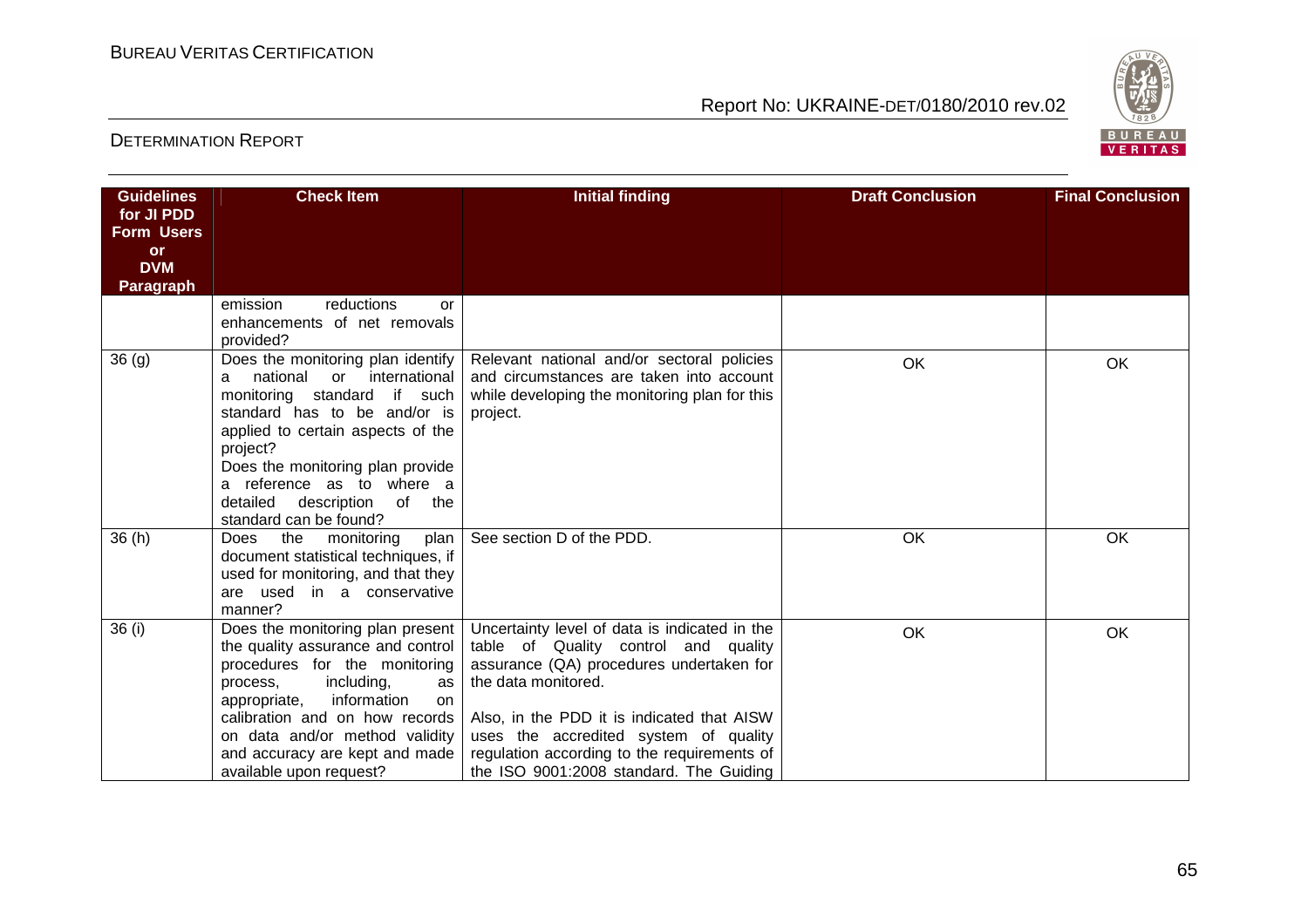

| <b>Guidelines</b>               | <b>Check Item</b>                                        | <b>Initial finding</b>                                                                         | <b>Draft Conclusion</b>      | <b>Final Conclusion</b> |
|---------------------------------|----------------------------------------------------------|------------------------------------------------------------------------------------------------|------------------------------|-------------------------|
| for JI PDD<br><b>Form Users</b> |                                                          |                                                                                                |                              |                         |
| or                              |                                                          |                                                                                                |                              |                         |
| <b>DVM</b>                      |                                                          |                                                                                                |                              |                         |
| Paragraph                       |                                                          |                                                                                                |                              |                         |
|                                 |                                                          | Metrological Instructions were developed in<br>accordance with ISO 9001:2008. They             |                              |                         |
|                                 |                                                          | secure required level of accuracy by using                                                     |                              |                         |
|                                 |                                                          | monitoring equipment and by the possibility                                                    |                              |                         |
|                                 |                                                          | to crosscheck the data adequacy.                                                               |                              |                         |
|                                 |                                                          |                                                                                                |                              |                         |
|                                 |                                                          | Information on calibration procedures were<br>checked during site-visit and found              |                              |                         |
|                                 |                                                          | satisfactory.                                                                                  |                              |                         |
| 36(j)                           | Does the monitoring plan clearly                         | The measurement results are being used                                                         |                              |                         |
|                                 | identify the responsibilities and                        | by the Chief power-engineering specialist                                                      |                              |                         |
|                                 | the authority regarding<br>the<br>monitoring activities? | department, by the following services and<br>technical staff of the Steel Mill. They are       |                              |                         |
|                                 |                                                          | reflected in the technological instructions of                                                 |                              |                         |
|                                 |                                                          | production processes regime and also in                                                        |                              |                         |
|                                 |                                                          | the "Guiding Metrological Instructions"                                                        |                              |                         |
|                                 |                                                          | revised versions. The monitoring data                                                          |                              |                         |
|                                 |                                                          | reports and calculations are under the                                                         |                              |                         |
|                                 |                                                          | competence of the Chief power-engineering<br>specialist assistant in accordance to the         |                              |                         |
|                                 |                                                          | interior orders of the Steel Mill.                                                             |                              |                         |
|                                 |                                                          |                                                                                                |                              |                         |
|                                 |                                                          | Corrective Action Request (CAR) 15                                                             | CAR 15 is closed due to the  | OK                      |
|                                 |                                                          | The PDD section D.1<br>that<br>states                                                          | corrections made in the PDD. |                         |
|                                 |                                                          | responsibilities of monitoring are defined in<br>Table 6; but in fact, it is not true. Please, |                              |                         |
|                                 |                                                          | revise and make necessary amendments.                                                          |                              |                         |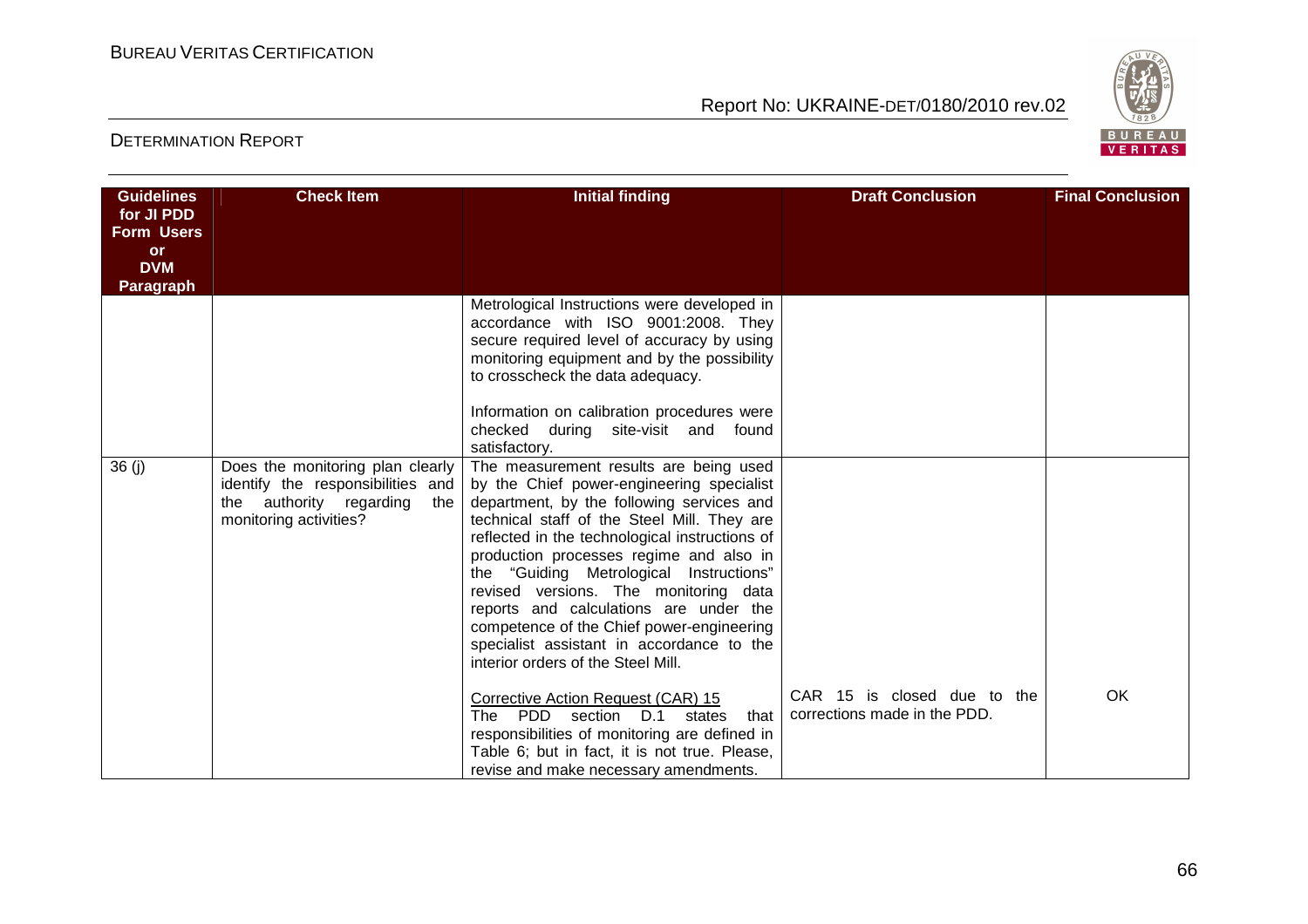

| <b>Guidelines</b>              | <b>Check Item</b>                                                                                                                                                                                                                                                                                                  | <b>Initial finding</b>                                                                                                                                                                                                                                                               | <b>Draft Conclusion</b>                                                          | <b>Final Conclusion</b> |
|--------------------------------|--------------------------------------------------------------------------------------------------------------------------------------------------------------------------------------------------------------------------------------------------------------------------------------------------------------------|--------------------------------------------------------------------------------------------------------------------------------------------------------------------------------------------------------------------------------------------------------------------------------------|----------------------------------------------------------------------------------|-------------------------|
| for JI PDD                     |                                                                                                                                                                                                                                                                                                                    |                                                                                                                                                                                                                                                                                      |                                                                                  |                         |
| <b>Form Users</b><br><b>or</b> |                                                                                                                                                                                                                                                                                                                    |                                                                                                                                                                                                                                                                                      |                                                                                  |                         |
| <b>DVM</b>                     |                                                                                                                                                                                                                                                                                                                    |                                                                                                                                                                                                                                                                                      |                                                                                  |                         |
| <b>Paragraph</b>               |                                                                                                                                                                                                                                                                                                                    |                                                                                                                                                                                                                                                                                      |                                                                                  |                         |
| 36(k)                          | Does the monitoring plan, on the<br>whole, reflect good monitoring<br>practices appropriate to the<br>project type?<br>If it is a JI LULUCF project, is the<br>good<br>practice<br>guidance<br>developed by IPCC applied?                                                                                          | The monitoring plan presented in the PDD<br>good<br>reflects<br>monitoring<br>practices<br>appropriate to the project type.                                                                                                                                                          | OK                                                                               | OK                      |
| 36 (I)                         | Does the monitoring plan provide,<br>in tabular form, a complete<br>compilation of the data that need<br>to be collected for its application,<br>including data that are measured<br>or sampled and data that are<br>collected from other sources but<br>not including data that are<br>calculated with equations? | Corrective Action Request (CAR) 16<br>Section D.1.5. of the PDD requires from the<br>PPs data on the collection and archiving<br>information on environmental impacts of the<br>project and references to the host Party<br>regulations. Please, take it into account in<br>the PDD. | The issue is closed based on the<br>amendments made in the PDD<br>section D.1.5. | OK                      |
| 36(m)                          | Does the monitoring plan indicate<br>that the data monitored and<br>required for verification are to be<br>kept for two years after the last<br>transfer of ERUs for the project?                                                                                                                                  | Please, note (in the PDD) that data to be<br>monitored and required for determination<br>are to be kept for two years after the last<br>transfer of ERUs for the project. See CL 04.                                                                                                 | See<br>conclusions<br>the<br>the<br>on.<br>responses to CL 04.                   | OK                      |
| 37                             | lf<br>selected<br>elements<br>or<br>combinations of approved CDM<br>methodologies or methodological<br>tools are used for establishing the<br>monitoring plan, are the selected<br>combination,<br>elements<br>or                                                                                                  | See section D of the PDD.                                                                                                                                                                                                                                                            | OK                                                                               | OK                      |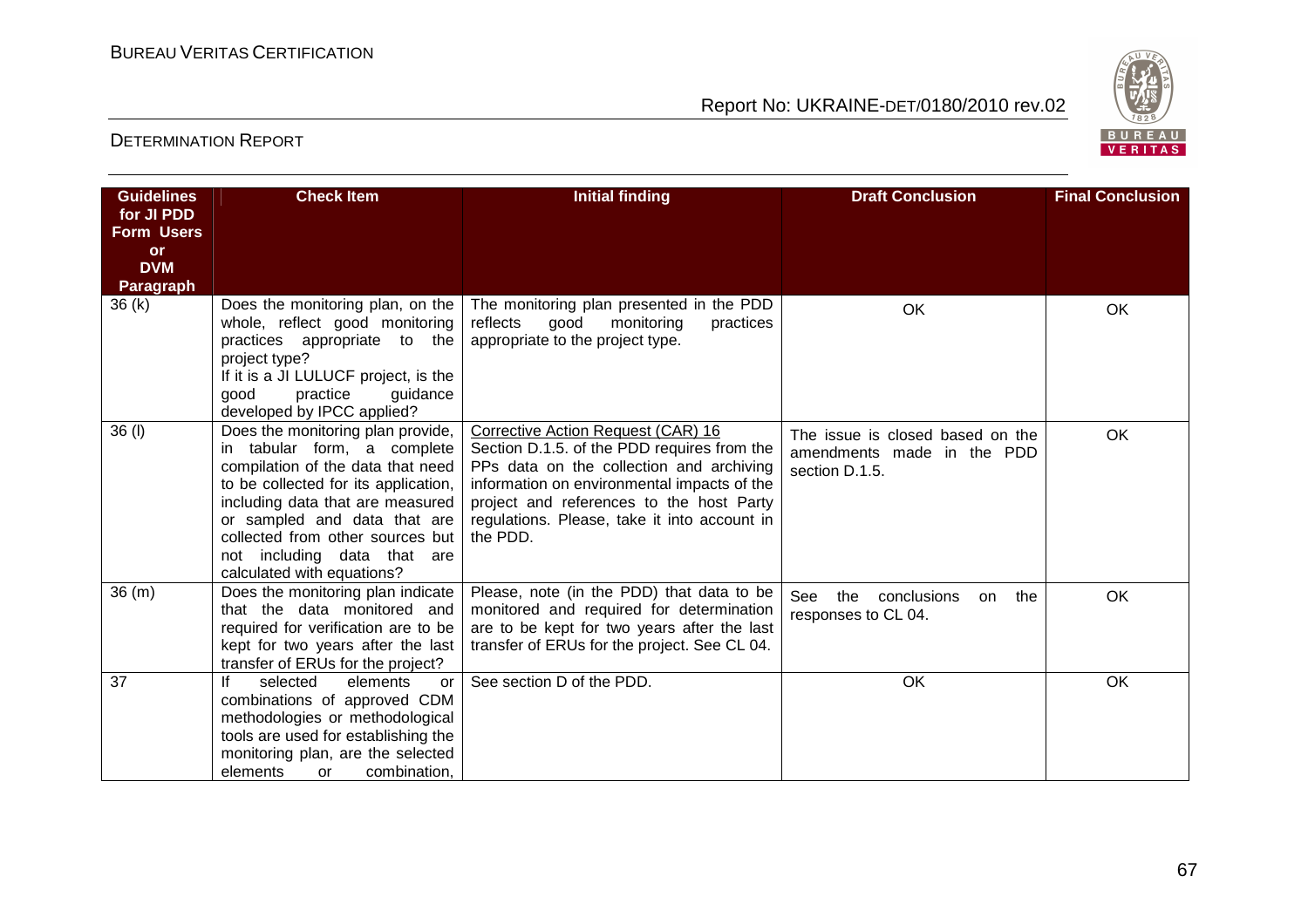

| <b>Guidelines</b> | <b>Check Item</b>                                                         | <b>Initial finding</b> | <b>Draft Conclusion</b> | <b>Final Conclusion</b> |
|-------------------|---------------------------------------------------------------------------|------------------------|-------------------------|-------------------------|
| for JI PDD        |                                                                           |                        |                         |                         |
| <b>Form Users</b> |                                                                           |                        |                         |                         |
| <b>or</b>         |                                                                           |                        |                         |                         |
| <b>DVM</b>        |                                                                           |                        |                         |                         |
| Paragraph         |                                                                           |                        |                         |                         |
|                   | together<br>with<br>elements                                              |                        |                         |                         |
|                   | supplementary developed by the                                            |                        |                         |                         |
|                   | project participants in line with 36<br>above?                            |                        |                         |                         |
| 38(a)             | Does the PDD provide the title,                                           | N/A                    | N/A                     | N/A                     |
|                   | reference number and version of                                           |                        |                         |                         |
|                   | the approved CDM methodology                                              |                        |                         |                         |
|                   | used?                                                                     |                        |                         |                         |
| 38 <sub>(a)</sub> | <b>CDM</b><br>the<br>approved<br>ls.                                      | N/A                    | N/A                     | N/A                     |
|                   | methodology the most recent                                               |                        |                         |                         |
|                   | valid version when the PDD is                                             |                        |                         |                         |
|                   | submitted for publication? If not,<br>is the methodology still within the |                        |                         |                         |
|                   | period<br>(was<br>the<br>grace                                            |                        |                         |                         |
|                   | methodology revised to a newer                                            |                        |                         |                         |
|                   | version in the past two months)?                                          |                        |                         |                         |
| 38(b)             | Does the PDD provide a                                                    | N/A                    | N/A                     | N/A                     |
|                   | description of why the approved                                           |                        |                         |                         |
|                   | CDM methodology is applicable                                             |                        |                         |                         |
|                   | to the project?                                                           |                        |                         |                         |
| 38 <sub>(c)</sub> | Are all explanations, descriptions                                        | N/A                    | N/A                     | N/A                     |
|                   | and analyses pertaining to                                                |                        |                         |                         |
|                   | monitoring in the PDD made in                                             |                        |                         |                         |
|                   | accordance with the referenced                                            |                        |                         |                         |
|                   | approved CDM methodology?                                                 |                        |                         |                         |
| 38 <sub>(d)</sub> | Is the monitoring plan established                                        | N/A                    | N/A                     | N/A                     |
|                   | appropriately as a result?                                                |                        |                         |                         |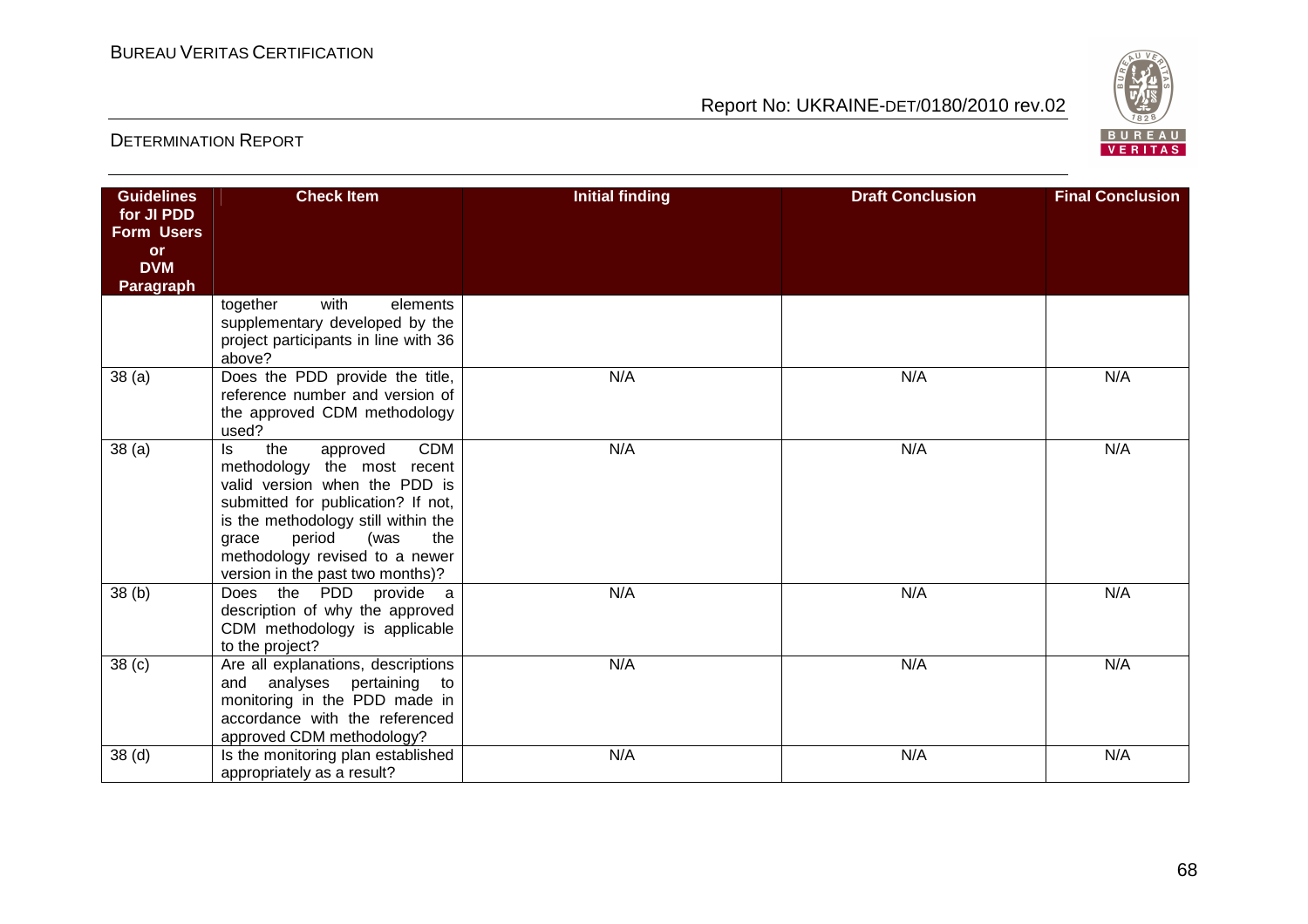

| <b>Guidelines</b> | <b>Check Item</b>                                                | <b>Initial finding</b>                                                                    | <b>Draft Conclusion</b> | <b>Final Conclusion</b> |
|-------------------|------------------------------------------------------------------|-------------------------------------------------------------------------------------------|-------------------------|-------------------------|
| for JI PDD        |                                                                  |                                                                                           |                         |                         |
| <b>Form Users</b> |                                                                  |                                                                                           |                         |                         |
| <b>or</b>         |                                                                  |                                                                                           |                         |                         |
| <b>DVM</b>        |                                                                  |                                                                                           |                         |                         |
| <b>Paragraph</b>  |                                                                  |                                                                                           |                         |                         |
| 39                | If the monitoring plan indicates                                 | Monitoring plan is an integral part of the                                                | OK                      | OK                      |
|                   | overlapping monitoring periods                                   | project documentation.                                                                    |                         |                         |
|                   | during the crediting period:<br>Is the underlying project<br>(a) | This Monitoring Plan is identical to the<br>relevant part of Monitoring Plan used for the |                         |                         |
|                   | composed of clearly identifiable                                 | "Revamping and Modernisation of the                                                       |                         |                         |
|                   | components for which emission                                    | Alchevsk Steel Mill" Joint Implementation                                                 |                         |                         |
|                   | reductions or enhancements of                                    | Project, Project Registration Number UA                                                   |                         |                         |
|                   | removals can be calculated                                       | 1000022. This means the complete                                                          |                         |                         |
|                   | independently?                                                   | correlation between project and baseline                                                  |                         |                         |
|                   | (b) Can monitoring be performed                                  | scenarios of the proposed project and the                                                 |                         |                         |
|                   | independently for each of these                                  | said JI Project in Alchevsk.                                                              |                         |                         |
|                   | the<br>components<br>(i.e.                                       |                                                                                           |                         |                         |
|                   | data/parameters monitored<br>for                                 |                                                                                           |                         |                         |
|                   | one<br>component<br>not<br>are                                   |                                                                                           |                         |                         |
|                   | on/effect<br>dependent                                           |                                                                                           |                         |                         |
|                   | data/parameters to be monitored                                  |                                                                                           |                         |                         |
|                   | for another component)?<br>Does the monitoring plan<br>(c)       | See the PDD sections B and D of the PDD.                                                  |                         |                         |
|                   | ensure that monitoring<br>is is                                  |                                                                                           |                         |                         |
|                   | performed for all components and                                 |                                                                                           |                         |                         |
|                   | that in these cases all the                                      |                                                                                           |                         |                         |
|                   | requirements of the JI guidelines                                |                                                                                           |                         |                         |
|                   | and further guidance by the JISC                                 |                                                                                           |                         |                         |
|                   | regarding monitoring are met?                                    |                                                                                           |                         |                         |
|                   | (d) Does the monitoring plan                                     |                                                                                           |                         |                         |
|                   | explicitly provide for overlapping                               |                                                                                           |                         |                         |
|                   | monitoring periods of clearly                                    |                                                                                           |                         |                         |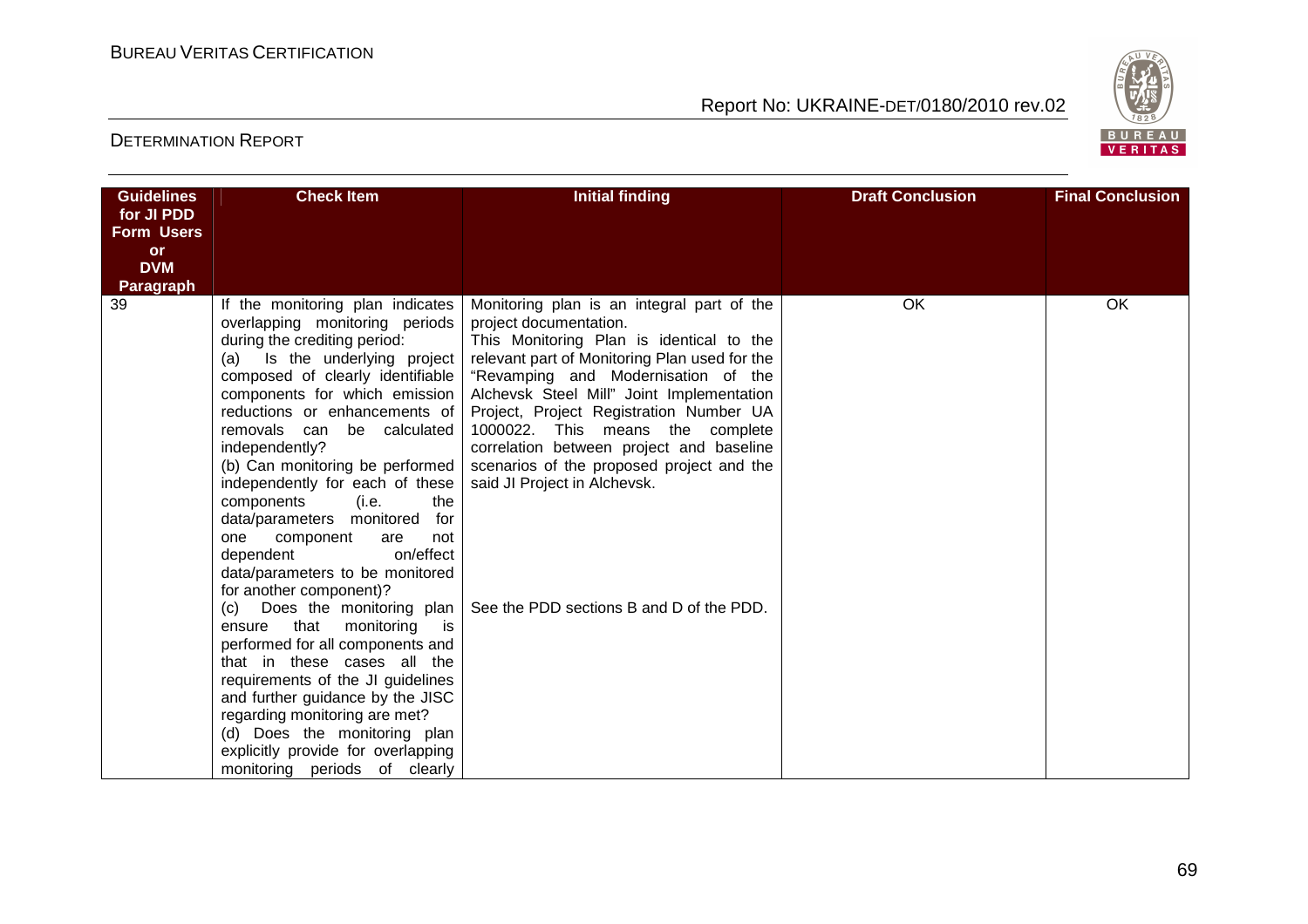

| <b>Guidelines</b><br>for JI PDD<br><b>Form Users</b><br><b>or</b><br><b>DVM</b><br><b>Paragraph</b> | <b>Check Item</b>                                                                                                                                                                                               | <b>Initial finding</b>                                                                                                                                                                                                                                  | <b>Draft Conclusion</b>                                                                                                                                                                                                                              | <b>Final Conclusion</b> |
|-----------------------------------------------------------------------------------------------------|-----------------------------------------------------------------------------------------------------------------------------------------------------------------------------------------------------------------|---------------------------------------------------------------------------------------------------------------------------------------------------------------------------------------------------------------------------------------------------------|------------------------------------------------------------------------------------------------------------------------------------------------------------------------------------------------------------------------------------------------------|-------------------------|
|                                                                                                     | defined<br>project<br>components,<br>justify its need and state how the<br>conditions mentioned in (a)-(c)<br>are met?                                                                                          |                                                                                                                                                                                                                                                         |                                                                                                                                                                                                                                                      |                         |
| 40(a)                                                                                               | Does the PDD appropriately<br>describe an assessment of the<br>potential leakage of the project<br>and appropriately explain which<br>sources of leakage are to be<br>calculated and which can be<br>neglected? | <b>Clarification Request (CL) 09</b><br>Please, explain how the value of $LE_i$ from<br>the formulae $ER_i = BE_i - (PE_i + LE_i)$ will be<br>estimated; and include this information in<br>the PDD. Also, please, complete the PDD<br>section D.1.3.1. | Conclusion on the response #1 to<br>CL 09<br>Please, complete the PDD section<br>D.1.3.1<br>with the information<br>required.<br>Conclusion on the response #2 to<br><b>CL 09</b><br>The issue is closed due to the<br>information added to the PDD. | OK                      |
| 40(b)                                                                                               | <b>PDD</b><br>the<br>provide a<br>Does<br>procedure for an ex ante estimate<br>of leakage?                                                                                                                      | See the section 40 (a) of this table.                                                                                                                                                                                                                   | <b>OK</b>                                                                                                                                                                                                                                            | OK                      |
| 41                                                                                                  | and<br>the<br>Are the<br>leakage<br>procedure<br>for its<br>estimation<br>defined in accordance with the<br>approved CDM methodology?                                                                           | N/A                                                                                                                                                                                                                                                     | N/A                                                                                                                                                                                                                                                  | N/A                     |
| 42                                                                                                  | Does the PDD indicate which of  <br>the following approaches it<br>chooses?<br>(a) Assessment of emissions or<br>net removals in the baseline<br>scenario and in the project<br>scenario                        | In the PDD indicated the approach of<br>assessment of emissions in the baseline<br>scenario and in the project scenario.                                                                                                                                | OK                                                                                                                                                                                                                                                   | <b>OK</b>               |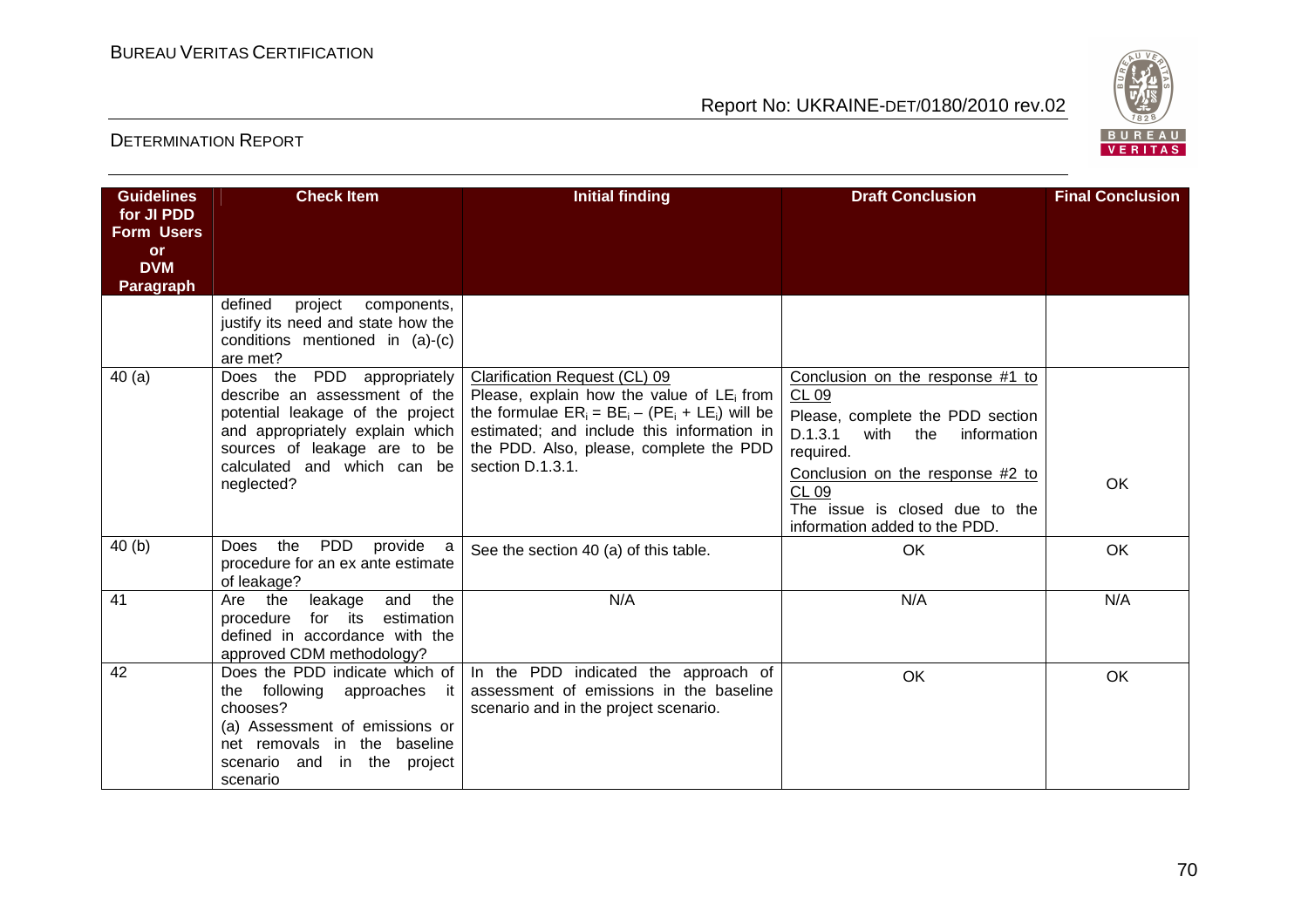

| <b>Guidelines</b>       | <b>Check Item</b>                                     | <b>Initial finding</b>                     | <b>Draft Conclusion</b> | <b>Final Conclusion</b> |
|-------------------------|-------------------------------------------------------|--------------------------------------------|-------------------------|-------------------------|
| for JI PDD              |                                                       |                                            |                         |                         |
| <b>Form Users</b>       |                                                       |                                            |                         |                         |
| <b>or</b><br><b>DVM</b> |                                                       |                                            |                         |                         |
| <b>Paragraph</b>        |                                                       |                                            |                         |                         |
|                         | 0f<br><b>Direct</b><br>(b)<br>assessment              |                                            |                         |                         |
|                         | emission reductions                                   |                                            |                         |                         |
| 43                      | If the approach (a) in 42 is                          | Estimated baseline emissions are indicated | OK                      | OK                      |
|                         | chosen, does the PDD provide ex                       | in the PDD section E.4.                    |                         |                         |
|                         | ante estimates of:                                    |                                            |                         |                         |
|                         | (a) Emissions or net removals for                     |                                            |                         |                         |
|                         | the project scenario (within the                      |                                            |                         |                         |
|                         | project boundary)?<br>(b) Leakage, as applicable?     |                                            |                         |                         |
|                         | (c) Emissions or net removals for                     |                                            |                         |                         |
|                         | the baseline scenario (within the                     |                                            |                         |                         |
|                         | project boundary)?                                    |                                            |                         |                         |
|                         | Emission reductions<br>(d)<br>or                      |                                            |                         |                         |
|                         | enhancements of net removals                          |                                            |                         |                         |
|                         | adjusted by leakage?                                  |                                            |                         |                         |
| 44                      | If the approach (b) in 42 is                          | N/A                                        | N/A                     | N/A                     |
|                         | chosen, does the PDD provide ex<br>ante estimates of: |                                            |                         |                         |
|                         | (a) Emission reductions<br>or                         |                                            |                         |                         |
|                         | enhancements of net removals                          |                                            |                         |                         |
|                         | (within the project boundary)?                        |                                            |                         |                         |
|                         | (b) Leakage, as applicable?                           |                                            |                         |                         |
|                         | Emission reductions<br>(c)<br>or                      |                                            |                         |                         |
|                         | enhancements of net removals                          |                                            |                         |                         |
|                         | adjusted by leakage?                                  |                                            |                         |                         |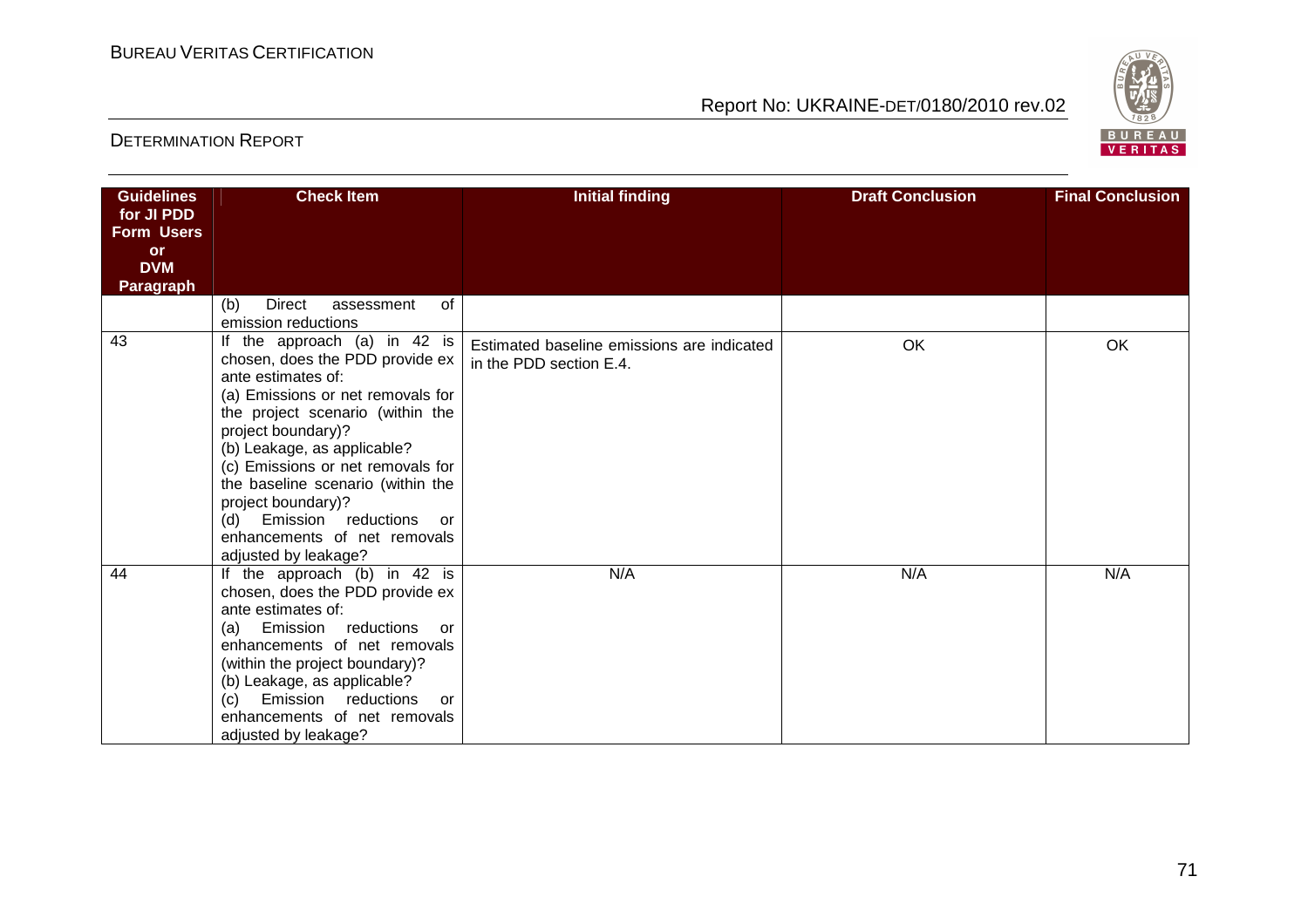

| <b>Guidelines</b> | <b>Initial finding</b><br><b>Draft Conclusion</b><br><b>Final Conclusion</b><br><b>Check Item</b>                                                                                                                                                                                                                                                                                                                                                                                                                                                                                                  |                                                                                                                                                                                                                                                                                                                                                                                                                                                                                                                                                                       |                                                                             |    |
|-------------------|----------------------------------------------------------------------------------------------------------------------------------------------------------------------------------------------------------------------------------------------------------------------------------------------------------------------------------------------------------------------------------------------------------------------------------------------------------------------------------------------------------------------------------------------------------------------------------------------------|-----------------------------------------------------------------------------------------------------------------------------------------------------------------------------------------------------------------------------------------------------------------------------------------------------------------------------------------------------------------------------------------------------------------------------------------------------------------------------------------------------------------------------------------------------------------------|-----------------------------------------------------------------------------|----|
| for JI PDD        |                                                                                                                                                                                                                                                                                                                                                                                                                                                                                                                                                                                                    |                                                                                                                                                                                                                                                                                                                                                                                                                                                                                                                                                                       |                                                                             |    |
| <b>Form Users</b> |                                                                                                                                                                                                                                                                                                                                                                                                                                                                                                                                                                                                    |                                                                                                                                                                                                                                                                                                                                                                                                                                                                                                                                                                       |                                                                             |    |
| <b>or</b>         |                                                                                                                                                                                                                                                                                                                                                                                                                                                                                                                                                                                                    |                                                                                                                                                                                                                                                                                                                                                                                                                                                                                                                                                                       |                                                                             |    |
| <b>DVM</b>        |                                                                                                                                                                                                                                                                                                                                                                                                                                                                                                                                                                                                    |                                                                                                                                                                                                                                                                                                                                                                                                                                                                                                                                                                       |                                                                             |    |
| <b>Paragraph</b>  |                                                                                                                                                                                                                                                                                                                                                                                                                                                                                                                                                                                                    |                                                                                                                                                                                                                                                                                                                                                                                                                                                                                                                                                                       |                                                                             |    |
| 45                | For both approaches in 42<br>(a) Are the estimates in 43 or 44<br>given:<br>(i) On a periodic basis?<br>(ii) At least from the beginning<br>until the end of the crediting<br>period?<br>(iii) On a source-by-source/sink-<br>by-sink<br>basis?<br>(iv) For each GHG?<br>(v) In tones of $CO2$ equivalent,<br>using global warming potentials<br>defined by decision 2/CP.3 or<br>as subsequently revised in<br>accordance with Article 5 of the<br>Kyoto Protocol?<br>Are the formulas used for<br>(b)<br>calculating the estimates in 43 or<br>44 consistent throughout the<br>PD <sub>D</sub> ? | The estimates are given on the periodic<br>basis (from the beginning until the end of<br>crediting period).<br>Estimates of $CO2$ emission reductions are<br>based on source-by-source basis.<br>The estimates of emission reductions for<br>each year are indicated in tones of $CO2$<br>equivalent.<br>$ER_i = BE_i - (PE_i + LE_i)$ is a formula used for<br>calculating<br>estimations<br>emission<br>of<br>reductions (where:<br>$ER_i$ - Emission Reductions<br>$BE_i$ - Baseline Emissions<br>PE <sub>i</sub> - Project Emissions<br>$LE_i$ - Leakages of GHGs | the<br>conclusions<br>the<br>See<br>on<br>responses to CARs 03, 05, 09, 13. | OK |
|                   |                                                                                                                                                                                                                                                                                                                                                                                                                                                                                                                                                                                                    | $i =$ regular data registration interval).                                                                                                                                                                                                                                                                                                                                                                                                                                                                                                                            |                                                                             |    |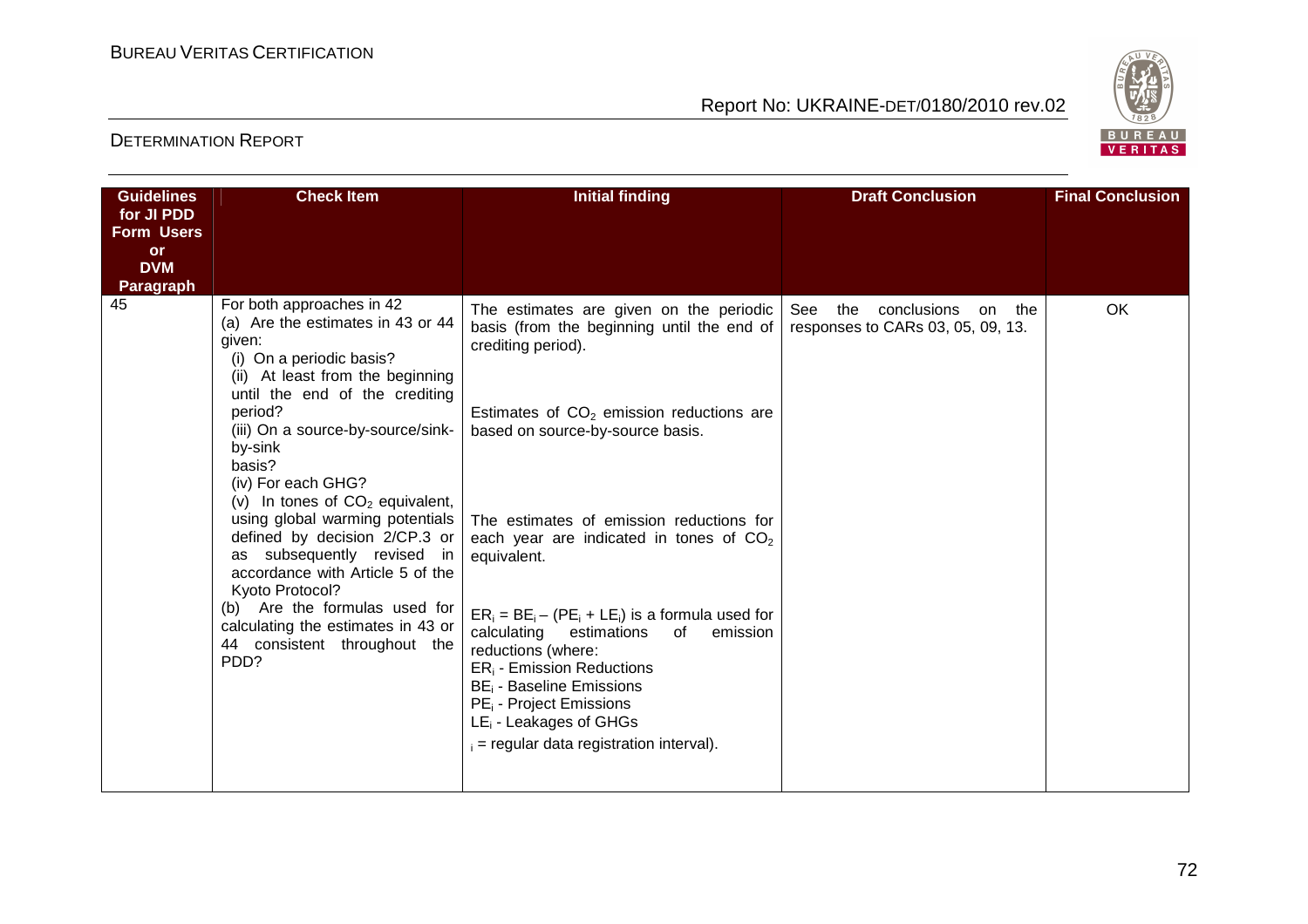

| <b>Guidelines</b><br>for JI PDD<br><b>Form Users</b><br><b>or</b><br><b>DVM</b><br><b>Paragraph</b> | <b>Check Item</b>                                                                                                                                                                                                                                                                                                                                                                                                                                                                                                                                                                                                                                                                                                                         | <b>Initial finding</b>                                                                                                                                                                          | <b>Draft Conclusion</b> | <b>Final Conclusion</b> |
|-----------------------------------------------------------------------------------------------------|-------------------------------------------------------------------------------------------------------------------------------------------------------------------------------------------------------------------------------------------------------------------------------------------------------------------------------------------------------------------------------------------------------------------------------------------------------------------------------------------------------------------------------------------------------------------------------------------------------------------------------------------------------------------------------------------------------------------------------------------|-------------------------------------------------------------------------------------------------------------------------------------------------------------------------------------------------|-------------------------|-------------------------|
|                                                                                                     | For calculating estimates in<br>(c)<br>43<br>or 44, are key factors<br>influencing<br>the<br>baseline<br>emissions or removals and the<br>activity level of the project and<br>the emissions or net removals as<br>well as risks associated with the<br>project taken into account, as<br>appropriate?<br>(d) Are data sources used for<br>calculating the estimates in 43 or<br>44 clearly identified, reliable and<br>transparent?<br>(e)<br>Are emission factors<br>(including<br>default<br>emission I<br>factors) if used for calculating the<br>estimates in 43 or 44 selected by<br>carefully balancing accuracy and<br>reasonableness,<br>and<br>appropriately justified of the<br>choice?<br>(f) Is the estimation in 43 or $44$ | See the PDD section E.1 and tables 27 and<br>28 of the PDD Annex 3.<br>See CAR 09.<br>See CAR 13 in section 36 (f) (ii) of this<br>table.                                                       | OK.                     | ОК                      |
|                                                                                                     | based<br>conservative<br>on.<br>assumptions and<br>the<br>most<br>plausible<br>scenarios<br>in.<br>a a<br>transparent manner?<br>(g) Are the estimates in 43 or $44$                                                                                                                                                                                                                                                                                                                                                                                                                                                                                                                                                                      | Conservative assumptions are taken into<br>account<br>while<br>estimating<br>emission<br>reductions.<br>Estimated emission reductions indicated in<br>the PDD differs from the same estimations |                         |                         |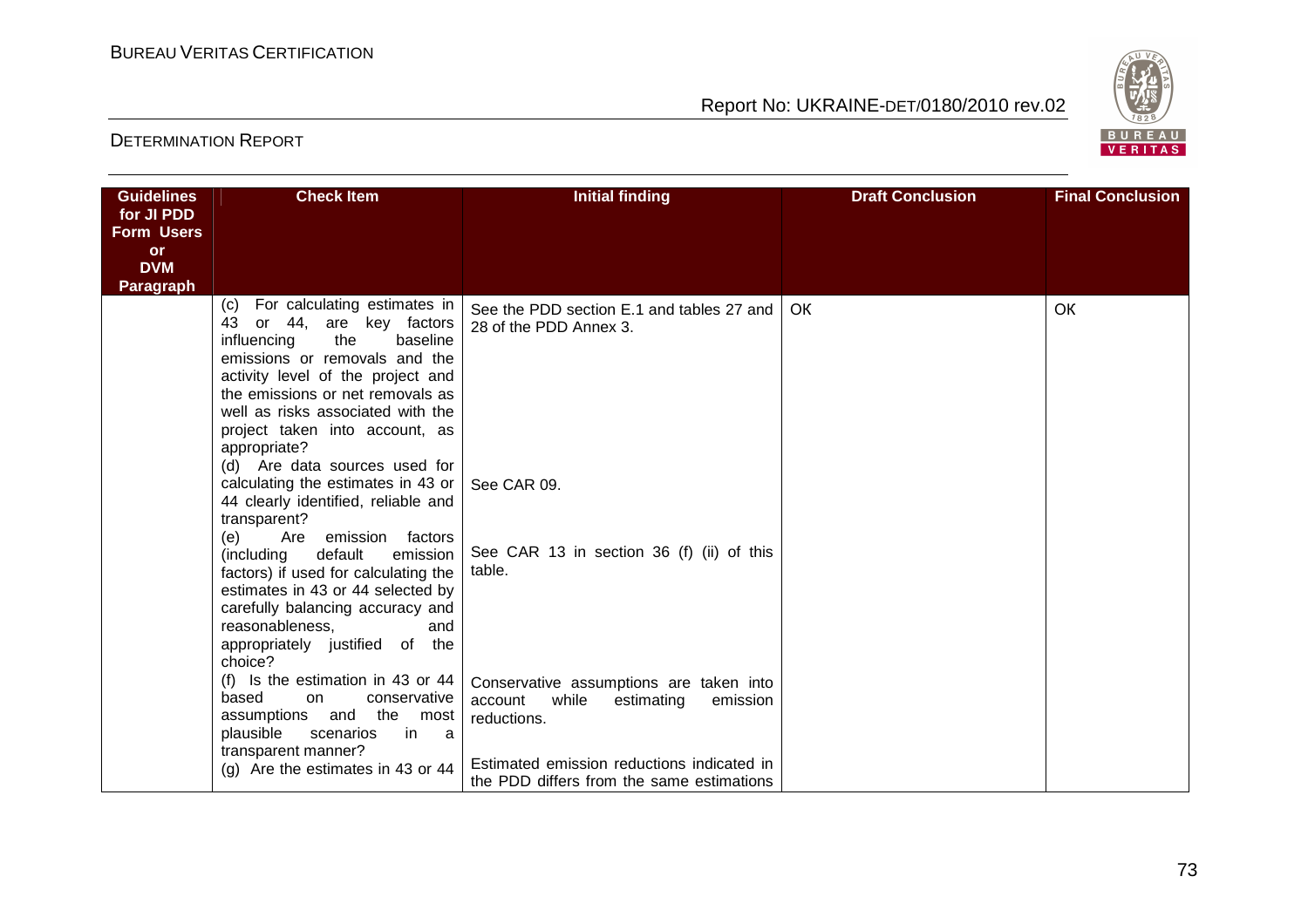

| <b>Guidelines</b>               | <b>Check Item</b>                                                                                                                                                                                                                                                                                                     | <b>Initial finding</b>                                                                                                                                                                                                                                                                                                                                                      | <b>Draft Conclusion</b> | <b>Final Conclusion</b> |
|---------------------------------|-----------------------------------------------------------------------------------------------------------------------------------------------------------------------------------------------------------------------------------------------------------------------------------------------------------------------|-----------------------------------------------------------------------------------------------------------------------------------------------------------------------------------------------------------------------------------------------------------------------------------------------------------------------------------------------------------------------------|-------------------------|-------------------------|
| for JI PDD<br><b>Form Users</b> |                                                                                                                                                                                                                                                                                                                       |                                                                                                                                                                                                                                                                                                                                                                             |                         |                         |
| <b>or</b>                       |                                                                                                                                                                                                                                                                                                                       |                                                                                                                                                                                                                                                                                                                                                                             |                         |                         |
| <b>DVM</b>                      |                                                                                                                                                                                                                                                                                                                       |                                                                                                                                                                                                                                                                                                                                                                             |                         |                         |
| <b>Paragraph</b>                |                                                                                                                                                                                                                                                                                                                       |                                                                                                                                                                                                                                                                                                                                                                             |                         |                         |
|                                 | consistent throughout the PDD?                                                                                                                                                                                                                                                                                        | in the Excel files with ER calculations.<br>Please, make appropriate corrections.                                                                                                                                                                                                                                                                                           |                         |                         |
|                                 | Is the annual average of<br>(h)<br>estimated emission reductions or<br>enhancements of net removals<br>calculated by dividing the total<br>estimated emission reductions or<br>enhancements of net removals<br>over the crediting period by the<br>total months of the crediting<br>period and multiplying by twelve? | See CAR 05.<br>The annual average of estimated emission<br>reductions for the period 2004-2007 is<br>incorrectly calculated.<br>The annual average emission reductions<br>should be calculated by dividing the total<br>estimated emission reductions over the<br>crediting period by the total months of the<br>crediting period and multiplying by twelve.<br>See CAR 03. | OK                      | OK                      |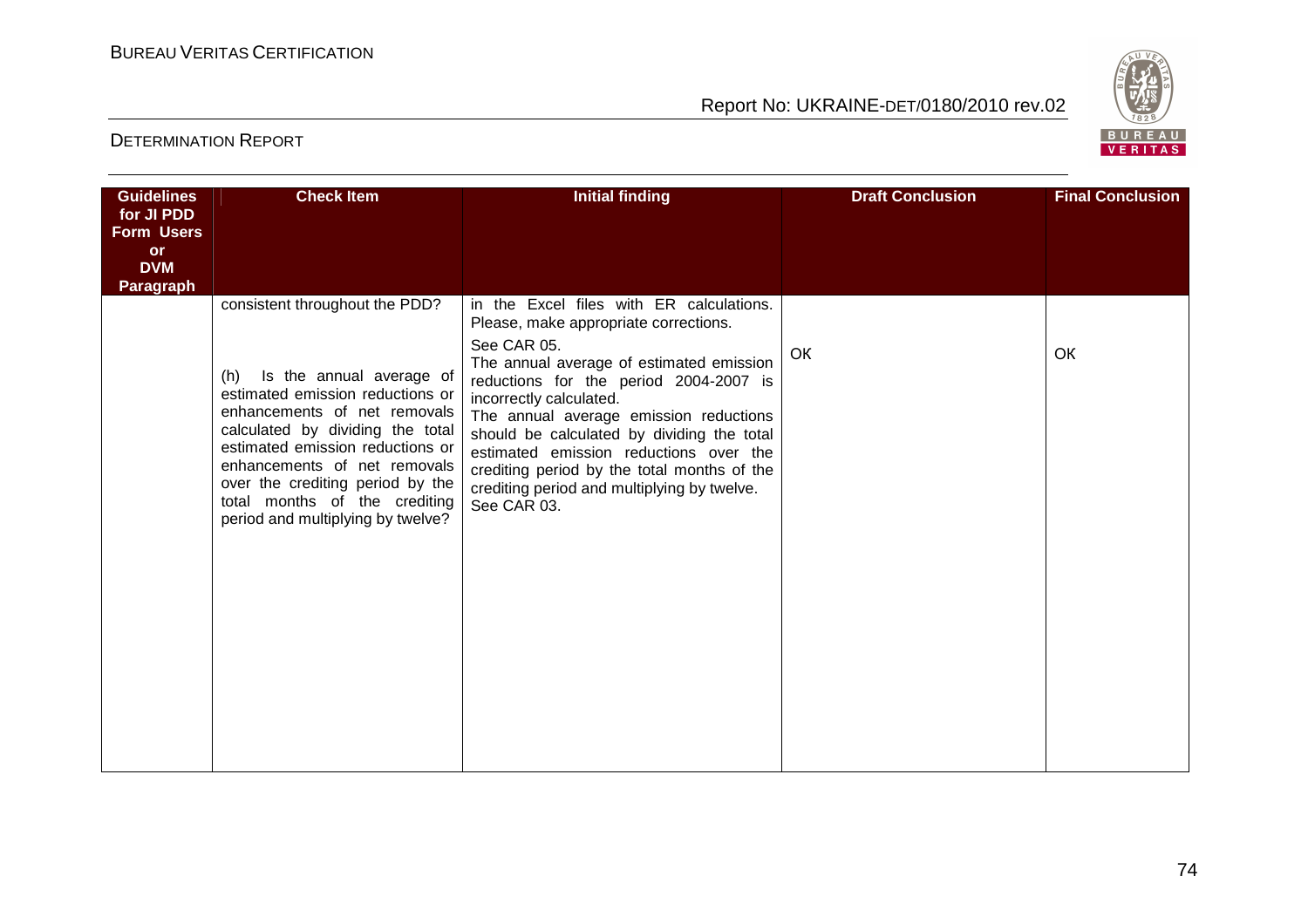

| <b>Guidelines</b>       | <b>Check Item</b>                                                 | <b>Initial finding</b>                     | <b>Draft Conclusion</b> | <b>Final Conclusion</b> |  |
|-------------------------|-------------------------------------------------------------------|--------------------------------------------|-------------------------|-------------------------|--|
| for JI PDD              |                                                                   |                                            |                         |                         |  |
| <b>Form Users</b>       |                                                                   |                                            |                         |                         |  |
| <b>or</b>               |                                                                   |                                            |                         |                         |  |
| <b>DVM</b><br>Paragraph |                                                                   |                                            |                         |                         |  |
| 46                      | If the calculation of the baseline                                | Baseline emissions are estimated on the    |                         |                         |  |
|                         | emissions or net removals is to                                   | basis of the JI specific approach which is | OK                      | OK                      |  |
|                         | be performed ex post, does the                                    | fully identical to approach applied to the |                         |                         |  |
|                         | PDD include an illustrative ex                                    | project registered at UNFCCC<br>with       |                         |                         |  |
|                         | ante emissions or net removals                                    | reference number UA1000022.                |                         |                         |  |
|                         | calculation?                                                      |                                            |                         |                         |  |
| 47(a)                   | Is the estimation of emission                                     | N/A                                        | N/A                     | N/A                     |  |
|                         | reductions or enhancements of                                     |                                            |                         |                         |  |
|                         | removals<br>made<br>in<br>net                                     |                                            |                         |                         |  |
|                         | accordance with the approved                                      |                                            |                         |                         |  |
|                         | CDM methodology?<br>Is the estimation of emission                 | N/A                                        | N/A                     | N/A                     |  |
| 47(b)                   | reductions or enhancements of                                     |                                            |                         |                         |  |
|                         | net removals presented in the                                     |                                            |                         |                         |  |
|                         | PDD:                                                              |                                            |                         |                         |  |
|                         | - On a periodic basis?                                            |                                            |                         |                         |  |
|                         | - At least from the beginning until                               |                                            |                         |                         |  |
|                         | the end of the crediting period?                                  |                                            |                         |                         |  |
|                         | - On a source-by-source/sink-by-                                  |                                            |                         |                         |  |
|                         | sink basis?                                                       |                                            |                         |                         |  |
|                         | - For each GHG?                                                   |                                            |                         |                         |  |
|                         | - In tones of $CO2$ equivalent,                                   |                                            |                         |                         |  |
|                         | using global warming potentials                                   |                                            |                         |                         |  |
|                         | defined by decision 2/CP.3 or as                                  |                                            |                         |                         |  |
|                         | subsequently<br>revised<br>in<br>accordance with Article 5 of the |                                            |                         |                         |  |
|                         | Kyoto Protocol?                                                   |                                            |                         |                         |  |
|                         |                                                                   |                                            |                         |                         |  |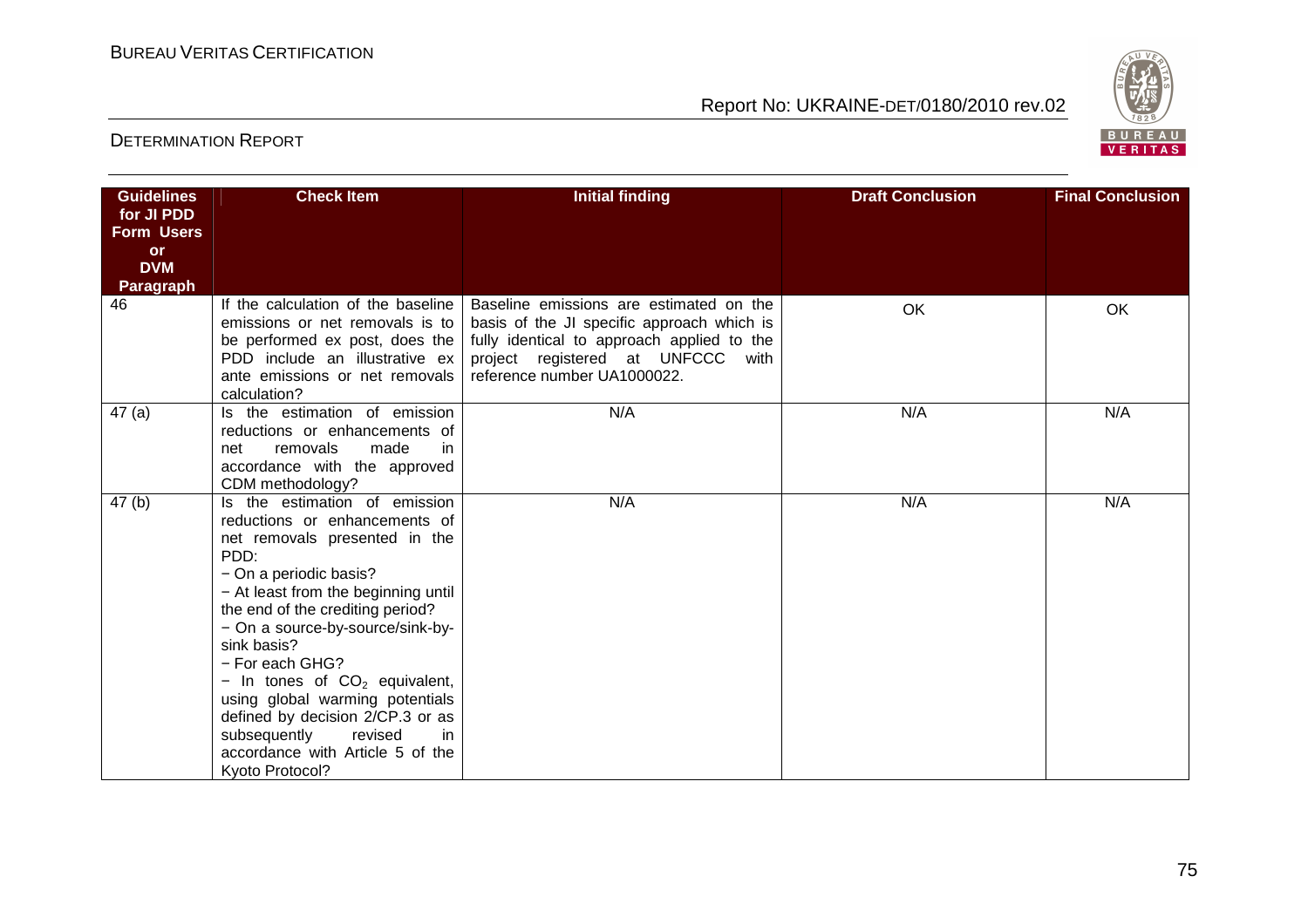

| <b>Guidelines</b> | <b>Check Item</b>                                                                                                                                                                                                                                                                                                                                                                                                                                                                | <b>Initial finding</b>                                                                                                                                                                                    | <b>Draft Conclusion</b> | <b>Final Conclusion</b> |
|-------------------|----------------------------------------------------------------------------------------------------------------------------------------------------------------------------------------------------------------------------------------------------------------------------------------------------------------------------------------------------------------------------------------------------------------------------------------------------------------------------------|-----------------------------------------------------------------------------------------------------------------------------------------------------------------------------------------------------------|-------------------------|-------------------------|
| for JI PDD        |                                                                                                                                                                                                                                                                                                                                                                                                                                                                                  |                                                                                                                                                                                                           |                         |                         |
| <b>Form Users</b> |                                                                                                                                                                                                                                                                                                                                                                                                                                                                                  |                                                                                                                                                                                                           |                         |                         |
| or<br><b>DVM</b>  |                                                                                                                                                                                                                                                                                                                                                                                                                                                                                  |                                                                                                                                                                                                           |                         |                         |
| <b>Paragraph</b>  |                                                                                                                                                                                                                                                                                                                                                                                                                                                                                  |                                                                                                                                                                                                           |                         |                         |
|                   | - Are the formula<br>used for<br>calculating<br>the<br>estimates<br>consistent throughout the PDD?<br>- Are the estimates consistent<br>throughout the<br>PDD?<br>Is the annual average of<br>estimated emission reductions or<br>enhancements of net removals<br>calculated by dividing the total<br>estimated emission reductions or<br>enhancements of net removals<br>over the crediting period by the<br>total months of the crediting<br>period and multiplying by twelve? |                                                                                                                                                                                                           |                         |                         |
| 48(a)             | Does the PDD list and attach<br>documentation on the analysis of<br>the environmental impacts of the<br>project, including transboundary<br>impacts, in accordance with<br>procedures as determined by the<br>host Party?                                                                                                                                                                                                                                                        | Yes. For more detailed information, please,<br>see section F.1 of the PDD.<br>Furthermore, project activity will cause no<br>harmful transboundary impacts (See<br>section F.2 of the PDD).               | <b>OK</b>               | OK                      |
| 48 (b)            | If the analysis in 48 (a) indicates<br>that the environmental impacts<br>are considered significant by the<br>project participants or the host<br>Party, does the PDD provide                                                                                                                                                                                                                                                                                                    | In terms of potential environmental impact,<br>the project activities can be divided into two<br>further groups.<br>The first one does not require a preparation<br>of an environmental impact assessment | OK                      | OK                      |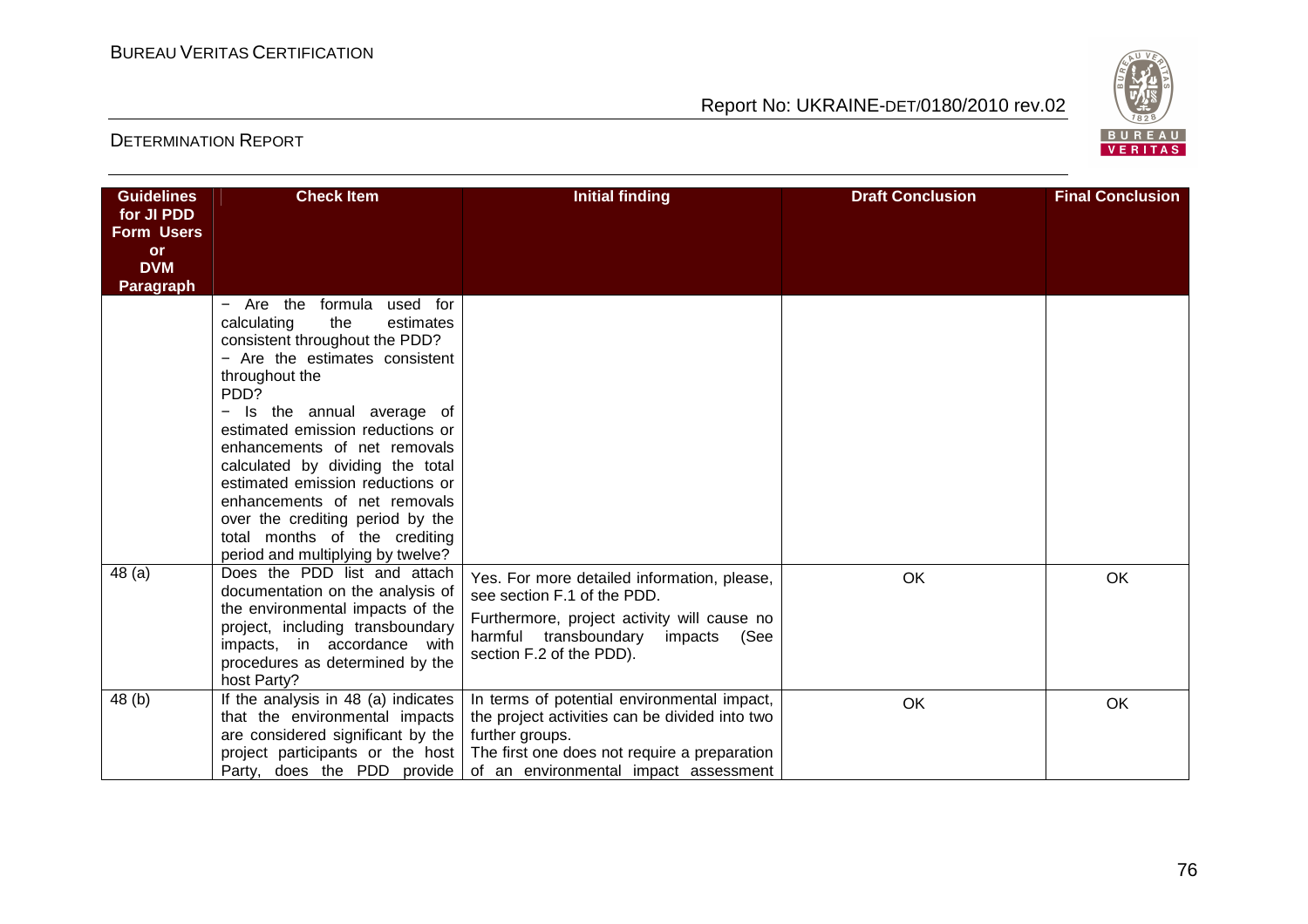

| <b>Guidelines</b> | <b>Check Item</b>                                   | <b>Initial finding</b>                                                                              | <b>Draft Conclusion</b> |  | <b>Final Conclusion</b> |  |  |
|-------------------|-----------------------------------------------------|-----------------------------------------------------------------------------------------------------|-------------------------|--|-------------------------|--|--|
| for JI PDD        |                                                     |                                                                                                     |                         |  |                         |  |  |
| <b>Form Users</b> |                                                     |                                                                                                     |                         |  |                         |  |  |
| <b>or</b>         |                                                     |                                                                                                     |                         |  |                         |  |  |
| <b>DVM</b>        |                                                     |                                                                                                     |                         |  |                         |  |  |
| Paragraph         |                                                     |                                                                                                     |                         |  |                         |  |  |
|                   | conclusion and all references to                    | (EIA). The activities of the first group are of                                                     |                         |  |                         |  |  |
|                   | supporting documentation of an                      | technological character that involves                                                               |                         |  |                         |  |  |
|                   | environmental<br>impact<br>undertaken<br>assessment | specific improvements in pig iron and                                                               |                         |  |                         |  |  |
|                   | in.<br>accordance with the procedures               | sintering processes. The second group<br>requires EIAs and contains activities related              |                         |  |                         |  |  |
|                   | as required by the host Party?                      | to introduction of new steel facilities or the                                                      |                         |  |                         |  |  |
|                   |                                                     | reconstructions of old ones. According to                                                           |                         |  |                         |  |  |
|                   |                                                     | Ukrainian legislation<br>EIAs are<br>the                                                            |                         |  |                         |  |  |
|                   |                                                     | developed as a part of mandatory feasibility                                                        |                         |  |                         |  |  |
|                   |                                                     | studies (FSs).                                                                                      |                         |  |                         |  |  |
|                   |                                                     | Because of the reason that some project                                                             |                         |  |                         |  |  |
|                   |                                                     | activities should be completed in the next                                                          |                         |  |                         |  |  |
|                   |                                                     | few years, EIAs for such measures will be                                                           |                         |  |                         |  |  |
|                   |                                                     | developed parallel to the realization of the                                                        |                         |  |                         |  |  |
|                   |                                                     | project activities.                                                                                 |                         |  |                         |  |  |
|                   |                                                     | As for today, FSs have been completed                                                               |                         |  |                         |  |  |
|                   |                                                     | together with EIAs for such activities as:                                                          |                         |  |                         |  |  |
|                   |                                                     | introduction of BF $#$ 2; installation of the<br>oxygen units $# 7$ and $# 8$ ; installation of PCI |                         |  |                         |  |  |
|                   |                                                     | facilities at BFs $# 1$ , 2, 3, 4, 5 and                                                            |                         |  |                         |  |  |
|                   |                                                     | reconstruction of BF $# 1$ .                                                                        |                         |  |                         |  |  |
|                   |                                                     | A number of studies have been prepared as                                                           |                         |  |                         |  |  |
|                   |                                                     | a part of official FS for a new sinter plant.                                                       |                         |  |                         |  |  |
|                   |                                                     | However, EIA has not been completed yet                                                             |                         |  |                         |  |  |
|                   |                                                     | because FS is at its final stage of                                                                 |                         |  |                         |  |  |
|                   |                                                     | completion and expected to be formulized                                                            |                         |  |                         |  |  |
|                   |                                                     | in 2012. EIA for such measures as                                                                   |                         |  |                         |  |  |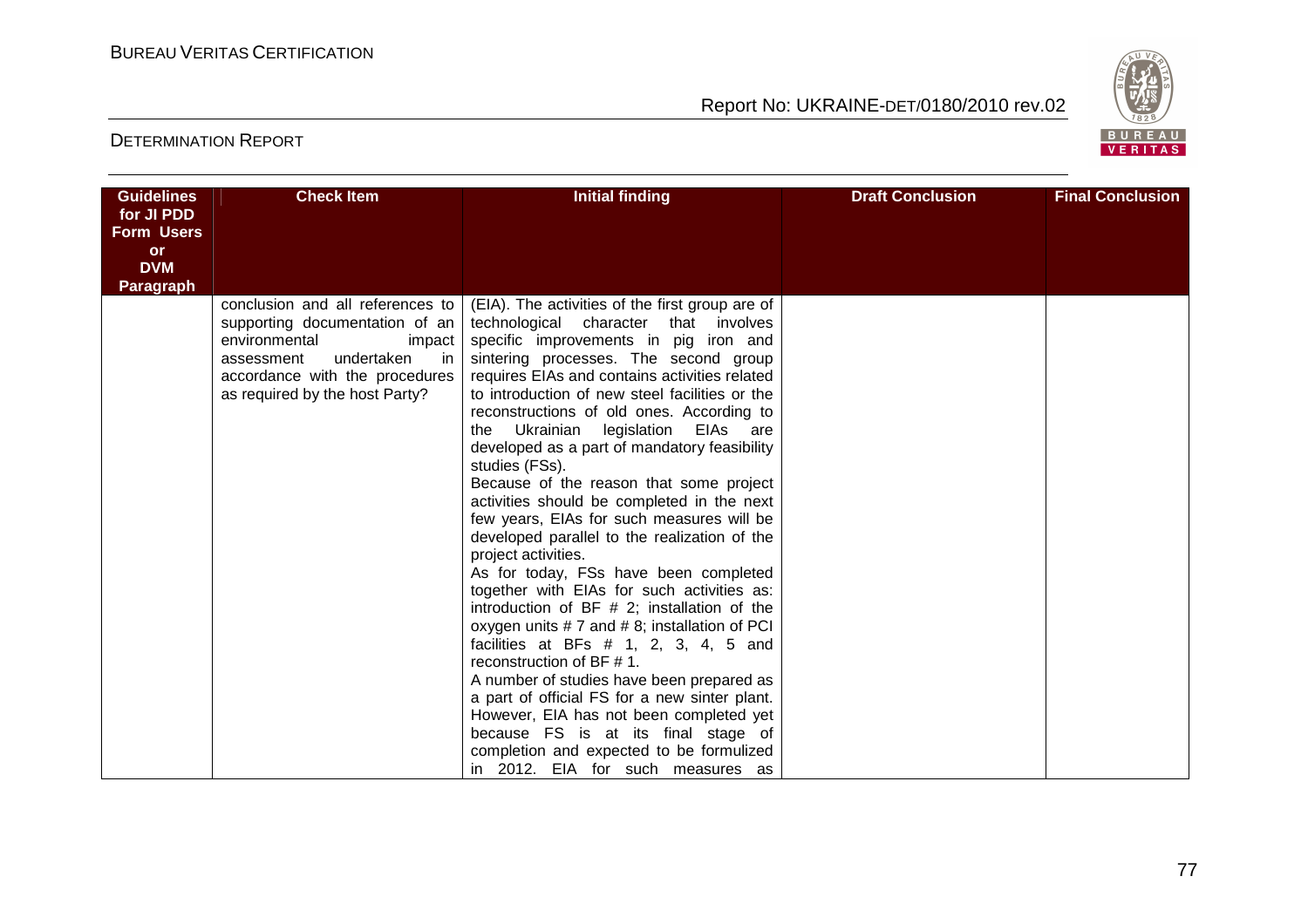

| <b>Guidelines</b>               | <b>Check Item</b>                                                                                                                                                                                                | <b>Initial finding</b>                                                                                                                                                                                                                                                                                                                                                                                                                                                                                                                                                                                                                                                                                                                                                                                                                                    | <b>Draft Conclusion</b> | <b>Final Conclusion</b> |
|---------------------------------|------------------------------------------------------------------------------------------------------------------------------------------------------------------------------------------------------------------|-----------------------------------------------------------------------------------------------------------------------------------------------------------------------------------------------------------------------------------------------------------------------------------------------------------------------------------------------------------------------------------------------------------------------------------------------------------------------------------------------------------------------------------------------------------------------------------------------------------------------------------------------------------------------------------------------------------------------------------------------------------------------------------------------------------------------------------------------------------|-------------------------|-------------------------|
| for JI PDD<br><b>Form Users</b> |                                                                                                                                                                                                                  |                                                                                                                                                                                                                                                                                                                                                                                                                                                                                                                                                                                                                                                                                                                                                                                                                                                           |                         |                         |
| or                              |                                                                                                                                                                                                                  |                                                                                                                                                                                                                                                                                                                                                                                                                                                                                                                                                                                                                                                                                                                                                                                                                                                           |                         |                         |
| <b>DVM</b>                      |                                                                                                                                                                                                                  |                                                                                                                                                                                                                                                                                                                                                                                                                                                                                                                                                                                                                                                                                                                                                                                                                                                           |                         |                         |
| <b>Paragraph</b>                |                                                                                                                                                                                                                  |                                                                                                                                                                                                                                                                                                                                                                                                                                                                                                                                                                                                                                                                                                                                                                                                                                                           |                         |                         |
|                                 |                                                                                                                                                                                                                  | reconstruction of BF # 3, # 4, # 5 will be<br>developed<br>during the<br>process of<br>preparation of FS of BF reconstruction.<br>EIAs together with FSs that are not<br>developed till this time will be developed<br>during 2011-2012 years.<br>All formal EIAs were undertaken in<br>accordance with the applicable legislation<br>and regulations of Ukraine. These include:<br>the Laws of Ukraine "On Protection of<br>Environment", "On Environmental Due<br>Diligence", "On Protection of Atmospheric<br>Air", "On Wastes", "On Ensuring Sanitary<br>and Epidemic Welfare of the Population",<br>"On Local Councils of People's Deputies"<br>and "On Local Governance in Ukraine", as<br>well as in line with effective versions of<br>Water Code, Land Code, Forest Code, and<br>Ukraine's State Code of Civil Practice DBN<br>A.2.2-1-2003 etc. |                         |                         |
| 49                              | If stakeholder consultation was<br>undertaken in accordance with<br>the procedure as required by the<br>host Party, does the PDD<br>provide:<br>(a) A list of stakeholders from<br>whom comments on the projects | Law of Ukraine on environmental expertise<br>defines the procedure of participation of<br>citizens and public organizations in the<br>public environmental expertise.<br>Public has been informed about the<br>planned economic activities with the goal to<br>identify public attitudes and take opinion in                                                                                                                                                                                                                                                                                                                                                                                                                                                                                                                                              |                         |                         |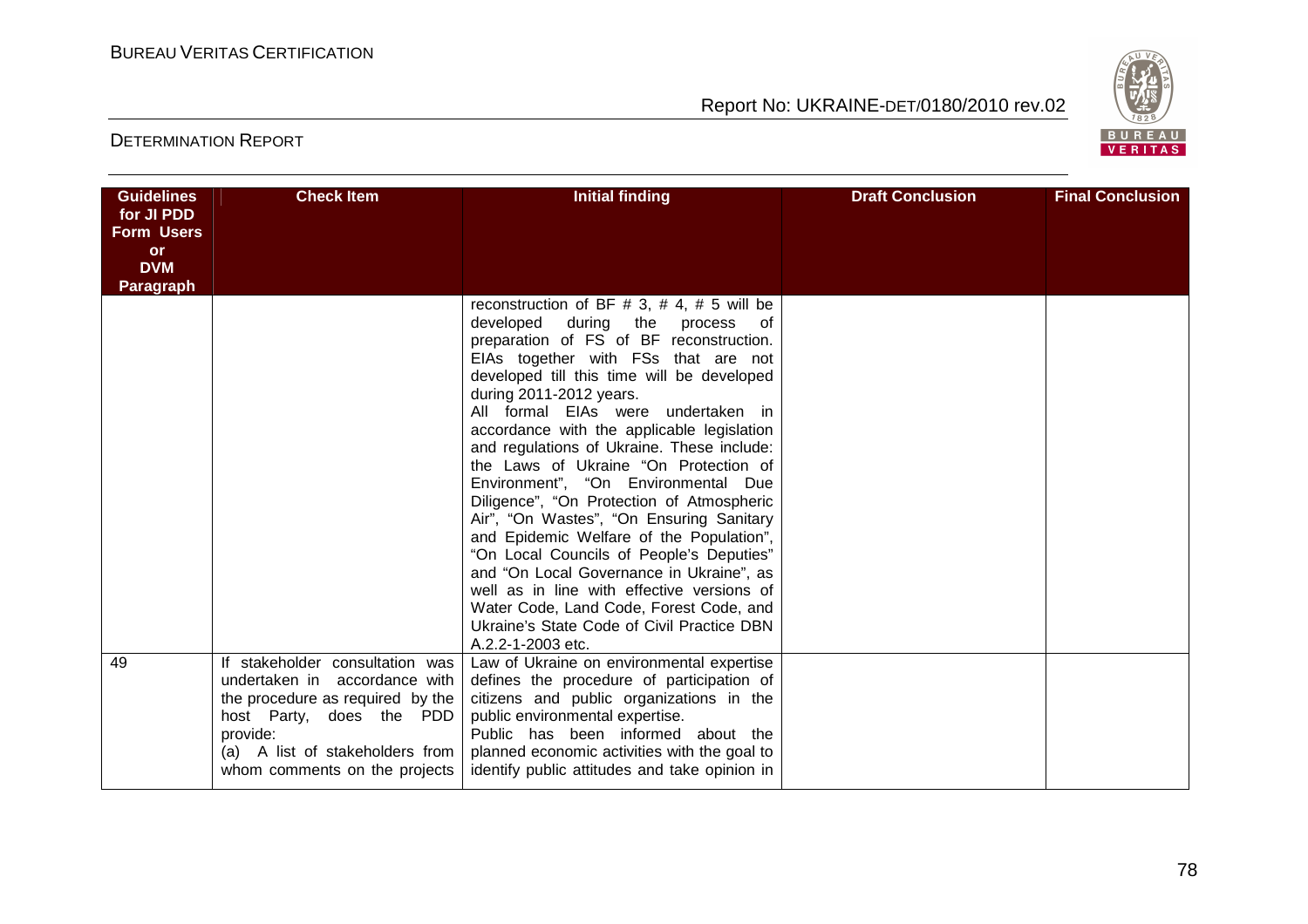

| <b>Guidelines</b> | <b>Check Item</b>                | <b>Initial finding</b>                                                              | <b>Draft Conclusion</b>            | <b>Final Conclusion</b> |
|-------------------|----------------------------------|-------------------------------------------------------------------------------------|------------------------------------|-------------------------|
| for JI PDD        |                                  |                                                                                     |                                    |                         |
| <b>Form Users</b> |                                  |                                                                                     |                                    |                         |
| <b>or</b>         |                                  |                                                                                     |                                    |                         |
| <b>DVM</b>        |                                  |                                                                                     |                                    |                         |
| <b>Paragraph</b>  | have been received, if any?      | account<br>during environmental<br>impact                                           |                                    |                         |
|                   | (b) The nature of the comments?  | assessment process.                                                                 |                                    |                         |
|                   | (c) A description on whether and | Public was informed about the project,                                              |                                    |                         |
|                   | how the comments have been       | especially about the following information:                                         |                                    |                         |
|                   | addressed?                       | project name, goals and site;                                                       |                                    |                         |
|                   |                                  | · legal name and address of project owner                                           |                                    |                         |
|                   |                                  | and its representative;                                                             |                                    |                         |
|                   |                                  | · approximate dates of EIAs procedures;                                             |                                    |                         |
|                   |                                  | deadline and formats of submission of                                               |                                    |                         |
|                   |                                  | public comments;                                                                    |                                    |                         |
|                   |                                  | when and where EIA documents can be                                                 |                                    |                         |
|                   |                                  | retrieved.                                                                          |                                    |                         |
|                   |                                  | No negative comments from the public<br>within<br>deadlines<br>were received<br>the |                                    |                         |
|                   |                                  | indicated in these publications. Public                                             |                                    |                         |
|                   |                                  | hearings have not been organized, because                                           |                                    |                         |
|                   |                                  | the project site lies within the AISW territory                                     |                                    |                         |
|                   |                                  | and public did not express any interest in                                          |                                    |                         |
|                   |                                  | the planned activities.                                                             |                                    |                         |
|                   |                                  | All information on stakeholders' comments                                           |                                    |                         |
|                   |                                  | is included in the EIAs as a part of FSs                                            |                                    |                         |
|                   |                                  | completed in accordance with Ukrainian                                              |                                    |                         |
|                   |                                  | statutory requirements.                                                             |                                    |                         |
|                   |                                  | Clarification Request (CL) 05                                                       | Based on the explanation received, | OK                      |
|                   |                                  | Please, give more specific (detailed)                                               | CL 05 is closed.                   |                         |
|                   |                                  | information (in the PDD section G.1) on                                             |                                    |                         |
|                   |                                  | publications of the statement of intention                                          |                                    |                         |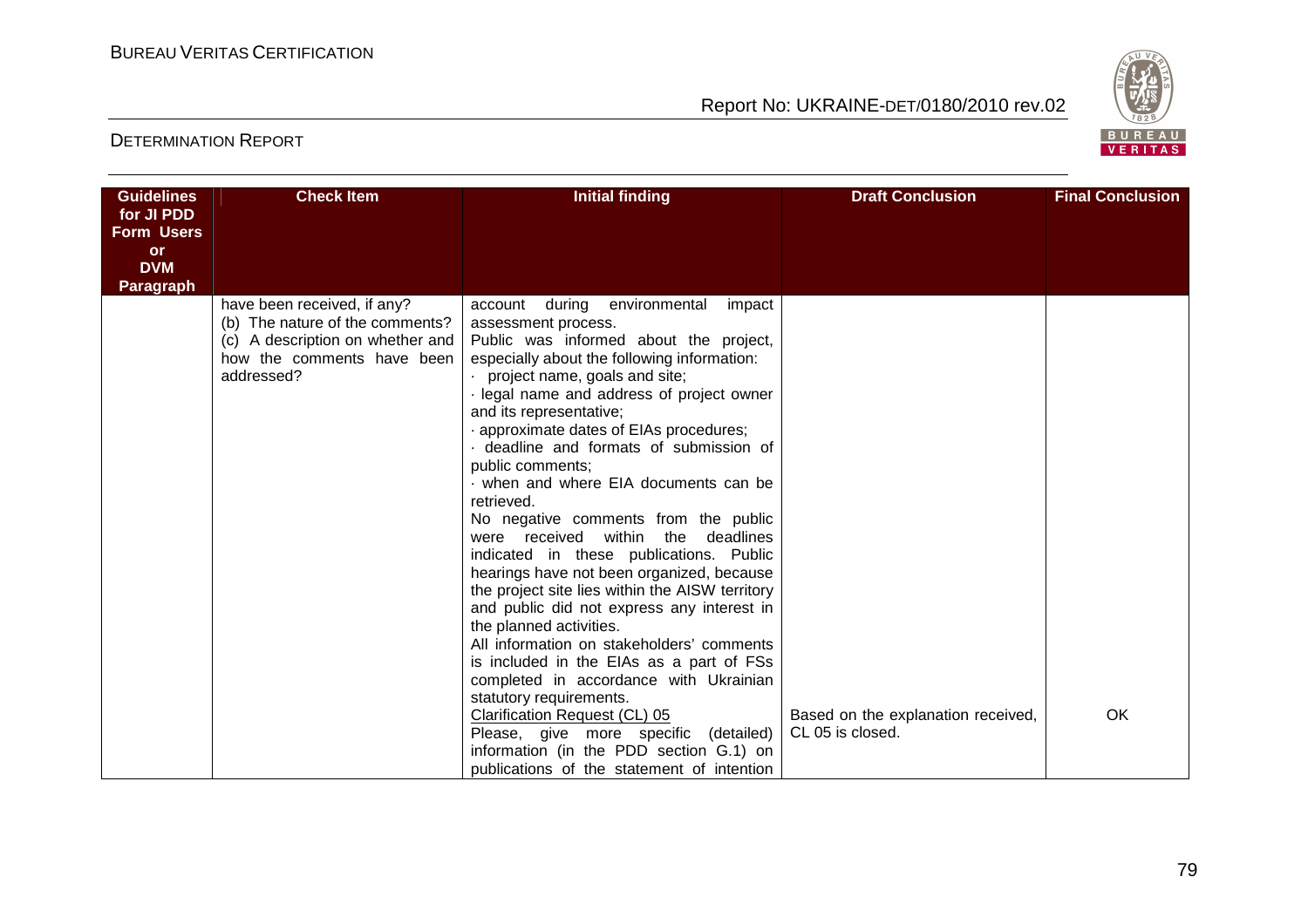

| <b>Guidelines</b><br>for JI PDD<br><b>Form Users</b><br>or<br><b>DVM</b><br>Paragraph | <b>Check Item</b> | Initial finding                                                                                                                                     | <b>Draft Conclusion</b> | <b>Final Conclusion</b> |
|---------------------------------------------------------------------------------------|-------------------|-----------------------------------------------------------------------------------------------------------------------------------------------------|-------------------------|-------------------------|
|                                                                                       |                   | environmental<br>statement of<br>and<br>the<br>implications which have been published in<br>local newspapers at the stage of EIA of the<br>project. |                         |                         |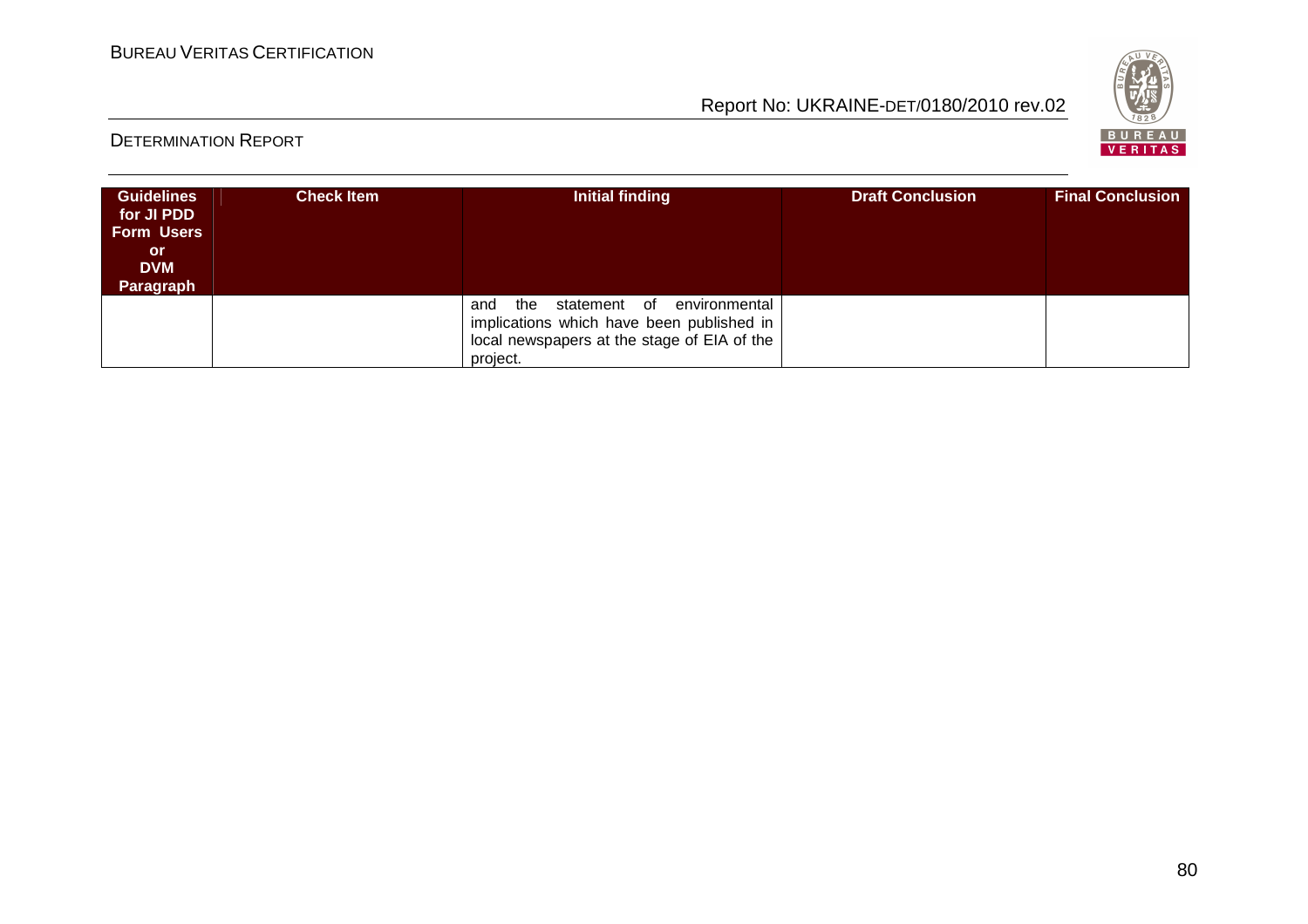

# DETERMINATION REPORT

#### **Тable 2 Resolution of Corrective Action and Clarification Requests**

| Draft report clarifications and corrective action<br>requests by determination team                                                                                                                                                                                                                                                                                                | Ref.<br>to<br>check-list<br>question in<br>the table | Summary of project owner response                                                                                                                                                                         | Determination team conclusion                                 |
|------------------------------------------------------------------------------------------------------------------------------------------------------------------------------------------------------------------------------------------------------------------------------------------------------------------------------------------------------------------------------------|------------------------------------------------------|-----------------------------------------------------------------------------------------------------------------------------------------------------------------------------------------------------------|---------------------------------------------------------------|
| Corrective Action Request (CAR) 01<br>Please, preserve the format of the table in the<br>PDD section A.3 (combine the cells with the<br>names of the project participants of Ukraine (host<br>Party) as per Guidelines for users of the JI PDD<br>form (ver. $04$ ).                                                                                                               | A.3                                                  | The format of the table in the PDD section A.3.<br>was corrected in the PDD ver.4 dated 14/04/2011.                                                                                                       | Necessary corrections have been<br>made. The issue is closed. |
| Corrective Action Request (CAR) 02<br>Time constraints for some measures in the<br>implementation schedule are incorrectly indicated.<br>Also reconstruction of the oxygen unit #4 is not<br>included in the schedule.<br>Please, correct the JI project implementation<br>schedule, and make the information on the<br>scheduled measures consistent throughout the<br>whole PDD. | A.4.2                                                | were done to the JI<br>Corrections<br>project<br>implementation schedule and the information on<br>the scheduled<br>measures is now consistent<br>throughout the whole PDD version 4 dated<br>14/04/2011. | Due to the amendments made in the<br>PDD, CAR 02 is closed.   |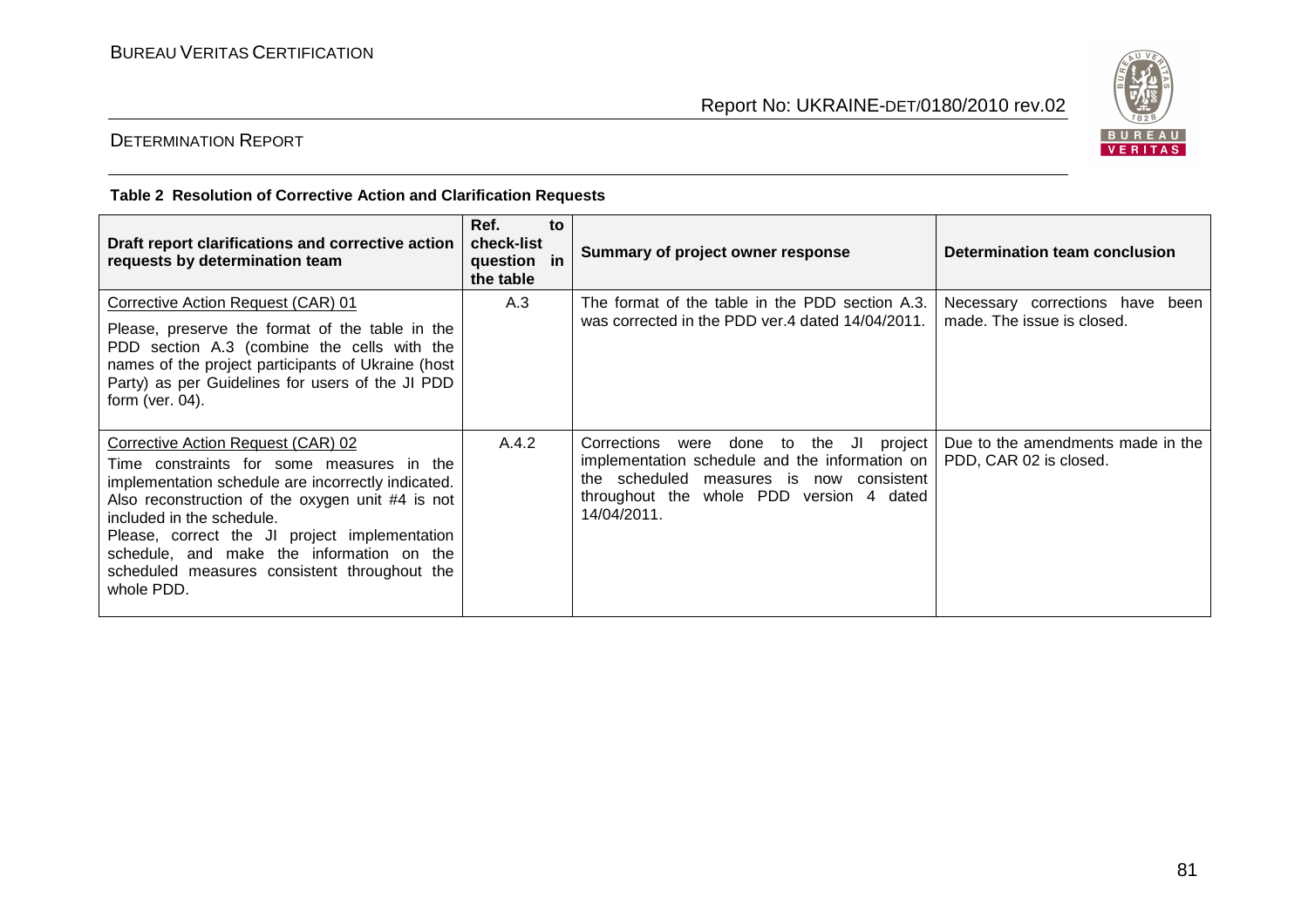

| Draft report clarifications and corrective action<br>requests by determination team                                                                                                                                                                                                                                                                                                 | Ref.<br>to<br>check-list<br>question in<br>the table | Summary of project owner response                                                                                                                                                                                                                                                                                                                                                                                                                                                                                                                                                                                                                                                      | Determination team conclusion                                                                                                                                                                                                                                                                                                                                                                                                                                                                                      |
|-------------------------------------------------------------------------------------------------------------------------------------------------------------------------------------------------------------------------------------------------------------------------------------------------------------------------------------------------------------------------------------|------------------------------------------------------|----------------------------------------------------------------------------------------------------------------------------------------------------------------------------------------------------------------------------------------------------------------------------------------------------------------------------------------------------------------------------------------------------------------------------------------------------------------------------------------------------------------------------------------------------------------------------------------------------------------------------------------------------------------------------------------|--------------------------------------------------------------------------------------------------------------------------------------------------------------------------------------------------------------------------------------------------------------------------------------------------------------------------------------------------------------------------------------------------------------------------------------------------------------------------------------------------------------------|
| Corrective Action Request (CAR) 03<br>The annual average of estimated emission<br>reductions for the period 2003-2007 is incorrectly<br>calculated.<br>The annual average emission reductions should<br>be calculated by dividing the total estimated<br>emission reductions over the crediting period by<br>the total months of the crediting period and<br>multiplying by twelve. | A.4.3.1                                              | Response #1<br>The annual average of estimated emission<br>reductions for the period 2004-2007 is now<br>calculated correctly in the PDD ver.2 dated<br>11/01/2011.<br>Response #2<br>Total estimated emission reductions over the<br>crediting period (2004-2007) are now calculated<br>correctly. Such text is now included in modified<br>PDD: "Project emissions, baseline emissions<br>together with emission reductions (which are<br>provided in this section) are rounded to the whole<br>figure (1t) and are based on calculations which<br>are demonstrated in attached excel file. This file is<br>provided to the verifier". Please see PDD version<br>4 dated 14/04/2011. | Conclusion on response #1<br>The<br>average<br>emission<br>annual<br>reductions have been recalculated by<br>dividing the total estimated emission<br>reductions over the crediting period<br>by total months of the crediting<br>period and multiplying by twelve. But<br>estimated<br>the<br>total<br>emission<br>reductions over the crediting period<br>$(2004 - 2007)$<br>inaccurately<br>are<br>calculated.<br>Conclusion on response #2<br>The issue is closed based on the<br>corrections made in the PDD. |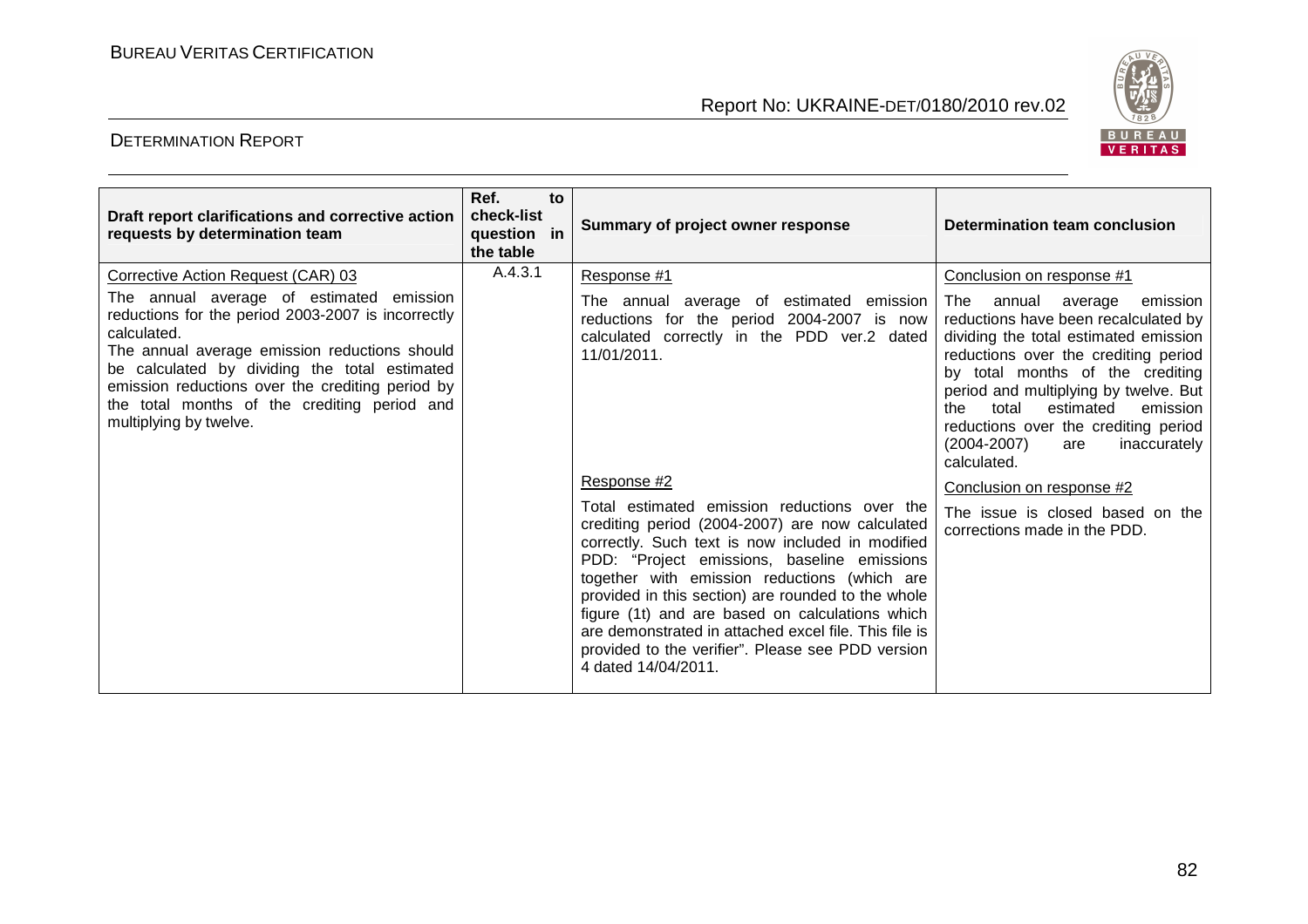

| Draft report clarifications and corrective action<br>requests by determination team                                                                                          | Ref.<br>to<br>check-list<br>question in<br>the table | Summary of project owner response                                                                                                                                                                                                                                                                                                                                                                                                                                                                                                 | Determination team conclusion                                                                                                                                                                                                                                       |
|------------------------------------------------------------------------------------------------------------------------------------------------------------------------------|------------------------------------------------------|-----------------------------------------------------------------------------------------------------------------------------------------------------------------------------------------------------------------------------------------------------------------------------------------------------------------------------------------------------------------------------------------------------------------------------------------------------------------------------------------------------------------------------------|---------------------------------------------------------------------------------------------------------------------------------------------------------------------------------------------------------------------------------------------------------------------|
| Corrective Action Request (CAR) 04                                                                                                                                           | A.4.3.1                                              | Response #1                                                                                                                                                                                                                                                                                                                                                                                                                                                                                                                       | Conclusion on response #1                                                                                                                                                                                                                                           |
| Estimated emission reductions shall be indicated<br>separately for the first commitment period and<br>post-Kyoto period.                                                     |                                                      | The estimated emission reductions are now<br>indicated separately for commitment period and<br>post-Kyoto period in the PDD ver.2 dated<br>11/01/2011.                                                                                                                                                                                                                                                                                                                                                                            | The estimated emission reductions<br>have been indicated separately for<br>the first commitment and the post-<br>Kyoto period. However, the total<br>estimated emission reductions over<br>the first commitment period (2008-<br>2012) are inaccurately calculated. |
|                                                                                                                                                                              |                                                      | Response #2                                                                                                                                                                                                                                                                                                                                                                                                                                                                                                                       | Conclusion on response #2                                                                                                                                                                                                                                           |
|                                                                                                                                                                              |                                                      | Taking into account that such text "Project"<br>emissions, baseline emissions together with<br>emission reductions (which are provided in this<br>section) are rounded to the whole figure (1t) and<br>are based on calculations which are demonstrated<br>in attached excel file. This file is provided to the<br>verifier" is now included in modified PDD (Section<br>A.4.3.1), emission reductions over the first<br>commitment period (2008-2012) are calculated<br>correctly. Please see PDD version 4 dated<br>14/04/2011. | The issue is closed due to the<br>corrections made.                                                                                                                                                                                                                 |
| Corrective Action Request (CAR) 05                                                                                                                                           | A.4.3.1                                              | Response #1                                                                                                                                                                                                                                                                                                                                                                                                                                                                                                                       | Conclusion on response #1                                                                                                                                                                                                                                           |
| Estimated emission reductions indicated in the<br>PDD differs from the same estimations in the<br>Excel files with ER calculations. Please, make<br>appropriate corrections. |                                                      | PDD is now modified with correct emission<br>reductions estimations (Please see modified PDD,<br>version 2 dated 11/01/2011).                                                                                                                                                                                                                                                                                                                                                                                                     | Estimated emission reductions over<br>the post-Kyoto period in the PDD still<br>differ from the same estimations in<br>the Excel files (in the Excel-file for<br>the post-Kyoto period the year 2012                                                                |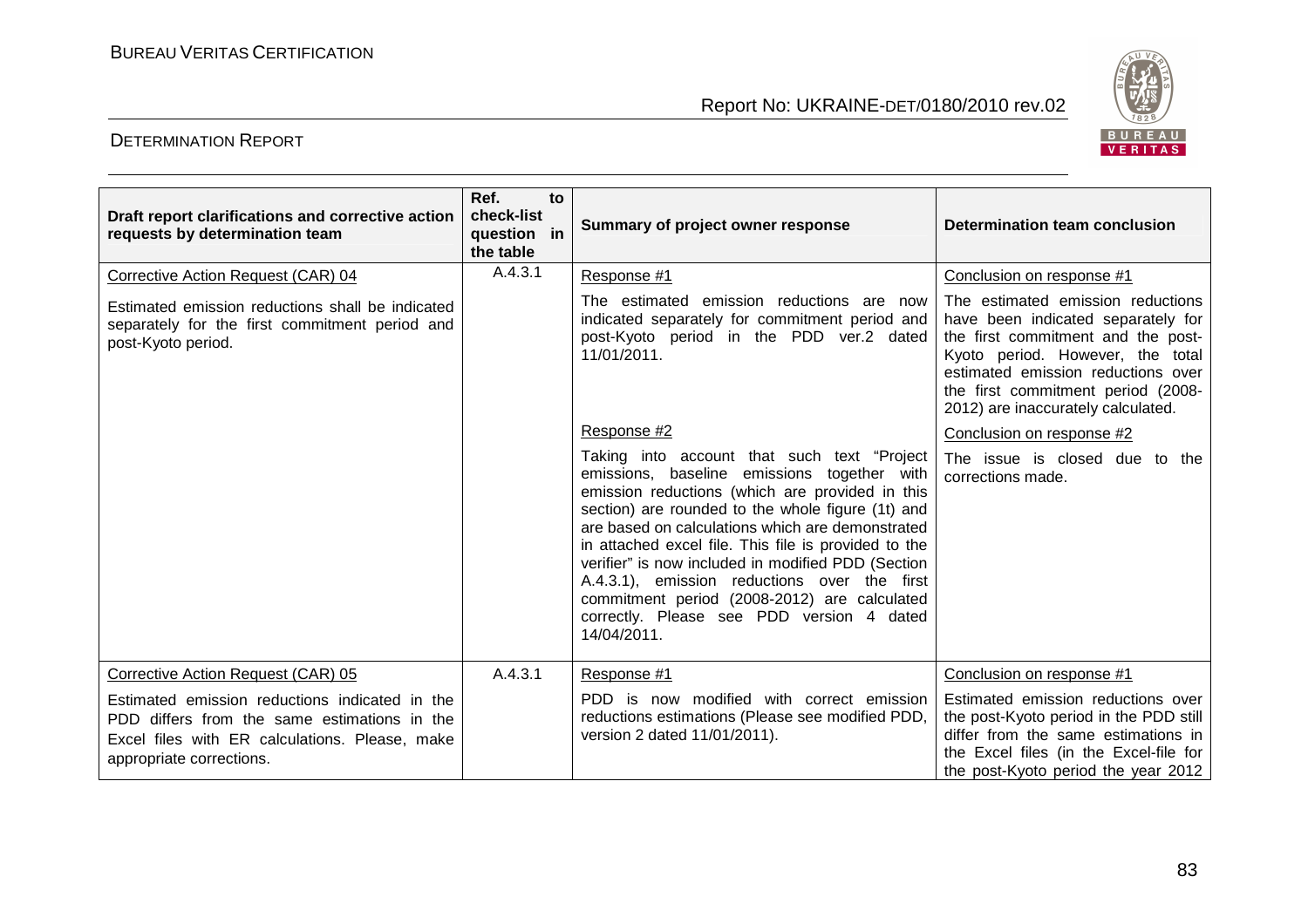

| Draft report clarifications and corrective action<br>requests by determination team                      | Ref.<br>check-list<br>question in<br>the table | to | Summary of project owner response                                                                                                                                                                                                                                                                                                                                                                                                                                                                                                                                                                                                                                                                                                                                                                                                                                               | <b>Determination team conclusion</b>                                                                                                                                          |
|----------------------------------------------------------------------------------------------------------|------------------------------------------------|----|---------------------------------------------------------------------------------------------------------------------------------------------------------------------------------------------------------------------------------------------------------------------------------------------------------------------------------------------------------------------------------------------------------------------------------------------------------------------------------------------------------------------------------------------------------------------------------------------------------------------------------------------------------------------------------------------------------------------------------------------------------------------------------------------------------------------------------------------------------------------------------|-------------------------------------------------------------------------------------------------------------------------------------------------------------------------------|
|                                                                                                          |                                                |    |                                                                                                                                                                                                                                                                                                                                                                                                                                                                                                                                                                                                                                                                                                                                                                                                                                                                                 | appears). CAR 05 remains open.<br>Also total and the annual average of<br>estimated emission reductions over<br>the post-Kyoto period is<br>still<br>inaccurately calculated. |
|                                                                                                          |                                                |    | Response #2                                                                                                                                                                                                                                                                                                                                                                                                                                                                                                                                                                                                                                                                                                                                                                                                                                                                     | Conclusion on response #2                                                                                                                                                     |
|                                                                                                          |                                                |    | Emission reductions for year 2012 are now<br>excluded from post-Kyoto excel-file. Modified<br>excel-file is now provided to the verifier. Also,<br>please, see additional responses on CAR04 and<br>CAR05 to close all open issues.                                                                                                                                                                                                                                                                                                                                                                                                                                                                                                                                                                                                                                             | Due to the corrections made and<br>necessary information provided, the<br>issue is closed.                                                                                    |
| Corrective Action Request (CAR) 06<br>The project has no letters of approval of the<br>Parties involved. | A.5                                            |    | The project has already received LoE from the<br>Government of Ukraine #1806/23/7 of 09.11.2010<br>issued by the National Environmental Investment<br>Agency of Ukraine. The final version of the Project<br>Design Document shall be submitted to the State<br>Environmental Investment Agency of Ukraine<br>along with a positive determination report for the<br>Letter of Approval (LoA), which is usually<br>expected within 30 days. The LoA of a foreign<br>government is usually provided within 30 days<br>along with a positive determination report. It is<br>expected that LoA of a foreign government will be<br>provided either by the Government of Japan (The<br>Liaison Committee for the Utilization of the Kyoto<br>Mechanisms), by the Government of Spain<br>(Ministerio de Medio Ambiente, Medio Rural y<br>Marino Oficina Española de Cambio Climático), | Pending.                                                                                                                                                                      |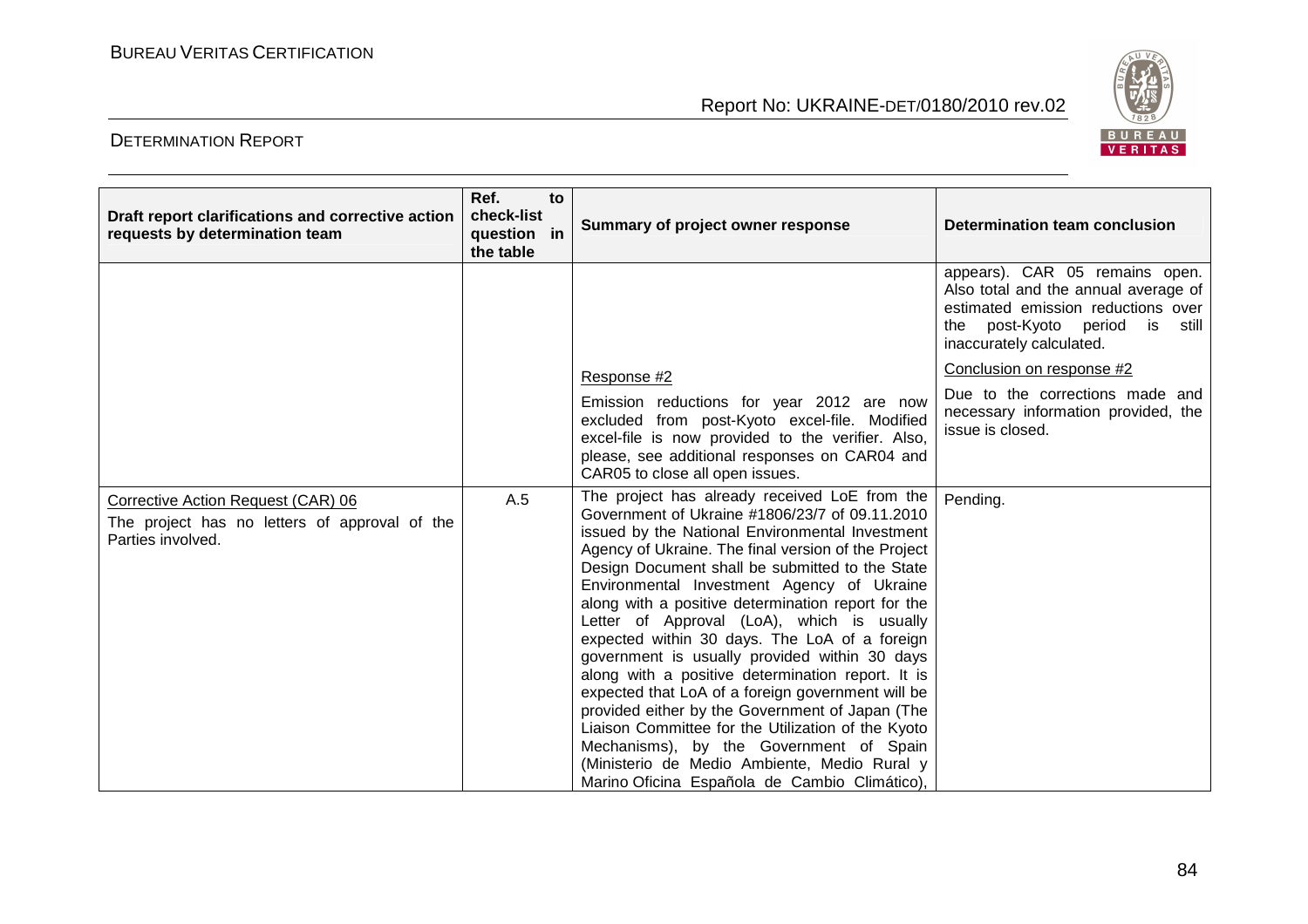

| Draft report clarifications and corrective action<br>requests by determination team                                                                                                                                                                                                              | Ref.<br>to<br>check-list<br>question in<br>the table | Summary of project owner response                                                                                                                                                                                                                                                               | Determination team conclusion                                       |
|--------------------------------------------------------------------------------------------------------------------------------------------------------------------------------------------------------------------------------------------------------------------------------------------------|------------------------------------------------------|-------------------------------------------------------------------------------------------------------------------------------------------------------------------------------------------------------------------------------------------------------------------------------------------------|---------------------------------------------------------------------|
|                                                                                                                                                                                                                                                                                                  |                                                      | by the Government of the Netherlands (Ministry of<br>Economic Affairs), or by the Government of the<br>United Kingdom of Great Britain and Northern<br>Ireland (Department of Energy and Climate<br>Change (DECC).                                                                              |                                                                     |
| Corrective Action Request (CAR) 07<br>Please, in the PDD section B.4 provide date of<br>baseline setting in the following<br>format:<br>DD/MM/YYYY.                                                                                                                                              | 22                                                   | The format of the date of baseline setting was<br>corrected in the PDD ver. 4 dated 14/04/2011.                                                                                                                                                                                                 | The PDD section B.4 has<br>been<br>corrected. CAR 07 is closed.     |
| Corrective Action Request (CAR) 08<br>The PDD section B.1 states that the year 2003 is<br>the base year. But on the site-visit it was found<br>that averaged data through the period 1998 -<br>2002 had been selected as the baseline data.<br>Please, make necessary corrections in the PDD.    | 23                                                   | The requested corrections are now included in the<br>modified PDD version 4 dated 14/04/2011.                                                                                                                                                                                                   | CAR 08 is closed based on the<br>amendments made in the PDD.        |
| Corrective Action Request (CAR) 09<br>Please, give references (in the PDD) to the 1996<br><b>IPCC Guidelines for National Greenhouse Gas</b><br>Inventories not to the 2006 IPCC Guidelines for<br>National Greenhouse Gas Inventories. For the<br>present, 1996 IPCC Guidelines is the only one | 24                                                   | Carbon emission factors from coke, coal, natural<br>gas, limestone, and dolomite combustion are now<br>modified in accordance with Revised 1996 IPCC<br><b>Guidelines</b><br>for<br>National Greenhouse Gas<br>Inventories (IPCC 1996). Please see modified<br>PDD, version 2 dated 11/01/2011. | The response to CAR 09 was found<br>satisfactory. CAR 09 is closed. |
| approved.                                                                                                                                                                                                                                                                                        |                                                      | Apart from this, IPCC 1996 and National<br>Greenhouse Gas Inventory for Ukraine have a<br>lack of data regarding the project parameters that<br>are used in PDD. Therefore, in case of data<br>absence in IPCC 1996 some parameters are                                                         |                                                                     |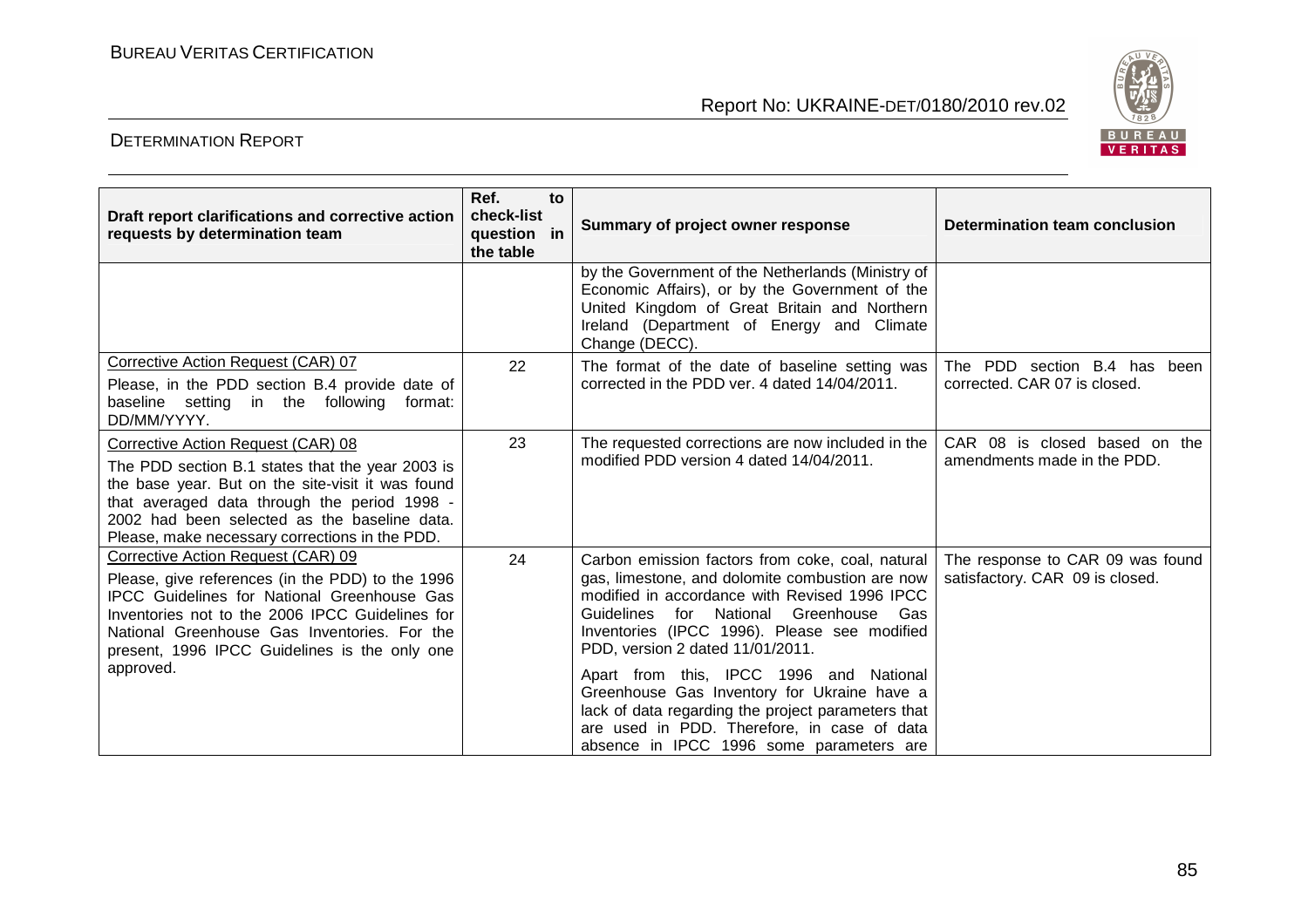

| Draft report clarifications and corrective action<br>requests by determination team                                                                                                  | Ref.<br>check-list<br>question in<br>the table | to | Summary of project owner response                                                                                                                                                                                                                                                                                                                                                                                                                                                                                              | Determination team conclusion                                  |
|--------------------------------------------------------------------------------------------------------------------------------------------------------------------------------------|------------------------------------------------|----|--------------------------------------------------------------------------------------------------------------------------------------------------------------------------------------------------------------------------------------------------------------------------------------------------------------------------------------------------------------------------------------------------------------------------------------------------------------------------------------------------------------------------------|----------------------------------------------------------------|
|                                                                                                                                                                                      |                                                |    | covered by IPCC 2006 Guidelines for National<br>Greenhouse Gas Inventories (IPCC 2006),<br>because it is developed more precisely and<br>considered to be more conservative.                                                                                                                                                                                                                                                                                                                                                   |                                                                |
|                                                                                                                                                                                      |                                                |    | Together with this, 2 JI projects are using<br>emission factors for different fuel and energy<br>resources production which are based on IPCC<br>2006 guidelines in their calculations.                                                                                                                                                                                                                                                                                                                                        |                                                                |
|                                                                                                                                                                                      |                                                |    | Alternatively, we believe that that the mentioned<br>above emission factors can be calculated based<br>on actual production data from coke and pellets<br>producers in Ukraine, but it is too complicated to<br>conduct this process. Accordingly and taking into<br>account that IPCC 1996 does not have any data<br>concerning CO <sub>2</sub> emissions from different fuel and<br>energy resources production, it is decided to use<br>emission factors from coke and pellets production<br>based on IPCC 2006 guidelines. |                                                                |
| Corrective Action Request (CAR) 10<br>The developer in general provides extensive<br>information regarding inferior<br>investment<br>background in Ukraine. At the same time the PDD | 29(b)                                          |    | The CAR was taking into the account. The<br>additional information regarding the barriers facing<br>this particular project were added to the PDD<br>version 4 of 14/04/2011 as follows:                                                                                                                                                                                                                                                                                                                                       | CAR 10 is closed based on the<br>information added to the PDD. |
| section B.2 lacks data regarding the barriers<br>facing this particular project. Please, make<br>necessary amendments in the PDD.                                                    |                                                |    | Furthermore, the impact of global economic crisis<br>influenced significantly on possibility of AISW to<br>continue and accomplish the project. During the<br>years 2008-2009 AISW experienced net loss in                                                                                                                                                                                                                                                                                                                     |                                                                |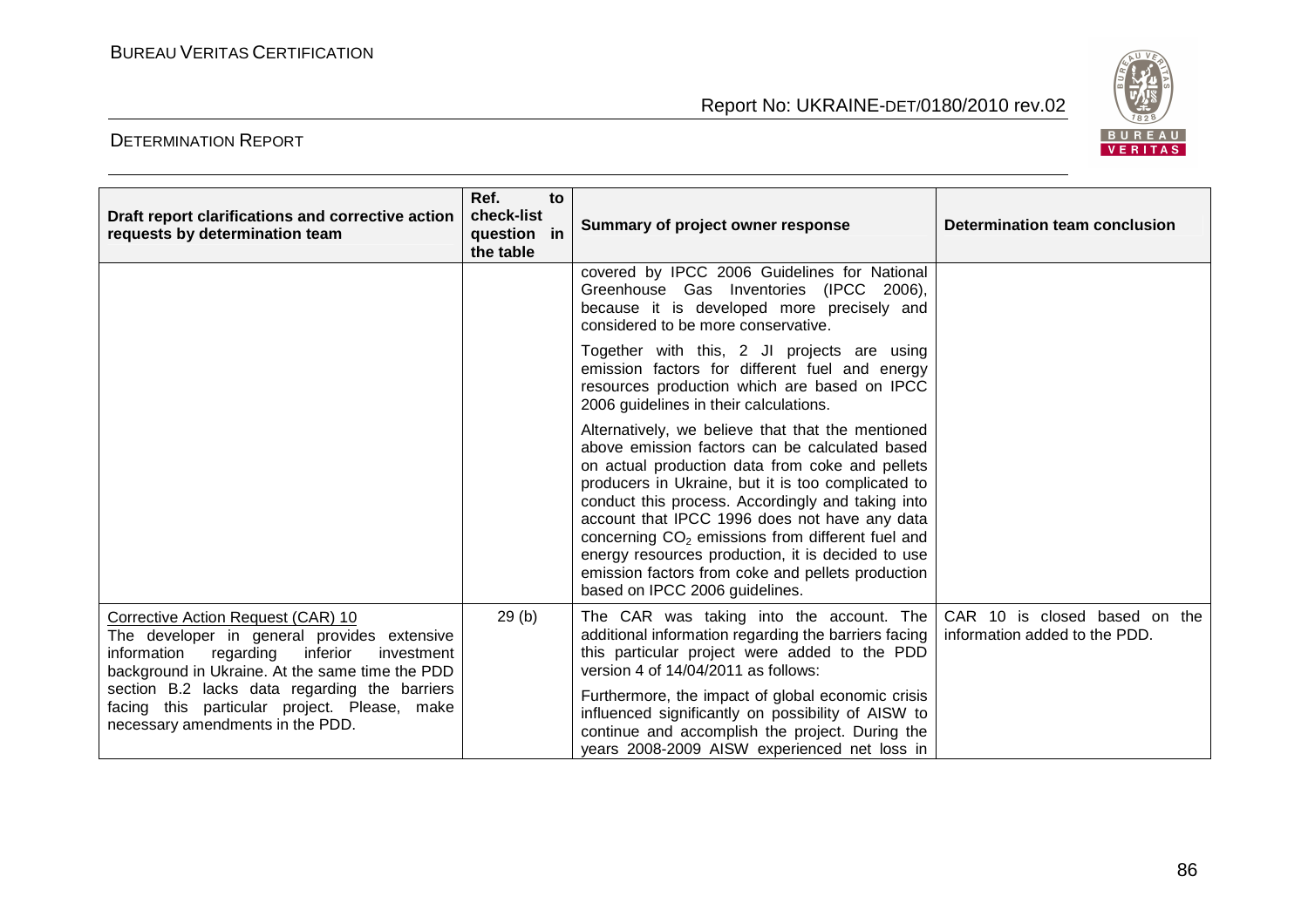

| Draft report clarifications and corrective action<br>requests by determination team                                                                                                                                                                                                                                                                                                                                                                                               | Ref.<br>to<br>check-list<br>question in<br>the table | Summary of project owner response                                                                                                                                                                                                                                                                                                                                                                                             | <b>Determination team conclusion</b>                                                                                                                                                                                                                                                                                    |
|-----------------------------------------------------------------------------------------------------------------------------------------------------------------------------------------------------------------------------------------------------------------------------------------------------------------------------------------------------------------------------------------------------------------------------------------------------------------------------------|------------------------------------------------------|-------------------------------------------------------------------------------------------------------------------------------------------------------------------------------------------------------------------------------------------------------------------------------------------------------------------------------------------------------------------------------------------------------------------------------|-------------------------------------------------------------------------------------------------------------------------------------------------------------------------------------------------------------------------------------------------------------------------------------------------------------------------|
|                                                                                                                                                                                                                                                                                                                                                                                                                                                                                   |                                                      | amount of UAH 1 240,5 mln. and also had<br>negative EBIT - UAH -455.9 mln.                                                                                                                                                                                                                                                                                                                                                    |                                                                                                                                                                                                                                                                                                                         |
| Corrective Action Request (CAR) 11<br>In the PDD section C.1, please, give evidence<br>proving the starting date of the project.                                                                                                                                                                                                                                                                                                                                                  | 34(a)                                                | The Protocol of technical Council of the plant<br>dated $26th$ of May, 2003 is an evidence of the<br>starting date of the project. The protocol is<br>attached with the determination protocol.                                                                                                                                                                                                                               | CAR 11 is closed based on the<br>information added to the PDD.                                                                                                                                                                                                                                                          |
| Corrective Action Request (CAR) 12<br>Please, state the length of crediting period not<br>only in years, but also in months (as per<br>Guidelines for Users of JI PDD form); and clearly<br>indicate the time constraints of the post-Kyoto<br>period.<br>Also please, take into account that 1 January<br>$2008 - 31$ December 2012 is the length of the first<br>commitment period (it is only the part of the<br>crediting period), but not the length of the whole<br>period. | 34 <sub>(c)</sub>                                    | The requested modifications were done in the<br>PDD version 4 dated 14/04/2011.                                                                                                                                                                                                                                                                                                                                               | All the corrections required have<br>been made. The issue is closed.                                                                                                                                                                                                                                                    |
| Corrective Action Request (CAR) 13<br>In the calculations presented in the PDD<br>developers use the emission factor for electricity<br>consumption which has never been used for<br>calculations in any approved JI project.<br>Please, provide justification of application of the<br>emission factor for electricity consumption in the<br>case of this project.                                                                                                               | 36 (f) (ii)                                          | Response #1<br>Till 2009 estimated emission reductions are based<br>on already approved carbon emission factor for<br>electricity consumption $(0,896 \text{ tCO}_{2e}/\text{MWh})$ .<br>Taking into account that the document<br>"Development of the electricity carbon emission<br>factors for Ukraine" that was developed by<br>Lahmeyer International upon request of European<br>Bank for Development and Reconstruction | Conclusion on response #1<br>The explanation was received and<br>examined. Nevertheless, 28th of<br>March 2011, new carbon emission<br>factor for electricity consumption<br>was approved by the Order of<br>National Environmental Investment<br>Agency of Ukraine #43. Please,<br>revise the usage of carbon emission |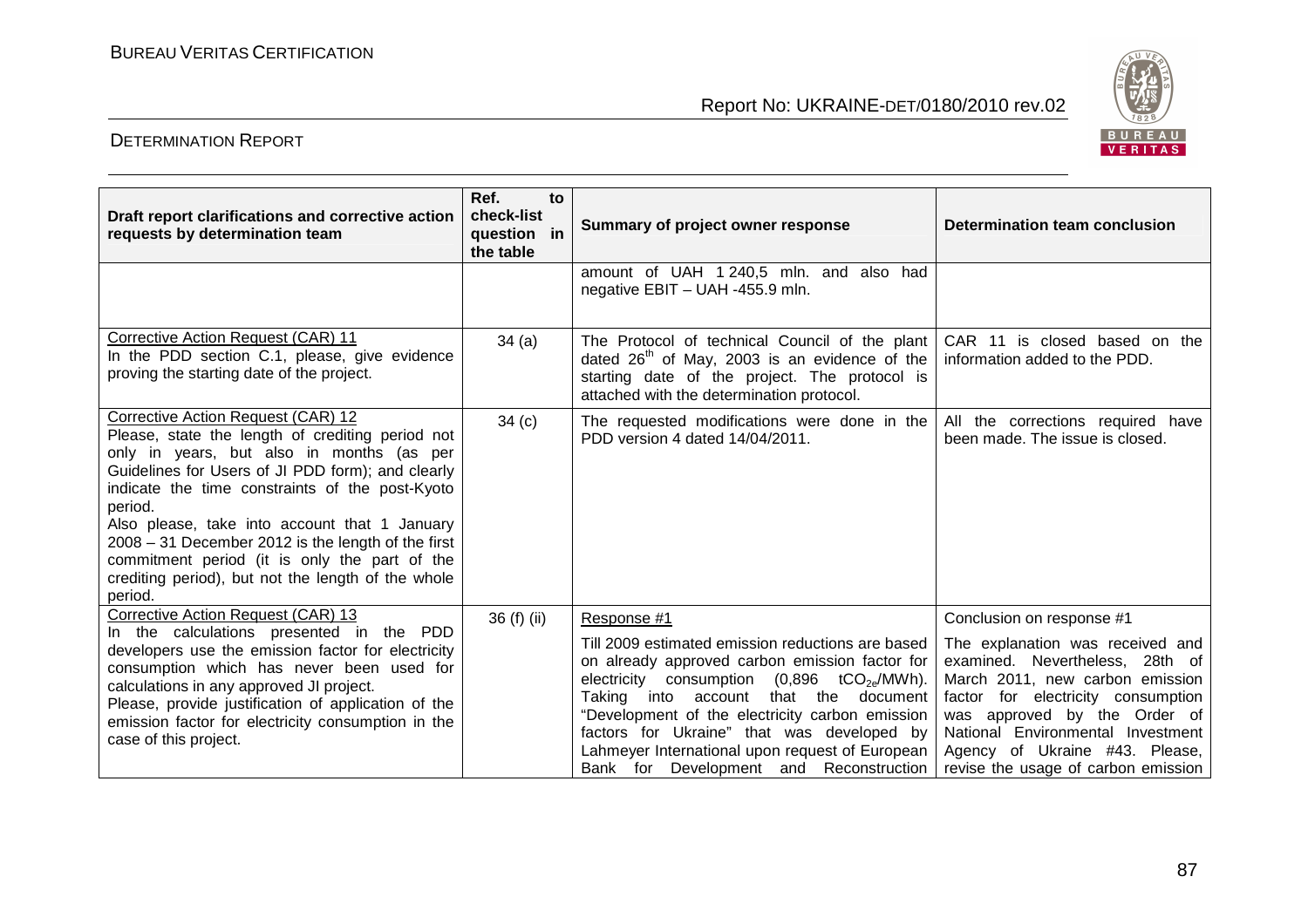

| Draft report clarifications and corrective action<br>requests by determination team                            | Ref.<br>to<br>check-list<br>question in<br>the table | Summary of project owner response                                                                                                                                                                                                                                                                                                                                                                                                            | Determination team conclusion                                                                                                                                                                                                                                                                   |
|----------------------------------------------------------------------------------------------------------------|------------------------------------------------------|----------------------------------------------------------------------------------------------------------------------------------------------------------------------------------------------------------------------------------------------------------------------------------------------------------------------------------------------------------------------------------------------------------------------------------------------|-------------------------------------------------------------------------------------------------------------------------------------------------------------------------------------------------------------------------------------------------------------------------------------------------|
|                                                                                                                |                                                      | (EBRD) includes more updated carbon emission<br>factor for electricity consumption, was already<br>approved by TÜV SÜD on 15 October 2010.<br>Response #2<br>The usage of carbon emission factor for electricity<br>consumption was revised according to the latest<br>Order of National Environmental Agency (Order<br>on approval of indexes of specific carbon dioxide<br>emissions in the year 2010 issued by NEIA dated<br>28.03.2011). | factor for electricity consumption.<br>Conclusion on response #2<br>The corrections made in the PDD<br>were found appropriate. However,<br>please, justify that OJSC "AISW" is<br>an electricity consumer of the 1 <sup>st</sup><br>type).<br>Conclusion on response #3                         |
|                                                                                                                |                                                      | Response #3<br>Necessary justification now is provided in the<br>PDD.                                                                                                                                                                                                                                                                                                                                                                        | The issue is closed due to the<br>gamendments made in the PDD.                                                                                                                                                                                                                                  |
| Corrective Action Request (CAR) 14<br>Please, indicate the uncertainty level for the<br>monitoring parameters. | 36(f)(v)                                             | Response #1<br>Description of uncertainty level now is included in<br>the PDD (Please, see modified PDD version 2<br>dated 11/01/2011.)<br>Response #2                                                                                                                                                                                                                                                                                       | Conclusion on response #1 to CAR<br>14<br>The level of uncertainty for some<br>parameters has been indicated.<br>Nevertheless, for the parameters<br>P-22, P-25; B-22, B-25 uncertainty<br>level is not stated. Please, make<br>necessary amendments.<br>Conclusion on response #2 to CAR<br>14 |
|                                                                                                                |                                                      | Necessary amendments are now made in the<br>modified PDD (version 4 dated 14/04/2011).                                                                                                                                                                                                                                                                                                                                                       | Based on the information added to<br>the PDD, the issue is closed.                                                                                                                                                                                                                              |
| Corrective Action Request (CAR) 15                                                                             | 36 (j)                                               | Mistake is now corrected. (Please, see modified                                                                                                                                                                                                                                                                                                                                                                                              | CAR 15 is closed due to the                                                                                                                                                                                                                                                                     |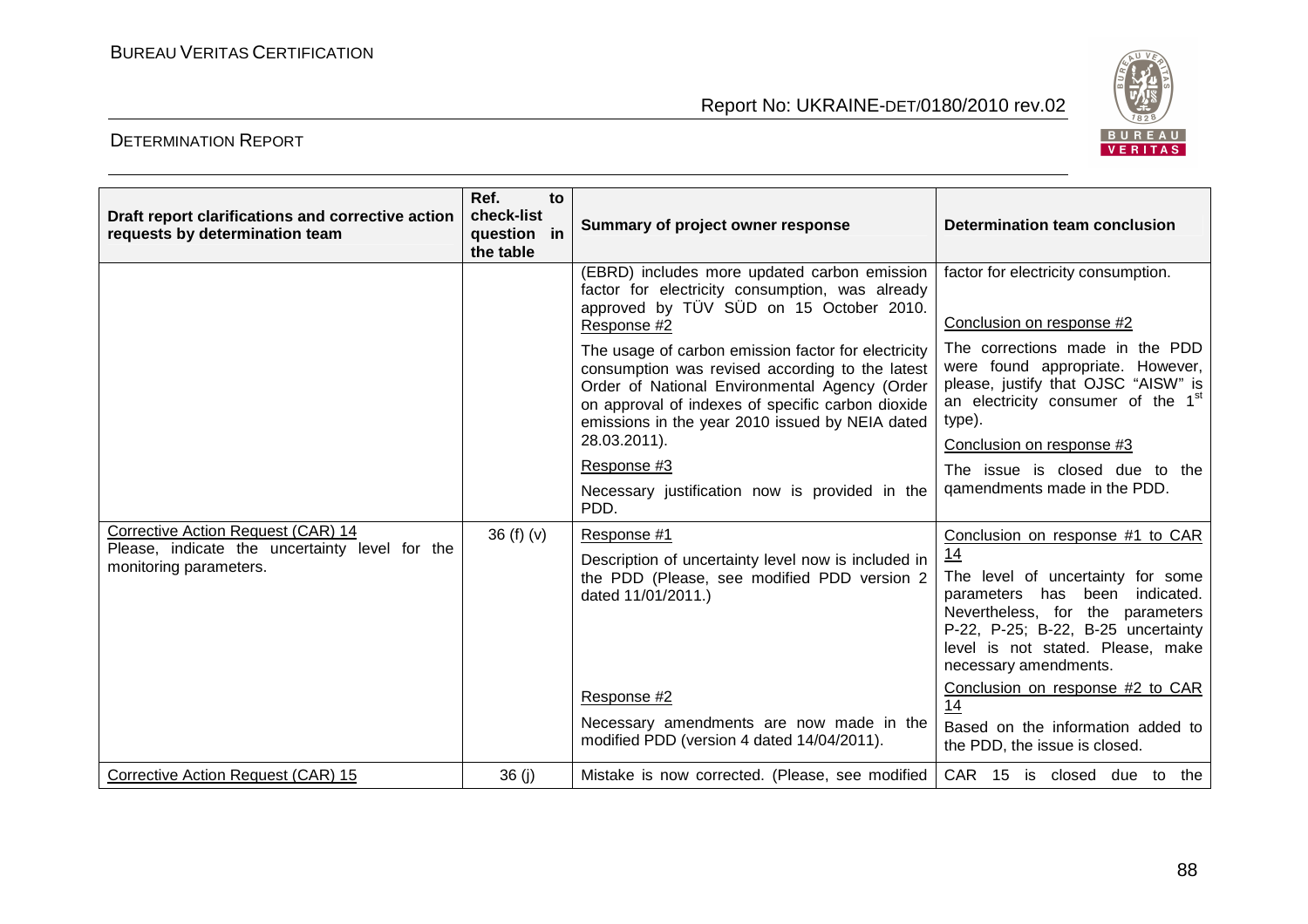

| Draft report clarifications and corrective action<br>requests by determination team                                                                                                                                                                                               | Ref.<br>to<br>check-list<br>question in<br>the table | Summary of project owner response                                                                                                                                                                                                                                                                                                                                                                                                                                                                                                                                                                                                                                                                                                                                                                                                                                                                                                                                                                                                                                                                | <b>Determination team conclusion</b>                                                 |
|-----------------------------------------------------------------------------------------------------------------------------------------------------------------------------------------------------------------------------------------------------------------------------------|------------------------------------------------------|--------------------------------------------------------------------------------------------------------------------------------------------------------------------------------------------------------------------------------------------------------------------------------------------------------------------------------------------------------------------------------------------------------------------------------------------------------------------------------------------------------------------------------------------------------------------------------------------------------------------------------------------------------------------------------------------------------------------------------------------------------------------------------------------------------------------------------------------------------------------------------------------------------------------------------------------------------------------------------------------------------------------------------------------------------------------------------------------------|--------------------------------------------------------------------------------------|
| The PDD section D.1 states that responsibilities of<br>monitoring are defined in Table 6; but in fact, it is<br>not true. Please, revise and make necessary<br>amendments.                                                                                                        |                                                      | PDD version 4 dated 14/04/2011).                                                                                                                                                                                                                                                                                                                                                                                                                                                                                                                                                                                                                                                                                                                                                                                                                                                                                                                                                                                                                                                                 | corrections made in the PDD.                                                         |
| Corrective Action Request (CAR) 16<br>Section D.1.5. of the PDD requires from the PPs<br>data on the collection and archiving information on<br>environmental impacts of the project and<br>references to the host Party regulations. Please,<br>take it into account in the PDD. | 36 (l)                                               | Section D.1.5. of the PDD version 4 dated<br>14/04/2011 was modified as follows:<br>The environmental management standard ISO<br>14001 has been implemented and certified at<br>AISW. The standard determines the procedures<br>related to collection and archiving of data on<br>environmental impacts within activity of the plant<br>and, accordingly, the proposed project activity.<br>Within AISW's structure there is a special<br>environmental department (SED) which is in<br>charge of the monitoring for various kinds of<br>environmental impacts within the plant activity,<br>data collection, analysis and archiving, which is a<br>routine activity of AISW. It shall be noted that the<br>project activity does not lead to aggravation of<br>environmental situation, but rather opposite -<br>reduces load on environment.<br>Overall environmental influence is under<br>manageable control and fully in compliance with<br>national and local regulations.<br>The monitoring frequency is in accordance with<br>approved graphs of analytical and departmental<br>control. | The issue is closed based on the<br>amendments made in the<br>PDD.<br>section D.1.5. |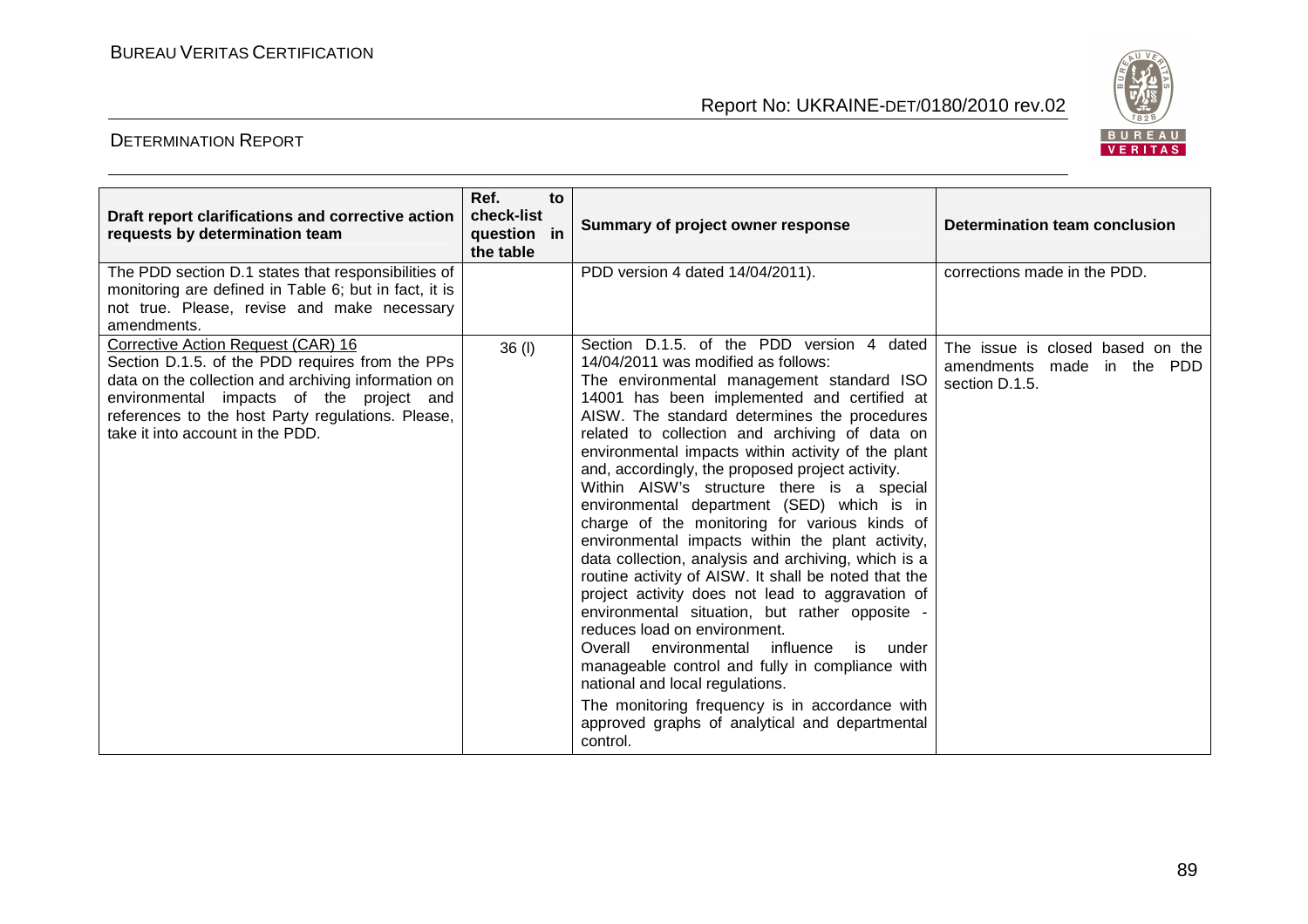

| Draft report clarifications and corrective action<br>requests by determination team                                                                              | Ref.<br>check-list<br>question in<br>the table | to | Summary of project owner response                                                                                                                                                                                                                                                                     | Determination team conclusion                                                                                                                                                                                                                                                                                                                                                                                                                                                                                                                                                                                                                                                                        |
|------------------------------------------------------------------------------------------------------------------------------------------------------------------|------------------------------------------------|----|-------------------------------------------------------------------------------------------------------------------------------------------------------------------------------------------------------------------------------------------------------------------------------------------------------|------------------------------------------------------------------------------------------------------------------------------------------------------------------------------------------------------------------------------------------------------------------------------------------------------------------------------------------------------------------------------------------------------------------------------------------------------------------------------------------------------------------------------------------------------------------------------------------------------------------------------------------------------------------------------------------------------|
| Corrective Action Request (CAR) 17<br>Please, fill the PDD section D.1.1 with the tables<br>of key information and data used for project case<br>identification. | 36(f)                                          |    | Response #1<br>The tables of key information and data used for<br>project case identification are now included in<br>section D.1.1 (Please see modified PDD, version<br>4 dated 14/04/2011).<br>Response #2<br>Necessary amendments are now made in the<br>modified PDD (version 4 dated 14/04/2011). | Conclusion on response #1<br>It is stated (in the section D.1.1.3)<br>that table "Relevant data necessary<br>for determining the baseline of<br>anthropogenic<br>emissions<br>of<br>greenhouse gases by sources within<br>the project boundary, and how such<br>data will be achieved" is<br>not<br>applicable in the case of this project.<br>But it is not true. Please, make<br>necessary amendments in the PDD<br>taking into account the aforesaid<br>information.<br>Also, please, provide in the section<br>D.1.1.2 formulas to calculate project<br>emissions.<br>Conclusion on response #2<br>Based on the amendments made in<br>the PDD and the information added,<br>the issue is closed. |
| Corrective Action Request (CAR) 18<br>The project pertains only to the sectoral scope<br>9 (metallurgy). Please, indicate the sectoral scope<br>correctly.       | A.1                                            |    | The sectoral scope of the project was modified in<br>the PDD.                                                                                                                                                                                                                                         | Due to the corrections made in the<br>PDD, the issue is closed.                                                                                                                                                                                                                                                                                                                                                                                                                                                                                                                                                                                                                                      |
| Corrective Action Request (CAR) 19                                                                                                                               | A.3                                            |    | According to the request the information on the                                                                                                                                                                                                                                                       | CAR 19 is closed based on the                                                                                                                                                                                                                                                                                                                                                                                                                                                                                                                                                                                                                                                                        |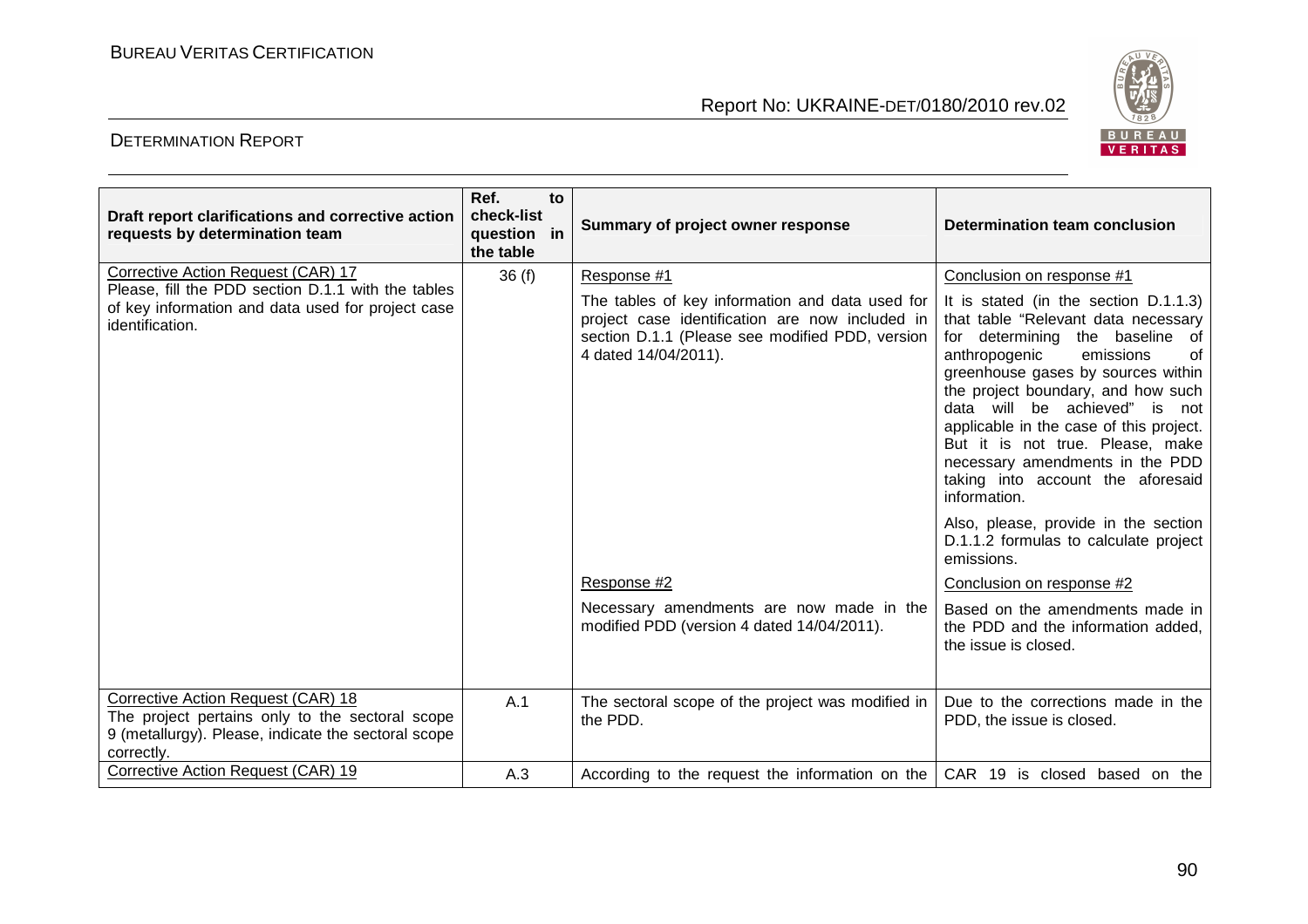

| Draft report clarifications and corrective action<br>requests by determination team                                                                                                           | Ref.<br>to<br>check-list<br>question in<br>the table | Summary of project owner response                                                                                                                                                                                                                                                                                                                                                                                                                                                                                                                                                                                         | <b>Determination team conclusion</b>                                               |
|-----------------------------------------------------------------------------------------------------------------------------------------------------------------------------------------------|------------------------------------------------------|---------------------------------------------------------------------------------------------------------------------------------------------------------------------------------------------------------------------------------------------------------------------------------------------------------------------------------------------------------------------------------------------------------------------------------------------------------------------------------------------------------------------------------------------------------------------------------------------------------------------------|------------------------------------------------------------------------------------|
| Please, make the information on the project<br>participants consistent throughout the whole PDD<br>(in the section A.3 and Annex 1).                                                          |                                                      | consistent<br>participants<br>made<br>project<br>was<br>throughout the whole PDD.                                                                                                                                                                                                                                                                                                                                                                                                                                                                                                                                         | amendments made in the PDD.                                                        |
| Corrective Action Request (CAR) 20<br>Please, make the numeration of equations<br>consistent throughout the whole PDD (see the<br>PDD pages 63, 82, etc.)                                     | 36 (f) (iii)                                         | numeration<br>of equations<br><b>The</b><br>made<br>was<br>consistent throughout the whole PDD.                                                                                                                                                                                                                                                                                                                                                                                                                                                                                                                           | Necessary amendments were made.<br>The issue is closed.                            |
| Corrective Action Request (CAR) 21<br>Please, number the tables with information on<br>estimations for post-Kyoto period; also, please, do<br>not divide the tables into two different parts. | A.4.3.1                                              | The modifications were done in the PDD.                                                                                                                                                                                                                                                                                                                                                                                                                                                                                                                                                                                   | Based on the modifications made,<br>CAR 21 is closed.                              |
| Forward Action Request (FAR) 01<br>The order concerning the procedure for keeping<br>monitoring data should be issued by OJSC<br>"Alchevsk Iron and Steel Works".                             | 36 (b) (iii)                                         | The issue will be resolved till the stage of the first<br>verification.                                                                                                                                                                                                                                                                                                                                                                                                                                                                                                                                                   | The issue will be checked on the first<br>verification.                            |
| Clarification Request (CL) 01<br>Please, in the PDD section A.5 specify the name<br>of the DFPs (of Parties involved) which will issue<br>written approvals.                                  | A.5                                                  | The name of DFPs was specified in the PDD<br>version 4 of 14/04/2011 as follows: LoA of a<br>foreign government will be provided either by the<br>Government of Japan (The Liaison Committee for<br>the Utilization of the Kyoto Mechanisms), by the<br>Government of Spain (Ministerio de Medio<br>Medio<br>Ambiente.<br>Rural<br>Marino<br>$\mathsf{V}$<br>Oficina Española de Cambio Climático), by the<br>Government of the Netherlands (Ministry of<br>Economic Affairs), or by the Government of the<br>United Kingdom of Great Britain and Northern<br>Ireland (Department of Energy and Climate<br>Change (DECC). | <b>CL</b><br>01<br>is<br>closed<br>due<br>to<br>the<br>amendments made in the PDD. |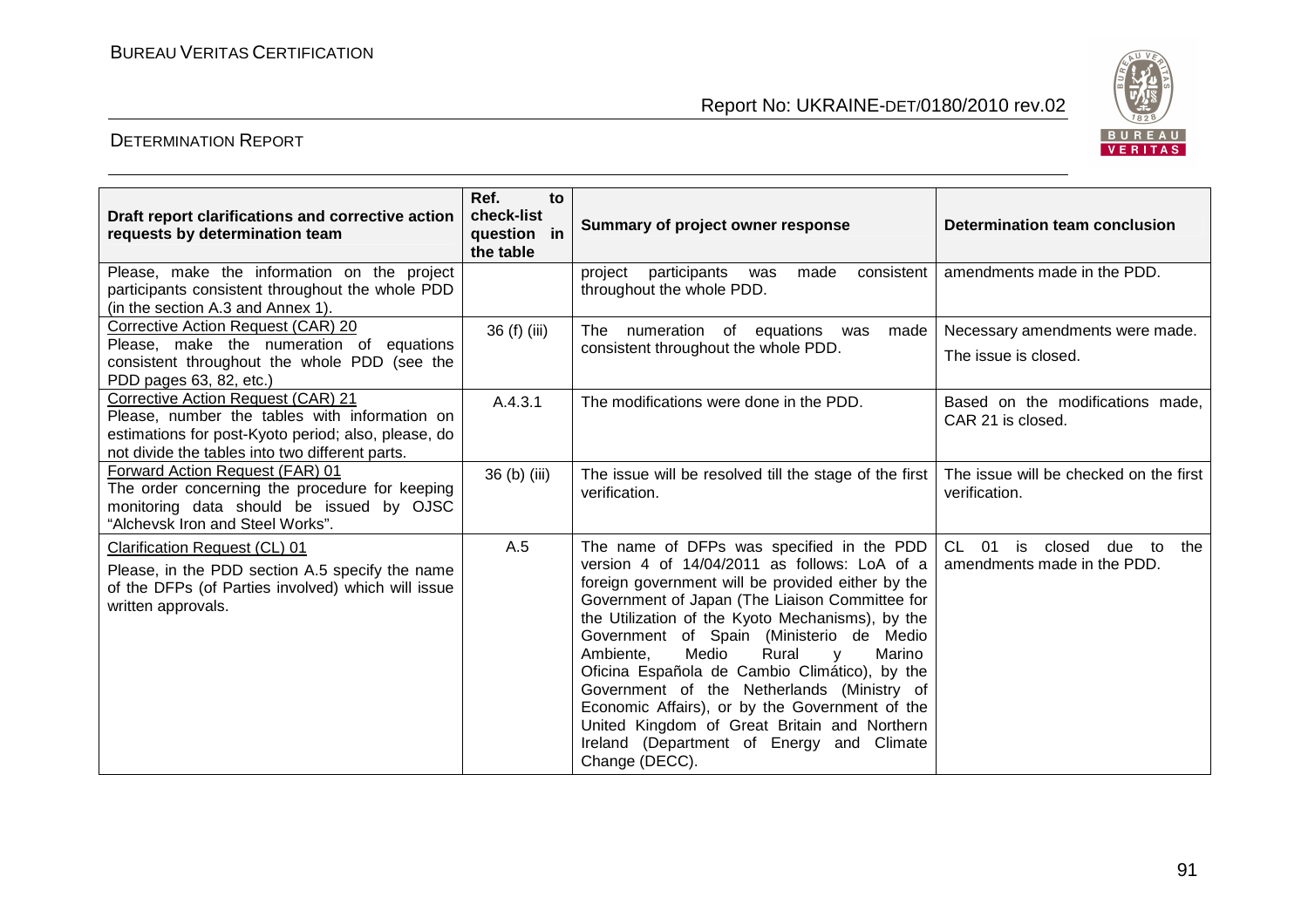

| Draft report clarifications and corrective action<br>requests by determination team                                                                                                                                                                                    | Ref.<br>to<br>check-list<br>question in<br>the table | Summary of project owner response                                                                                                                                                                                                                                                                                                                                                                                                                                                                                                                                                                                                             | Determination team conclusion                                                                                                 |
|------------------------------------------------------------------------------------------------------------------------------------------------------------------------------------------------------------------------------------------------------------------------|------------------------------------------------------|-----------------------------------------------------------------------------------------------------------------------------------------------------------------------------------------------------------------------------------------------------------------------------------------------------------------------------------------------------------------------------------------------------------------------------------------------------------------------------------------------------------------------------------------------------------------------------------------------------------------------------------------------|-------------------------------------------------------------------------------------------------------------------------------|
| Clarification Request (CL) 02<br>Please, explain in detail why the approach used<br>for the project UA1000022 also can be applicable<br>in the case of the project "Revamping of sintering<br>and blast-furnace production at OJSC "Alchevsk<br>Iron and Steel Works". | 22                                                   | Response #1<br>The approach used in the registered JI project<br>UA1000022 covers basically the same assets as<br>in the proposed JI project. It refers to blast furnace<br>shop and sintering machines as well as secondary<br>energy production. It takes into account all<br>emissions of GHGs related to the process of<br>pig iron and sintering production. Therefore the<br>approach is fully applicable for the proposed<br>project. However, in the project UA1000022 the<br>specific energy consumption by all assets that are<br>also covered by the proposed project is the same<br>in order to avoid double counting of the ERs. | Conclusion on response #1<br>Add<br>the information<br>(given<br>in.<br>response #1) to the PDD.<br>Conclusion on response #2 |
|                                                                                                                                                                                                                                                                        |                                                      | Response #2<br>The information was added to the modified PDD<br>(version 4 dated 14/04/2011).                                                                                                                                                                                                                                                                                                                                                                                                                                                                                                                                                 | The issue is closed due to the<br>information added to the PDD section<br>B.1.                                                |
| Clarification Request (CL) 03<br>Please, revise the name of the fourth column of<br>the table 4 (the PDD section B.3). It is better to<br>replace the name "Included?" by more appropriate<br>"Inclusion/Exclusion".                                                   | 32 <sub>(d)</sub>                                    | The name of the fourth column of the table 4 was<br>revised in the PDD version 4 dated 14/04/2011.                                                                                                                                                                                                                                                                                                                                                                                                                                                                                                                                            | Based on the amendments made, CL<br>03 is closed.                                                                             |
| Clarification Request (CL) 04<br>Please, note (in the PDD) that data to be<br>monitored and required for determination are to<br>be kept for two years after the last transfer of                                                                                      | 36 (b) (iii)                                         | Response #1<br>According to Ukrainian legislation and regulations<br>all monitored data are to be kept for at least                                                                                                                                                                                                                                                                                                                                                                                                                                                                                                                           | Conclusion on response #1<br>In the case of this project 5 years is<br>not enough for keeping all the data to                 |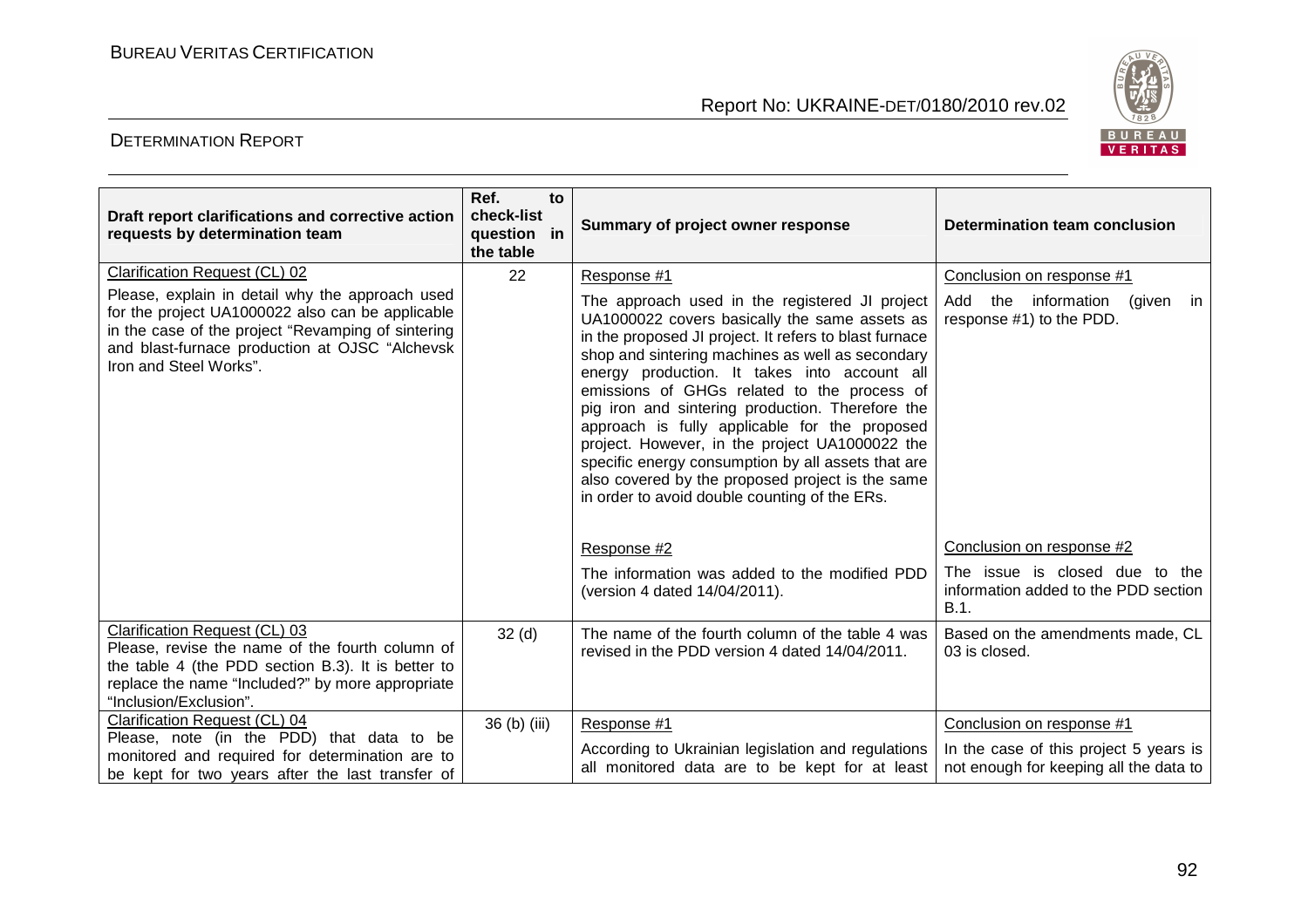

| Draft report clarifications and corrective action<br>requests by determination team                                                                                                                                                                                                                        | Ref.<br>to<br>check-list<br>question in<br>the table | Summary of project owner response                                                                                                                                                                                                                                                                        | Determination team conclusion                                                                                                                                                                                                     |
|------------------------------------------------------------------------------------------------------------------------------------------------------------------------------------------------------------------------------------------------------------------------------------------------------------|------------------------------------------------------|----------------------------------------------------------------------------------------------------------------------------------------------------------------------------------------------------------------------------------------------------------------------------------------------------------|-----------------------------------------------------------------------------------------------------------------------------------------------------------------------------------------------------------------------------------|
| ERUs for the project.                                                                                                                                                                                                                                                                                      |                                                      | 5 years (the proving documents are submitted to<br>the verifier).                                                                                                                                                                                                                                        | be monitored and required for<br>determination. Please, indicate it in<br>the PDD.                                                                                                                                                |
|                                                                                                                                                                                                                                                                                                            |                                                      |                                                                                                                                                                                                                                                                                                          | Forward Action Request (FAR) 01<br>The order concerning the procedure<br>for keeping monitoring data should<br>be issued by OJSC "Alchevsk Iron<br>and Steel Works". This issue will be<br>checked during the first verification. |
|                                                                                                                                                                                                                                                                                                            |                                                      | Response #2                                                                                                                                                                                                                                                                                              | Conclusion on response #2                                                                                                                                                                                                         |
|                                                                                                                                                                                                                                                                                                            |                                                      | Based on the request of the verifier the project<br>owner will issue the appropriate decree regarding<br>data monitored and required for determination<br>storage. The will be shown to the verifier during<br>verification.                                                                             | Based on the amendments made in<br>the PDD section D.1, the issue is<br>closed.                                                                                                                                                   |
|                                                                                                                                                                                                                                                                                                            |                                                      | Also, the following sentence was added to the<br>PDD (version 4 dated 14/04/2011): "Data<br>monitored and required for determination will be<br>stored at AISW during the whole crediting period<br>and also during two years after the last transfer of<br>ERU's".                                      |                                                                                                                                                                                                                                   |
| Clarification Request (CL) 05<br>Please, give more specific (detailed) information<br>(in the PDD section G.1) on publications of the<br>statement of intention and the statement of<br>environmental implications which have been<br>published in local newspapers at the stage of EIA<br>of the project. | 49                                                   | At the stage of FSs preparation the publications of<br>the statement of intention and the statement of<br>environmental implications were done. The<br>mentioned statements were shown to the verifier<br>during site-visit. Without these publications FS<br>cannot be completed according to Ukrainian | Based on the explanation received,<br>CL 05 is closed.                                                                                                                                                                            |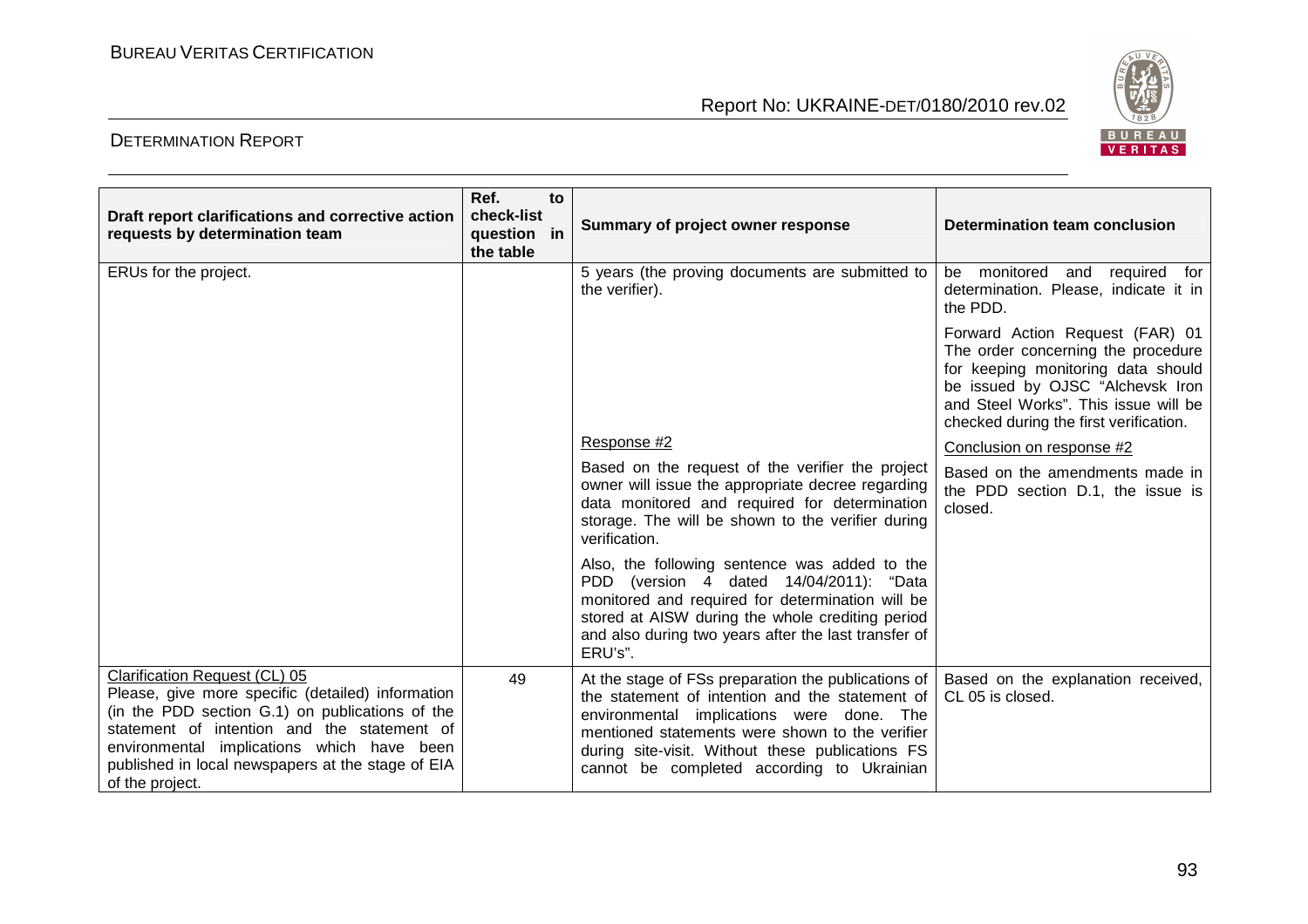

| Draft report clarifications and corrective action<br>requests by determination team                                                                                                                                                                                                                                    | Ref.<br>to<br>check-list<br>question in<br>the table | Summary of project owner response                                                                                                                                                                                                                                                                                                                                                                                                                                                                                                                                                                                                                                                                           | <b>Determination team conclusion</b>                                                                                                                                                      |
|------------------------------------------------------------------------------------------------------------------------------------------------------------------------------------------------------------------------------------------------------------------------------------------------------------------------|------------------------------------------------------|-------------------------------------------------------------------------------------------------------------------------------------------------------------------------------------------------------------------------------------------------------------------------------------------------------------------------------------------------------------------------------------------------------------------------------------------------------------------------------------------------------------------------------------------------------------------------------------------------------------------------------------------------------------------------------------------------------------|-------------------------------------------------------------------------------------------------------------------------------------------------------------------------------------------|
|                                                                                                                                                                                                                                                                                                                        |                                                      | legislation.                                                                                                                                                                                                                                                                                                                                                                                                                                                                                                                                                                                                                                                                                                |                                                                                                                                                                                           |
| Clarification Request (CL) 06<br>Please, indicate the justification of parameter<br>choice for all the parameters used.                                                                                                                                                                                                | 36(a)                                                | Justification of parameter choice is now included<br>in the PDD (Please see modified PDD version 4<br>dated 14/04/2011).                                                                                                                                                                                                                                                                                                                                                                                                                                                                                                                                                                                    | Based on the information added to<br>the PDD, CL 06 is closed.                                                                                                                            |
| Clarification Request (CL) 07<br>Please, describe balance of process needs (step<br>2 in the PDD section D.1.1.4) specifically for the<br>case of this project; and exactly indicate (in the<br>PDD section D) the parameters used<br>for<br>monitoring of $CO2$ emissions related to the<br>balance of process needs. | 36(f)                                                | Step 2 "Balance of process needs" of chosen JI<br>specific approach in PDD implies CO <sub>2</sub> e emissions<br>from such facilities as: CHP (that produces blast-<br>furnace blowing, heat and chemically treated<br>water), Oxygen Plant (that produces oxygen,<br>nitrogen and argon), Compressed Air Shop that<br>produces compressed air and other facilities that<br>produce secondary heat power, air-free water,<br>treated gas. These facilities consume fuel-and<br>energy resources to ensure supply of all<br>secondary energy resources to the technological<br>process. Double counting is avoided. This<br>information is now included in the text of PDD<br>(version 4 dated 14/04/2011). | CL 07 is closed based on the<br>explanation received.                                                                                                                                     |
| Clarification Request (CL) 08<br>Please, indicate (in the PDD) the number of LoE<br>(Letter of Endorsement) issued<br>bv<br>the<br>Government of Ukraine for this project.                                                                                                                                             | 19                                                   | Response #1<br>Information is now included in the PDD. Please<br>see modified PDD version 2 dated 11/01/2011.                                                                                                                                                                                                                                                                                                                                                                                                                                                                                                                                                                                               | Conclusion on response #1<br>Information on LoE (Letter of<br>Endorsement) has been added to the<br>PDD; but, please, interpret just the<br>abbreviation "LoE" in the PDD<br>section A.5. |
|                                                                                                                                                                                                                                                                                                                        |                                                      | Response #2<br>The abbreviation "LoE" in the PDD section A.5.                                                                                                                                                                                                                                                                                                                                                                                                                                                                                                                                                                                                                                               | Conclusion on response #2<br><b>Issue</b><br>is is<br>closed<br>due<br>to<br>the                                                                                                          |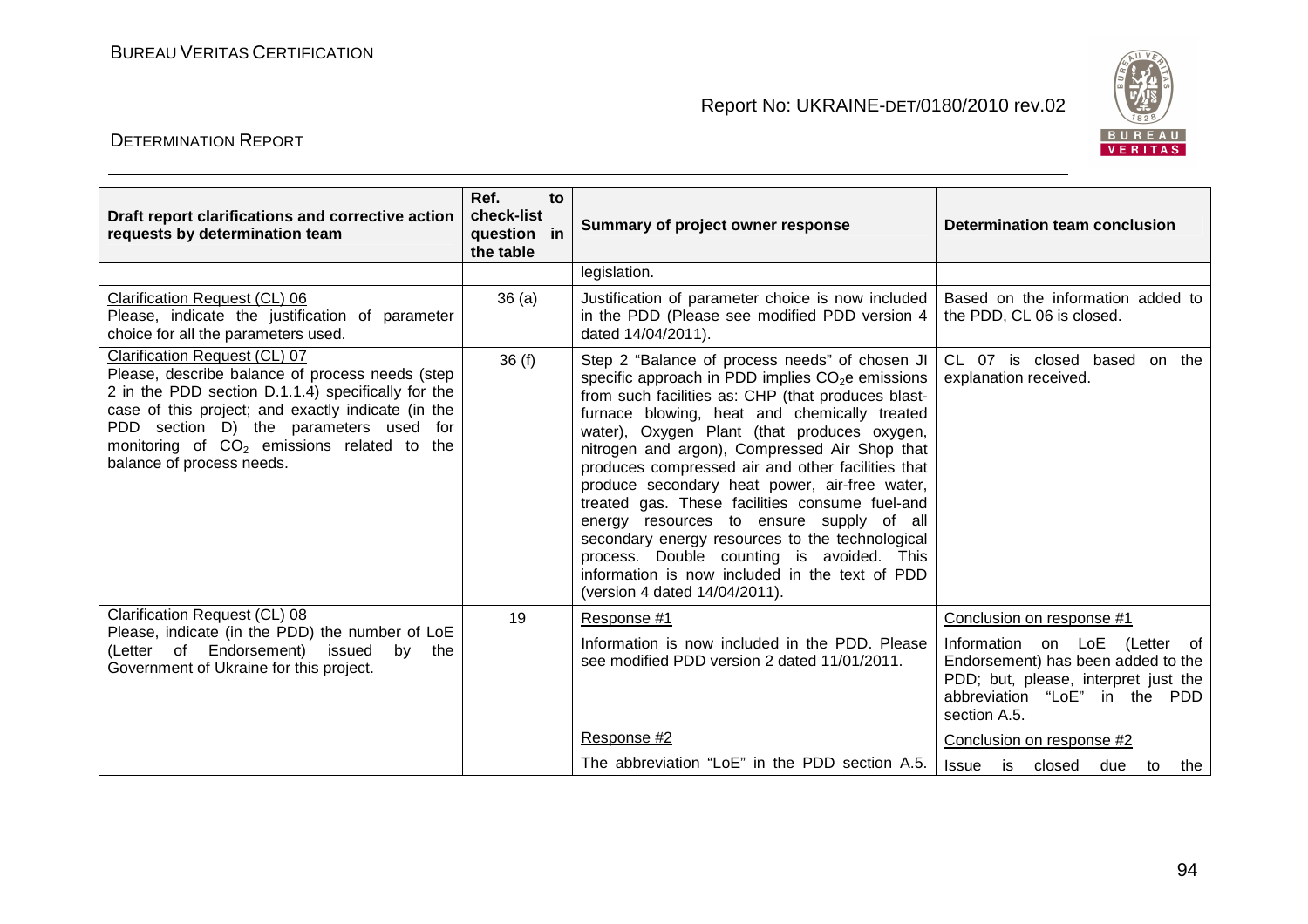

| Draft report clarifications and corrective action<br>requests by determination team                                                                                                                                                     | Ref.<br>to<br>check-list<br>question in<br>the table | Summary of project owner response                                                                                                                                                                                                                                                                                                                                                                                                                                                                                                                                                                                                                                                                                                                                                                                                                                                                                                                                                                                                                                                                                                                                                                                                                                                                                                                | Determination team conclusion                                                                           |
|-----------------------------------------------------------------------------------------------------------------------------------------------------------------------------------------------------------------------------------------|------------------------------------------------------|--------------------------------------------------------------------------------------------------------------------------------------------------------------------------------------------------------------------------------------------------------------------------------------------------------------------------------------------------------------------------------------------------------------------------------------------------------------------------------------------------------------------------------------------------------------------------------------------------------------------------------------------------------------------------------------------------------------------------------------------------------------------------------------------------------------------------------------------------------------------------------------------------------------------------------------------------------------------------------------------------------------------------------------------------------------------------------------------------------------------------------------------------------------------------------------------------------------------------------------------------------------------------------------------------------------------------------------------------|---------------------------------------------------------------------------------------------------------|
|                                                                                                                                                                                                                                         |                                                      | was interpreted (version 4 dated 14/04/2011).                                                                                                                                                                                                                                                                                                                                                                                                                                                                                                                                                                                                                                                                                                                                                                                                                                                                                                                                                                                                                                                                                                                                                                                                                                                                                                    | amendments made in the PDD.                                                                             |
| Clarification Request (CL) 09<br>Please, explain how the value of LEi from the<br>formulae ERi = BEi - (PEi + LEi) will be<br>estimated; and include this information in the<br>PDD. Also, please, complete the PDD section<br>D.1.3.1. | 40(a)                                                | Response #1<br>Taking into account that the project boundary of<br>the JI project "Installation of a new waste heat<br>recovery system at Alchevsk Coke Plant, Ukraine"<br>(UA1000130 - registered under Track 1) includes<br>blast-furnaces of AISW with respect to particular<br>volumes of consumed dry blast-furnace coke, the<br>$CO2e$ emission reductions that are generated due<br>to component three (3) of mentioned above JI<br>project will be attributed to the leakages of GHG's<br>and which will be subtracted from the total volume<br>of emission reductions associated with this project<br>during the specific monitoring period.<br>Leakages are generated starting from the 1 <sup>st</sup> of<br>October 2007 when the CDQ facility was<br>launched and the first volumes of dry blast-<br>furnace coke were consumed at the blast-<br>furnaces of AISW. Leakages during the period of<br>$2007 - 2009$ are equal to emission reductions<br>(generated by the component 3), which where<br>already verified by IAE.<br>All leakages generated starting from the 1 <sup>st</sup> of<br>January 2010 are equal to emission reductions<br>estimations which are provided in the PDD for a<br>mentioned above JI project.<br>During the monitoring process leakages will<br>always be equal to the actual volume of generated | Conclusion on response #1<br>Please, complete the PDD section<br>D.1.3.1 with the information required. |